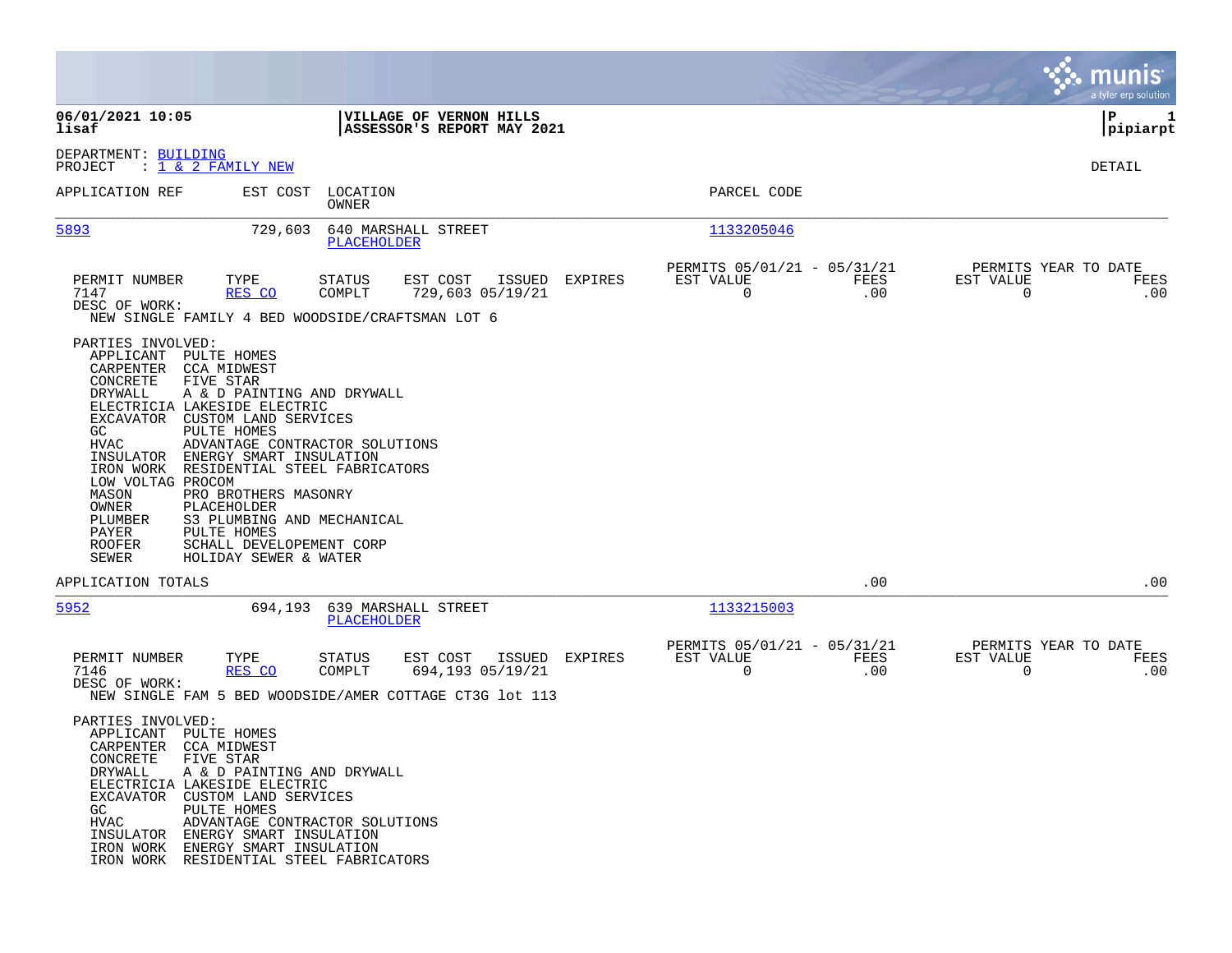|                                                                                                                                                                                                                                                                                                                                                                                                                                                                                                                                                                              |                                                                           |                                                            |                          | munis<br>a tyler erp solution                          |
|------------------------------------------------------------------------------------------------------------------------------------------------------------------------------------------------------------------------------------------------------------------------------------------------------------------------------------------------------------------------------------------------------------------------------------------------------------------------------------------------------------------------------------------------------------------------------|---------------------------------------------------------------------------|------------------------------------------------------------|--------------------------|--------------------------------------------------------|
| 06/01/2021 10:05<br>lisaf                                                                                                                                                                                                                                                                                                                                                                                                                                                                                                                                                    | <b>VILLAGE OF VERNON HILLS</b><br>ASSESSOR'S REPORT MAY 2021              |                                                            |                          | l P<br>2<br> pipiarpt                                  |
| DEPARTMENT: BUILDING<br>: 1 & 2 FAMILY NEW<br>PROJECT                                                                                                                                                                                                                                                                                                                                                                                                                                                                                                                        |                                                                           |                                                            |                          | DETAIL                                                 |
| APPLICATION REF<br>EST COST<br>LOW VOLTAG PROCOM<br>MASON<br>PRO BROTHERS MASONRY<br>OWNER<br>PLACEHOLDER<br>PLUMBER<br>S3 PLUMBING AND MECHANICAL<br>SCHALL DEVELOPEMENT CORP<br>ROOFER<br>SEWER<br>HOLIDAY SEWER & WATER                                                                                                                                                                                                                                                                                                                                                   | LOCATION<br>OWNER                                                         | PARCEL CODE                                                |                          |                                                        |
| APPLICATION TOTALS                                                                                                                                                                                                                                                                                                                                                                                                                                                                                                                                                           |                                                                           |                                                            | .00                      | .00                                                    |
| 6026<br>668,966                                                                                                                                                                                                                                                                                                                                                                                                                                                                                                                                                              | 1326 GARDEN VIEW DRIVE<br><b>PLACEHOLDER</b>                              | 1133205062                                                 |                          |                                                        |
| PERMIT NUMBER<br>TYPE<br>7145<br>RES CO<br>DESC OF WORK:<br>NEW SINGLE FAM 4 BED STRA                                                                                                                                                                                                                                                                                                                                                                                                                                                                                        | <b>STATUS</b><br>EST COST<br>ISSUED EXPIRES<br>COMPLT<br>668,966 05/19/21 | PERMITS 05/01/21 - 05/31/21<br>EST VALUE<br>$\overline{0}$ | FEES<br>EST VALUE<br>.00 | PERMITS YEAR TO DATE<br>FEES<br>$\mathbf 0$<br>.00     |
| PARTIES INVOLVED:<br>APPLICANT<br>PULTE HOMES<br>CARPENTER<br><b>CCA MIDWEST</b><br>CONCRETE<br>FIVE STAR<br>DRYWALL<br>A & D PAINTING AND DRYWALL<br>ELECTRICIA LAKESIDE ELECTRIC<br>EXCAVATOR CUSTOM LAND SERVICES<br>GC<br>PULTE HOMES<br><b>HVAC</b><br>ADVANTAGE CONTRACTOR SOLUTIONS<br>ENERGY SMART INSULATION<br>INSULATOR<br>IRON WORK RESIDENTIAL STEEL FABRICATORS<br>LOW VOLTAG PROCOM<br>PRO BROTHERS MASONRY<br>MASON<br>OWNER<br>PLACEHOLDER<br>PLUMBER<br>S3 PLUMBING AND MECHANICAL<br>SCHALL DEVELOPEMENT CORP<br>ROOFER<br>SEWER<br>HOLIDAY SEWER & WATER |                                                                           |                                                            |                          |                                                        |
| APPLICATION TOTALS                                                                                                                                                                                                                                                                                                                                                                                                                                                                                                                                                           |                                                                           |                                                            | .00                      | .00                                                    |
| 6027<br>646,006                                                                                                                                                                                                                                                                                                                                                                                                                                                                                                                                                              | 665 CUNEO BOULEVARD<br>PLACEHOLDER                                        | 1133216005                                                 |                          |                                                        |
| PERMIT NUMBER<br>TYPE<br>7142<br>RES CO<br>DESC OF WORK:<br>NEW SINGLE FAM BED 4 WILLWOOD/CRAFTSMAN LOT 126                                                                                                                                                                                                                                                                                                                                                                                                                                                                  | <b>STATUS</b><br>EST COST<br>ISSUED EXPIRES<br>COMPLT<br>646,006 05/19/21 | PERMITS 05/01/21 - 05/31/21<br>EST VALUE<br>$\overline{0}$ | FEES<br>EST VALUE<br>.00 | PERMITS YEAR TO DATE<br><b>FEES</b><br>$\Omega$<br>.00 |
| PARTIES INVOLVED:<br>APPLICANT<br>PULTE HOMES<br><b>CCA MIDWEST</b><br>CARPENTER<br>CONCRETE<br>FIVE STAR<br>DRYWALL<br>A & D PAINTING AND DRYWALL                                                                                                                                                                                                                                                                                                                                                                                                                           |                                                                           |                                                            |                          |                                                        |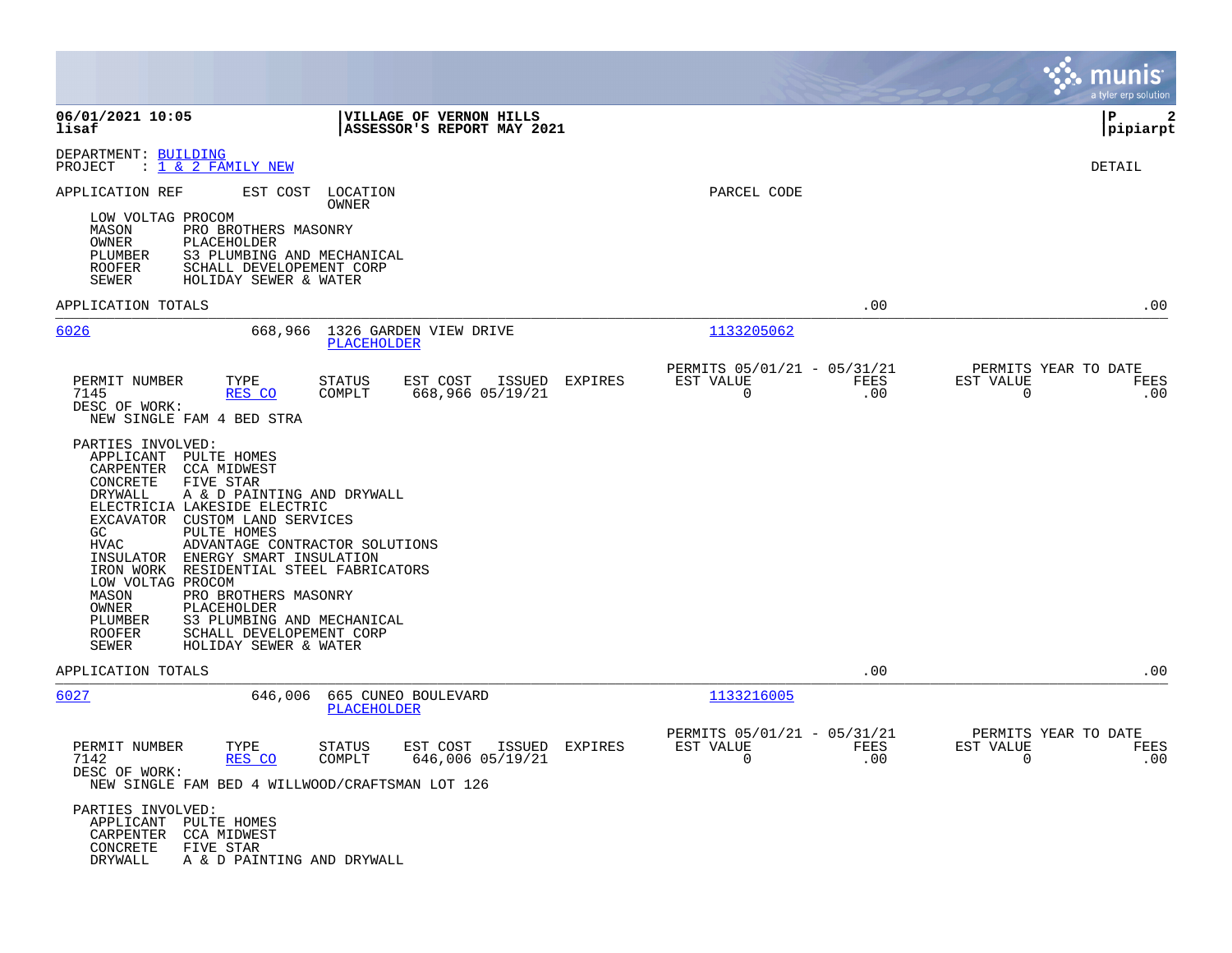|                                                                                                                                                                                                                                                                                                                                                                                                                                                                                                                                                                                                                                                                                                                                                                                    |                                                                            | munis <sup>®</sup><br>a tyler erp solution                   |
|------------------------------------------------------------------------------------------------------------------------------------------------------------------------------------------------------------------------------------------------------------------------------------------------------------------------------------------------------------------------------------------------------------------------------------------------------------------------------------------------------------------------------------------------------------------------------------------------------------------------------------------------------------------------------------------------------------------------------------------------------------------------------------|----------------------------------------------------------------------------|--------------------------------------------------------------|
| 06/01/2021 10:05<br><b>VILLAGE OF VERNON HILLS</b><br>ASSESSOR'S REPORT MAY 2021<br>lisaf                                                                                                                                                                                                                                                                                                                                                                                                                                                                                                                                                                                                                                                                                          |                                                                            | l P<br>3<br> pipiarpt                                        |
| DEPARTMENT: BUILDING<br>: 1 & 2 FAMILY NEW<br>PROJECT                                                                                                                                                                                                                                                                                                                                                                                                                                                                                                                                                                                                                                                                                                                              |                                                                            | <b>DETAIL</b>                                                |
| EST COST LOCATION<br>APPLICATION REF<br>OWNER<br>ELECTRICIA LAKESIDE ELECTRIC<br>EXCAVATOR CUSTOM LAND SERVICES<br>PULTE HOMES<br>GC<br>HVAC<br>ADVANTAGE CONTRACTOR SOLUTIONS<br>INSULATOR<br>ENERGY SMART INSULATION<br>IRON WORK<br>RESIDENTIAL STEEL FABRICATORS<br>LOW VOLTAG PROCOM<br>PRO BROTHERS MASONRY<br>MASON<br>OWNER<br>PLACEHOLDER<br>S3 PLUMBING AND MECHANICAL<br>PLUMBER<br>ROOFER<br>SCHALL DEVELOPEMENT CORP<br>SEWER<br>HOLIDAY SEWER & WATER                                                                                                                                                                                                                                                                                                                | PARCEL CODE                                                                |                                                              |
| APPLICATION TOTALS                                                                                                                                                                                                                                                                                                                                                                                                                                                                                                                                                                                                                                                                                                                                                                 | .00                                                                        | .00                                                          |
| 6100<br>713,809<br>543 COUNCIL CIRCLE<br>PLACEHOLDER                                                                                                                                                                                                                                                                                                                                                                                                                                                                                                                                                                                                                                                                                                                               | 1133213003                                                                 |                                                              |
| EST COST<br>PERMIT NUMBER<br>TYPE<br>STATUS<br>ISSUED EXPIRES<br>MU7138<br>RES TCO<br><b>ISSUED</b><br>713,809 05/18/21 05/18/22<br>DESC OF WORK:<br>NEW SINGLE FAM WOODSIDE/AMERICAN COTTAGE 5 BED LOT 103<br>PARTIES INVOLVED:<br>APPLICANT PULTE HOMES<br>CARPENTER CCA MIDWEST<br>FIVE STAR<br>CONCRETE<br>DRYWALL<br>A & D PAINTING AND DRYWALL<br>ELECTRICIA LAKESIDE ELECTRIC<br>EXCAVATOR CUSTOM LAND SERVICES<br>GC<br>PULTE HOMES<br><b>HVAC</b><br>ADVANTAGE CONTRACTOR SOLUTIONS<br>INSULATOR ENERGY SMART INSULATION<br>IRON WORK RESIDENTIAL STEEL FABRICATORS<br>LOW VOLTAG PROCOM<br>MASON<br>PRO BROTHERS MASONRY<br>OWNER<br>PLACEHOLDER<br>PLUMBER<br>S3 PLUMBING AND MECHANICAL<br>SCHALL DEVELOPEMENT CORP<br><b>ROOFER</b><br>HOLIDAY SEWER & WATER<br>SEWER | PERMITS 05/01/21 - 05/31/21<br>EST VALUE<br>FEES<br>$\mathsf{O}$<br>100.00 | PERMITS YEAR TO DATE<br>EST VALUE<br>FEES<br>0<br>100.00     |
| APPLICATION TOTALS                                                                                                                                                                                                                                                                                                                                                                                                                                                                                                                                                                                                                                                                                                                                                                 | 100.00                                                                     | 100.00                                                       |
| 6158<br>698,607<br>649 CUNEO BOULEVARD<br><b>PLACEHOLDER</b>                                                                                                                                                                                                                                                                                                                                                                                                                                                                                                                                                                                                                                                                                                                       | 1133216003                                                                 |                                                              |
| PERMIT NUMBER<br>TYPE<br>STATUS<br>EST COST<br>ISSUED<br><b>EXPIRES</b><br>COMPLT<br>698,607 05/19/21<br>7143<br>RES CO<br>DESC OF WORK:<br>NEW SINGLE FAM 5 BED WOODSIDE/CRAFTSMAN LOT 124                                                                                                                                                                                                                                                                                                                                                                                                                                                                                                                                                                                        | PERMITS 05/01/21 - 05/31/21<br>EST VALUE<br>FEES<br>$\mathbf 0$<br>.00     | PERMITS YEAR TO DATE<br>EST VALUE<br>FEES<br>$\Omega$<br>.00 |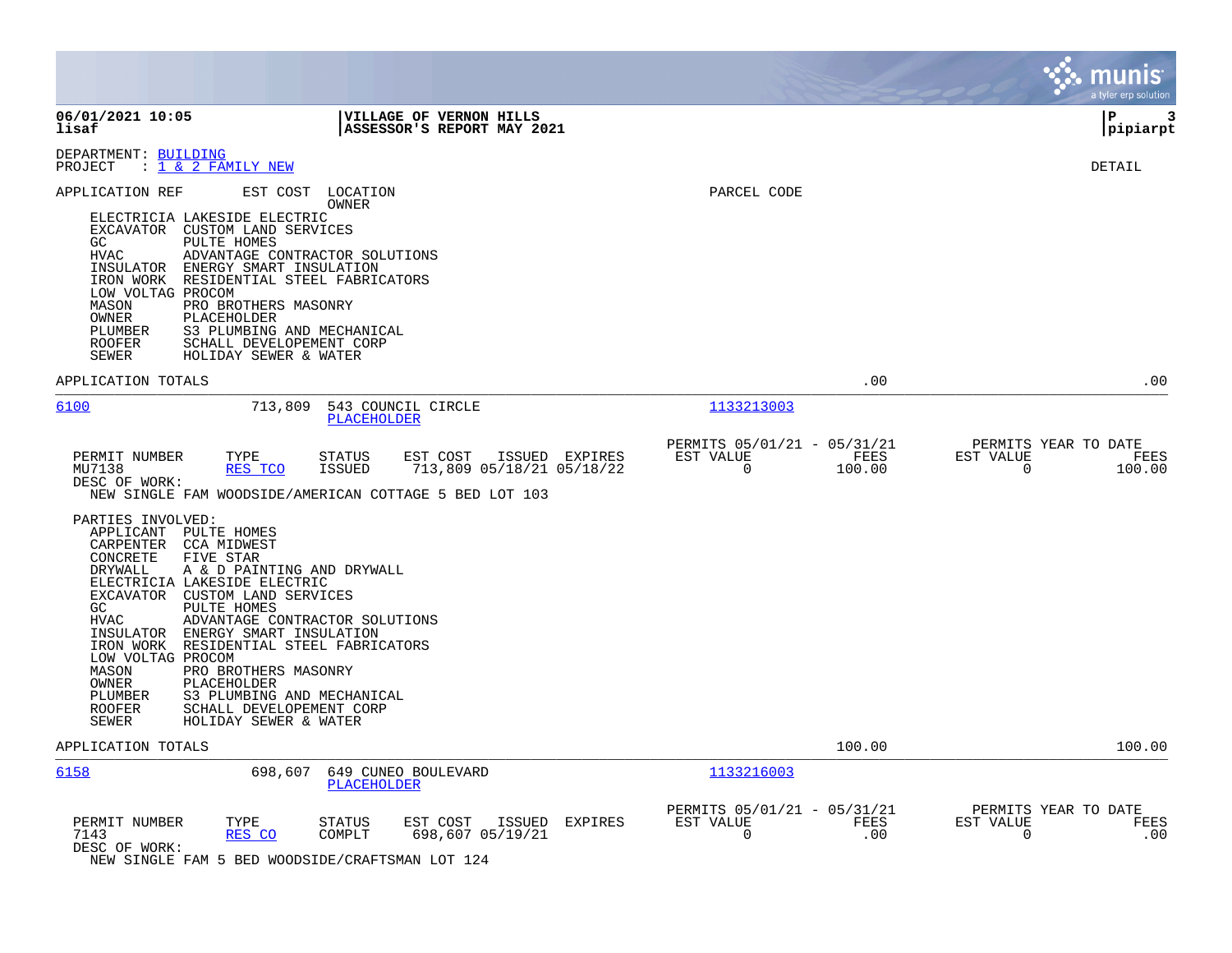|                                                                                                                                                                                                                                                                                     |                                                                                                                                                                                                                                                                                                                                                                                                                                                                                |                                                                 |                    | munis<br>a tyler erp solution                         |
|-------------------------------------------------------------------------------------------------------------------------------------------------------------------------------------------------------------------------------------------------------------------------------------|--------------------------------------------------------------------------------------------------------------------------------------------------------------------------------------------------------------------------------------------------------------------------------------------------------------------------------------------------------------------------------------------------------------------------------------------------------------------------------|-----------------------------------------------------------------|--------------------|-------------------------------------------------------|
| 06/01/2021 10:05<br>lisaf                                                                                                                                                                                                                                                           | VILLAGE OF VERNON HILLS<br>ASSESSOR'S REPORT MAY 2021                                                                                                                                                                                                                                                                                                                                                                                                                          |                                                                 |                    | l P<br>4<br> pipiarpt                                 |
| DEPARTMENT: BUILDING<br>$: 1 \& 2$ FAMILY NEW<br>PROJECT                                                                                                                                                                                                                            |                                                                                                                                                                                                                                                                                                                                                                                                                                                                                |                                                                 |                    | DETAIL                                                |
| APPLICATION REF<br>PARTIES INVOLVED:<br>APPLICANT<br>CARPENTER<br>CONCRETE<br>DRYWALL<br>ELECTRICIA LAKESIDE ELECTRIC<br>GC<br><b>HVAC</b><br>INSULATOR<br>LOW VOLTAG PROCOM<br>MASON<br>OWNER<br>PLUMBER<br>PAYER<br><b>ROOFER</b><br>SEWER                                        | EST COST LOCATION<br>OWNER<br>PULTE HOMES<br>CCA MIDWEST<br>FIVE STAR<br>A & D PAINTING AND DRYWALL<br>EXCAVATOR CUSTOM LAND SERVICES<br>PULTE HOMES<br>ADVANTAGE CONTRACTOR SOLUTIONS<br>ENERGY SMART INSULATION<br>IRON WORK RESIDENTIAL STEEL FABRICATORS<br>PRO BROTHERS MASONRY<br>PLACEHOLDER<br>S3 PLUMBING AND MECHANICAL<br>PULTE HOMES<br>SCHALL DEVELOPEMENT CORP<br>SCHALL DEVELOPEMENT CORP                                                                       | PARCEL CODE                                                     |                    |                                                       |
| APPLICATION TOTALS                                                                                                                                                                                                                                                                  |                                                                                                                                                                                                                                                                                                                                                                                                                                                                                |                                                                 | .00                | .00                                                   |
| 6197                                                                                                                                                                                                                                                                                | 710,903<br>546 COUNCIL CIRCLE<br>PLACEHOLDER                                                                                                                                                                                                                                                                                                                                                                                                                                   | 1133205039                                                      |                    |                                                       |
| PERMIT NUMBER<br>7144<br>DESC OF WORK:<br>PARTIES INVOLVED:<br>APPLICANT PULTE HOMES<br>CARPENTER<br>CONCRETE<br>DRYWALL<br>ELECTRICIA LAKESIDE ELECTRIC<br>GC<br>HVAC<br>INSULATOR<br>IRON WORK<br>LOW VOLTAG PROCOM<br>MASON<br>OWNER<br>PLUMBER<br><b>ROOFER</b><br><b>SEWER</b> | EST COST<br>TYPE<br><b>STATUS</b><br>ISSUED<br>RES CO<br>COMPLT<br>710,903 05/19/21<br>NEW SINGLE FAM LOT 13 4 BED MELROSE/EUROPEAN COTTAGE<br>CCA MIDWEST<br>FIVE STAR<br>A & D PAINTING AND DRYWALL<br>EXCAVATOR CUSTOM LAND SERVICES<br>PULTE HOMES<br>ADVANTAGE CONTRACTOR SOLUTIONS<br>ENERGY SMART INSULATION<br>RESIDENTIAL STEEL FABRICATORS<br>PRO BROTHERS MASONRY<br>PLACEHOLDER<br>S3 PLUMBING AND MECHANICAL<br>SCHALL DEVELOPEMENT CORP<br>HOLIDAY SEWER & WATER | PERMITS 05/01/21 - 05/31/21<br><b>EXPIRES</b><br>EST VALUE<br>0 | <b>FEES</b><br>.00 | PERMITS YEAR TO DATE<br>EST VALUE<br>FEES<br>0<br>.00 |
| APPLICATION TOTALS                                                                                                                                                                                                                                                                  |                                                                                                                                                                                                                                                                                                                                                                                                                                                                                |                                                                 | .00                | .00                                                   |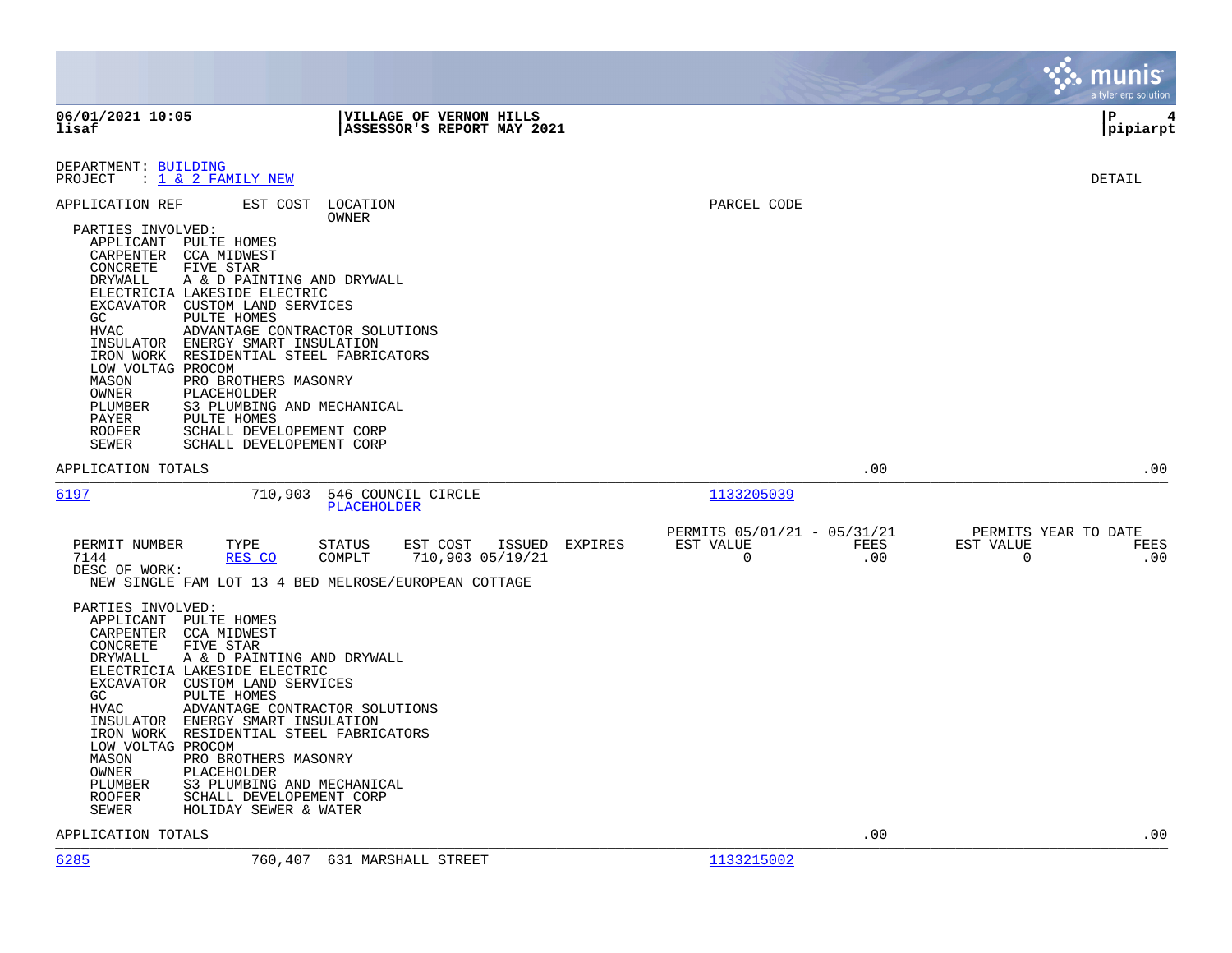|                                                                                                                                                                                                                                                                                                                                                                                                                                                                                                                                                                                |                                                                             |                           |                |                                                         |             |                                                  | <b>nis</b><br>a tyler erp solution |
|--------------------------------------------------------------------------------------------------------------------------------------------------------------------------------------------------------------------------------------------------------------------------------------------------------------------------------------------------------------------------------------------------------------------------------------------------------------------------------------------------------------------------------------------------------------------------------|-----------------------------------------------------------------------------|---------------------------|----------------|---------------------------------------------------------|-------------|--------------------------------------------------|------------------------------------|
| 06/01/2021 10:05<br>lisaf                                                                                                                                                                                                                                                                                                                                                                                                                                                                                                                                                      | VILLAGE OF VERNON HILLS<br>ASSESSOR'S REPORT MAY 2021<br><b>PLACEHOLDER</b> |                           |                |                                                         |             |                                                  | 5<br>ΙP<br> pipiarpt               |
| PERMIT NUMBER<br>TYPE                                                                                                                                                                                                                                                                                                                                                                                                                                                                                                                                                          | <b>STATUS</b><br>EST COST                                                   |                           | ISSUED EXPIRES | PERMITS 05/01/21 - 05/31/21<br>EST VALUE                | FEES        | PERMITS YEAR TO DATE<br>EST VALUE                | FEES                               |
| DEPARTMENT: BUILDING<br>$: 1 \& 2$ FAMILY NEW<br>PROJECT                                                                                                                                                                                                                                                                                                                                                                                                                                                                                                                       |                                                                             |                           |                |                                                         |             |                                                  | DETAIL                             |
| APPLICATION REF                                                                                                                                                                                                                                                                                                                                                                                                                                                                                                                                                                | EST COST LOCATION                                                           |                           |                | PARCEL CODE                                             |             |                                                  |                                    |
| MU7079<br>RES TCO<br>DESC OF WORK:<br>NEW SINGLE FAMILY LOT 112 5 BED WILLWOOD/CRAFTSMAN                                                                                                                                                                                                                                                                                                                                                                                                                                                                                       | OWNER<br><b>ISSUED</b>                                                      | 760,407 05/11/21 05/11/22 |                | $\mathsf{O}$                                            | 100.00      | $\Omega$                                         | 100.00                             |
| PARTIES INVOLVED:<br>APPLICANT PULTE HOMES<br>CARPENTER CCA MIDWEST<br>FIVE STAR<br>CONCRETE<br>DRYWALL<br>A&D HOME IMPROVEMENT LLC<br>ELECTRICIA LAKESIDE ELECTRIC<br>EXCAVATOR CUSTOM LAND SERVICES<br>GC.<br>PULTE HOMES<br><b>HVAC</b><br>ADVANTAGE CONTRACTOR SOLUTIONS<br>INSULATOR ENERGY SMART INSULATION<br>IRON WORK RESIDENTIAL STEEL FABRICATORS<br>LOW VOLTAG PROCOM<br>MASON<br>PRO BROTHERS MASONRY<br>OWNER<br>PLACEHOLDER<br>S3 PLUMBING AND MECHANICAL<br>PLUMBER<br>PULTE HOMES<br>PAYER<br><b>ROOFER</b><br>RABY ROOFING<br>SEWER<br>HOLIDAY SEWER & WATER |                                                                             |                           |                |                                                         |             |                                                  |                                    |
| APPLICATION TOTALS                                                                                                                                                                                                                                                                                                                                                                                                                                                                                                                                                             |                                                                             |                           |                |                                                         | 100.00      |                                                  | 100.00                             |
| 6289                                                                                                                                                                                                                                                                                                                                                                                                                                                                                                                                                                           | 675,250 608 MARSHALL STREET<br><b>PLACEHOLDER</b>                           |                           |                | 1133205042                                              |             |                                                  |                                    |
| PERMIT NUMBER<br>TYPE<br>7148<br>RES CO<br>DESC OF WORK:<br>NEW SINGLE FAMILY LOT 10 4 BED MAPLE VALLEY/CRAFTSMAN<br>PARTIES INVOLVED:<br>APPLICANT PULTE HOMES<br>CARPENTER CCA MIDWEST<br>CONCRETE<br>FIVE STAR<br>DRYWALL<br>A&D HOME IMPROVEMENT LLC<br>ELECTRICIA LAKESIDE ELECTRIC<br>EXCAVATOR<br>CUSTOM LAND SERVICES<br>GC.<br>PULTE HOMES<br><b>HVAC</b><br>ADVANTAGE CONTRACTOR SOLUTIONS<br>INSULATOR ENERGY SMART INSULATION<br>IRON WORK RESIDENTIAL STEEL FABRICATORS<br>LOW VOLTAG PROCOM<br>MASON<br>PRO BROTHERS MASONRY                                     | STATUS<br>EST COST<br>COMPLT                                                | 675,250 05/19/21          | ISSUED EXPIRES | PERMITS 05/01/21 - 05/31/21<br>EST VALUE<br>$\mathbf 0$ | FEES<br>.00 | PERMITS YEAR TO DATE<br>EST VALUE<br>$\mathbf 0$ | FEES<br>.00                        |

**College**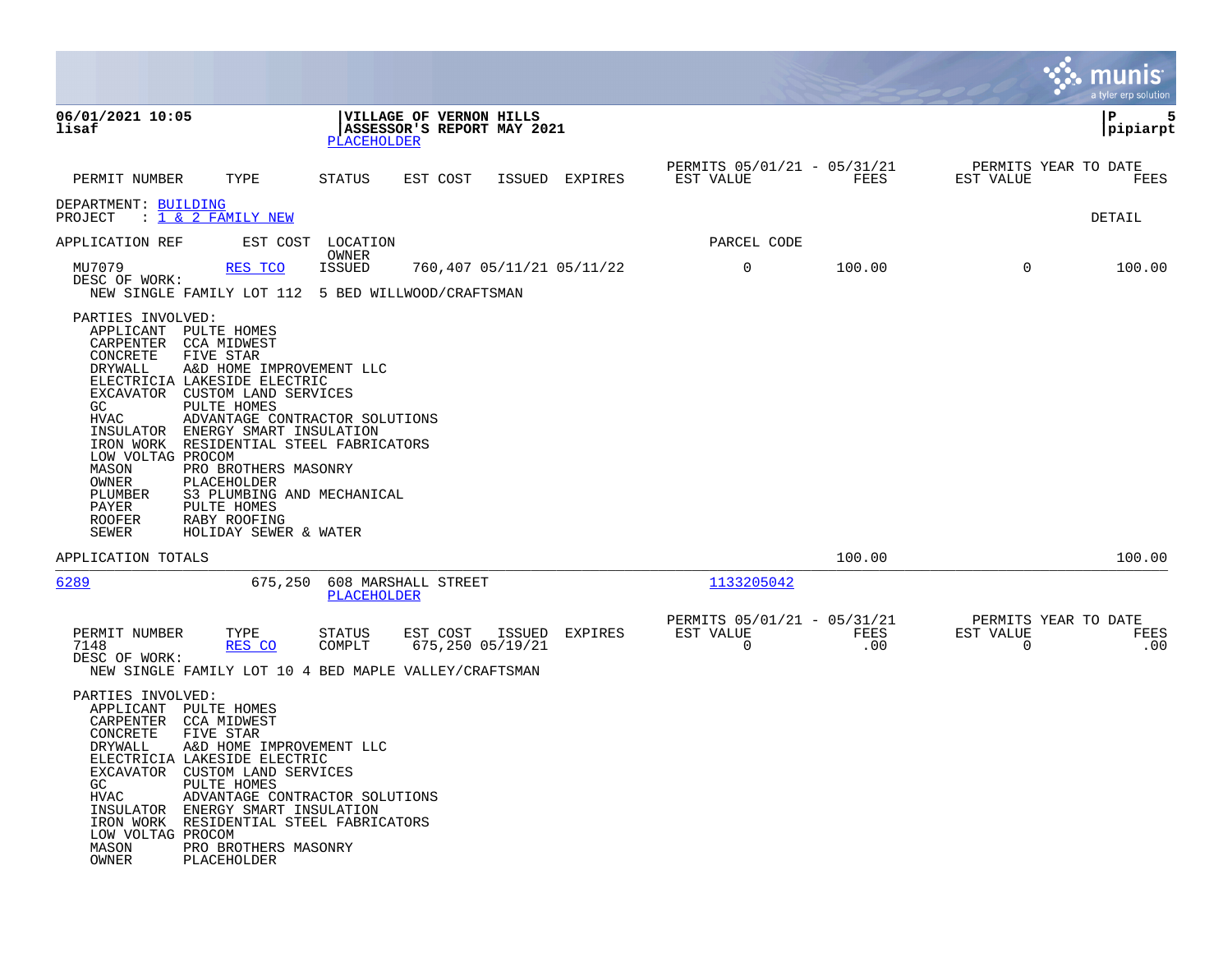|                                                                                                                                                                                                                                                                                                                               |                                                                                                                                                                                                       |                                                                          | munis<br>a tyler erp solution                                     |
|-------------------------------------------------------------------------------------------------------------------------------------------------------------------------------------------------------------------------------------------------------------------------------------------------------------------------------|-------------------------------------------------------------------------------------------------------------------------------------------------------------------------------------------------------|--------------------------------------------------------------------------|-------------------------------------------------------------------|
| 06/01/2021 10:05<br>lisaf                                                                                                                                                                                                                                                                                                     | VILLAGE OF VERNON HILLS<br>ASSESSOR'S REPORT MAY 2021                                                                                                                                                 |                                                                          | P<br>6<br>pipiarpt                                                |
| DEPARTMENT: BUILDING<br>PROJECT<br>: <u>1 &amp; 2 FAMILY NEW</u>                                                                                                                                                                                                                                                              |                                                                                                                                                                                                       |                                                                          | DETAIL                                                            |
| APPLICATION REF                                                                                                                                                                                                                                                                                                               | EST COST<br>LOCATION<br>OWNER                                                                                                                                                                         | PARCEL CODE                                                              |                                                                   |
| PLUMBER<br><b>ROOFER</b><br>RABY ROOFING<br>SEWER                                                                                                                                                                                                                                                                             | S3 PLUMBING AND MECHANICAL<br>HOLIDAY SEWER & WATER                                                                                                                                                   |                                                                          |                                                                   |
| APPLICATION TOTALS                                                                                                                                                                                                                                                                                                            |                                                                                                                                                                                                       | .00                                                                      | .00                                                               |
| 6308                                                                                                                                                                                                                                                                                                                          | 685,363<br>657 CUNEO BOULEVARD<br>PLACEHOLDER                                                                                                                                                         | 1133216004                                                               |                                                                   |
| PERMIT NUMBER<br>TYPE<br>MU7177<br>RES TCO<br>DESC OF WORK:                                                                                                                                                                                                                                                                   | EST COST<br>STATUS<br>ISSUED EXPIRES<br><b>ISSUED</b><br>685,363 05/24/21 05/24/22<br>SINGLE FAMILY LOT 125 WILLWOOD/CT3M ELEV 4 BDR                                                                  | PERMITS 05/01/21 - 05/31/21<br>EST VALUE<br>FEES<br>0<br>100.00          | PERMITS YEAR TO DATE<br>EST VALUE<br>FEES<br>0<br>100.00          |
| APPLICANT PULTE HOMES<br>CARPENTER CCA MIDWEST<br>CONCRETE<br>FIVE STAR<br>DRYWALL<br>ELECTRICIA LAKESIDE ELECTRIC<br>EXCAVATOR CUSTOM LAND SERVICES<br>PULTE HOMES<br>GC<br><b>HVAC</b><br>INSULATOR<br>IRON WORK<br>LOW VOLTAG PROCOM<br>MASON<br>OWNER<br>PLACEHOLDER<br>PLUMBER<br><b>ROOFER</b><br>RABY ROOFING<br>SEWER | A&D HOME IMPROVEMENT LLC<br>ADVANTAGE CONTRACTOR SOLUTIONS<br>ENERGY SMART INSULATION<br>RESIDENTIAL STEEL FABRICATORS<br>PRO BROTHERS MASONRY<br>S3 PLUMBING AND MECHANICAL<br>HOLIDAY SEWER & WATER |                                                                          |                                                                   |
| APPLICATION TOTALS                                                                                                                                                                                                                                                                                                            |                                                                                                                                                                                                       | 100.00                                                                   | 100.00                                                            |
| 6736                                                                                                                                                                                                                                                                                                                          | 663,873 1304 MANSION ROAD<br>PLACEHOLDER                                                                                                                                                              | 1133205105                                                               |                                                                   |
| PERMIT NUMBER<br>TYPE<br>MU7031<br>$1&2$ FAM<br>DESC OF WORK:                                                                                                                                                                                                                                                                 | EST COST<br>ISSUED EXPIRES<br>STATUS<br><b>ISSUED</b><br>663,873 05/03/21 05/21/22<br>NEW SINGLE FAMILY HOME BELFORT CR3G 3 BDRM LOT 66                                                               | PERMITS 05/01/21 - 05/31/21<br>EST VALUE<br>FEES<br>663,873<br>12,942.54 | PERMITS YEAR TO DATE<br>EST VALUE<br>FEES<br>663,873<br>12,942.54 |
| PARTIES INVOLVED:<br>CARPENTER CCA MIDWEST<br>CONCRETE<br>FIVE STAR<br>DRYWALL<br>ELECTRICIA LAKESIDE ELECTRIC<br>EXCAVATOR CUSTOM LAND SERVICES<br>GC.<br>PULTE HOMES<br><b>HVAC</b>                                                                                                                                         | A & D PAINTING AND DRYWALL<br>ADVANTAGE CONTRACTOR SOLUTIONS                                                                                                                                          |                                                                          |                                                                   |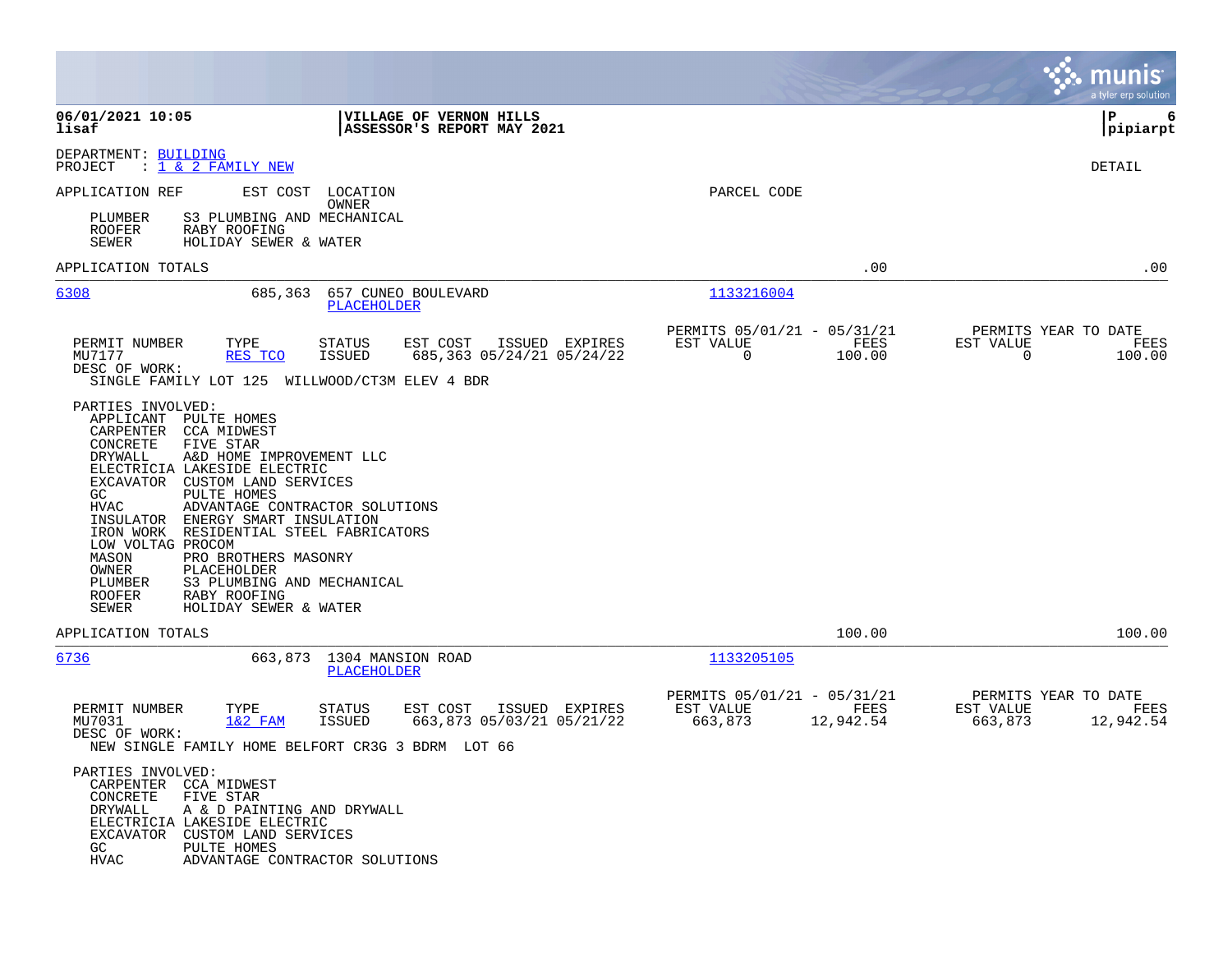|                                                                                                                                                                                                                                                                                                                                                                                                                                                                                                                                                                                                                                                                                                      |                                                                          | munis<br>a tyler erp solution                                     |
|------------------------------------------------------------------------------------------------------------------------------------------------------------------------------------------------------------------------------------------------------------------------------------------------------------------------------------------------------------------------------------------------------------------------------------------------------------------------------------------------------------------------------------------------------------------------------------------------------------------------------------------------------------------------------------------------------|--------------------------------------------------------------------------|-------------------------------------------------------------------|
| VILLAGE OF VERNON HILLS<br>06/01/2021 10:05<br>ASSESSOR'S REPORT MAY 2021<br>lisaf                                                                                                                                                                                                                                                                                                                                                                                                                                                                                                                                                                                                                   |                                                                          | 7<br>P<br> pipiarpt                                               |
| DEPARTMENT: BUILDING<br>: <u>1 &amp; 2 FAMILY NEW</u><br>PROJECT                                                                                                                                                                                                                                                                                                                                                                                                                                                                                                                                                                                                                                     |                                                                          | <b>DETAIL</b>                                                     |
| APPLICATION REF<br>EST COST LOCATION<br>OWNER<br>INSULATOR ENERGY SMART INSULATION<br>IRON WORK RESIDENTIAL STEEL FABRICATORS<br>LOW VOLTAG PROCOM<br>MASON<br>PRO BROTHERS MASONRY<br>OWNER<br>PLACEHOLDER<br>S3 PLUMBING AND MECHANICAL<br>PLUMBER<br><b>ROOFER</b><br>RABY ROOFING COMPANY<br>SEWER<br>HOLIDAY SEWER & WATER                                                                                                                                                                                                                                                                                                                                                                      | PARCEL CODE                                                              |                                                                   |
| APPLICATION TOTALS                                                                                                                                                                                                                                                                                                                                                                                                                                                                                                                                                                                                                                                                                   | 12,942.54                                                                | 12,942.54                                                         |
| 6737<br>720,073 1309 MANSION ROAD<br>PLACEHOLDER                                                                                                                                                                                                                                                                                                                                                                                                                                                                                                                                                                                                                                                     | 1133205123                                                               |                                                                   |
| PERMIT NUMBER<br>TYPE<br><b>STATUS</b><br>EST COST<br>ISSUED EXPIRES<br>$1&2$ FAM<br>ISSUED<br>720,073 05/03/21 05/19/22<br>MU7030<br>DESC OF WORK:<br>SINGLE FAMILY NEW BOURGES CR3G 3 BDRM Lot 70<br>PARTIES INVOLVED:<br>CARPENTER CCA MIDWEST<br>CONCRETE<br>FIVE STAR<br>DRYWALL<br>A & D PAINTING AND DRYWALL<br>ELECTRICIA LAKESIDE ELECTRIC<br>GC<br>PULTE HOMES<br><b>HVAC</b><br>ADVANTAGE CONTRACTOR SOLUTIONS<br>INSULATOR ENERGY SMART INSULATION<br>IRON WORK RESIDENTIAL STEEL FABRICATORS<br>LOW VOLTAG PROCOM<br>MASON<br>PRO BROTHERS MASONRY<br>OWNER<br>PLACEHOLDER<br>S3 PLUMBING AND MECHANICAL<br>PLUMBER<br>RABY ROOFING COMPANY<br>ROOFER<br>SEWER<br>HOLIDAY SEWER & WATER | PERMITS 05/01/21 - 05/31/21<br>EST VALUE<br>FEES<br>13,861.74<br>720,073 | PERMITS YEAR TO DATE<br>EST VALUE<br>FEES<br>720,073<br>13,861.74 |
| APPLICATION TOTALS                                                                                                                                                                                                                                                                                                                                                                                                                                                                                                                                                                                                                                                                                   | 13,861.74                                                                | 13,861.74                                                         |
| 679,788<br>671 MARSHALL STREET<br>6739<br>PLACEHOLDER                                                                                                                                                                                                                                                                                                                                                                                                                                                                                                                                                                                                                                                | 1133215006                                                               |                                                                   |
| PERMIT NUMBER<br>TYPE<br><b>STATUS</b><br>EST COST<br>ISSUED EXPIRES<br>$1&2$ FAM<br>MU7063<br><b>ISSUED</b><br>679,788 05/07/21 05/07/22<br>DESC OF WORK:<br>NEW SINGLE FAMILY WOODSIDE CR3S 4 BRDM LOT 116<br>PARTIES INVOLVED:<br>APPLICANT PULTE HOMES<br>CARPENTER<br><b>CCA MIDWEST</b><br>CONCRETE<br>FIVE STAR<br>DRYWALL<br>A & D PAINTING AND DRYWALL                                                                                                                                                                                                                                                                                                                                      | PERMITS 05/01/21 - 05/31/21<br>EST VALUE<br>FEES<br>679,788<br>14,974.08 | PERMITS YEAR TO DATE<br>EST VALUE<br>FEES<br>679,788<br>14,974.08 |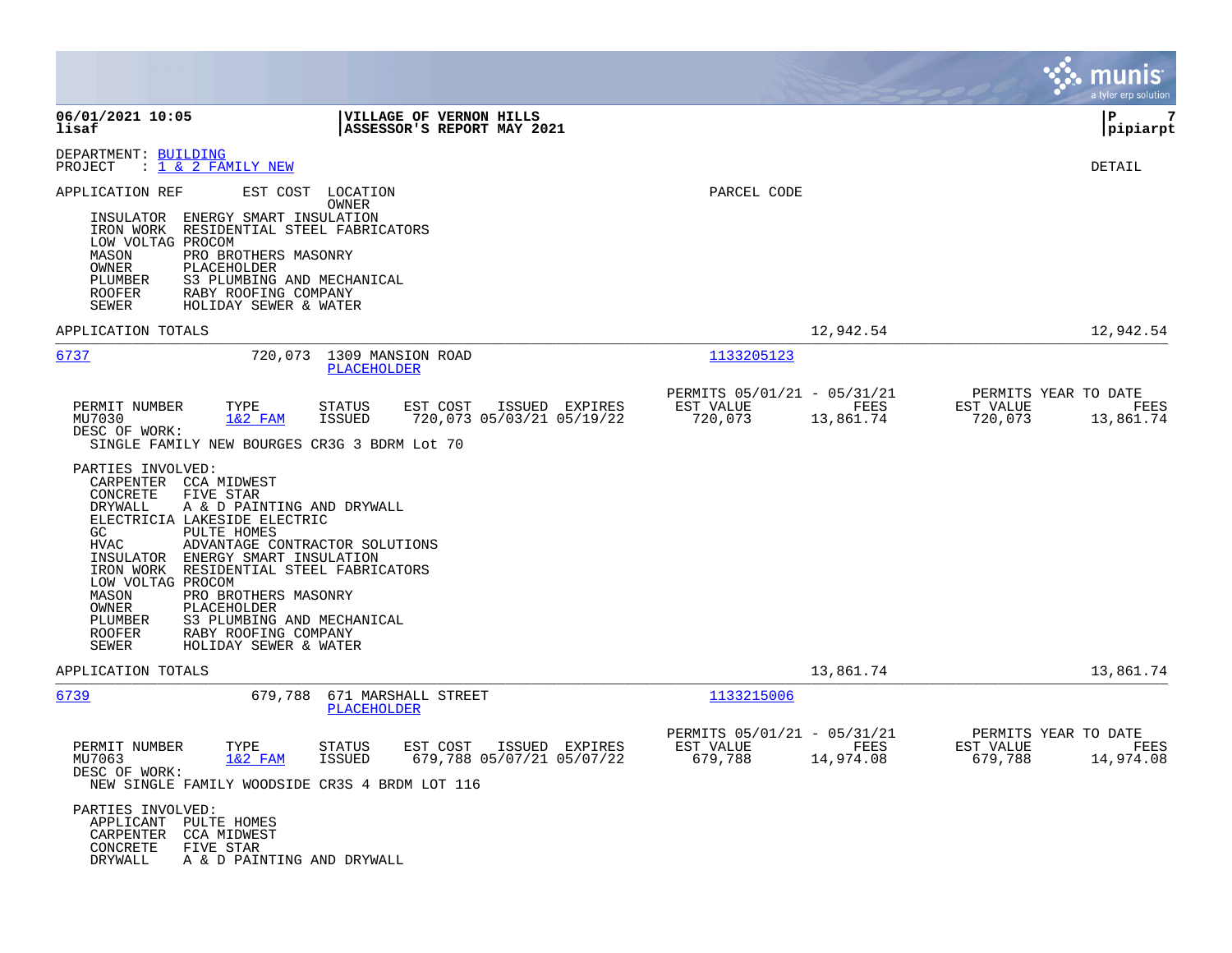|                                                                                                                                                                                                                                                                                                                                                                                                                                                                                                                                                                                                                                                                                                                                                                         |                                                                          | munis<br>a tyler erp solution                                     |
|-------------------------------------------------------------------------------------------------------------------------------------------------------------------------------------------------------------------------------------------------------------------------------------------------------------------------------------------------------------------------------------------------------------------------------------------------------------------------------------------------------------------------------------------------------------------------------------------------------------------------------------------------------------------------------------------------------------------------------------------------------------------------|--------------------------------------------------------------------------|-------------------------------------------------------------------|
| 06/01/2021 10:05<br><b>VILLAGE OF VERNON HILLS</b><br>lisaf<br>ASSESSOR'S REPORT MAY 2021                                                                                                                                                                                                                                                                                                                                                                                                                                                                                                                                                                                                                                                                               |                                                                          | l P<br>8<br> pipiarpt                                             |
| DEPARTMENT: BUILDING<br>: 1 & 2 FAMILY NEW<br>PROJECT                                                                                                                                                                                                                                                                                                                                                                                                                                                                                                                                                                                                                                                                                                                   |                                                                          | <b>DETAIL</b>                                                     |
| APPLICATION REF<br>EST COST<br>LOCATION<br>OWNER<br>ELECTRICIA LAKESIDE ELECTRIC<br>EXCAVATOR CUSTOM LAND SERVICES<br>PULTE HOMES<br>GC<br>HVAC<br>ADVANTAGE CONTRACTOR SOLUTIONS<br>INSULATOR<br>ENERGY SMART INSULATION<br>IRON WORK<br>RESIDENTIAL STEEL FABRICATORS<br>LOW VOLTAG PROCOM<br>PRO BROTHERS MASONRY<br>MASON<br>OWNER<br>PLACEHOLDER<br>S3 PLUMBING AND MECHANICAL<br>PLUMBER<br>ROOFER<br>RABY ROOFING COMPANY<br>HOLIDAY SEWER & WATER<br>SEWER                                                                                                                                                                                                                                                                                                      | PARCEL CODE                                                              |                                                                   |
| APPLICATION TOTALS                                                                                                                                                                                                                                                                                                                                                                                                                                                                                                                                                                                                                                                                                                                                                      | 14,974.08                                                                | 14,974.08                                                         |
| 6740<br>632,337<br>658 CUNEO BOULEVARD<br>PLACEHOLDER                                                                                                                                                                                                                                                                                                                                                                                                                                                                                                                                                                                                                                                                                                                   | 1133215012                                                               |                                                                   |
| EST COST<br>ISSUED EXPIRES<br>PERMIT NUMBER<br>TYPE<br>STATUS<br>632,337 05/03/21 05/28/22<br>MU7033<br>$1&2$ FAM<br>ISSUED<br>DESC OF WORK:<br>NEW SINGLE FAMILY MAPLE VALLY CRAFTSMAN CR3G 4 BDRM<br>PARTIES INVOLVED:<br>APPLICANT PULTE HOMES<br>CARPENTER CCA MIDWEST<br>FIVE STAR<br>CONCRETE<br>DRYWALL<br>A & D PAINTING AND DRYWALL<br>ELECTRICIA LAKESIDE ELECTRIC<br>EXCAVATOR CUSTOM LAND SERVICES<br>PULTE HOMES<br>GC.<br><b>HVAC</b><br>ADVANTAGE CONTRACTOR SOLUTIONS<br>INSULATOR ENERGY SMART INSULATION<br>IRON WORK RESIDENTIAL STEEL FABRICATORS<br>LOW VOLTAG PROCOM<br>MASON<br>PRO BROTHERS MASONRY<br>OWNER<br>PLACEHOLDER<br>PLUMBER<br>S3 PLUMBING AND MECHANICAL<br>RABY ROOFING COMPANY<br><b>ROOFER</b><br>HOLIDAY SEWER & WATER<br>SEWER | PERMITS 05/01/21 - 05/31/21<br>FEES<br>EST VALUE<br>632,337<br>14,308.08 | PERMITS YEAR TO DATE<br>EST VALUE<br>FEES<br>632,337<br>14,308.08 |
| APPLICATION TOTALS                                                                                                                                                                                                                                                                                                                                                                                                                                                                                                                                                                                                                                                                                                                                                      | 14,308.08                                                                | 14,308.08                                                         |
| 6868<br>733,753 1329 MANSION ROAD<br><b>PLACEHOLDER</b>                                                                                                                                                                                                                                                                                                                                                                                                                                                                                                                                                                                                                                                                                                                 | 1133205118                                                               |                                                                   |
| PERMIT NUMBER<br>TYPE<br><b>STATUS</b><br>EST COST<br>ISSUED EXPIRES<br>1&2 FAM<br>733,753 05/19/21 05/19/22<br>MU7149<br>ISSUED<br>DESC OF WORK:<br>NEW SINGLE FAM LOT 75 BOURGES/CR3G 3 BED                                                                                                                                                                                                                                                                                                                                                                                                                                                                                                                                                                           | PERMITS 05/01/21 - 05/31/21<br>EST VALUE<br>FEES<br>733,753<br>13,877.34 | PERMITS YEAR TO DATE<br>EST VALUE<br>FEES<br>13,877.34<br>733,753 |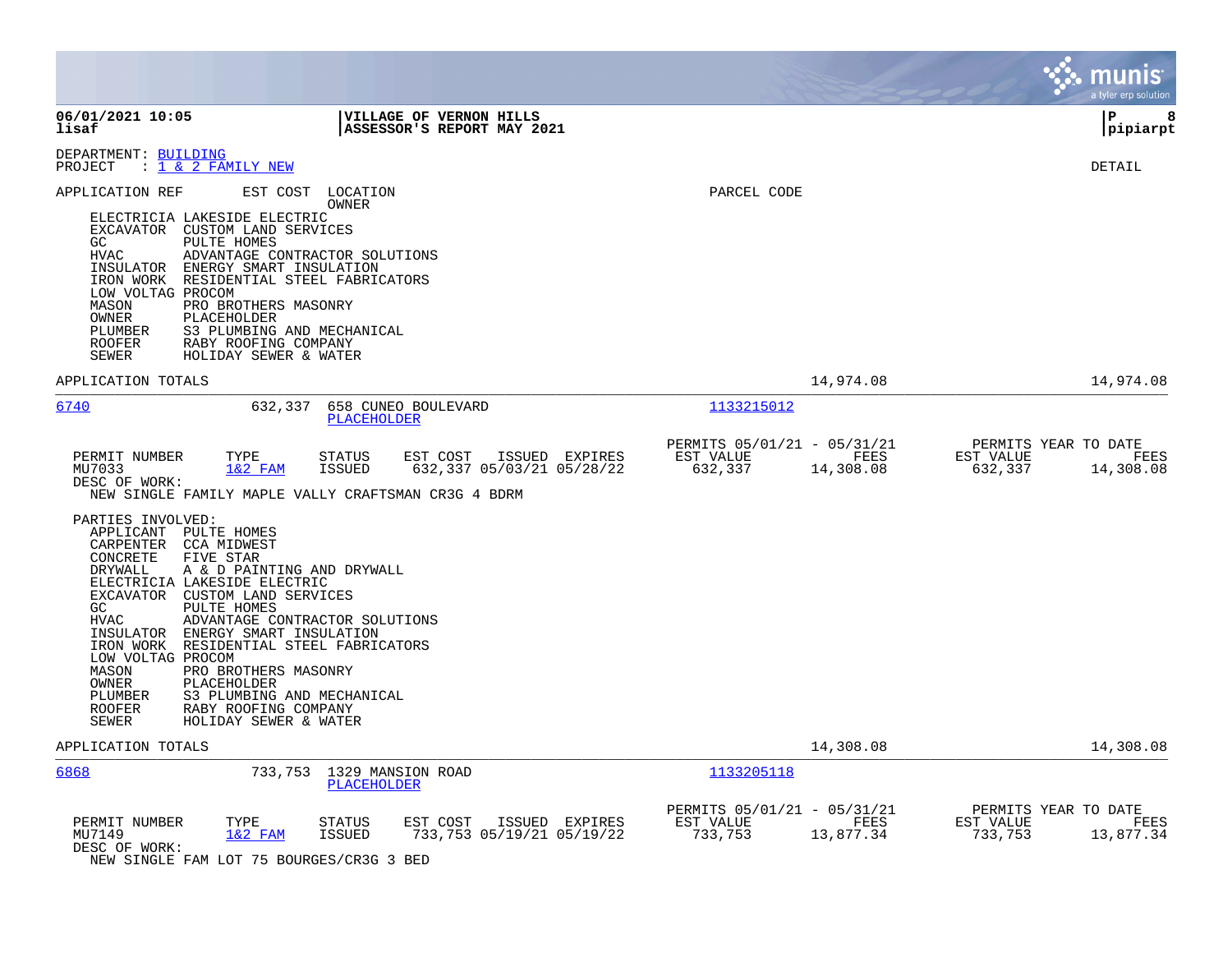|                                                                                                                                                                                                                                                                                                                                                                                                                                                                                          |                                                                                                                        |                                                                          | munis<br>a tyler erp solution                                     |
|------------------------------------------------------------------------------------------------------------------------------------------------------------------------------------------------------------------------------------------------------------------------------------------------------------------------------------------------------------------------------------------------------------------------------------------------------------------------------------------|------------------------------------------------------------------------------------------------------------------------|--------------------------------------------------------------------------|-------------------------------------------------------------------|
| 06/01/2021 10:05<br>lisaf                                                                                                                                                                                                                                                                                                                                                                                                                                                                | <b>VILLAGE OF VERNON HILLS</b><br>ASSESSOR'S REPORT MAY 2021                                                           |                                                                          | l P<br>9<br> pipiarpt                                             |
| DEPARTMENT: BUILDING<br>PROJECT<br>$: 1 \& 2$ FAMILY NEW                                                                                                                                                                                                                                                                                                                                                                                                                                 |                                                                                                                        |                                                                          | DETAIL                                                            |
| EST COST<br>APPLICATION REF<br>PARTIES INVOLVED:<br>APPLICANT PULTE HOMES<br>CARPENTER CCA MIDWEST<br>FIVE STAR<br>CONCRETE<br>DRYWALL<br>ELECTRICIA LAKESIDE ELECTRIC<br>EXCAVATOR CUSTOM LAND SERVICES<br>GC<br>PULTE HOMES<br><b>HVAC</b><br>INSULATOR ENERGY SMART INSULATION<br>IRON WORK RESIDENTIAL STEEL FABRICATORS<br>LOW VOLTAG PROCOM<br>MASON<br>PRO BROTHERS MASONRY<br>OWNER<br>PLACEHOLDER<br>PLUMBER<br>RABY ROOFING<br><b>ROOFER</b><br>SEWER<br>HOLIDAY SEWER & WATER | LOCATION<br>OWNER<br>A&D HOME IMPROVEMENT LLC<br>ADVANTAGE CONTRACTOR SOLUTIONS<br>S3 PLUMBING AND MECHANICAL          | PARCEL CODE                                                              |                                                                   |
| APPLICATION TOTALS                                                                                                                                                                                                                                                                                                                                                                                                                                                                       |                                                                                                                        | 13,877.34                                                                | 13,877.34                                                         |
| 6971                                                                                                                                                                                                                                                                                                                                                                                                                                                                                     | 1320 MANSION ROAD<br>891,110<br><b>PLACEHOLDER</b>                                                                     | 1133205101                                                               |                                                                   |
| PERMIT NUMBER<br>TYPE<br>MU7184<br>$1&2$ FAM<br>DESC OF WORK:<br>SING FAM BOURGES/EC3m 5 BED LOT 62                                                                                                                                                                                                                                                                                                                                                                                      | <b>STATUS</b><br>ISSUED EXPIRES<br>EST COST<br><b>ISSUED</b><br>891,110 05/25/21 05/25/22                              | PERMITS 05/01/21 - 05/31/21<br>EST VALUE<br>FEES<br>891,110<br>17,072.74 | PERMITS YEAR TO DATE<br>EST VALUE<br>FEES<br>891,110<br>17,072.74 |
| PARTIES INVOLVED:<br>APPLICANT PULTE HOMES<br>CARPENTER CCA MIDWEST<br>FIVE STAR<br>CONCRETE<br>DRYWALL<br>ELECTRICIA LAKESIDE ELECTRIC<br>EXCAVATOR CUSTOM LAND SERVICES<br>PULTE HOMES<br>GC<br><b>HVAC</b><br>INSULATOR ENERGY SMART INSULATION<br>IRON WORK RESIDENTIAL STEEL FABRICATORS<br>LOW VOLTAG PROCOM<br>MASON<br>PRO BROTHERS MASONRY<br>OWNER<br>PLACEHOLDER<br>PLUMBER<br>PAYER<br>PULTE HOMES<br><b>ROOFER</b><br>HOLIDAY SEWER & WATER<br>SEWER                        | A & D PAINTING AND DRYWALL<br>ADVANTAGE CONTRACTOR SOLUTIONS<br>S3 PLUMBING AND MECHANICAL<br>SCHALL DEVELOPEMENT CORP |                                                                          |                                                                   |
| APPLICATION TOTALS                                                                                                                                                                                                                                                                                                                                                                                                                                                                       |                                                                                                                        | 17,072.74                                                                | 17,072.74                                                         |
| 6976                                                                                                                                                                                                                                                                                                                                                                                                                                                                                     | 722,840 1332 MANSION ROAD                                                                                              | 1133205098                                                               |                                                                   |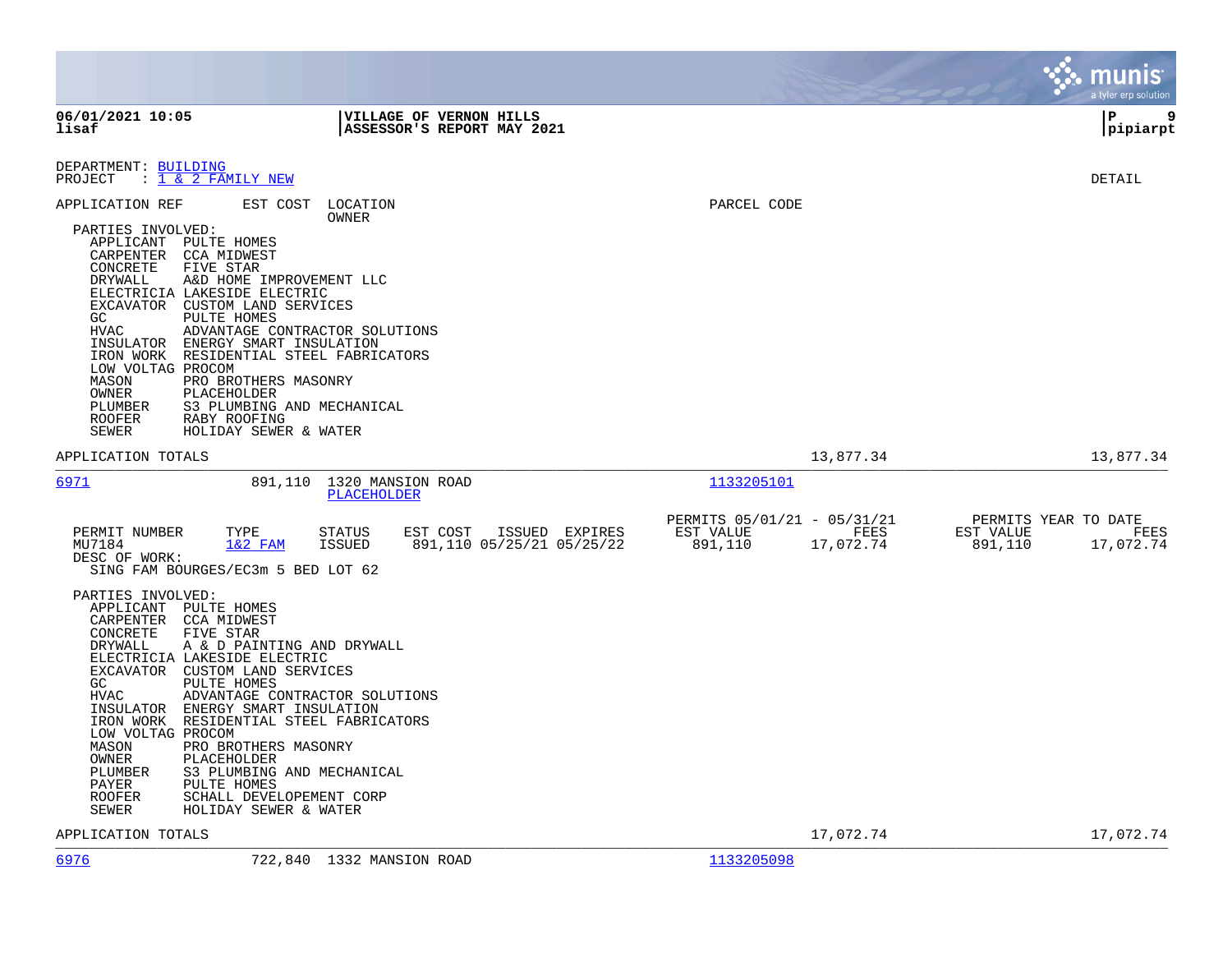|                                                                                                                                                                                                                                                                                                                                                          |                                                                                                                                                                                                                                                             |                                                       |                                             |                                                     |                   |                                              | a tyler erp solution  |
|----------------------------------------------------------------------------------------------------------------------------------------------------------------------------------------------------------------------------------------------------------------------------------------------------------------------------------------------------------|-------------------------------------------------------------------------------------------------------------------------------------------------------------------------------------------------------------------------------------------------------------|-------------------------------------------------------|---------------------------------------------|-----------------------------------------------------|-------------------|----------------------------------------------|-----------------------|
| 06/01/2021 10:05<br>lisaf                                                                                                                                                                                                                                                                                                                                | PLACEHOLDER                                                                                                                                                                                                                                                 | VILLAGE OF VERNON HILLS<br>ASSESSOR'S REPORT MAY 2021 |                                             |                                                     |                   |                                              | ΙP<br>10<br> pipiarpt |
| PERMIT NUMBER                                                                                                                                                                                                                                                                                                                                            | TYPE<br>STATUS                                                                                                                                                                                                                                              | EST COST                                              | ISSUED<br>EXPIRES                           | PERMITS 05/01/21 - 05/31/21<br>EST VALUE            | FEES              | PERMITS YEAR TO DATE<br>EST VALUE            | FEES                  |
| DEPARTMENT: BUILDING<br>: 1 & 2 FAMILY NEW<br>PROJECT                                                                                                                                                                                                                                                                                                    |                                                                                                                                                                                                                                                             |                                                       |                                             |                                                     |                   |                                              | DETAIL                |
| APPLICATION REF                                                                                                                                                                                                                                                                                                                                          | EST COST<br>LOCATION<br>OWNER                                                                                                                                                                                                                               |                                                       |                                             | PARCEL CODE                                         |                   |                                              |                       |
| MU7185<br>DESC OF WORK:                                                                                                                                                                                                                                                                                                                                  | $1&2$ FAM<br><b>ISSUED</b><br>NEW SINGLE FAM BOURGES/CR3G 3 BED LOT 59                                                                                                                                                                                      |                                                       | 722,840 05/25/21 05/25/22                   | 722,840                                             | 13,630.14         | 722,840                                      | 13,630.14             |
| PARTIES INVOLVED:<br>APPLICANT<br>PULTE HOMES<br>CARPENTER<br>CCA MIDWEST<br>CONCRETE<br>FIVE STAR<br>DRYWALL<br>ELECTRICIA LAKESIDE ELECTRIC<br>EXCAVATOR<br>GC.<br>PULTE HOMES<br>HVAC<br>INSULATOR<br>IRON WORK<br>LOW VOLTAG PROCOM<br>MASON<br>PROCOM<br>MASON<br>OWNER<br>PLACEHOLDER<br>PLUMBER<br>PAYER<br>PULTE HOMES<br><b>ROOFER</b><br>SEWER | A & D PAINTING AND DRYWALL<br>CUSTOM LAND SERVICES<br>ADVANTAGE CONTRACTOR SOLUTIONS<br>ENERGY SMART INSULATION<br>RESIDENTIAL STEEL FABRICATORS<br>PRO BROTHERS MASONRY<br>S3 PLUMBING AND MECHANICAL<br>SCHALL DEVELOPEMENT CORP<br>HOLIDAY SEWER & WATER |                                                       |                                             |                                                     |                   |                                              |                       |
| APPLICATION TOTALS                                                                                                                                                                                                                                                                                                                                       |                                                                                                                                                                                                                                                             |                                                       |                                             |                                                     | 13,630.14         |                                              | 13,630.14             |
| 6977                                                                                                                                                                                                                                                                                                                                                     | 839,460<br>PLACEHOLDER                                                                                                                                                                                                                                      | 680 MARSHALL STREET                                   |                                             | 1133205051                                          |                   |                                              |                       |
| PERMIT NUMBER<br>MU7180<br>DESC OF WORK:                                                                                                                                                                                                                                                                                                                 | TYPE<br><b>STATUS</b><br>$1&2$ FAM<br><b>ISSUED</b><br>NEW SINGLE FAM WILLWOOD/NC3G 5 BED LOT 1                                                                                                                                                             | EST COST                                              | ISSUED EXPIRES<br>839,460 05/24/21 05/24/22 | PERMITS 05/01/21 - 05/31/21<br>EST VALUE<br>839,460 | FEES<br>16,829.14 | PERMITS YEAR TO DATE<br>EST VALUE<br>839,460 | FEES<br>16,829.14     |
| PARTIES INVOLVED:<br>PULTE HOMES<br>APPLICANT<br>CARPENTER<br>CCA MIDWEST<br>CONCRETE<br>FIVE STAR<br>DRYWALL<br>EXCAVATOR CUSTOM LAND SERVICES<br>GC<br>PULTE HOMES<br>HVAC<br>LOW VOLTAG PROCOM<br>MASON                                                                                                                                               | A & D PAINTING AND DRYWALL<br>ELECTRICIA A & D PAINTING AND DRYWALL<br>ADVANTAGE CONTRACTOR SOLUTIONS<br>INSULATOR ENERGY SMART INSULATION<br>IRON WORK RESIDENTIAL STEEL FABRICATORS<br>PRO BROTHERS MASONRY                                               |                                                       |                                             |                                                     |                   |                                              |                       |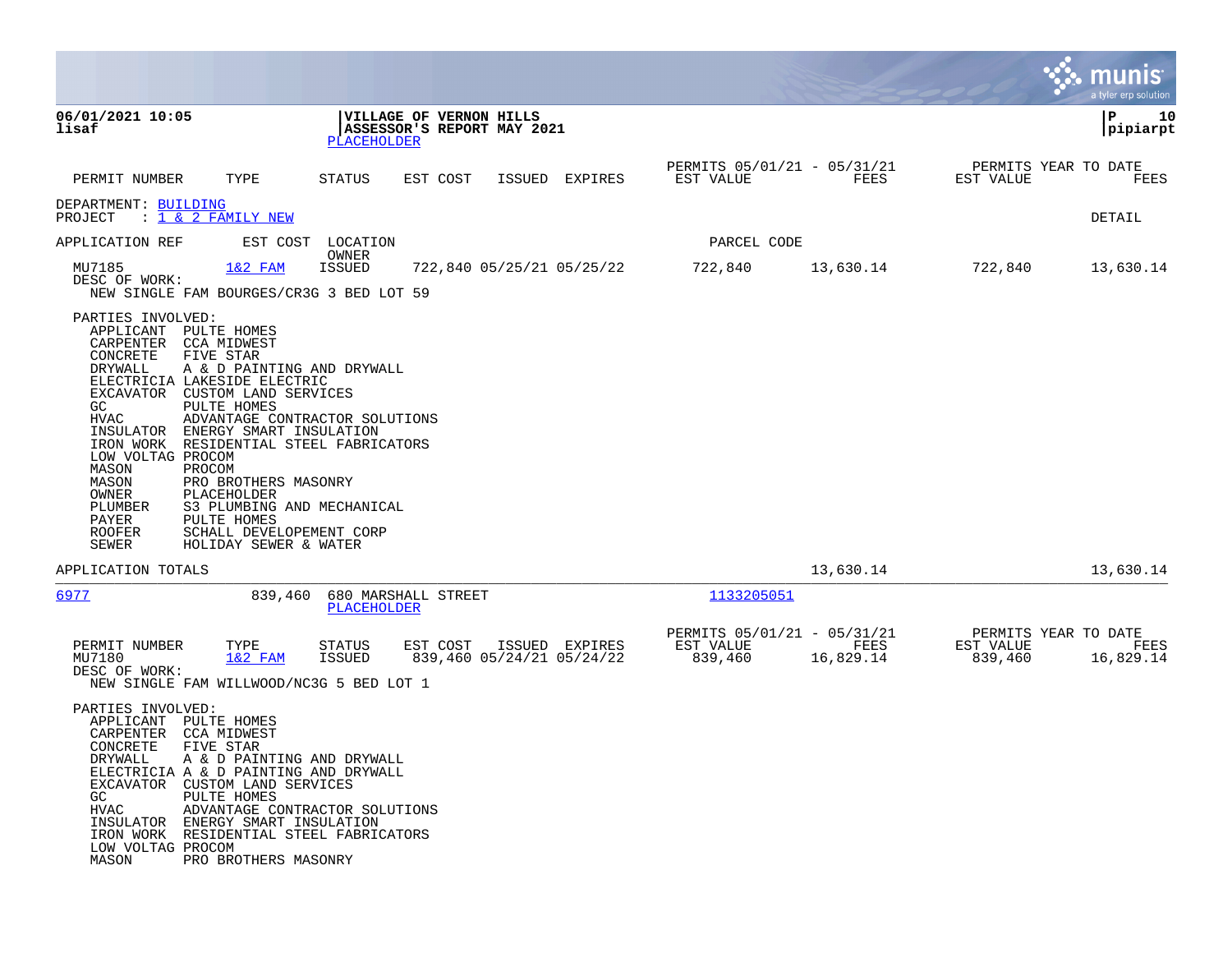|                                                                                                                                                                                                                                                                                                                                                                                                                                                                                                                                                                                                                                                                                                 |                                                     |                         |                      | munis<br>a tyler erp solution             |
|-------------------------------------------------------------------------------------------------------------------------------------------------------------------------------------------------------------------------------------------------------------------------------------------------------------------------------------------------------------------------------------------------------------------------------------------------------------------------------------------------------------------------------------------------------------------------------------------------------------------------------------------------------------------------------------------------|-----------------------------------------------------|-------------------------|----------------------|-------------------------------------------|
| 06/01/2021 10:05<br><b>VILLAGE OF VERNON HILLS</b><br>lisaf<br>ASSESSOR'S REPORT MAY 2021                                                                                                                                                                                                                                                                                                                                                                                                                                                                                                                                                                                                       |                                                     |                         |                      | l P<br>11<br> pipiarpt                    |
| DEPARTMENT: BUILDING<br>PROJECT<br>$: 1 \& 2$ FAMILY NEW                                                                                                                                                                                                                                                                                                                                                                                                                                                                                                                                                                                                                                        |                                                     |                         |                      | DETAIL                                    |
| APPLICATION REF<br>EST COST<br>LOCATION<br>OWNER<br>OWNER<br>PLACEHOLDER<br><b>PLUMBER</b><br>S3 PLUMBING AND MECHANICAL<br>PAYER<br>PULTE HOMES<br><b>ROOFER</b><br>SCHALL DEVELOPEMENT CORP<br><b>SEWER</b><br>HOLIDAY SEWER & WATER                                                                                                                                                                                                                                                                                                                                                                                                                                                          | PARCEL CODE                                         |                         |                      |                                           |
| APPLICATION TOTALS                                                                                                                                                                                                                                                                                                                                                                                                                                                                                                                                                                                                                                                                              |                                                     | 16,829.14               |                      | 16,829.14                                 |
| 7069<br>745,800<br>451 WOODLAND CHASE LANE<br><b>PLACEHOLDER</b>                                                                                                                                                                                                                                                                                                                                                                                                                                                                                                                                                                                                                                | 1516106016                                          |                         |                      |                                           |
| ISSUED EXPIRES<br>PERMIT NUMBER<br>TYPE<br><b>STATUS</b><br>EST COST<br>MU7210<br>$1&2$ FAM<br>ISSUED<br>745,800 05/27/21 05/27/22<br>DESC OF WORK:<br>NEW SINGLE FAM 4 BED LOR 45                                                                                                                                                                                                                                                                                                                                                                                                                                                                                                              | PERMITS 05/01/21 - 05/31/21<br>EST VALUE<br>745,800 | FEES<br>17,874.15       | EST VALUE<br>745,800 | PERMITS YEAR TO DATE<br>FEES<br>17,874.15 |
| PARTIES INVOLVED:<br>APPLICANT<br>ICON BUILDING GROUP<br>CARPENTER<br>DELTA CARPENTRY CONTRACTORS INC<br>CONCRETE<br>UPLAND CONCRETE<br>DRYWALL<br>DECICCO PAINTING & DRYWALL<br>ELECTRICIA INDEPENDENT ELECTRIC<br>EXCAVATOR KEVIN WALSH EXCAVATING INC<br>FENCE<br>UNITED RENT A FENCE<br>GC<br>ICON BUILDING GROUP<br><b>HVAC</b><br>TEMPCO HEATING & AIR CONDTIONING COMPANY<br>INSULATOR<br>ENERGY SMART INSULATION<br>LOW VOLTAG INDEPENDENT ELECTRIC<br>NORTHERN ILLINOIS CONSTRUCTION<br>MASON<br>NORTHERN ILLINOIS CONSTRUCTION<br>MASON<br>OWNER<br>PLACEHOLDER<br>PLUMBER<br>BASSWOOD MECHANICAL LLC<br><b>ROOFER</b><br>TIM COTE, INC<br><b>SEWER</b><br>KEVIN WALSH EXCAVATING INC |                                                     |                         |                      |                                           |
| APPLICATION TOTALS<br>PROJECT TOTALS                                                                                                                                                                                                                                                                                                                                                                                                                                                                                                                                                                                                                                                            | 6,629,034                                           | 17,874.15<br>135,669.95 | 6,629,034            | 17,874.15<br>135,669.95                   |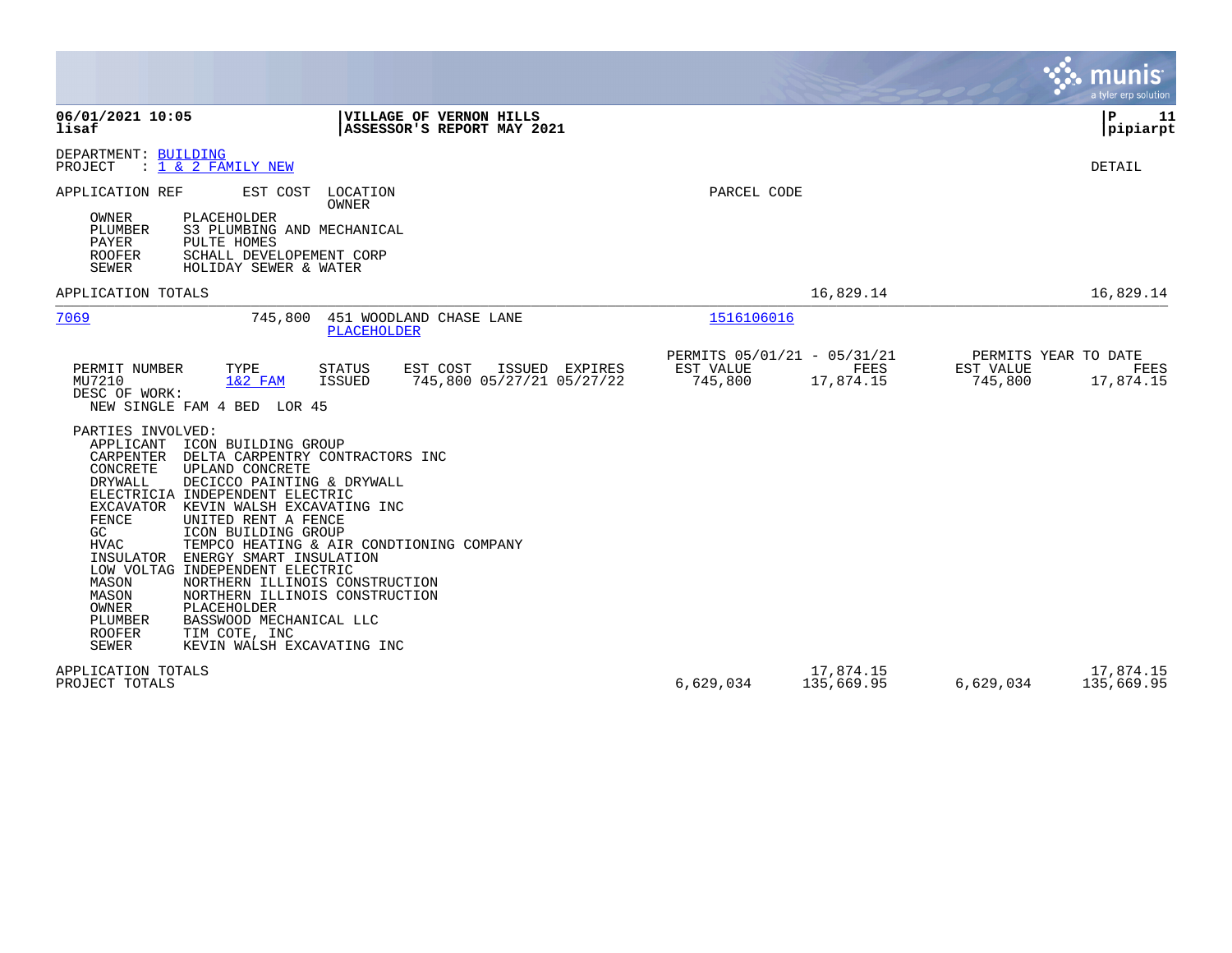|                                                                                                                                                                                                                                                                                                                                                                                                                                                                                                                                                                                                                           |                                                                                                                           |                                                       |                          |                                                | <b>munis</b><br>a tyler erp solution |
|---------------------------------------------------------------------------------------------------------------------------------------------------------------------------------------------------------------------------------------------------------------------------------------------------------------------------------------------------------------------------------------------------------------------------------------------------------------------------------------------------------------------------------------------------------------------------------------------------------------------------|---------------------------------------------------------------------------------------------------------------------------|-------------------------------------------------------|--------------------------|------------------------------------------------|--------------------------------------|
| 06/01/2021 10:05<br>lisaf                                                                                                                                                                                                                                                                                                                                                                                                                                                                                                                                                                                                 | VILLAGE OF VERNON HILLS<br>ASSESSOR'S REPORT MAY 2021                                                                     |                                                       |                          |                                                | $\mathbf P$<br>12<br> pipiarpt       |
| DEPARTMENT: BUILDING<br>PROJECT<br>: COMMERCIAL ADDITION                                                                                                                                                                                                                                                                                                                                                                                                                                                                                                                                                                  |                                                                                                                           |                                                       |                          |                                                | DETAIL                               |
| APPLICATION REF<br>EST COST                                                                                                                                                                                                                                                                                                                                                                                                                                                                                                                                                                                               | LOCATION<br>OWNER                                                                                                         | PARCEL CODE                                           |                          |                                                |                                      |
| 4095<br>5,836,122                                                                                                                                                                                                                                                                                                                                                                                                                                                                                                                                                                                                         | 145 NORTH MILWAUKEE AVE<br>HCP HB2 PARK @ VERNON HILLS LLC                                                                | 1503301025                                            |                          |                                                |                                      |
| PERMIT NUMBER<br>TYPE<br>MU4531<br>COM ADDT<br>DESC OF WORK:<br>ADDITION OF DINING ROOM WITH SCREENED PATIO                                                                                                                                                                                                                                                                                                                                                                                                                                                                                                               | EST COST<br>ISSUED EXPIRES<br><b>STATUS</b><br>5,836,122 05/11/21 05/11/22<br><b>ISSUED</b>                               | PERMITS 05/01/21 - 05/31/21<br>EST VALUE<br>5,836,122 | <b>FEES</b><br>58,872.91 | PERMITS YEAR TO DATE<br>EST VALUE<br>5,836,122 | FEES<br>58,872.91                    |
| PARTIES INVOLVED:<br>APPLICANT<br>CARPENTER<br>MONARCH CONSTRUCTION<br>CONCRETE<br>EAGLE CONCRETE<br>DRYWALL<br>MONARCH CONSTRUCTION<br>ELECTRICIA BASSETT ELECTRICAL<br>EXCAVATOR<br>EAGLE CONCRETE<br>FIRE SPRIN AUTOMATIC FIRE SYSTEMS INC<br>GC<br>HAREN CONTRACTING<br><b>HVAC</b><br>TEMPERATURE SERVICE CO<br>INSULATOR KREZ GROUP<br>IRON WORK<br>SG KRAUSS COMPANY<br>IRRIGATION BEARY LANDSCAPING<br>LOW VOLTAG NDP ELECTRIC, INC<br>MASON<br>ABLE MASONRY DEVELOPMENT<br>OCCUPANT<br>OWNER<br>PLUMBER<br>CORPORATE PLUMBING INC.<br>PAYER<br><b>ROOFER</b><br><b>DUSABLE</b><br><b>SEWER</b><br>EAGLE CONCRETE | EARL SWENSSON ASSOCIATES INC<br>BROOKDALE OF VERNON HILLS<br>HCP HB2 PARK @ VERNON HILLS LLC<br>BROOKDALE OF VERNON HILLS |                                                       |                          |                                                |                                      |
| APPLICATION TOTALS<br>PROJECT TOTALS                                                                                                                                                                                                                                                                                                                                                                                                                                                                                                                                                                                      |                                                                                                                           | 5,836,122                                             | 58,872.91<br>58,872.91   | 5,836,122                                      | 58,872.91<br>58,872.91               |

the property of the control of

and the contract of the contract of the contract of the contract of the contract of the contract of the contract of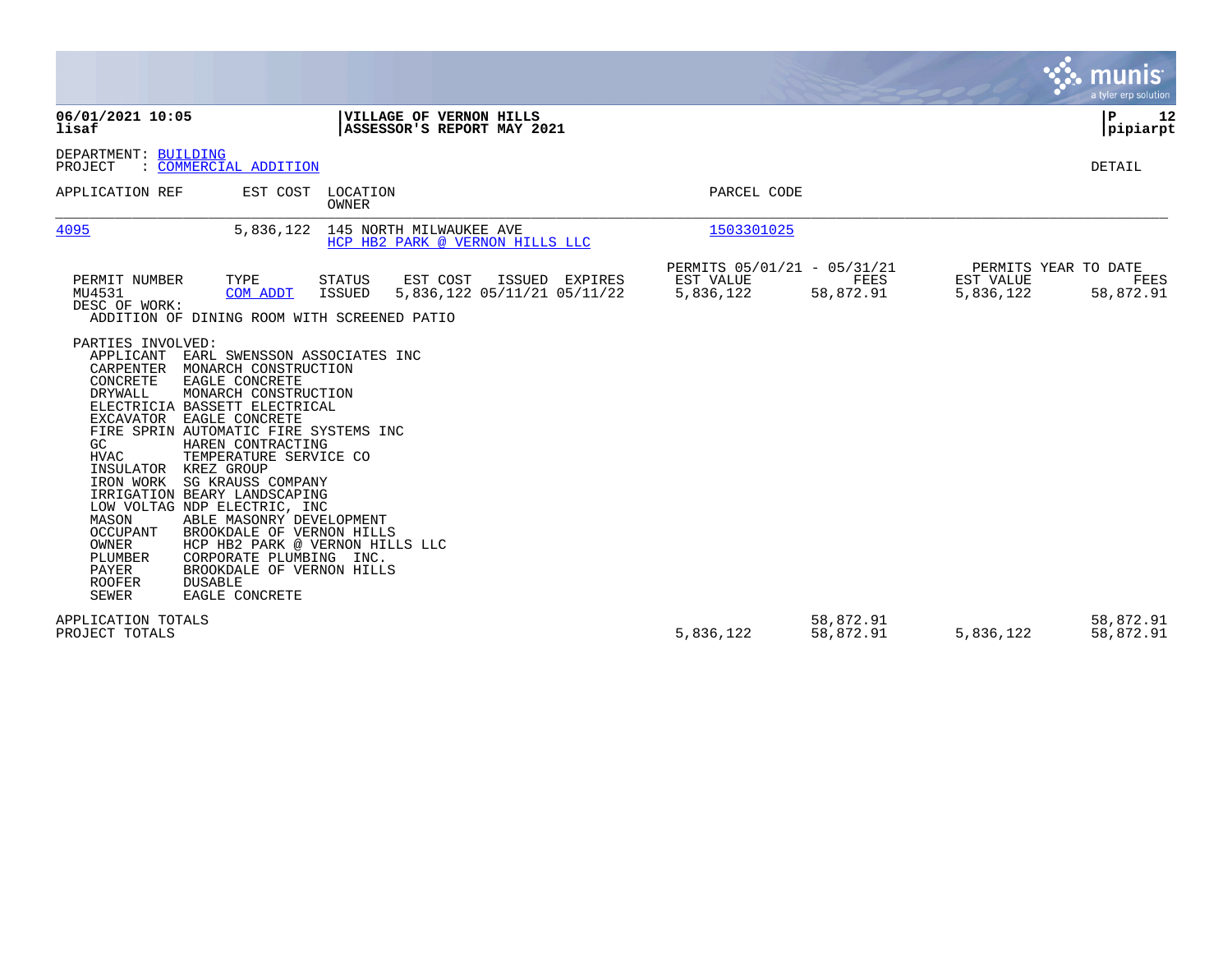|                                                                                                                                          |                                                                                                                                                                                                                                                                                                                                                    |                                |                                                          |                |                                                         |             |                                                  | munis<br>a tyler erp solution |
|------------------------------------------------------------------------------------------------------------------------------------------|----------------------------------------------------------------------------------------------------------------------------------------------------------------------------------------------------------------------------------------------------------------------------------------------------------------------------------------------------|--------------------------------|----------------------------------------------------------|----------------|---------------------------------------------------------|-------------|--------------------------------------------------|-------------------------------|
| 06/01/2021 10:05<br>lisaf                                                                                                                |                                                                                                                                                                                                                                                                                                                                                    |                                | VILLAGE OF VERNON HILLS<br>ASSESSOR'S REPORT MAY 2021    |                |                                                         |             |                                                  | lР<br>13<br> pipiarpt         |
| DEPARTMENT: BUILDING<br>PROJECT                                                                                                          | <u>COMMERCIAL ALTERATION</u>                                                                                                                                                                                                                                                                                                                       |                                |                                                          |                |                                                         |             |                                                  | <b>DETAIL</b>                 |
| APPLICATION REF                                                                                                                          |                                                                                                                                                                                                                                                                                                                                                    | EST COST LOCATION<br>OWNER     |                                                          |                | PARCEL CODE                                             |             |                                                  |                               |
| 6462                                                                                                                                     | 409,026                                                                                                                                                                                                                                                                                                                                            |                                | 863 NORTH MILWAUKEE AVENUE 500<br>PASSCO MELODY FARM DST |                | 1134302008                                              |             |                                                  |                               |
| PERMIT NUMBER<br>MU7186<br>DESC OF WORK:                                                                                                 | TYPE<br>CO NO FEE<br>COMMERCIAL ALTERATION                                                                                                                                                                                                                                                                                                         | <b>STATUS</b><br>COMPLT        | EST COST<br>409,026 05/24/21 05/24/22                    | ISSUED EXPIRES | PERMITS 05/01/21 - 05/31/21<br>EST VALUE<br>$\mathbf 0$ | FEES<br>.00 | PERMITS YEAR TO DATE<br>EST VALUE<br>$\mathbf 0$ | FEES<br>.00                   |
| PARTIES INVOLVED:<br>CONCRETE<br>DRYWALL<br>GC<br>GLASS<br>HVAC<br>OCCUPANT<br>OWNER<br>PLUMBER<br>PAYER<br><b>ROOFER</b>                | APPLICANT DEI INCORPORATED<br>CIBULKA CONCRETE<br>DUNAWAY BROTHERS<br>ELECTRICIA MGD ELECTRIC<br>DEI INCORPORATED<br>A&G GLASS & MIRROR<br>CLIMATE CONTROL<br>CREDIT UNION 1<br>PASSCO MELODY FARM DST<br>PIPE LINE<br>DEI INCORPORATED<br>OLSSON ROOFING CO INC                                                                                   |                                |                                                          |                |                                                         |             |                                                  |                               |
| APPLICATION TOTALS                                                                                                                       |                                                                                                                                                                                                                                                                                                                                                    |                                |                                                          |                |                                                         | .00         |                                                  | .00                           |
| 6539                                                                                                                                     | 320,490                                                                                                                                                                                                                                                                                                                                            | KIMCO REALTY                   | 700 NORTH MILWAUKEE AVENUE 134                           |                | 1504201051                                              |             |                                                  |                               |
| PERMIT NUMBER<br>MU7122<br>DESC OF WORK:<br>COMM ALTERATION                                                                              | TYPE<br>COMM TCO                                                                                                                                                                                                                                                                                                                                   | <b>STATUS</b><br><b>ISSUED</b> | EST COST<br>ISSUED<br>320,490 05/14/21                   | EXPIRES        | PERMITS 05/01/21 - 05/31/21<br>EST VALUE<br>$\mathbf 0$ | FEES<br>.00 | PERMITS YEAR TO DATE<br>EST VALUE<br>$\mathbf 0$ | FEES<br>.00                   |
| PARTIES INVOLVED:<br>CARPENTER<br>DRYWALL<br>GC<br><b>HVAC</b><br>MASON<br><b>OCCUPANT</b><br>OWNER<br>PLUMBER<br>PAYER<br><b>ROOFER</b> | APPLICANT BRIDGEWATER GENERAL CONTRACTING<br>MITCHELL ACOUSTICAL CONSTRUCTION<br>MITCHELL ACOUSTICAL CONSTRUCTION<br>ELECTRICIA MYCOL CONSTRUCTION INC<br>BRIDGEWATER GENERAL CONTRACTING<br>EXCEL PLUMBING<br>BRENNAN MASONRY COMPANY<br>LIOUOR BARN<br>KIMCO REALTY<br>I & D PLUMBING<br>BRIDGEWATER GENERAL CONTRACTING<br>LOCAL ROOFING CO INC |                                |                                                          |                |                                                         |             |                                                  |                               |
| APPLICATION TOTALS                                                                                                                       |                                                                                                                                                                                                                                                                                                                                                    |                                |                                                          |                |                                                         | .00         |                                                  | .00                           |

[6583](http://vvh-munis1:55000/views/PassThru.aspx?-E=uHy9FEjUEoCEFvK/FPwxvuILZpyDbN11zmyqzql9PxO2/ilSAdqXY2vu3a5TYqyN&) 325,000 565 LAKEVIEW PKY 105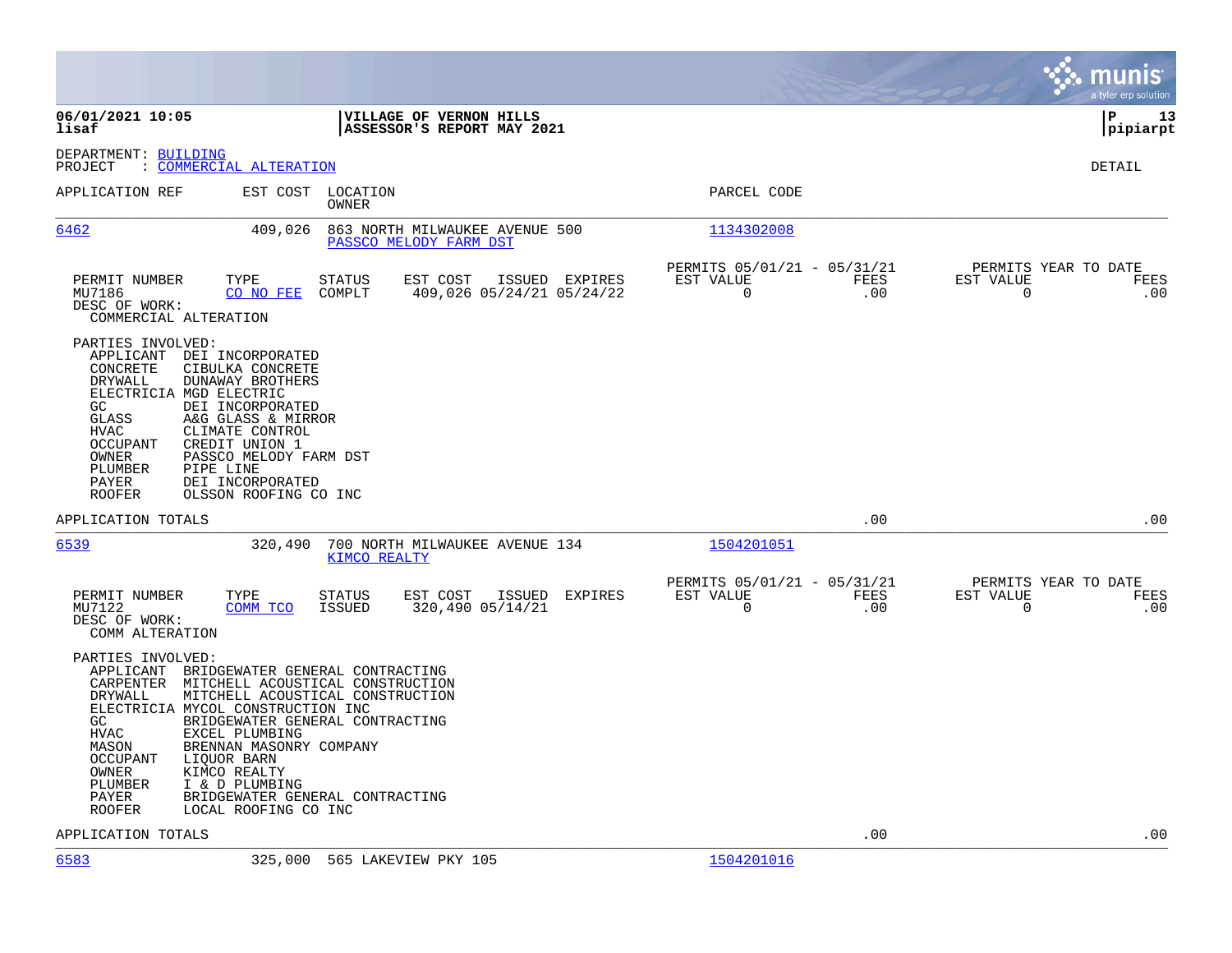|                                                                                                                                                                                                                                                                                |                                                                                                        |                                                                            | munis<br>a tyler erp solution                                       |
|--------------------------------------------------------------------------------------------------------------------------------------------------------------------------------------------------------------------------------------------------------------------------------|--------------------------------------------------------------------------------------------------------|----------------------------------------------------------------------------|---------------------------------------------------------------------|
| 06/01/2021 10:05<br>lisaf                                                                                                                                                                                                                                                      | VILLAGE OF VERNON HILLS<br>ASSESSOR'S REPORT MAY 2021<br>GLOBE PROPERTY MANAGEMENT                     |                                                                            | ΙP<br>14<br> pipiarpt                                               |
| TYPE<br>PERMIT NUMBER                                                                                                                                                                                                                                                          | STATUS<br>EST COST<br>ISSUED EXPIRES                                                                   | PERMITS 05/01/21 - 05/31/21<br>FEES<br>EST VALUE                           | PERMITS YEAR TO DATE<br>EST VALUE<br>FEES                           |
| DEPARTMENT: BUILDING<br>: COMMERCIAL ALTERATION<br>PROJECT                                                                                                                                                                                                                     |                                                                                                        |                                                                            | DETAIL                                                              |
| APPLICATION REF                                                                                                                                                                                                                                                                | EST COST LOCATION                                                                                      | PARCEL CODE                                                                |                                                                     |
| MU7139<br>CO NO FEE<br>DESC OF WORK:<br>INTERIOR BUILDOUT - LAKE FOREST PEDS                                                                                                                                                                                                   | OWNER<br>COMPLT<br>325,000 05/18/21 05/18/22                                                           | $\mathbf 0$<br>.00                                                         | $\mathbf 0$<br>.00                                                  |
| PARTIES INVOLVED:<br>APPLICANT JOSEPH NICHOLAS CONSTRUCTION<br>CARPENTER<br>DRYWALL<br>ELECTRICIA BATTAGLIA INDUSTRIES<br>GC<br><b>HVAC</b><br>BATTAGLIA INDUSTRIES<br>OCCUPANT<br>LAKE FOREST PEDIATRICS<br>OWNER<br>GLOBE PROPERTY MANAGEMENT<br>PLUMBER<br>SANDMAN PLUMBING | THE EDGE CONSTRUCTION COMPANY INC<br>THE EDGE CONSTRUCTION COMPANY INC<br>JOSEPH NICHOLAS CONSTRUCTION |                                                                            |                                                                     |
| APPLICATION TOTALS                                                                                                                                                                                                                                                             |                                                                                                        | .00                                                                        | .00                                                                 |
| 6650<br>476,500                                                                                                                                                                                                                                                                | 294 EAST TOWNLINE RD<br>BUCHANAN ENERGY (N), LLC                                                       | 1133302066                                                                 |                                                                     |
| PERMIT NUMBER<br>TYPE<br>MU7061<br>COM ALT<br>DESC OF WORK:<br>INTERIOR BUILDOUT - CASEYS GENERAL STORE                                                                                                                                                                        | EST COST<br>ISSUED EXPIRES<br>STATUS<br>476,500 05/07/21 05/07/22<br>ISSUED                            | PERMITS 05/01/21 - 05/31/21<br>EST VALUE<br>FEES<br>476,500<br>4,965.00    | PERMITS YEAR TO DATE<br>EST VALUE<br>FEES<br>476,500<br>4,965.00    |
| PARTIES INVOLVED:<br>APPLICANT CASEY'S GENERAL STORE<br>ELECTRICIA KAISER ELECTRIC<br>4MC CORP<br>GC.<br><b>OCCUPANT</b><br>CASEY'S GENERAL STORE<br>OWNER<br>BUCHANAN ENERGY (N), LLC<br>PLUMBER<br>PAYER<br>CASEY'S GENERAL STORE                                            | KELLENBERGERPLUMBING & UNDERGROUND INC                                                                 |                                                                            |                                                                     |
| APPLICATION TOTALS                                                                                                                                                                                                                                                             |                                                                                                        | 4,965.00                                                                   | 4,965.00                                                            |
| 6767<br>1,150,000                                                                                                                                                                                                                                                              | 870 WEST END COURT<br>WEST END BUTTERFIELD HOLDINGS LLC                                                | 1132305032                                                                 |                                                                     |
| PERMIT NUMBER<br>TYPE<br>MU7126<br>COM ALT<br>DESC OF WORK:<br>RESTRUCTURE-COMMERCIAL ALTERATION                                                                                                                                                                               | <b>STATUS</b><br>EST COST<br>ISSUED EXPIRES<br>ISSUED<br>1,150,000 05/14/21 05/14/22                   | PERMITS 05/01/21 - 05/31/21<br>EST VALUE<br>FEES<br>11,700.00<br>1,150,000 | PERMITS YEAR TO DATE<br>EST VALUE<br>FEES<br>1,150,000<br>11,700.00 |
| PARTIES INVOLVED:<br>APPLICANT ASPEN GROUP                                                                                                                                                                                                                                     |                                                                                                        |                                                                            |                                                                     |

**Contract Contract**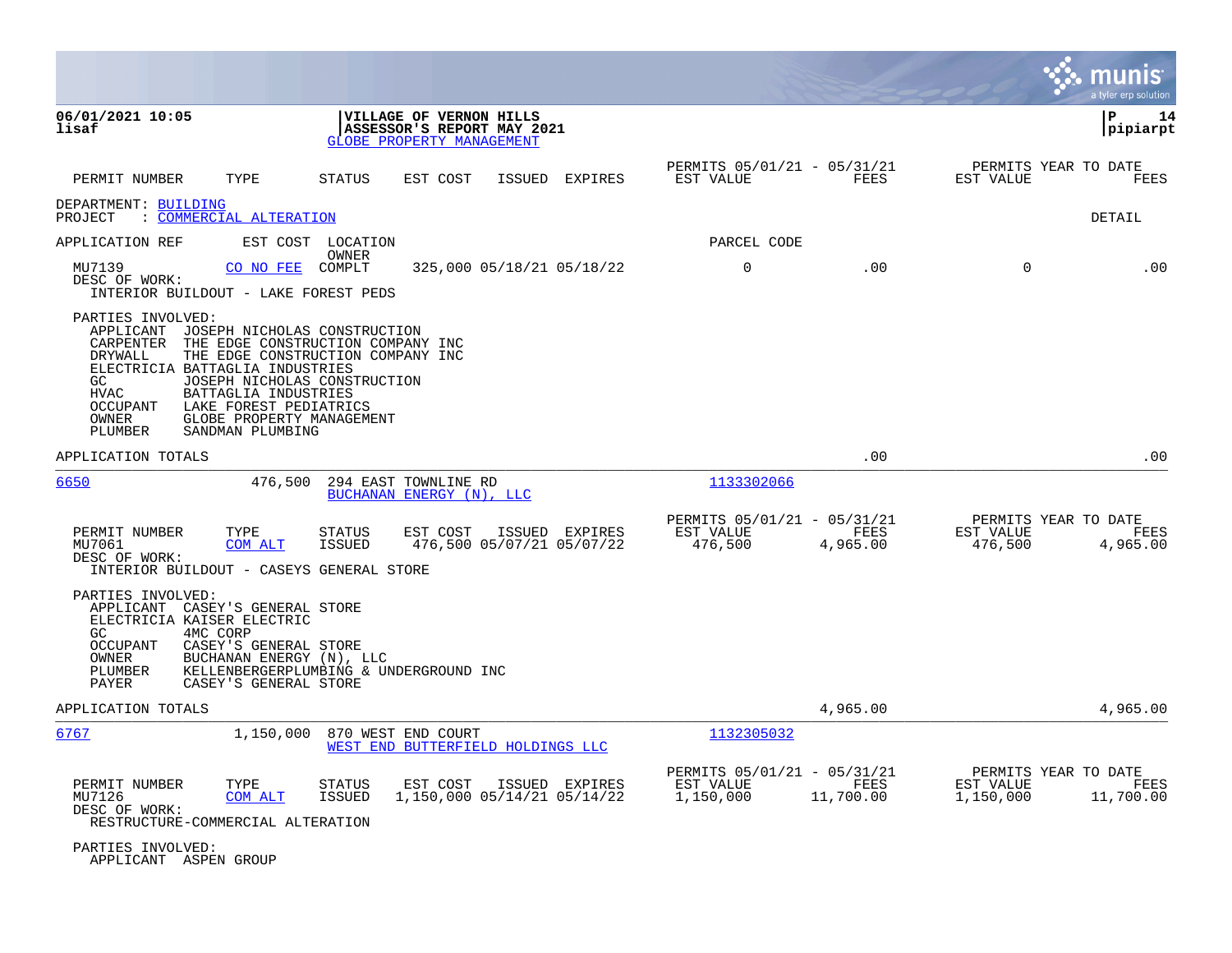|                                                                                                                                                                                                                                                                                                                                |                                                                      | mun<br>a tyler erp solution                                   |
|--------------------------------------------------------------------------------------------------------------------------------------------------------------------------------------------------------------------------------------------------------------------------------------------------------------------------------|----------------------------------------------------------------------|---------------------------------------------------------------|
| 06/01/2021 10:05<br>VILLAGE OF VERNON HILLS<br>lisaf<br>ASSESSOR'S REPORT MAY 2021                                                                                                                                                                                                                                             |                                                                      | 15<br>l P<br> pipiarpt                                        |
| DEPARTMENT: BUILDING<br>: COMMERCIAL ALTERATION<br>PROJECT                                                                                                                                                                                                                                                                     |                                                                      | DETAIL                                                        |
| APPLICATION REF<br>EST COST<br>LOCATION<br>OWNER<br>ELECTRICIA EXCEL ELECTRIC<br>GC.<br><b>ASPEN GROUP</b><br><b>OCCUPANT</b><br>ORCHARD CHURCH                                                                                                                                                                                | PARCEL CODE                                                          |                                                               |
| OWNER<br>WEST END BUTTERFIELD HOLDINGS LLC<br>WARREN F THOMAS PLUMBING<br>PLUMBER                                                                                                                                                                                                                                              |                                                                      |                                                               |
| APPLICATION TOTALS                                                                                                                                                                                                                                                                                                             | 11,700.00                                                            | 11,700.00                                                     |
| 6911<br>850<br>10 WEST PHILLIP RD 125<br>METRO SOUARE ONE LLC                                                                                                                                                                                                                                                                  | 1505201007                                                           |                                                               |
| PERMIT NUMBER<br>TYPE<br><b>STATUS</b><br>EST COST<br>ISSUED EXPIRES<br>MU7035<br>COM ALT<br><b>ISSUED</b><br>850 05/03/21 05/03/22<br>DESC OF WORK:<br>REMOVE EXISTING WALL AND ELECTRICAL OUTLETS                                                                                                                            | PERMITS 05/01/21 - 05/31/21<br>EST VALUE<br>FEES<br>850<br>75.00     | PERMITS YEAR TO DATE<br>EST VALUE<br>FEES<br>850<br>75.00     |
| PARTIES INVOLVED:<br>APPLICANT<br>JIM FABIAN AND ASSOC<br>CARPENTER<br>CAP CONSTRUCTION<br>DRYWALL<br>CAP CONSTRUCTION<br>ELECTRICIA CAP CONSTRUCTION<br>GC.<br>JIM FABIAN AND ASSOC<br>METRO SQUARE ONE LLC<br>OWNER<br>JIM FABIAN AND ASSOC<br>PAYER                                                                         |                                                                      |                                                               |
| APPLICATION TOTALS                                                                                                                                                                                                                                                                                                             | 75.00                                                                | 75.00                                                         |
| 6923<br>50,000<br>536 ATRIUM DR 100<br>EOUITRUST LIFE INSURANCE COMPANY                                                                                                                                                                                                                                                        | 1505202027                                                           |                                                               |
| PERMIT NUMBER<br>TYPE<br><b>STATUS</b><br>EST COST<br>ISSUED EXPIRES<br>MU7171<br>ISSUED<br>50,000 05/21/21 05/21/22<br>COM ALT<br>DESC OF WORK:<br>COMMERICAL ALTERATION #100                                                                                                                                                 | PERMITS 05/01/21 - 05/31/21<br>EST VALUE<br>FEES<br>50,000<br>800.00 | PERMITS YEAR TO DATE<br>EST VALUE<br>FEES<br>50,000<br>800.00 |
| PARTIES INVOLVED:<br>APPLICANT ARKO ARCHITECTURE, LLC<br>ELECTRICIA CHICAGOLAND ELECTRI-COMM INC<br>ATRIUM BUSINESS PARK<br>GC.<br><b>HVAC</b><br>CAHILL HEATING & AIR CONDITIONING<br>Z FIT SPORTS<br>OCCUPANT<br>OWNER<br>EQUITRUST LIFE INSURANCE COMPANY<br>OWNER<br>ATRIUM BUSINESS PARK<br>ATRIUM BUSINESS PARK<br>PAYER |                                                                      |                                                               |
| APPLICATION TOTALS<br>PROJECT TOTALS                                                                                                                                                                                                                                                                                           | 800.00<br>1,677,350<br>17,540.00                                     | 800.00<br>1,677,350<br>17,540.00                              |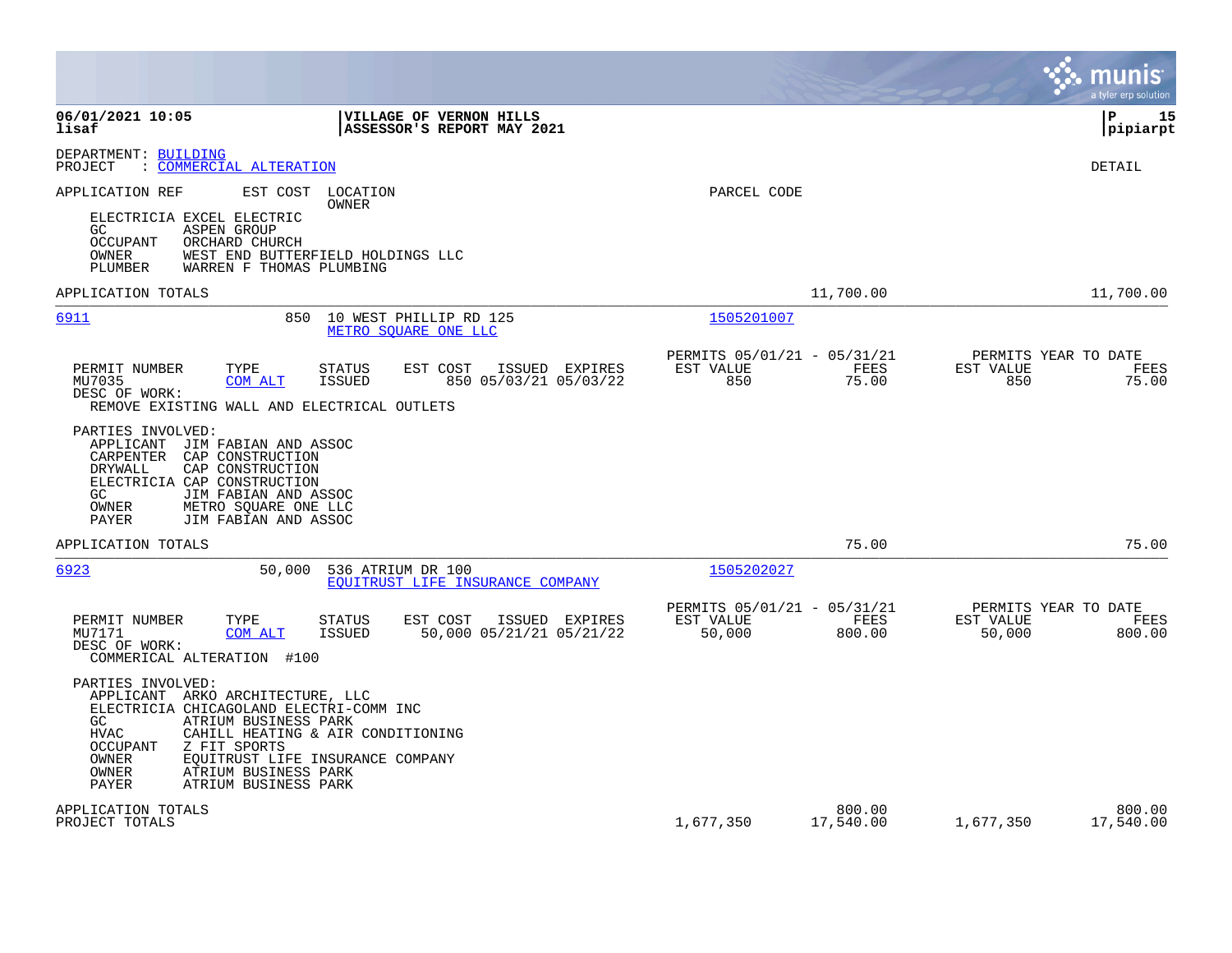|                                                                                                                                                                                          |                                                                                        |                                                                           | munis<br>a tyler erp solution                                      |
|------------------------------------------------------------------------------------------------------------------------------------------------------------------------------------------|----------------------------------------------------------------------------------------|---------------------------------------------------------------------------|--------------------------------------------------------------------|
| 06/01/2021 10:05<br>lisaf                                                                                                                                                                | VILLAGE OF VERNON HILLS<br>ASSESSOR'S REPORT MAY 2021                                  |                                                                           | ΙP<br>16<br> pipiarpt                                              |
| DEPARTMENT: BUILDING<br>PROJECT<br>: AC/FURNACE                                                                                                                                          |                                                                                        |                                                                           | DETAIL                                                             |
| APPLICATION REF<br>EST COST                                                                                                                                                              | LOCATION<br>OWNER                                                                      | PARCEL CODE                                                               |                                                                    |
| 6978                                                                                                                                                                                     | 6,200<br>435 PINE LAKE CIR<br>HARAMIA PARRY                                            | 1133112032                                                                |                                                                    |
| PERMIT NUMBER<br>TYPE<br>MU7032<br><b>AC/FURN</b><br>DESC OF WORK:<br>AC/FURNACE                                                                                                         | EST COST<br>ISSUED EXPIRES<br>STATUS<br>6,200 05/03/21 05/11/22<br>COMPLT              | PERMITS 05/01/21 - 05/31/21<br>EST VALUE<br>FEES<br>$\mathbf 0$<br>62.00  | PERMITS YEAR TO DATE<br>EST VALUE<br>FEES<br>$\mathbf 0$<br>62.00  |
| PARTIES INVOLVED:<br>APPLICANT<br>GREEN AIR CARE<br>GC<br>GREEN AIR CARE<br><b>HVAC</b><br>GREEN AIR CARE<br>OWNER<br>HARAMIA PARRY<br>PAYER<br><b>GREEN AIR CARE</b>                    |                                                                                        |                                                                           |                                                                    |
| APPLICATION TOTALS                                                                                                                                                                       |                                                                                        | 62.00                                                                     | 62.00                                                              |
| 6979                                                                                                                                                                                     | 1460 PINEHURST DR<br>5,700<br>CARYN P LERNER                                           | 1133111021                                                                |                                                                    |
| PERMIT NUMBER<br>TYPE<br>MU7034<br><b>AC/FURN</b><br>DESC OF WORK:<br>AC/FURNACE                                                                                                         | <b>STATUS</b><br>EST COST<br>ISSUED EXPIRES<br>COMPLT<br>5,700 05/03/21 05/05/22       | PERMITS 05/01/21 - 05/31/21<br>FEES<br>EST VALUE<br>$\mathbf 0$<br>57.00  | PERMITS YEAR TO DATE<br>EST VALUE<br>FEES<br>0<br>57.00            |
| PARTIES INVOLVED:<br>APPLICANT<br>GREEN AIR CARE<br>GC.<br>GREEN AIR CARE<br><b>HVAC</b><br>GREEN AIR CARE<br>CARYN P LERNER<br>OWNER<br>OWNER<br>MARLEY LUNT<br>PAYER<br>GREEN AIR CARE |                                                                                        |                                                                           |                                                                    |
| APPLICATION TOTALS                                                                                                                                                                       |                                                                                        | 57.00                                                                     | 57.00                                                              |
| 7003                                                                                                                                                                                     | 15,765<br>292 SOUTH OLD CREEK RD<br>KENNETH M & NANCY A KREJSA                         | 1509106018                                                                |                                                                    |
| PERMIT NUMBER<br>TYPE<br>MU7048<br>AC/FURN<br>DESC OF WORK:<br>REPLACE AC/FURNACE                                                                                                        | EST COST<br>ISSUED EXPIRES<br>STATUS<br>15,765 05/05/21 05/05/22<br>ISSUED             | PERMITS 05/01/21 - 05/31/21<br>FEES<br>EST VALUE<br>$\mathbf 0$<br>157.65 | PERMITS YEAR TO DATE<br>EST VALUE<br>FEES<br>$\mathbf 0$<br>157.65 |
| PARTIES INVOLVED:<br>APPLICANT FOUR SEASONS HEATING & AIR<br>GC.<br>OWNER<br>PAYER                                                                                                       | FOUR SEASONS HEATING & AIR<br>KENNETH M & NANCY A KREJSA<br>FOUR SEASONS HEATING & AIR |                                                                           |                                                                    |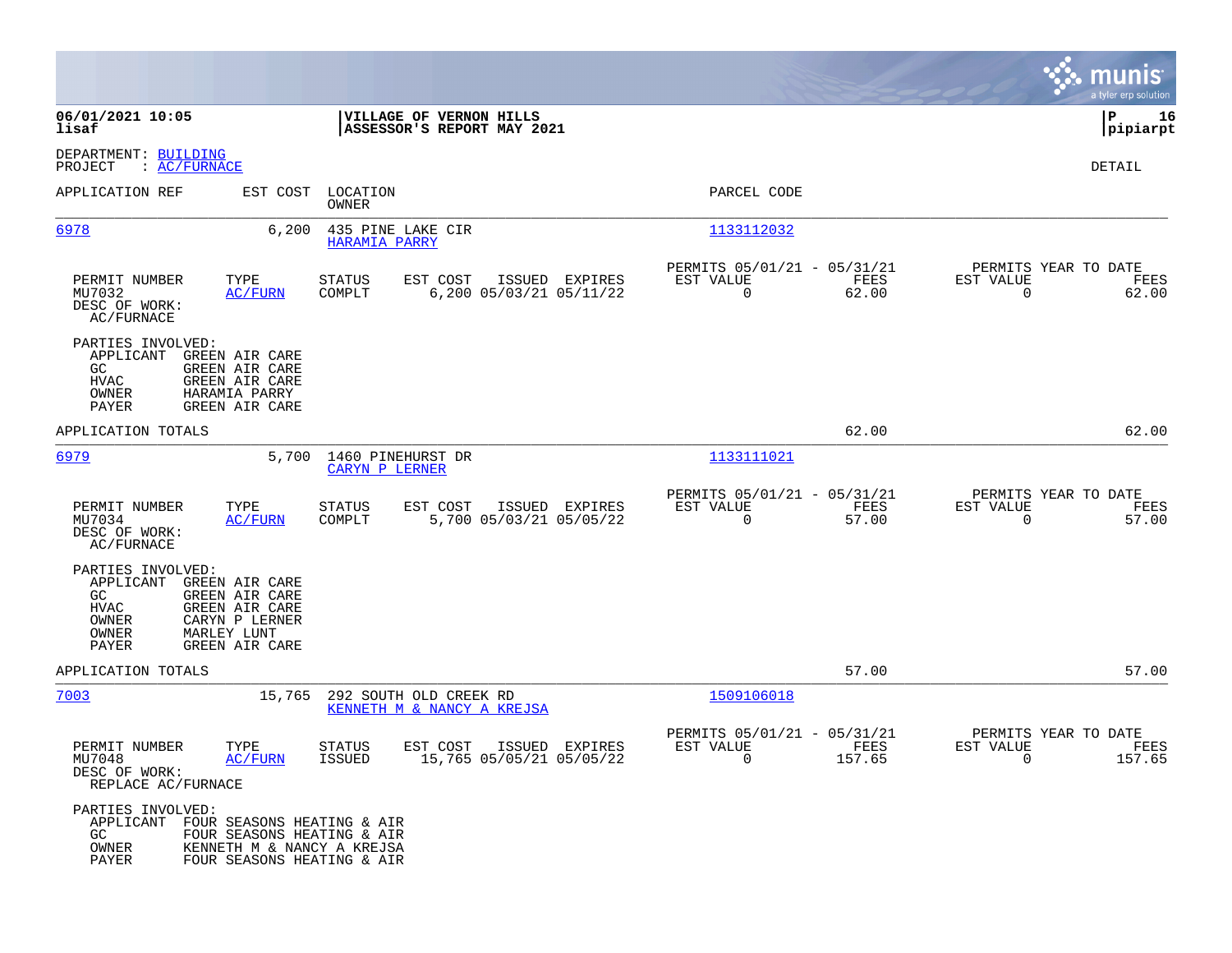|                                                                                                                                                                           |                                                                 | munis<br>a tyler erp solution                                   |
|---------------------------------------------------------------------------------------------------------------------------------------------------------------------------|-----------------------------------------------------------------|-----------------------------------------------------------------|
| 06/01/2021 10:05<br>VILLAGE OF VERNON HILLS<br>ASSESSOR'S REPORT MAY 2021<br>lisaf                                                                                        |                                                                 | P<br>17<br> pipiarpt                                            |
| DEPARTMENT: BUILDING<br>: AC/FURNACE<br>PROJECT                                                                                                                           |                                                                 | DETAIL                                                          |
| APPLICATION REF<br>EST COST<br>LOCATION<br>OWNER                                                                                                                          | PARCEL CODE                                                     |                                                                 |
| APPLICATION TOTALS                                                                                                                                                        | 157.65                                                          | 157.65                                                          |
| 7004<br>6,200<br>95 SUSSEX CIR<br>MONICA M TORRES NAZARIO                                                                                                                 | 1508410005                                                      |                                                                 |
| PERMIT NUMBER<br>TYPE<br><b>STATUS</b><br>EST COST<br>ISSUED EXPIRES<br>6,200 05/05/21 05/05/22<br>MU7049<br>AC/FURN<br>ISSUED<br>DESC OF WORK:<br>REPLACE CONDENSOR      | PERMITS 05/01/21 - 05/31/21<br>FEES<br>EST VALUE<br>0<br>62.00  | PERMITS YEAR TO DATE<br>EST VALUE<br>FEES<br>$\Omega$<br>62.00  |
| PARTIES INVOLVED:<br>APPLICANT MONICA M TORRES NAZARIO<br>GC.<br>AARON & TRECKER<br>OWNER<br>MONICA M TORRES NAZARIO<br>PAYER<br>MONICA M TORRES NAZARIO                  |                                                                 |                                                                 |
| APPLICATION TOTALS                                                                                                                                                        | 62.00                                                           | 62.00                                                           |
| 7018<br>9,225<br>927 MONROE CT<br>PLACEHOLDER                                                                                                                             | 1132412002                                                      |                                                                 |
| PERMIT NUMBER<br>TYPE<br><b>STATUS</b><br>EST COST<br>ISSUED EXPIRES<br>9,225 05/06/21 05/28/22<br>MU7056<br><b>AC/FURN</b><br>ISSUED<br>DESC OF WORK:<br>A/C & FURNACE   | PERMITS 05/01/21 - 05/31/21<br>EST VALUE<br>FEES<br>92.25<br>0  | PERMITS YEAR TO DATE<br>EST VALUE<br>FEES<br>92.25<br>0         |
| PARTIES INVOLVED:<br>APPLICANT FOUR SEASONS HEATING & AIR<br>FOUR SEASONS HEATING & AIR<br>GC.<br>PLACEHOLDER<br>OWNER<br>PAYER<br>FOUR SEASONS HEATING & AIR             |                                                                 |                                                                 |
| APPLICATION TOTALS                                                                                                                                                        | 92.25                                                           | 92.25                                                           |
| 7036<br>14,000<br>31 SAINT CLAIR LN<br>DEBORAH K FINN                                                                                                                     | 1507207014                                                      |                                                                 |
| PERMIT NUMBER<br>TYPE<br><b>STATUS</b><br>EST COST<br>ISSUED EXPIRES<br>14,000 05/10/21 05/10/22<br>MU7071<br><b>AC/FURN</b><br>ISSUED<br>DESC OF WORK:<br>FURNANCE & A/C | PERMITS 05/01/21 - 05/31/21<br>EST VALUE<br>FEES<br>0<br>140.00 | PERMITS YEAR TO DATE<br>EST VALUE<br>FEES<br>$\Omega$<br>140.00 |
| PARTIES INVOLVED:<br>APPLICANT ARS OF ILLINOIS<br>GC<br>ARS OF ILLINOIS<br>OWNER<br>DEBORAH K FINN<br>ARS OF ILLINOIS<br>PAYER                                            |                                                                 |                                                                 |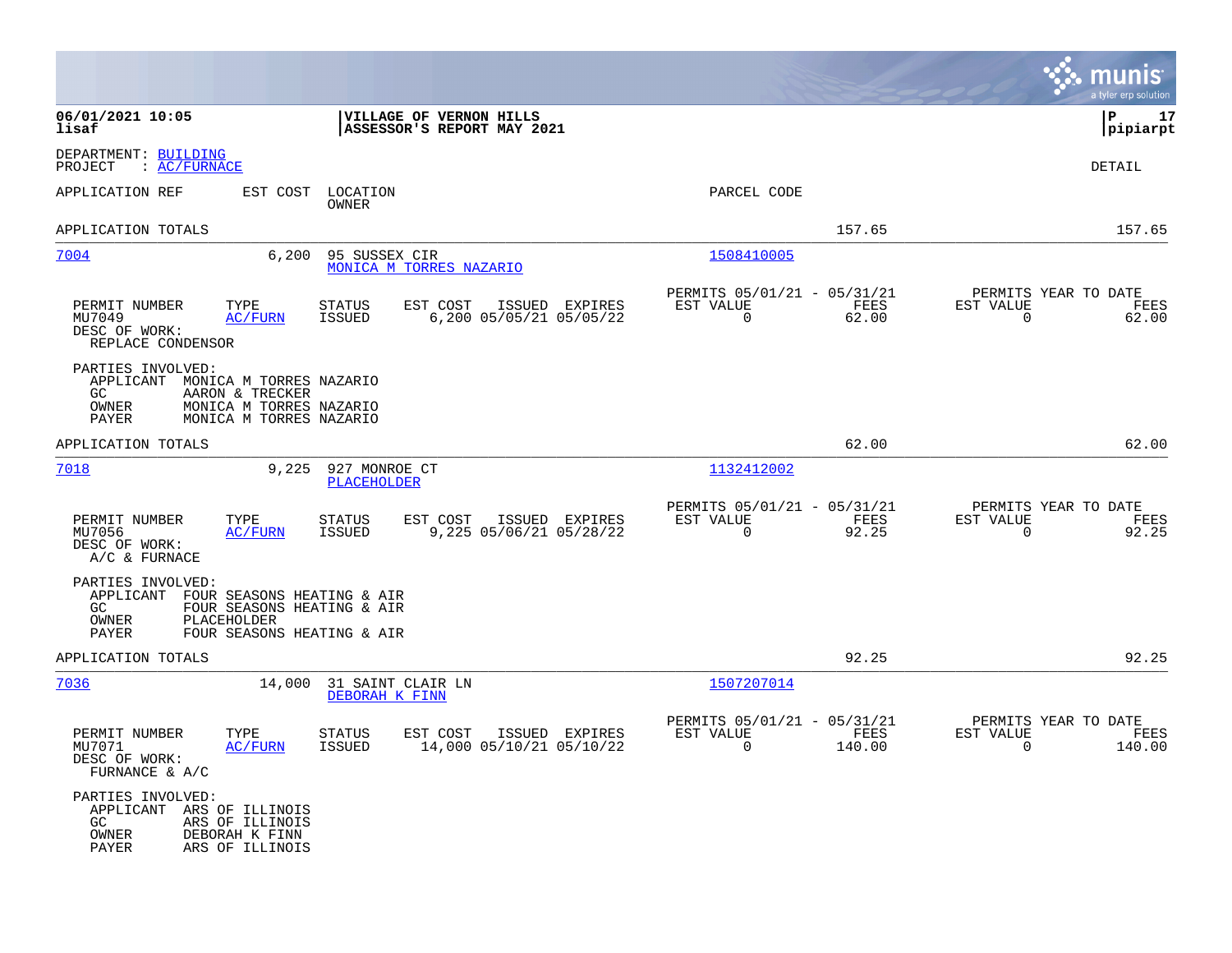|                                                                                                                                                                                    |                                                                          | munis<br>a tyler erp solution                                     |
|------------------------------------------------------------------------------------------------------------------------------------------------------------------------------------|--------------------------------------------------------------------------|-------------------------------------------------------------------|
| 06/01/2021 10:05<br><b>VILLAGE OF VERNON HILLS</b><br>lisaf<br><b>ASSESSOR'S REPORT MAY 2021</b><br>APPLICATION TOTALS                                                             | 140.00                                                                   | l P<br>18<br> pipiarpt<br>140.00                                  |
| DEPARTMENT: BUILDING<br>PROJECT : AC/FURNACE                                                                                                                                       |                                                                          | DETAIL                                                            |
| APPLICATION REF<br>EST COST<br>LOCATION<br>OWNER                                                                                                                                   | PARCEL CODE                                                              |                                                                   |
| 7097<br>7,300<br>2084 INVERNESS DR<br>EUN HWA KIM                                                                                                                                  | 1129205003                                                               |                                                                   |
| PERMIT NUMBER<br>TYPE<br>EST COST<br>ISSUED EXPIRES<br>STATUS<br>MU7140<br>AC/FURN<br>ISSUED<br>7,300 05/18/21 05/18/22<br>DESC OF WORK:<br>FURNANCE & A/C                         | PERMITS 05/01/21 - 05/31/21<br>EST VALUE<br>FEES<br>$\Omega$<br>73.00    | PERMITS YEAR TO DATE<br>EST VALUE<br>FEES<br>$\Omega$<br>73.00    |
| PARTIES INVOLVED:<br>APPLICANT<br>TEMPERATURE CARE<br>GC<br>TEMPERATURE CARE<br>OWNER<br>EUN HWA KIM<br>PAYER<br>TEMPERATURE CARE                                                  |                                                                          |                                                                   |
| APPLICATION TOTALS                                                                                                                                                                 | 73.00                                                                    | 73.00                                                             |
| 7128<br>5,542<br>942 PRINCETON CT<br>MARY L SCHAIK                                                                                                                                 | 1132413074                                                               |                                                                   |
| TYPE<br>EST COST<br>PERMIT NUMBER<br><b>STATUS</b><br>ISSUED EXPIRES<br>MU7182<br><b>AC/FURN</b><br><b>ISSUED</b><br>5,542 05/24/21 05/24/22<br>DESC OF WORK:<br>A/C               | PERMITS 05/01/21 - 05/31/21<br>EST VALUE<br>FEES<br>$\mathbf 0$<br>55.42 | PERMITS YEAR TO DATE<br>EST VALUE<br>FEES<br>$\mathbf 0$<br>55.42 |
| PARTIES INVOLVED:<br>APPLICANT ABC PLUMBING, HEATING, COOLING, ELECTRIC<br>GC<br>ABC PLUMBING, HEATING, COOLING, ELECTRIC<br>OWNER<br>MARY L SCHAIK                                |                                                                          |                                                                   |
| PAYER<br>ABC PLUMBING, HEATING, COOLING, ELECTRIC<br>APPLICATION TOTALS                                                                                                            | 55.42                                                                    | 55.42                                                             |
| 7136<br>6,959<br>925 MONROE CT<br>PLACEHOLDER                                                                                                                                      | 1132412001                                                               |                                                                   |
| PERMIT NUMBER<br>TYPE<br><b>STATUS</b><br>EST COST<br>ISSUED EXPIRES<br><b>ISSUED</b><br>6,959 05/26/21 05/26/22<br>MU7204<br>AC/FURN<br>DESC OF WORK:<br>FURNANCE & $A/C$         | PERMITS 05/01/21 - 05/31/21<br>EST VALUE<br>FEES<br>$\mathbf 0$<br>69.59 | PERMITS YEAR TO DATE<br>EST VALUE<br>FEES<br>0<br>69.59           |
| PARTIES INVOLVED:<br>APPLICANT ALLIED AIR CONDITIONING & HEATING<br>GC.<br>ALLIED AIR CONDITIONING & HEATING<br>OWNER<br>PLACEHOLDER<br>ALLIED AIR CONDITIONING & HEATING<br>PAYER |                                                                          |                                                                   |
| APPLICATION TOTALS                                                                                                                                                                 | 69.59                                                                    | 69.59                                                             |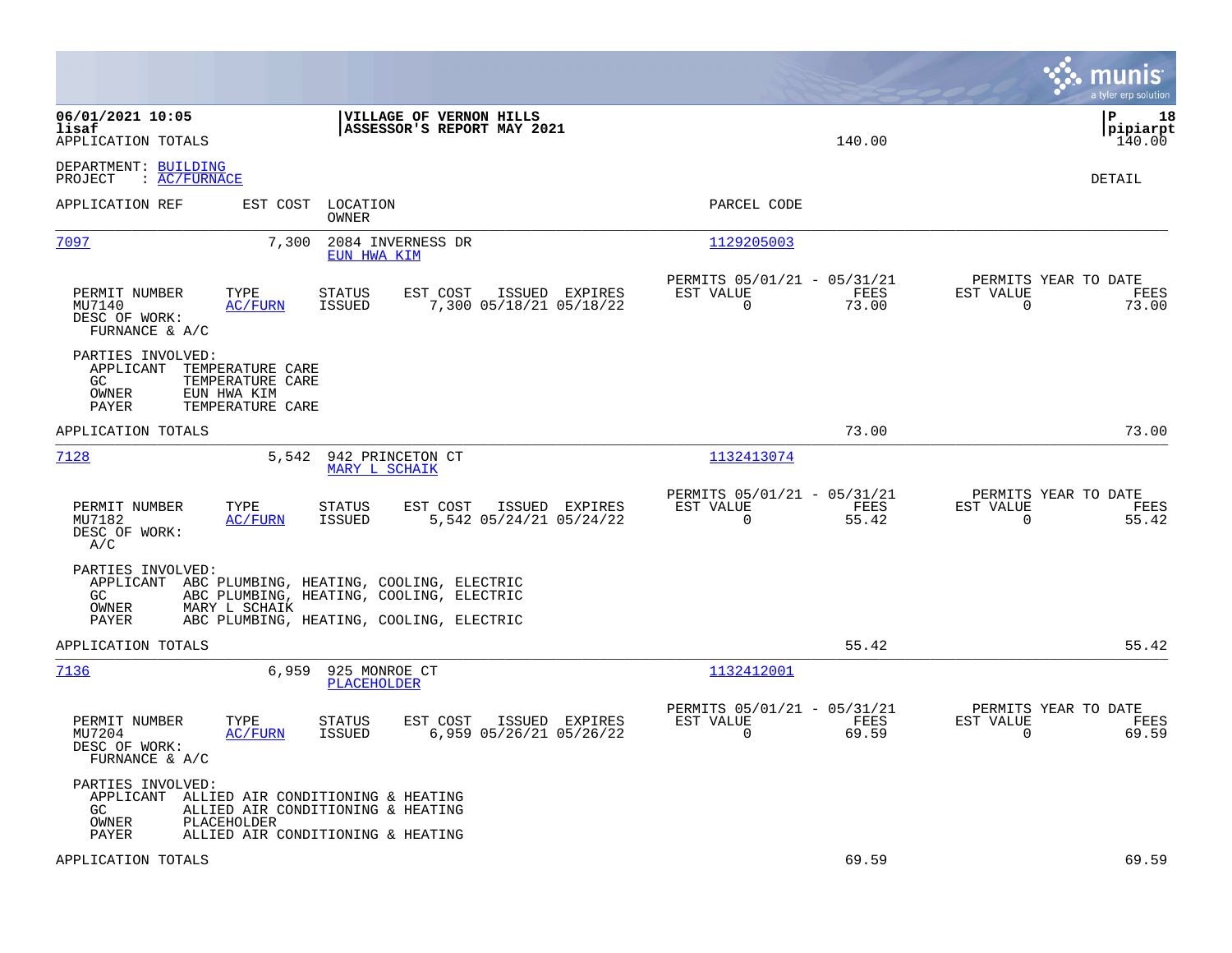|                                                                                                                                                                                |                                                                                                             |                                                                          | munis<br>a tyler erp solution                                        |
|--------------------------------------------------------------------------------------------------------------------------------------------------------------------------------|-------------------------------------------------------------------------------------------------------------|--------------------------------------------------------------------------|----------------------------------------------------------------------|
| 06/01/2021 10:05<br>lisaf                                                                                                                                                      | VILLAGE OF VERNON HILLS<br>ASSESSOR'S REPORT MAY 2021                                                       |                                                                          | l P<br>19<br> pipiarpt                                               |
| DEPARTMENT: BUILDING<br>: AC/FURNACE<br>PROJECT                                                                                                                                |                                                                                                             |                                                                          | DETAIL                                                               |
| APPLICATION REF                                                                                                                                                                | EST COST LOCATION<br>OWNER                                                                                  | PARCEL CODE                                                              |                                                                      |
| 7137                                                                                                                                                                           | 1854 CRENSHAW CIR<br>8,925<br>PLACEHOLDER                                                                   | 1128303075                                                               |                                                                      |
| PERMIT NUMBER<br>TYPE<br>MU7205<br>AC/FURN<br>DESC OF WORK:<br>A/C                                                                                                             | <b>STATUS</b><br>EST COST<br>ISSUED EXPIRES<br>8,925 05/26/21 05/26/22<br>ISSUED                            | PERMITS 05/01/21 - 05/31/21<br>EST VALUE<br>FEES<br>$\Omega$<br>89.25    | PERMITS YEAR TO DATE<br>EST VALUE<br>FEES<br>$\Omega$<br>89.25       |
| PARTIES INVOLVED:<br>APPLICANT ALLIED AIR CONDITIONING & HEATING<br>GC<br>OWNER<br>PLACEHOLDER<br>PAYER                                                                        | ALLIED AIR CONDITIONING & HEATING<br>ALLIED AIR CONDITIONING & HEATING                                      |                                                                          |                                                                      |
| APPLICATION TOTALS                                                                                                                                                             |                                                                                                             | 89.25                                                                    | 89.25                                                                |
| 7148                                                                                                                                                                           | 3,125 571 GROSSE POINTE CIR<br><b>PLACEHOLDER</b>                                                           | 1506206109                                                               |                                                                      |
| PERMIT NUMBER<br>TYPE<br>MU7214<br><b>AC/FURN</b><br>DESC OF WORK:<br>A/C ONLY                                                                                                 | <b>STATUS</b><br>EST COST<br>ISSUED EXPIRES<br>3,125 05/28/21 05/28/22<br>ISSUED                            | PERMITS 05/01/21 - 05/31/21<br>EST VALUE<br>FEES<br>$\Omega$<br>50.00    | PERMITS YEAR TO DATE<br>EST VALUE<br>FEES<br>$\Omega$<br>50.00       |
| PARTIES INVOLVED:<br>APPLICANT ALLIED AIR CONDITIONING & HEATING<br>GC<br><b>HVAC</b><br>OWNER<br>PLACEHOLDER<br>PAYER                                                         | ALLIED AIR CONDITIONING & HEATING<br>ALLIED AIR CONDITIONING & HEATING<br>ALLIED AIR CONDITIONING & HEATING |                                                                          |                                                                      |
| APPLICATION TOTALS                                                                                                                                                             |                                                                                                             | 50.00                                                                    | 50.00                                                                |
| 7154                                                                                                                                                                           | 9,163<br>304 PINE LAKE CIR<br>MIRZA DHARANI, TRUSTEE                                                        | 1133103031                                                               |                                                                      |
| PERMIT NUMBER<br>TYPE<br>MU7219<br>AC/FURN<br>DESC OF WORK:<br>$A/C$ & FURNACE                                                                                                 | <b>STATUS</b><br>EST COST<br>ISSUED EXPIRES<br><b>ISSUED</b><br>9,163 05/28/21 05/28/22                     | PERMITS 05/01/21 - 05/31/21<br>EST VALUE<br>FEES<br>$\mathbf 0$<br>91.63 | PERMITS YEAR TO DATE<br>EST VALUE<br>FEES<br>91.63<br>$\overline{0}$ |
| PARTIES INVOLVED:<br>APPLICANT<br>GREEN AIR CARE<br><b>GREEN AIR CARE</b><br>GC<br>HVAC<br>GREEN AIR CARE<br>MIRZA DHARANI, TRUSTEE<br>OWNER<br><b>GREEN AIR CARE</b><br>PAYER |                                                                                                             |                                                                          |                                                                      |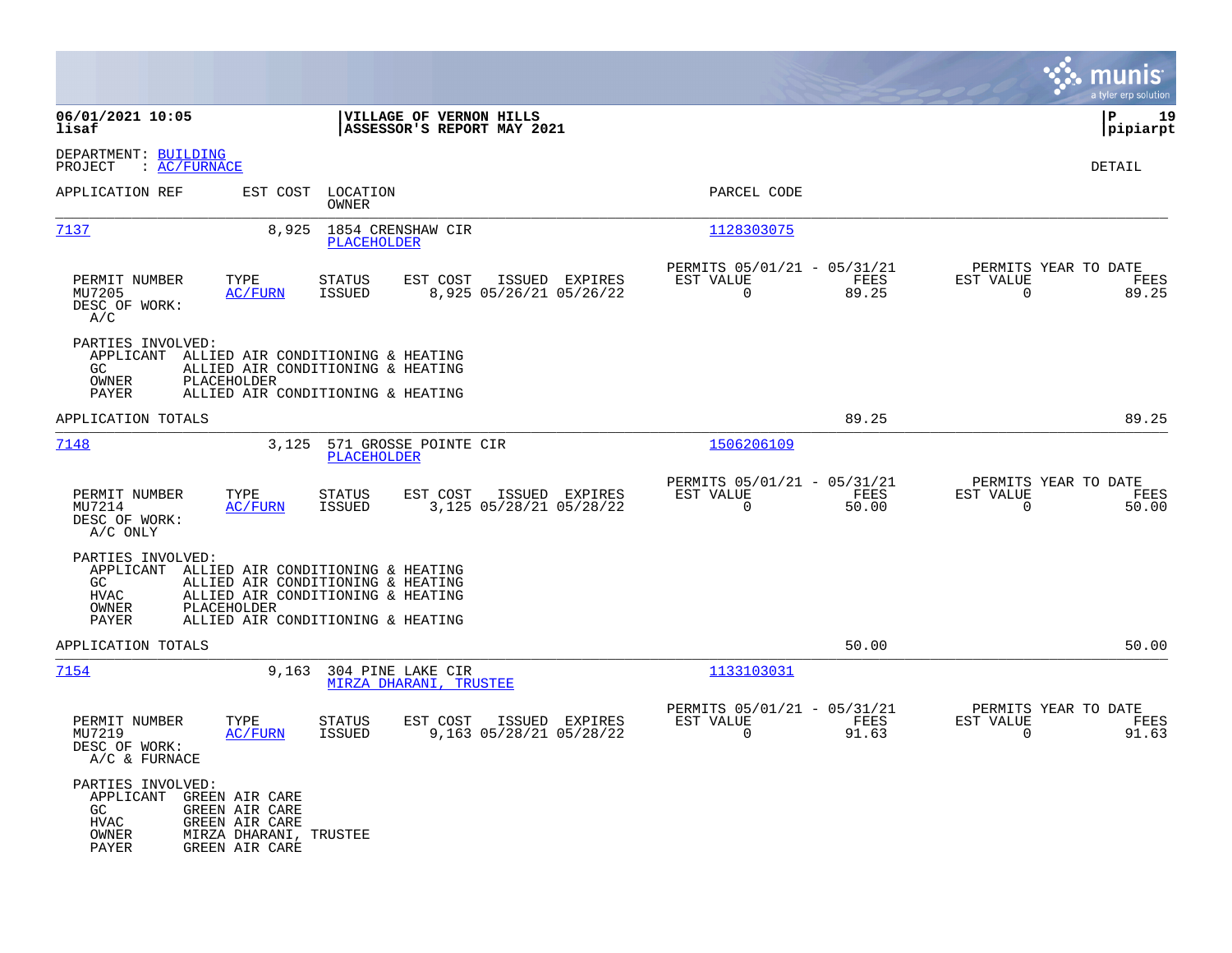|                                                        |          |                                                       |             | <b>munis</b><br>a tyler erp solution |
|--------------------------------------------------------|----------|-------------------------------------------------------|-------------|--------------------------------------|
| 06/01/2021 10:05<br>lisaf<br>APPLICATION TOTALS        |          | VILLAGE OF VERNON HILLS<br>ASSESSOR'S REPORT MAY 2021 | 91.63       | 20<br> pipiarpt<br>91.63             |
| DEPARTMENT: BUILDING<br>$\colon$ AC/FURNACE<br>PROJECT |          |                                                       |             | DETAIL                               |
| APPLICATION REF                                        | EST COST | LOCATION                                              | PARCEL CODE |                                      |
| PROJECT TOTALS                                         |          | OWNER                                                 | 999.79<br>0 | 999.79<br>$\Omega$                   |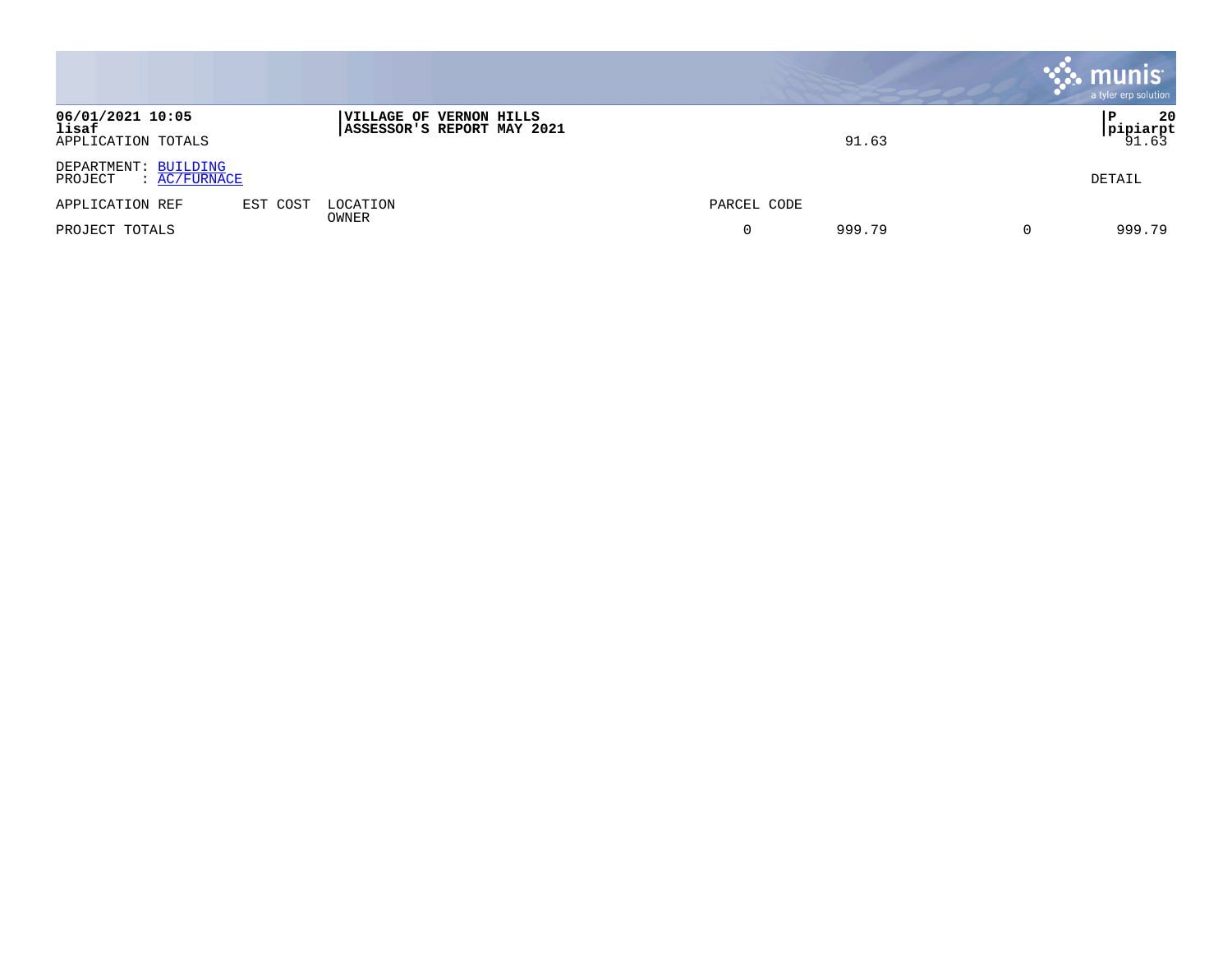|                                                                      |                                                                                                   |                         |                                                       |         |                                               |                  |                                   | munis <sup>®</sup><br>a tyler erp solution |
|----------------------------------------------------------------------|---------------------------------------------------------------------------------------------------|-------------------------|-------------------------------------------------------|---------|-----------------------------------------------|------------------|-----------------------------------|--------------------------------------------|
| 06/01/2021 10:05<br>lisaf                                            |                                                                                                   |                         | VILLAGE OF VERNON HILLS<br>ASSESSOR'S REPORT MAY 2021 |         |                                               |                  |                                   | ∣P<br>21<br> pipiarpt                      |
| DEPARTMENT: BUILDING<br>PROJECT<br>: <u>ANTENNA</u>                  |                                                                                                   |                         |                                                       |         |                                               |                  |                                   | DETAIL                                     |
| APPLICATION REF                                                      | EST COST                                                                                          | LOCATION<br>OWNER       |                                                       |         | PARCEL CODE                                   |                  |                                   |                                            |
| 7071                                                                 | 10,000                                                                                            | 99 EAST USHY 45         | VILLAGE OF VERNON HILLS                               |         | 1509300006                                    |                  |                                   |                                            |
| PERMIT NUMBER<br>MU7175<br>DESC OF WORK:<br><b>ANTENNA</b>           | TYPE<br><b>ANTENNA</b>                                                                            | <b>STATUS</b><br>ISSUED | EST COST<br>ISSUED<br>10,000 05/24/21 05/24/22        | EXPIRES | PERMITS 05/01/21 - 05/31/21<br>EST VALUE<br>0 | FEES<br>100.00   | PERMITS YEAR TO DATE<br>EST VALUE | FEES<br>100.00                             |
| PARTIES INVOLVED:<br>APPLICANT<br>ELECTRICIA<br>GC<br>OWNER<br>PAYER | NTP WIRELESS<br>SRU ELECTRIC<br>NTP WIRELESS<br>VILLAGE OF VERNON HILLS<br>SYSTEM ONE HOLDING LLC |                         |                                                       |         |                                               |                  |                                   |                                            |
| APPLICATION TOTALS<br>PROJECT TOTALS                                 |                                                                                                   |                         |                                                       |         | $\mathbf 0$                                   | 100.00<br>100.00 |                                   | 100.00<br>100.00                           |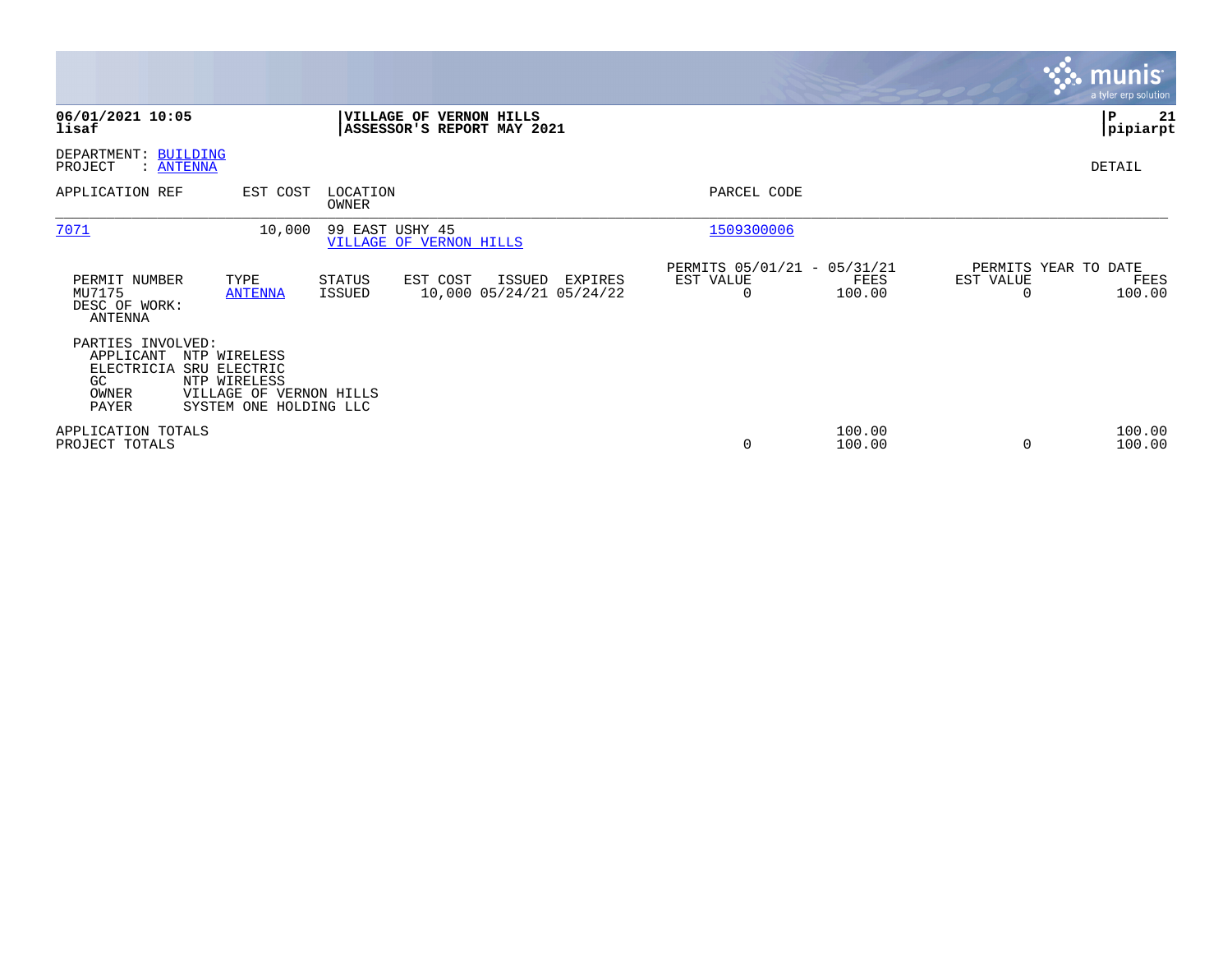|                                                                                                                                                                                                    |                                                                                                    |                                                                        | munis<br>a tyler erp solution                                   |
|----------------------------------------------------------------------------------------------------------------------------------------------------------------------------------------------------|----------------------------------------------------------------------------------------------------|------------------------------------------------------------------------|-----------------------------------------------------------------|
| 06/01/2021 10:05<br>lisaf                                                                                                                                                                          | VILLAGE OF VERNON HILLS<br>ASSESSOR'S REPORT MAY 2021                                              |                                                                        | l P<br>22<br> pipiarpt                                          |
| DEPARTMENT: BUILDING<br>: NEW BUSINESS NO REMODEL<br>PROJECT                                                                                                                                       |                                                                                                    |                                                                        | <b>DETAIL</b>                                                   |
| APPLICATION REF                                                                                                                                                                                    | EST COST LOCATION<br><b>OWNER</b>                                                                  | PARCEL CODE                                                            |                                                                 |
| 6277                                                                                                                                                                                               | $\Omega$<br>326 CENTER DR<br>NTW, LLC                                                              | 1133401017                                                             |                                                                 |
| PERMIT NUMBER<br>TYPE<br>MU7036<br>CO NO FEE<br>DESC OF WORK:<br>CO: MAVIS TIRES AND BREAKS                                                                                                        | EST COST<br>STATUS<br>ISSUED EXPIRES<br>COMPLT<br>$0$ 05/03/21 05/03/22                            | PERMITS 05/01/21 - 05/31/21<br>EST VALUE<br>FEES<br>.00<br>$\mathbf 0$ | PERMITS YEAR TO DATE<br>EST VALUE<br>FEES<br>$\mathbf 0$<br>.00 |
| PARTIES INVOLVED:<br>APPLICANT MAVIS TIRES AND BREAKS<br>MAVIS TIRES AND BREAKS<br>GC.<br>MAVIS TIRES AND BREAKS<br><b>OCCUPANT</b><br><b>OWNER</b><br>NTW, LLC<br>PAYER<br>MAVIS TIRES AND BREAKS |                                                                                                    |                                                                        |                                                                 |
| APPLICATION TOTALS                                                                                                                                                                                 |                                                                                                    | .00                                                                    | .00                                                             |
| 6637                                                                                                                                                                                               | 375 NORTH MILWAUKEE AVE 300<br>$\Omega$<br>BRADFORD VERNON IV LLC                                  | 1503301029                                                             |                                                                 |
| PERMIT NUMBER<br>TYPE<br>MU7179<br>CO NO FEE<br>DESC OF WORK:<br>CERTIFICATE OF OCCUPANCY - HASSLELESS MATTRESS                                                                                    | <b>STATUS</b><br>EST COST<br>ISSUED EXPIRES<br>COMPLT<br>$0$ 05/24/21 05/24/22                     | PERMITS 05/01/21 - 05/31/21<br>EST VALUE<br>FEES<br>$\mathbf 0$<br>.00 | PERMITS YEAR TO DATE<br>EST VALUE<br>FEES<br>$\mathbf 0$<br>.00 |
| PARTIES INVOLVED:<br>APPLICANT<br>HASSLELESS MATTRESS<br>GC.<br>HASSLELESS MATTRESS<br><b>OCCUPANT</b><br>HASSLELESS MATTRESS<br>OWNER<br>BRADFORD VERNON IV LLC<br>HASSLELESS MATTRESS<br>PAYER   |                                                                                                    |                                                                        |                                                                 |
| APPLICATION TOTALS                                                                                                                                                                                 |                                                                                                    | .00                                                                    | .00                                                             |
| 6845                                                                                                                                                                                               | 1000 NORTH BUTTERFIELD RD 1027<br>$\Omega$<br><b>CRAIG/STEVEN DEVELOPMENT</b>                      | 1132300046                                                             |                                                                 |
| PERMIT NUMBER<br>TYPE<br>CO NO FEE<br>MU7067<br>DESC OF WORK:<br>CO: QUINTESSENTIAL RENOVATIONS INC                                                                                                | STATUS<br>EST COST<br>ISSUED EXPIRES<br>COMPLT<br>$0$ 05/10/21 05/10/22                            | PERMITS 05/01/21 - 05/31/21<br>EST VALUE<br>FEES<br>$\Omega$<br>.00    | PERMITS YEAR TO DATE<br>EST VALUE<br>FEES<br>$\Omega$<br>.00    |
| PARTIES INVOLVED:<br>GC<br><b>OCCUPANT</b><br>OWNER<br>CRAIG/STEVEN DEVELOPMENT<br>PAYER                                                                                                           | OUINTESSENTIAL RENOVATIONS INC<br>QUINTESSENTIAL RENOVATIONS INC<br>QUINTESSENTIAL RENOVATIONS INC |                                                                        |                                                                 |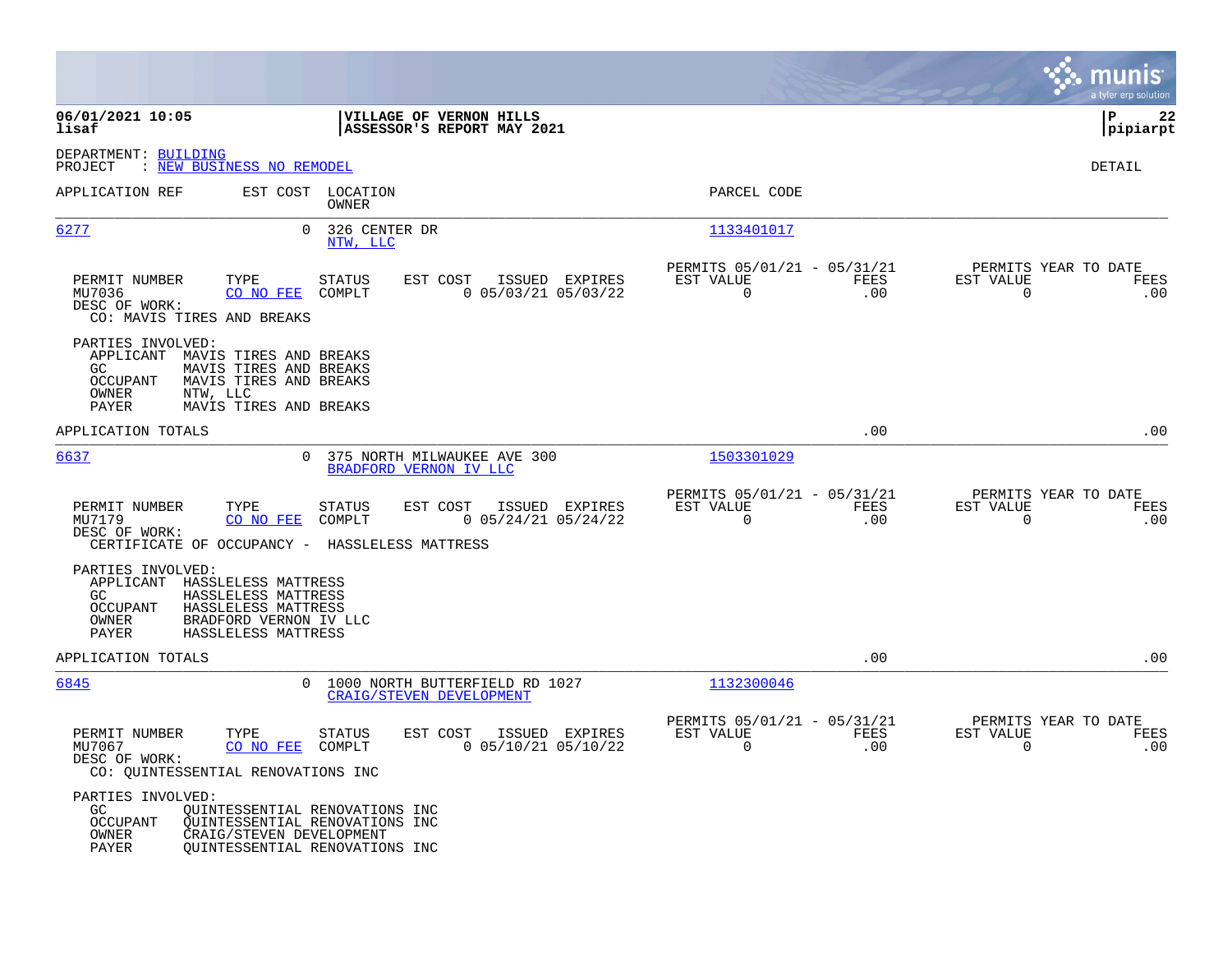|                                                                                                                                                                                                                                |                                                                           | munis<br>a tyler erp solution                                         |
|--------------------------------------------------------------------------------------------------------------------------------------------------------------------------------------------------------------------------------|---------------------------------------------------------------------------|-----------------------------------------------------------------------|
| 06/01/2021 10:05<br>VILLAGE OF VERNON HILLS<br>lisaf<br>ASSESSOR'S REPORT MAY 2021<br>APPLICATION TOTALS                                                                                                                       | .00                                                                       | l P<br>23<br> pipiarpt<br>.00                                         |
| DEPARTMENT: BUILDING<br>PROJECT<br>: NEW BUSINESS NO REMODEL                                                                                                                                                                   |                                                                           | DETAIL                                                                |
| APPLICATION REF<br>EST COST LOCATION<br>OWNER                                                                                                                                                                                  | PARCEL CODE                                                               |                                                                       |
| 6860<br>555 EAST TOWNLINE RD 29<br>JDK & OVERLOOK TOWNLINE LLC                                                                                                                                                                 | 1504201018                                                                |                                                                       |
| PERMIT NUMBER<br>TYPE<br>EST COST<br>STATUS<br>ISSUED EXPIRES<br>$0$ 05/06/21 05/06/22<br>MU7055<br>CO NO FEE<br>COMPLT<br>DESC OF WORK:<br>CERT OF OCC - DAB CITY TOBACCO & CIGAR                                             | PERMITS 05/01/21 - 05/31/21<br>EST VALUE<br>FEES<br>0<br>.00              | PERMITS YEAR TO DATE<br>EST VALUE<br>FEES<br>0<br>.00                 |
| PARTIES INVOLVED:<br>APPLICANT DAB CITY TOBACCO & CIGAR<br>GC.<br>DAB CITY TOBACCO & CIGAR<br><b>OCCUPANT</b><br>DAB CITY TOBACCO & CIGAR<br>OWNER<br>JDK & OVERLOOK TOWNLINE LLC<br>PAYER<br>DAB CITY TOBACCO & CIGAR         |                                                                           |                                                                       |
| APPLICATION TOTALS                                                                                                                                                                                                             | .00                                                                       | .00                                                                   |
| 6983<br>840 SOUTH MILWAUKEE AVE<br>0<br><b>AARONS ENTERPRISES</b>                                                                                                                                                              | 1515200078                                                                |                                                                       |
| ISSUED EXPIRES<br>PERMIT NUMBER<br>TYPE<br>STATUS<br>EST COST<br>$0$ 05/03/21 05/06/22<br>MU7038<br>NO REMODEL ISSUED<br>DESC OF WORK:<br>NEW OWNERS - JIFFY LUBE                                                              | PERMITS 05/01/21 - 05/31/21<br>EST VALUE<br>FEES<br>$\mathbf 0$<br>150.00 | PERMITS YEAR TO DATE<br>EST VALUE<br>FEES<br>$\Omega$<br>150.00       |
| PARTIES INVOLVED:<br>APPLICANT RISE AUTO GROUP DBA JIFFY LUBE<br>GC.<br>RISE AUTO GROUP DBA JIFFY LUBE<br>OCCUPANT<br>RISE AUTO GROUP DBA JIFFY LUBE<br>OWNER<br>AARONS ENTERPRISES<br>PAYER<br>RISE AUTO GROUP DBA JIFFY LUBE |                                                                           |                                                                       |
| APPLICATION TOTALS                                                                                                                                                                                                             | 150.00                                                                    | 150.00                                                                |
| 7108<br>532 HAWTHORN CTR<br>0<br><b>CENTENNIAL</b>                                                                                                                                                                             | 1133401086                                                                |                                                                       |
| PERMIT NUMBER<br>TYPE<br><b>STATUS</b><br>EST COST<br>ISSUED EXPIRES<br>0 05/20/21 05/20/22<br>MU7161<br>NO REMODEL ISSUED<br>DESC OF WORK:<br>CERTIFICATE OF OCCUPANCY - BHOP ESPORTS                                         | PERMITS 05/01/21 - 05/31/21<br>EST VALUE<br>FEES<br>150.00<br>$\sim$ 0    | PERMITS YEAR TO DATE<br>EST VALUE<br>FEES<br>150.00<br>$\overline{0}$ |
| PARTIES INVOLVED:<br>APPLICANT JOSEPH HO<br>BHOP ESPORTS<br>GC<br>OCCUPANT<br><b>BHOP ESPORTS</b><br>OWNER<br>CENTENNIAL                                                                                                       |                                                                           |                                                                       |

 $\mathcal{L}^{\text{max}}$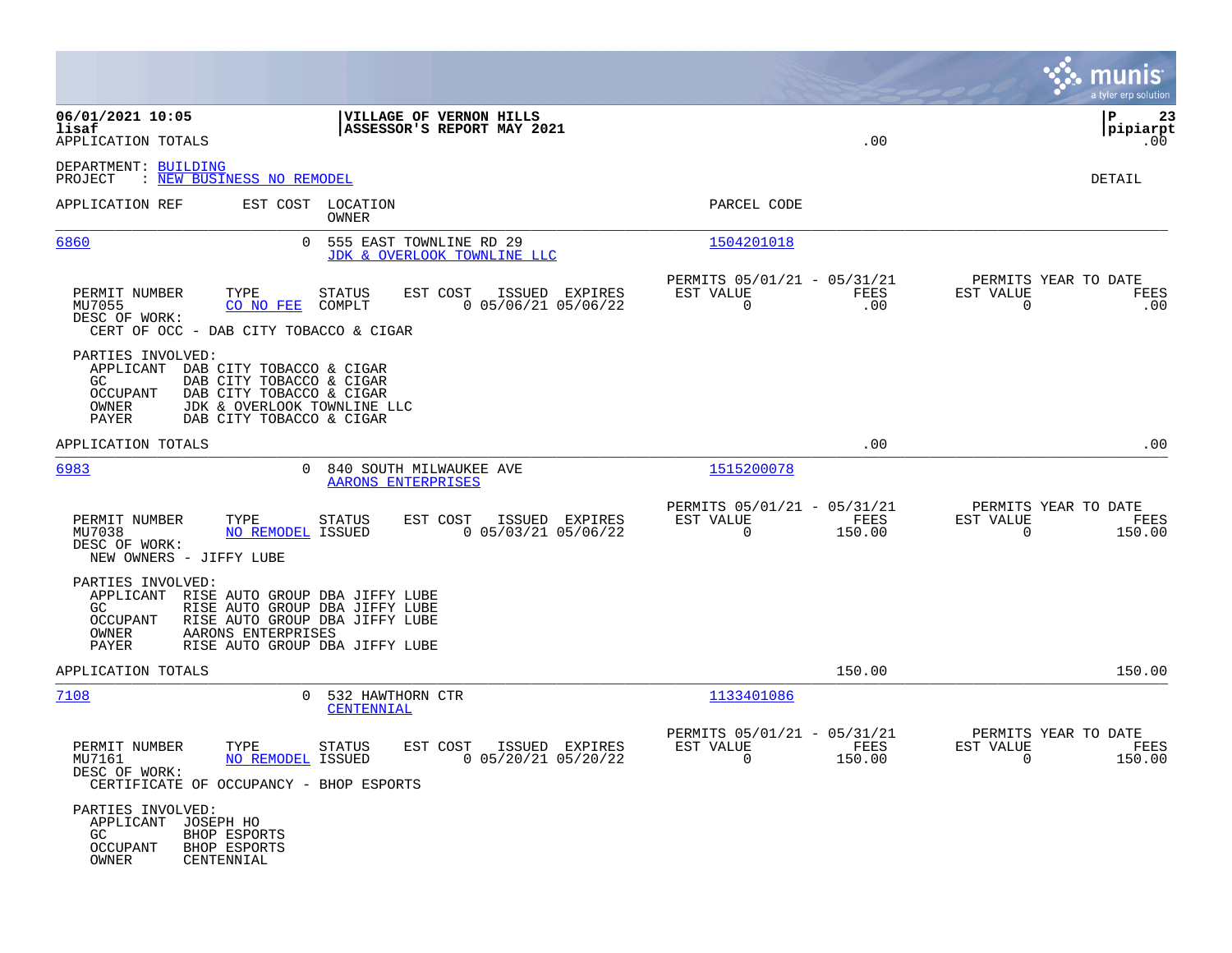|                                                                                                                                                                                                    |                                                                                                    |                                |                                                      | munis<br>a tyler erp solution                                               |
|----------------------------------------------------------------------------------------------------------------------------------------------------------------------------------------------------|----------------------------------------------------------------------------------------------------|--------------------------------|------------------------------------------------------|-----------------------------------------------------------------------------|
| 06/01/2021 10:05<br>lisaf                                                                                                                                                                          | <b>VILLAGE OF VERNON HILLS</b><br>ASSESSOR'S REPORT MAY 2021                                       |                                |                                                      | P<br>24<br> pipiarpt                                                        |
| DEPARTMENT: BUILDING<br>PROJECT<br>: NEW BUSINESS NO REMODEL                                                                                                                                       |                                                                                                    |                                |                                                      | DETAIL                                                                      |
| APPLICATION REF<br>EST COST<br>PAYER<br>JOSEPH HO                                                                                                                                                  | LOCATION<br>OWNER                                                                                  | PARCEL CODE                    |                                                      |                                                                             |
| APPLICATION TOTALS                                                                                                                                                                                 |                                                                                                    |                                | 150.00                                               | 150.00                                                                      |
| 7119<br>$\Omega$                                                                                                                                                                                   | 1101 SOUTH MILWAUKEE AVE 104<br>DEMONTE BUILDERS INC                                               | 1515201005                     |                                                      |                                                                             |
| TYPE<br>PERMIT NUMBER<br>MU7174<br>NO REMODEL<br>MU7187<br>CO NO FEE<br>DESC OF WORK:<br>CO - VALURE LASER & MED SPA                                                                               | EST COST<br>STATUS<br>ISSUED<br>$0$ 05/24/21 05/24/22<br>COMPLT<br>$0$ 05/24/21 05/24/22<br>COMPLT | EST VALUE<br>EXPIRES<br>0<br>0 | PERMITS 05/01/21 - 05/31/21<br>FEES<br>150.00<br>.00 | PERMITS YEAR TO DATE<br>EST VALUE<br>FEES<br>150.00<br>0<br>$\Omega$<br>.00 |
| PARTIES INVOLVED:<br>APPLICANT<br>VALURE LASER & MED SPA<br>GC<br>VALURE LASER & MED SPA<br>OCCUPANT<br>VALURE LASER & MED SPA<br>OWNER<br>DEMONTE BUILDERS INC<br>PAYER<br>VALURE LASER & MED SPA |                                                                                                    |                                |                                                      |                                                                             |
| APPLICATION TOTALS<br>PROJECT TOTALS                                                                                                                                                               |                                                                                                    | 0                              | 150.00<br>450.00                                     | 150.00<br>450.00<br>0                                                       |

 $\sim$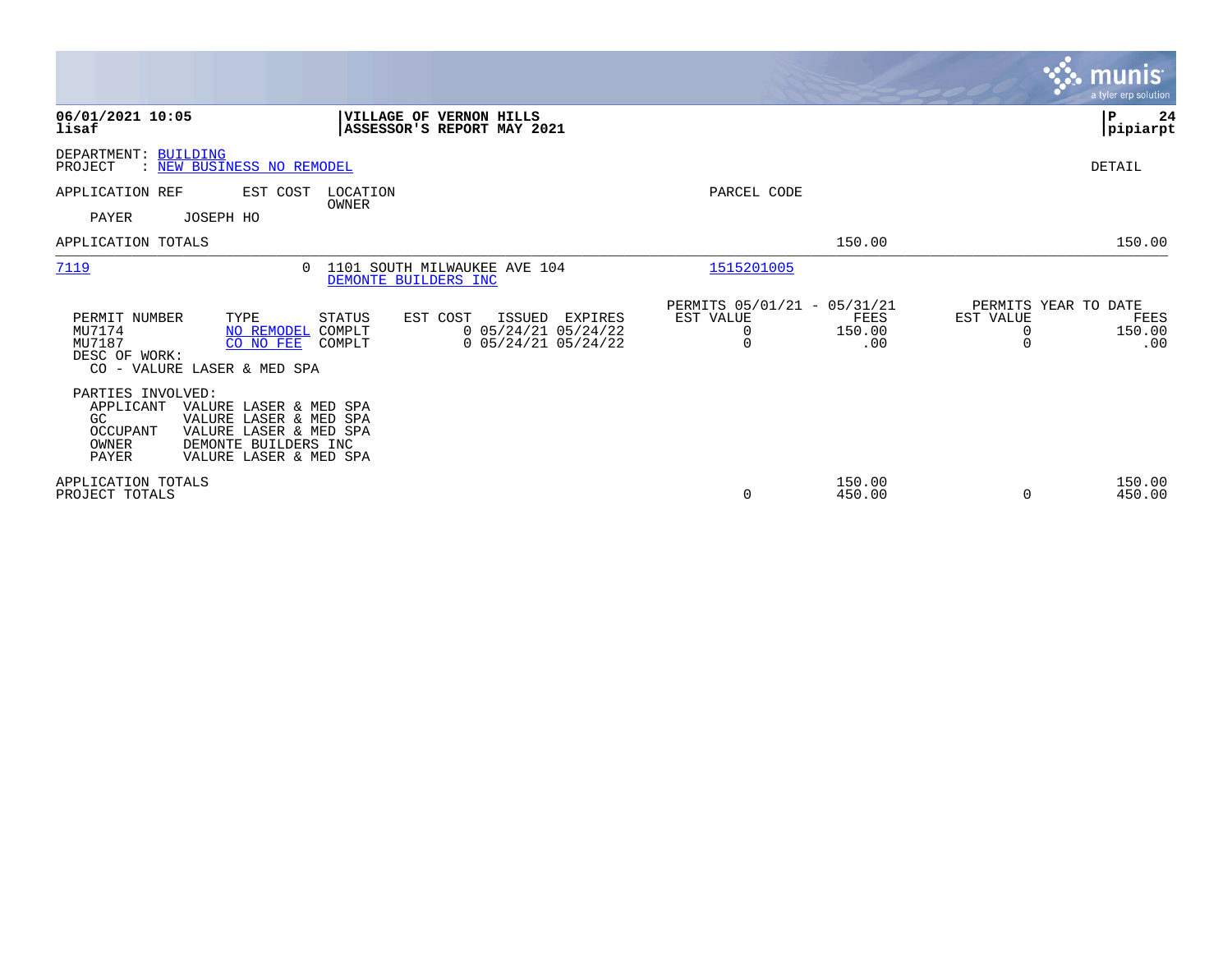|                                                                           |                                                                                                                                                  |                                                                     |                                               |                                                      |                  |                                   | <u>munis</u><br>a tyler erp solution. |
|---------------------------------------------------------------------------|--------------------------------------------------------------------------------------------------------------------------------------------------|---------------------------------------------------------------------|-----------------------------------------------|------------------------------------------------------|------------------|-----------------------------------|---------------------------------------|
| 06/01/2021 10:05<br>lisaf                                                 |                                                                                                                                                  | <b>VILLAGE OF VERNON HILLS</b><br><b>ASSESSOR'S REPORT MAY 2021</b> |                                               |                                                      |                  |                                   | 25<br>P<br> pipiarpt                  |
| DEPARTMENT: BUILDING<br>PROJECT                                           | : COMMERCIAL ROOFTOP HVAC                                                                                                                        |                                                                     |                                               |                                                      |                  |                                   | DETAIL                                |
| APPLICATION REF                                                           | EST COST                                                                                                                                         | LOCATION<br>OWNER                                                   |                                               | PARCEL CODE                                          |                  |                                   |                                       |
| 7105                                                                      | 87,285                                                                                                                                           | 777 FOREST EDGE DR<br>OIL-DRI CORPORATION OF AMERICA                |                                               | 1515103037                                           |                  |                                   |                                       |
| PERMIT NUMBER<br>MU7160<br>DESC OF WORK:<br>REPLACE HVAC                  | TYPE<br>RFTP HVAC                                                                                                                                | EST COST<br><b>STATUS</b><br>ISSUED                                 | ISSUED<br>EXPIRES<br>87,285 05/20/21 05/20/22 | PERMITS 05/01/21 - 05/31/21<br>EST VALUE<br>$\Omega$ | FEES<br>872.85   | PERMITS YEAR TO DATE<br>EST VALUE | FEES<br>872.85                        |
| PARTIES INVOLVED:<br>APPLICANT<br>GC<br>OCCUPANT<br>OWNER<br><b>PAYER</b> | BRODERICK CONSULTING GROUP LLC<br>FE MORAN<br>OIL-DRI COMPORATION OF AMERICA<br>OIL-DRI CORPORATION OF AMERICA<br>BRODERICK CONSULTING GROUP LLC |                                                                     |                                               |                                                      |                  |                                   |                                       |
| APPLICATION TOTALS<br>PROJECT TOTALS                                      |                                                                                                                                                  |                                                                     |                                               | 0                                                    | 872.85<br>872.85 | $\Omega$                          | 872.85<br>872.85                      |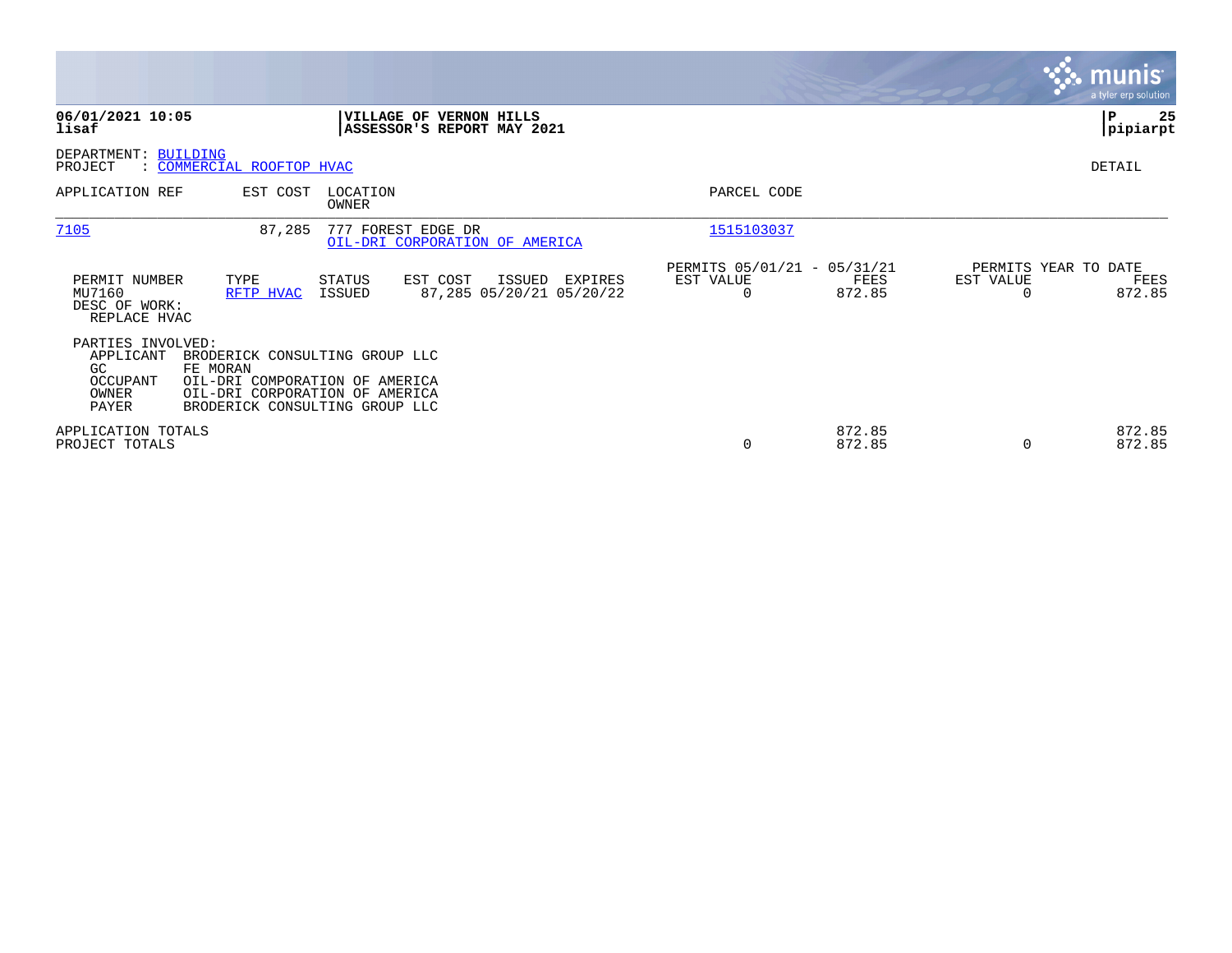|                                                                                                                                                                      |                                                                           | munis<br>a tyler erp solution                                     |
|----------------------------------------------------------------------------------------------------------------------------------------------------------------------|---------------------------------------------------------------------------|-------------------------------------------------------------------|
| 06/01/2021 10:05<br>VILLAGE OF VERNON HILLS<br>lisaf<br>ASSESSOR'S REPORT MAY 2021                                                                                   |                                                                           | l P<br>26<br> pipiarpt                                            |
| DEPARTMENT: BUILDING<br>: DECK<br>PROJECT                                                                                                                            |                                                                           | <b>DETAIL</b>                                                     |
| APPLICATION REF<br>EST COST<br>LOCATION<br>OWNER                                                                                                                     | PARCEL CODE                                                               |                                                                   |
| 6871<br>2,500<br>13 WHITE BARN RD<br><b>MARK ROSELLI</b>                                                                                                             | 1508217003                                                                |                                                                   |
| PERMIT NUMBER<br>EST COST<br>ISSUED EXPIRES<br>TYPE<br>STATUS<br>2,500 05/14/21 05/17/22<br>MU7112<br><b>DECK</b><br>ISSUED<br>DESC OF WORK:<br>DECK REPAIR          | PERMITS 05/01/21 - 05/31/21<br>EST VALUE<br>FEES<br>$\Omega$<br>50.00     | PERMITS YEAR TO DATE<br>EST VALUE<br>FEES<br>$\Omega$<br>50.00    |
| PARTIES INVOLVED:<br>APPLICANT<br>MAHESH SASWADE<br>GC<br>MAHESH SASWADE<br>OWNER<br>MARK ROSELLI<br>PAYER<br>MAHESH SASWADE                                         |                                                                           |                                                                   |
| APPLICATION TOTALS                                                                                                                                                   | 50.00                                                                     | 50.00                                                             |
| 6957<br>9,394 1843 SAINT ANDREW DR<br>LESSLY PERNA                                                                                                                   | 1129313005                                                                |                                                                   |
| EST COST<br>PERMIT NUMBER<br>TYPE<br><b>STATUS</b><br>ISSUED EXPIRES<br>MU7073<br><b>DECK</b><br>ISSUED<br>9,394 05/10/21 05/10/22<br>DESC OF WORK:<br>REPLPACE DECK | PERMITS 05/01/21 - 05/31/21<br>EST VALUE<br>FEES<br>93.94<br>$\mathbf 0$  | PERMITS YEAR TO DATE<br>EST VALUE<br>FEES<br>93.94<br>$\mathbf 0$ |
| PARTIES INVOLVED:<br>APPLICANT TOTAL BUILD, INC<br>GC<br>TOTAL BUILD, INC<br>OWNER<br>LESSLY PERNA<br>PAYER<br>TOTAL BUILD, INC                                      |                                                                           |                                                                   |
| APPLICATION TOTALS                                                                                                                                                   | 93.94                                                                     | 93.94                                                             |
| 7046<br>23,700<br>654 SYCAMORE ST<br>RONALD E & LAURA M BOLANOWSKI                                                                                                   | 1132107005                                                                |                                                                   |
| PERMIT NUMBER<br>TYPE<br>STATUS<br>EST COST<br>ISSUED EXPIRES<br>23,700 05/19/21 05/19/22<br>MU7151<br><b>DECK</b><br>ISSUED<br>DESC OF WORK:<br>NEW DECK & PIERS    | PERMITS 05/01/21 - 05/31/21<br>EST VALUE<br>FEES<br>$\mathbf 0$<br>237.00 | PERMITS YEAR TO DATE<br>EST VALUE<br>FEES<br>0<br>237.00          |
| PARTIES INVOLVED:<br>APPLICANT<br>COSKEY BUILDERS, INC<br>GC<br>COSKEY BUILDERS, INC<br>RONALD E & LAURA M BOLANOWSKI<br>OWNER<br>PAYER<br>COSKEY BUILDERS, INC      |                                                                           |                                                                   |
| APPLICATION TOTALS                                                                                                                                                   | 237.00                                                                    | 237.00                                                            |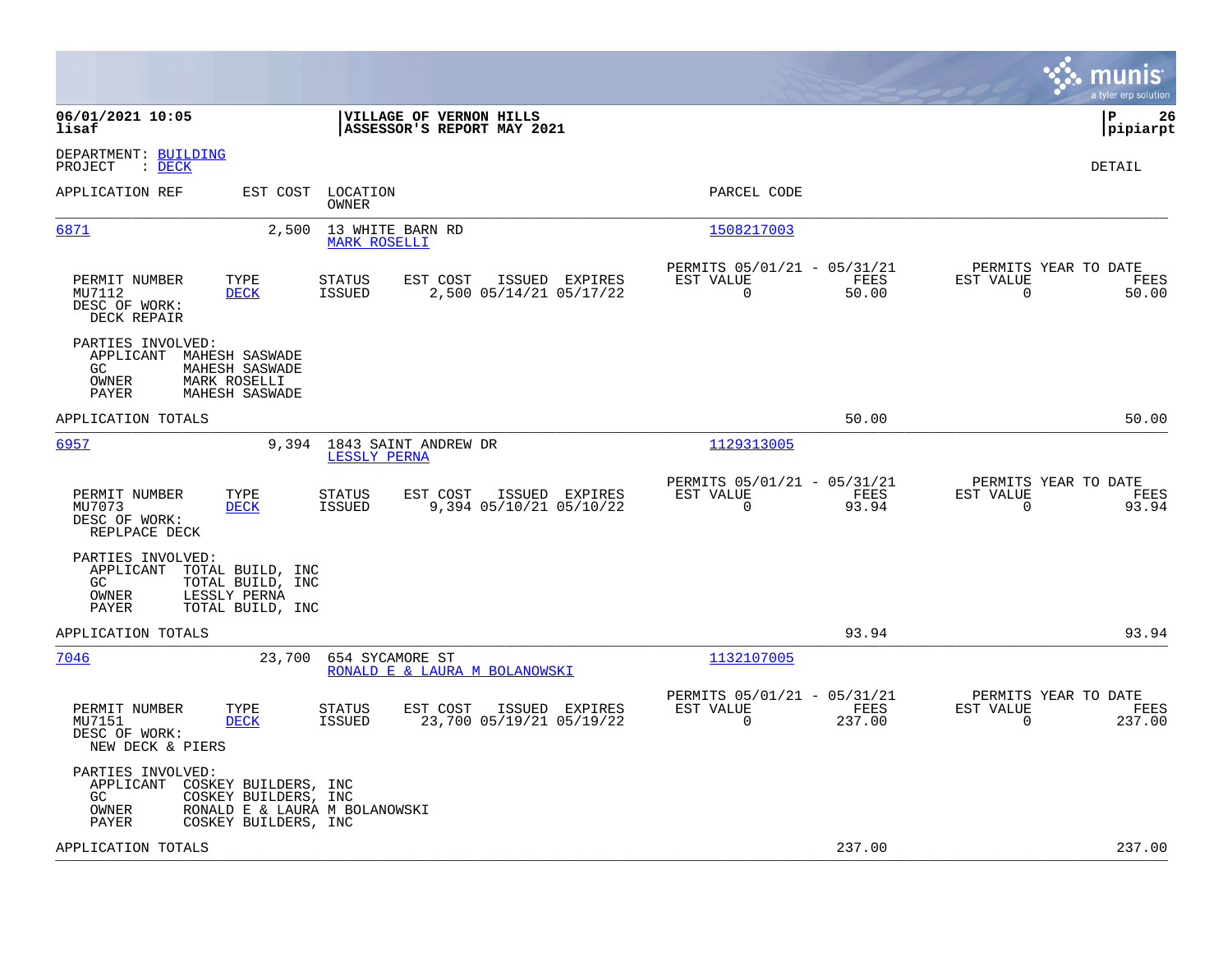|                                                                                       |                                                                                                 |                                              |                                                       |                                           |                       |                                              |                       | munis<br>a tyler erp solution         |
|---------------------------------------------------------------------------------------|-------------------------------------------------------------------------------------------------|----------------------------------------------|-------------------------------------------------------|-------------------------------------------|-----------------------|----------------------------------------------|-----------------------|---------------------------------------|
| 06/01/2021 10:05<br>lisaf<br>7072                                                     |                                                                                                 | 6,428 187 BLUEWATER LN<br><b>PLACEHOLDER</b> | VILLAGE OF VERNON HILLS<br>ASSESSOR'S REPORT MAY 2021 |                                           | 1133101315            |                                              |                       | lР<br>27<br> pipiarpt                 |
| PERMIT NUMBER                                                                         | TYPE                                                                                            | <b>STATUS</b>                                | EST COST                                              | ISSUED EXPIRES                            | EST VALUE             | PERMITS 05/01/21 - 05/31/21<br><b>FEES</b>   | EST VALUE             | PERMITS YEAR TO DATE<br>FEES          |
| DEPARTMENT: BUILDING<br>$\therefore$ DECK<br>PROJECT                                  |                                                                                                 |                                              |                                                       |                                           |                       |                                              |                       | DETAIL                                |
| APPLICATION REF                                                                       |                                                                                                 | EST COST LOCATION                            |                                                       |                                           | PARCEL CODE           |                                              |                       |                                       |
| MU7113<br>DESC OF WORK:<br>BALCONY REPLACEMENT                                        | <b>DECK</b>                                                                                     | OWNER<br><b>ISSUED</b>                       |                                                       | 6,428 05/14/21 05/14/22                   | $\mathbf 0$           | 64.28                                        | $\Omega$              | 64.28                                 |
| PARTIES INVOLVED:<br>APPLICANT<br>CARPENTER<br>GC<br>OWNER<br>PLUMBER                 | MCGILL MANAGEMENT<br>MCGILL MANAGEMENT<br>MCGILL MANAGEMENT<br>PLACEHOLDER<br>MCGILL MANAGEMENT |                                              |                                                       |                                           |                       |                                              |                       |                                       |
| APPLICATION TOTALS                                                                    |                                                                                                 |                                              |                                                       |                                           |                       | 64.28                                        |                       | 64.28                                 |
| 7073                                                                                  |                                                                                                 | 6,428 189 BLUEWATER LN<br><b>PLACEHOLDER</b> |                                                       |                                           | 1133101316            |                                              |                       |                                       |
| PERMIT NUMBER<br>MU7114<br>DESC OF WORK:<br>BALCONY REPLACEMENT                       | TYPE<br><b>DECK</b>                                                                             | <b>STATUS</b><br>ISSUED                      | EST COST                                              | ISSUED EXPIRES<br>6,428 05/14/21 05/14/22 | EST VALUE<br>$\Omega$ | PERMITS 05/01/21 - 05/31/21<br>FEES<br>64.28 | EST VALUE<br>$\Omega$ | PERMITS YEAR TO DATE<br>FEES<br>64.28 |
| PARTIES INVOLVED:<br>APPLICANT MCGILL MANAGEMENT<br>CARPENTER<br>GC<br>OWNER<br>PAYER | MCGILL MANAGEMENT<br>MCGILL MANAGEMENT<br>PLACEHOLDER<br>MCGILL MANAGEMENT                      |                                              |                                                       |                                           |                       |                                              |                       |                                       |
| APPLICATION TOTALS                                                                    |                                                                                                 |                                              |                                                       |                                           |                       | 64.28                                        |                       | 64.28                                 |
| 7074                                                                                  |                                                                                                 | 6,428 1266 REGENCY CT<br>PLACEHOLDER         |                                                       |                                           | 1133101380            |                                              |                       |                                       |
| PERMIT NUMBER<br>MU7115<br>DESC OF WORK:<br>BALCONY REPLACEMENT                       | TYPE<br><b>DECK</b>                                                                             | <b>STATUS</b><br>ISSUED                      | EST COST                                              | ISSUED EXPIRES<br>6,428 05/14/21 05/14/22 | EST VALUE<br>$\Omega$ | PERMITS 05/01/21 - 05/31/21<br>FEES<br>64.28 | EST VALUE<br>$\Omega$ | PERMITS YEAR TO DATE<br>FEES<br>64.28 |
| PARTIES INVOLVED:<br>APPLICANT MCGILL MANAGEMENT<br>CARPENTER<br>GC<br>OWNER<br>PAYER | MCGILL MANAGEMENT<br>MCGILL MANAGEMENT<br>PLACEHOLDER<br>MCGILL MANAGEMENT                      |                                              |                                                       |                                           |                       |                                              |                       |                                       |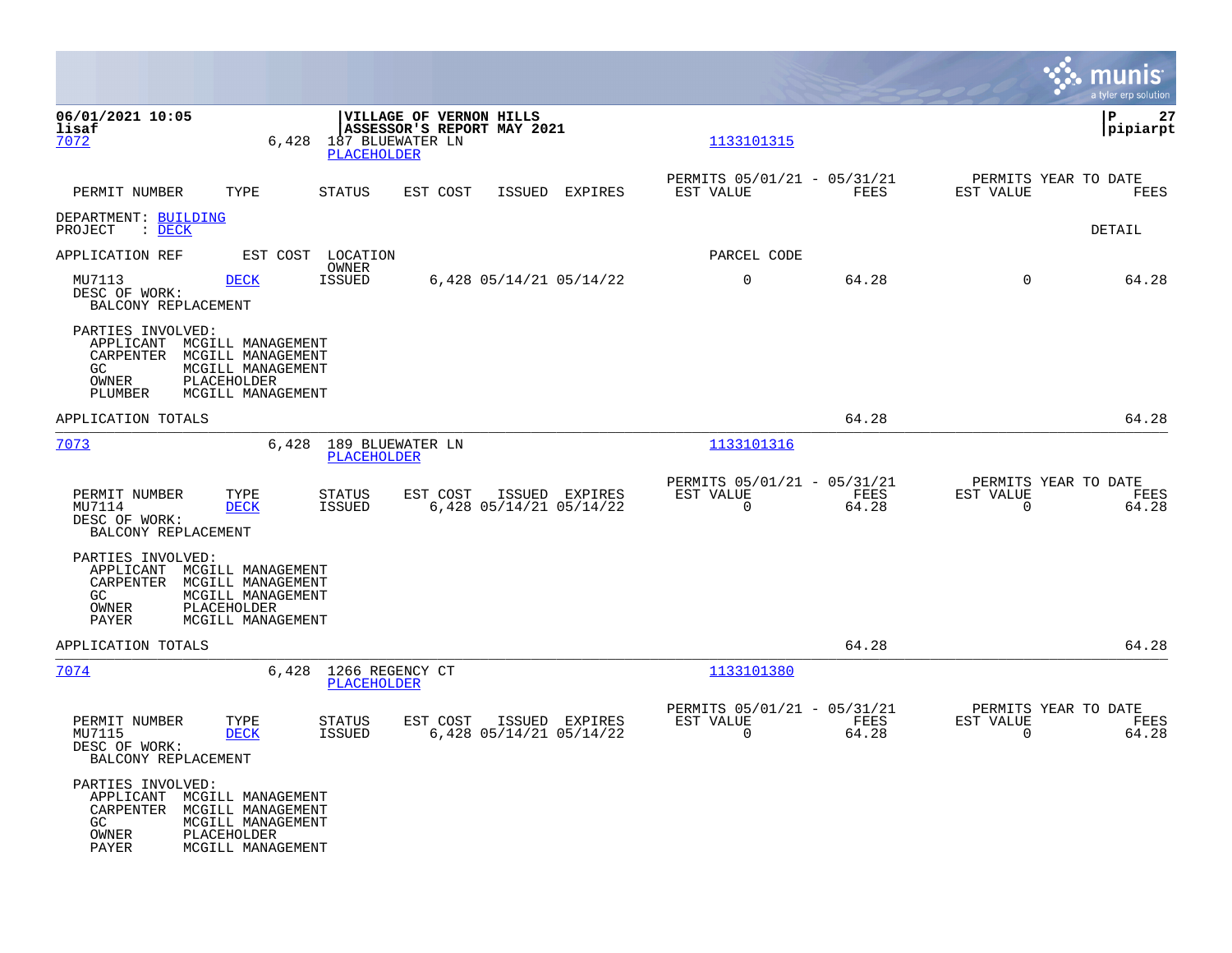|                                                                                                                                                                        |                                                                                  |                                                                                       | munis<br>a tyler erp solution                                        |
|------------------------------------------------------------------------------------------------------------------------------------------------------------------------|----------------------------------------------------------------------------------|---------------------------------------------------------------------------------------|----------------------------------------------------------------------|
| 06/01/2021 10:05<br>lisaf<br>APPLICATION TOTALS                                                                                                                        | VILLAGE OF VERNON HILLS<br>ASSESSOR'S REPORT MAY 2021                            | 64.28                                                                                 | l P<br>28<br> pipiarpt<br>64.28                                      |
| DEPARTMENT: BUILDING<br>PROJECT<br>$\therefore$ DECK                                                                                                                   |                                                                                  |                                                                                       | DETAIL                                                               |
| APPLICATION REF                                                                                                                                                        | EST COST LOCATION<br>OWNER                                                       | PARCEL CODE                                                                           |                                                                      |
| 7075                                                                                                                                                                   | 6,428 1268 REGENCY CT<br><b>PLACEHOLDER</b>                                      | 1133101381                                                                            |                                                                      |
| PERMIT NUMBER<br>TYPE<br>MU7116<br><b>DECK</b><br>DESC OF WORK:<br>BALCONY REPLACEMENT                                                                                 | EST COST<br>ISSUED EXPIRES<br>STATUS<br>6,428 05/14/21 05/14/22<br>ISSUED        | PERMITS 05/01/21 - 05/31/21<br>FEES<br>EST VALUE<br>$\Omega$<br>64.28                 | PERMITS YEAR TO DATE<br>EST VALUE<br>FEES<br>$\Omega$<br>64.28       |
| PARTIES INVOLVED:<br>MCGILL MANAGEMENT<br>APPLICANT<br>CARPENTER<br>MCGILL MANAGEMENT<br>GC<br>MCGILL MANAGEMENT<br>PLACEHOLDER<br>OWNER<br>PAYER<br>MCGILL MANAGEMENT |                                                                                  |                                                                                       |                                                                      |
| APPLICATION TOTALS                                                                                                                                                     |                                                                                  | 64.28                                                                                 | 64.28                                                                |
| 7076                                                                                                                                                                   | 6,428 1271 STREAMWOOD LN<br>PLACEHOLDER                                          | 1133101363                                                                            |                                                                      |
| PERMIT NUMBER<br>TYPE<br>MU7117<br><b>DECK</b><br>DESC OF WORK:<br>BALCONY REPLACEMENT                                                                                 | <b>STATUS</b><br>EST COST<br>ISSUED EXPIRES<br>ISSUED<br>6,428 05/14/21 05/14/22 | PERMITS 05/01/21 - 05/31/21<br>EST VALUE<br>FEES<br>$\Omega$<br>64.28                 | PERMITS YEAR TO DATE<br>EST VALUE<br>FEES<br>64.28<br>$\overline{0}$ |
| PARTIES INVOLVED:<br>APPLICANT<br>MCGILL MANAGEMENT<br>CARPENTER<br>MCGILL MANAGEMENT<br>GC<br>MCGILL MANAGEMENT<br>OWNER<br>PLACEHOLDER<br>PAYER<br>MCGILL MANAGEMENT |                                                                                  |                                                                                       |                                                                      |
| APPLICATION TOTALS                                                                                                                                                     |                                                                                  | 64.28                                                                                 | 64.28                                                                |
| 7077                                                                                                                                                                   | 6,428 1273 STREAMWOOD LN<br>PLACEHOLDER                                          | 1133101364                                                                            |                                                                      |
| PERMIT NUMBER<br>TYPE<br>MU7118<br><b>DECK</b><br>DESC OF WORK:<br>BALCONY REPLACEMENT                                                                                 | <b>STATUS</b><br>EST COST<br>ISSUED EXPIRES<br>6,428 05/14/21 05/14/22<br>ISSUED | PERMITS 05/01/21 - 05/31/21<br>EST VALUE<br>FEES<br>64.28<br>$\overline{\phantom{0}}$ | PERMITS YEAR TO DATE<br>EST VALUE<br>FEES<br>64.28<br>$\overline{0}$ |
| PARTIES INVOLVED:<br>APPLICANT MCGILL MANAGEMENT<br>CARPENTER MCGILL MANAGEMENT<br>GC<br>MCGILL MANAGEMENT<br>OWNER<br>PLACEHOLDER                                     |                                                                                  |                                                                                       |                                                                      |

**Contract**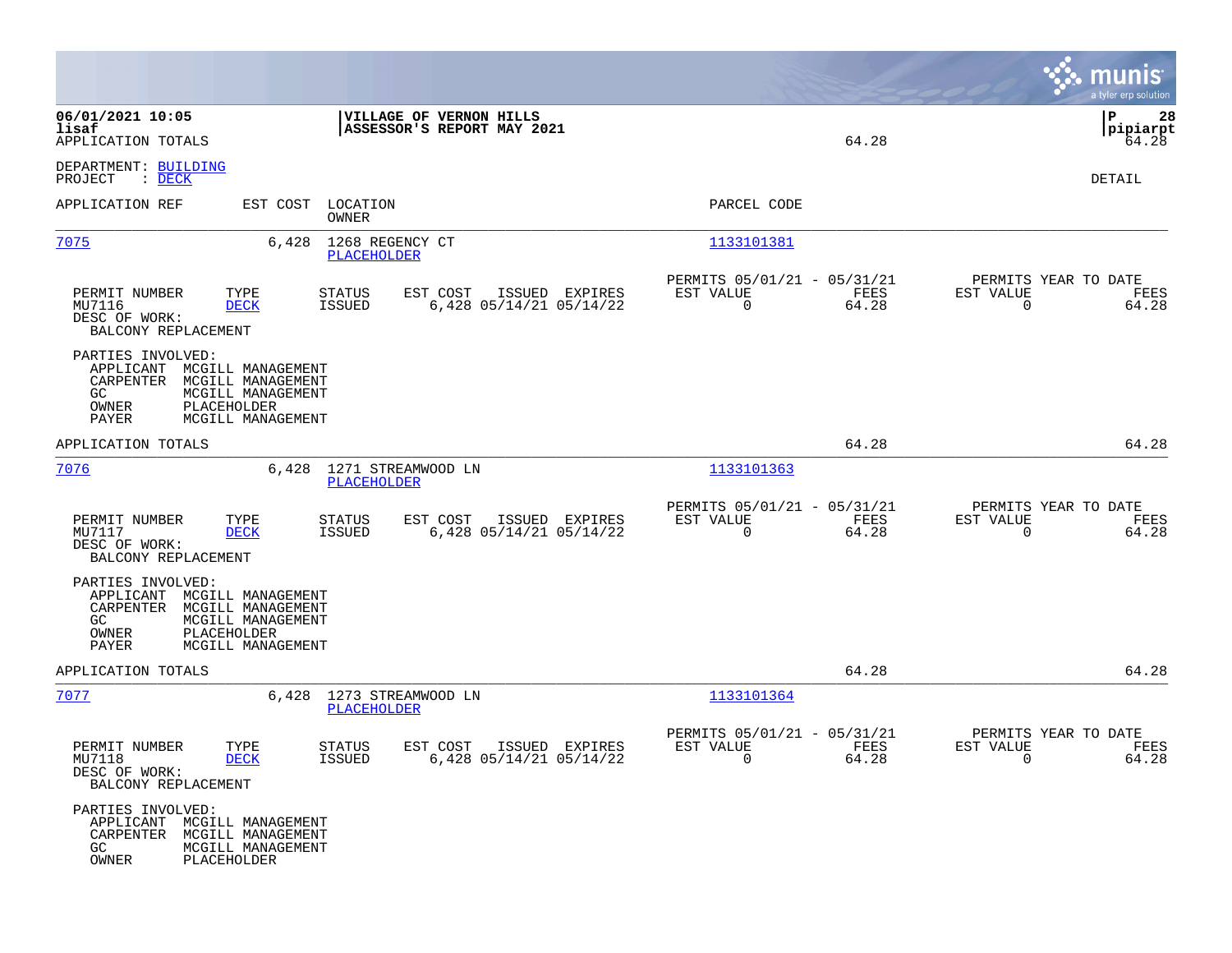|                                                                                                                                                                     |                                                                                         |                                                                           | munis<br>a tyler erp solution                                  |
|---------------------------------------------------------------------------------------------------------------------------------------------------------------------|-----------------------------------------------------------------------------------------|---------------------------------------------------------------------------|----------------------------------------------------------------|
| 06/01/2021 10:05<br>lisaf                                                                                                                                           | VILLAGE OF VERNON HILLS<br>ASSESSOR'S REPORT MAY 2021                                   |                                                                           | 29<br>P<br> pipiarpt                                           |
| DEPARTMENT: BUILDING<br>PROJECT<br>$\cdot$ DECK                                                                                                                     |                                                                                         |                                                                           | <b>DETAIL</b>                                                  |
| APPLICATION REF                                                                                                                                                     | EST COST LOCATION                                                                       | PARCEL CODE                                                               |                                                                |
| PAYER<br>MCGILL MANAGEMENT                                                                                                                                          | OWNER                                                                                   |                                                                           |                                                                |
| APPLICATION TOTALS                                                                                                                                                  |                                                                                         | 64.28                                                                     | 64.28                                                          |
| 7078<br>6,428                                                                                                                                                       | 1289 STREAMWOOD LN<br>PLACEHOLDER                                                       | 1133101327                                                                |                                                                |
| PERMIT NUMBER<br>TYPE<br>MU7119<br><b>DECK</b><br>DESC OF WORK:<br>BAALCONY REPLACEMENT                                                                             | <b>STATUS</b><br>EST COST<br>ISSUED EXPIRES<br><b>ISSUED</b><br>6,428 05/14/21 05/14/22 | PERMITS 05/01/21 - 05/31/21<br>FEES<br>EST VALUE<br>$\Omega$<br>64.28     | PERMITS YEAR TO DATE<br>EST VALUE<br>FEES<br>$\Omega$<br>64.28 |
| PARTIES INVOLVED:<br>APPLICANT MCGILL MANAGEMENT<br>CARPENTER MCGILL MANAGEMENT<br>GC<br>MCGILL MANAGEMENT<br>PLACEHOLDER<br>OWNER<br>PAYER<br>MCGILL MANAGEMENT    |                                                                                         |                                                                           |                                                                |
| APPLICATION TOTALS                                                                                                                                                  |                                                                                         | 64.28                                                                     | 64.28                                                          |
| 7079                                                                                                                                                                | 6,428 1291 STREAMWOOD LN<br>PLACEHOLDER                                                 | 1133101328                                                                |                                                                |
| PERMIT NUMBER<br>TYPE<br>MU7120<br><b>DECK</b><br>DESC OF WORK:<br>BLACONY REPLACEMENT                                                                              | STATUS<br>EST COST<br>ISSUED EXPIRES<br>6,428 05/14/21 05/14/22<br>ISSUED               | PERMITS 05/01/21 - 05/31/21<br>EST VALUE<br>FEES<br>$\Omega$<br>64.28     | PERMITS YEAR TO DATE<br>EST VALUE<br>FEES<br>$\Omega$<br>64.28 |
| PARTIES INVOLVED:<br>MCGILL MANAGEMENT<br>APPLICANT<br>CARPENTER MCGILL MANAGEMENT<br>MCGILL MANAGEMENT<br>GC<br>OWNER<br>PLACEHOLDER<br>PAYER<br>MCGILL MANAGEMENT |                                                                                         |                                                                           |                                                                |
| APPLICATION TOTALS                                                                                                                                                  |                                                                                         | 64.28                                                                     | 64.28                                                          |
| 7080                                                                                                                                                                | 6,400 1299 STREAMWOOD LN<br><b>PLACEHOLDER</b>                                          | 1133101331                                                                |                                                                |
| PERMIT NUMBER<br>TYPE<br>MU7121<br><b>DECK</b><br>DESC OF WORK:<br>BALCONY REPLACEMENT                                                                              | <b>STATUS</b><br>EST COST<br>ISSUED EXPIRES<br>ISSUED<br>$6,400$ $05/14/21$ $05/14/22$  | PERMITS 05/01/21 - 05/31/21<br>FEES<br>EST VALUE<br>64.00<br>$\mathbf{0}$ | PERMITS YEAR TO DATE<br>EST VALUE<br>FEES<br>$\Omega$<br>64.00 |
| PARTIES INVOLVED:<br>APPLICANT MCGILL MANAGEMENT<br>CARPENTER MCGILL MANAGEMENT                                                                                     |                                                                                         |                                                                           |                                                                |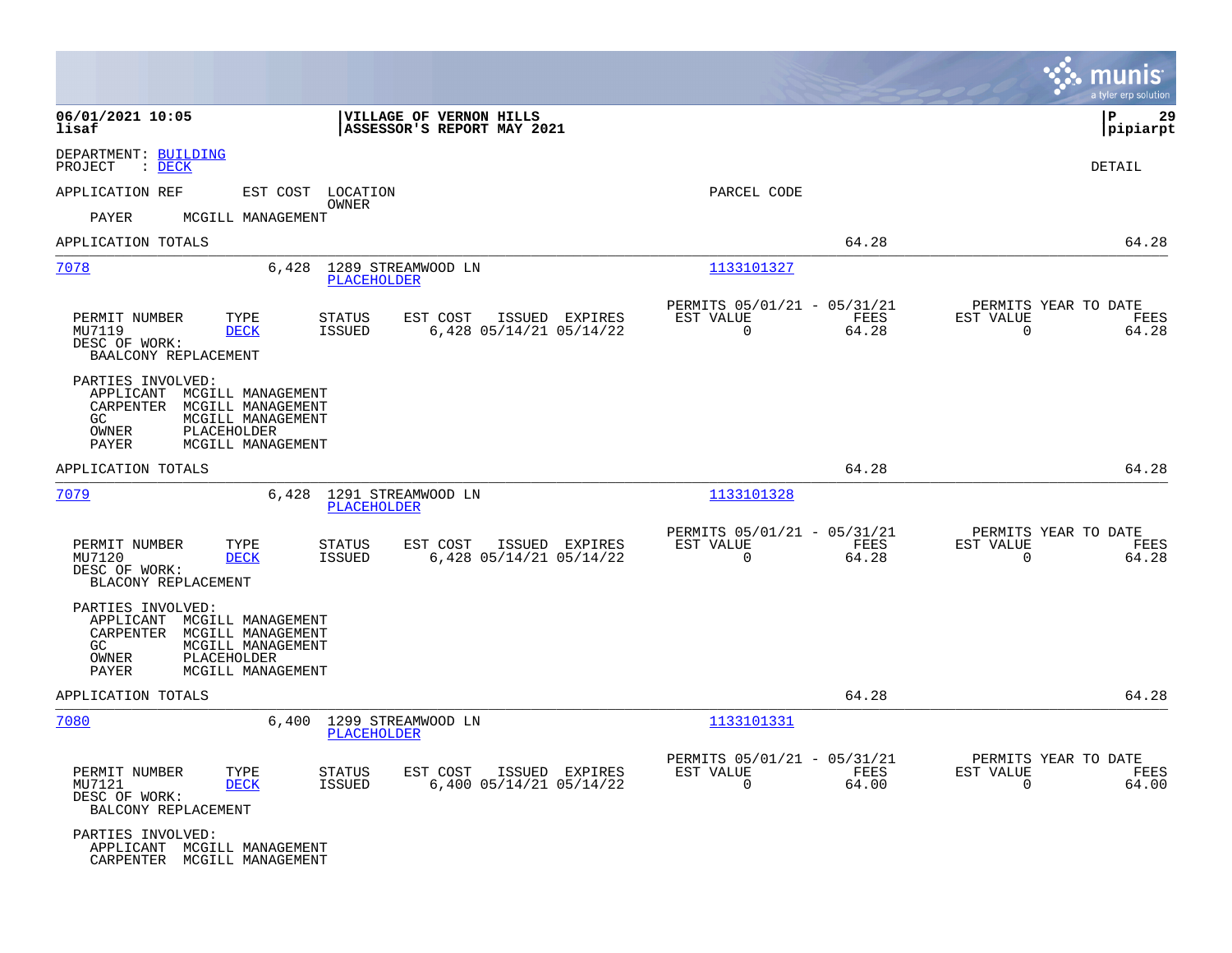|                                                                                                                                                                              |                                                                 | <b>munis</b><br>a tyler erp solution                |
|------------------------------------------------------------------------------------------------------------------------------------------------------------------------------|-----------------------------------------------------------------|-----------------------------------------------------|
| 06/01/2021 10:05<br>VILLAGE OF VERNON HILLS<br>lisaf<br>ASSESSOR'S REPORT MAY 2021                                                                                           |                                                                 | 30<br>lР<br> pipiarpt                               |
| DEPARTMENT: BUILDING<br>PROJECT<br>$:$ DECK                                                                                                                                  |                                                                 | DETAIL                                              |
| APPLICATION REF<br>EST COST<br>LOCATION<br><b>OWNER</b><br>GC.<br>MCGILL MANAGEMENT                                                                                          | PARCEL CODE                                                     |                                                     |
| PLACEHOLDER<br>OWNER<br><b>PAYER</b><br>MCGILL MANAGEMENT                                                                                                                    |                                                                 |                                                     |
| APPLICATION TOTALS                                                                                                                                                           | 64.00                                                           | 64.00                                               |
| 7100<br>338 SOUTH OLD CREEK RD<br>49,680<br>MICHAEL S & DEBORAH S WARKINS                                                                                                    | 1509106021                                                      |                                                     |
| TYPE<br>EST COST<br>PERMIT NUMBER<br>STATUS<br>ISSUED<br>EXPIRES<br>MU7199<br>ISSUED<br>49,680 05/26/21 05/26/22<br><b>DECK</b><br>DESC OF WORK:<br>2 DECKS, SEATWALL, PATIO | PERMITS 05/01/21 - 05/31/21<br>EST VALUE<br>FEES<br>0<br>496.80 | PERMITS YEAR TO DATE<br>EST VALUE<br>FEES<br>496.80 |
| PARTIES INVOLVED:<br>APPLICANT<br>ARCHITERRA, INC<br>GC<br>ARCHITERRA, INC<br>OWNER<br>MICHAEL S & DEBORAH S WARKINS<br><b>PAYER</b><br>ARCHITERRA, INC                      |                                                                 |                                                     |
| APPLICATION TOTALS<br>PROJECT TOTALS                                                                                                                                         | 496.80<br>0<br>1,455.98                                         | 496.80<br>1,455.98<br>$\Omega$                      |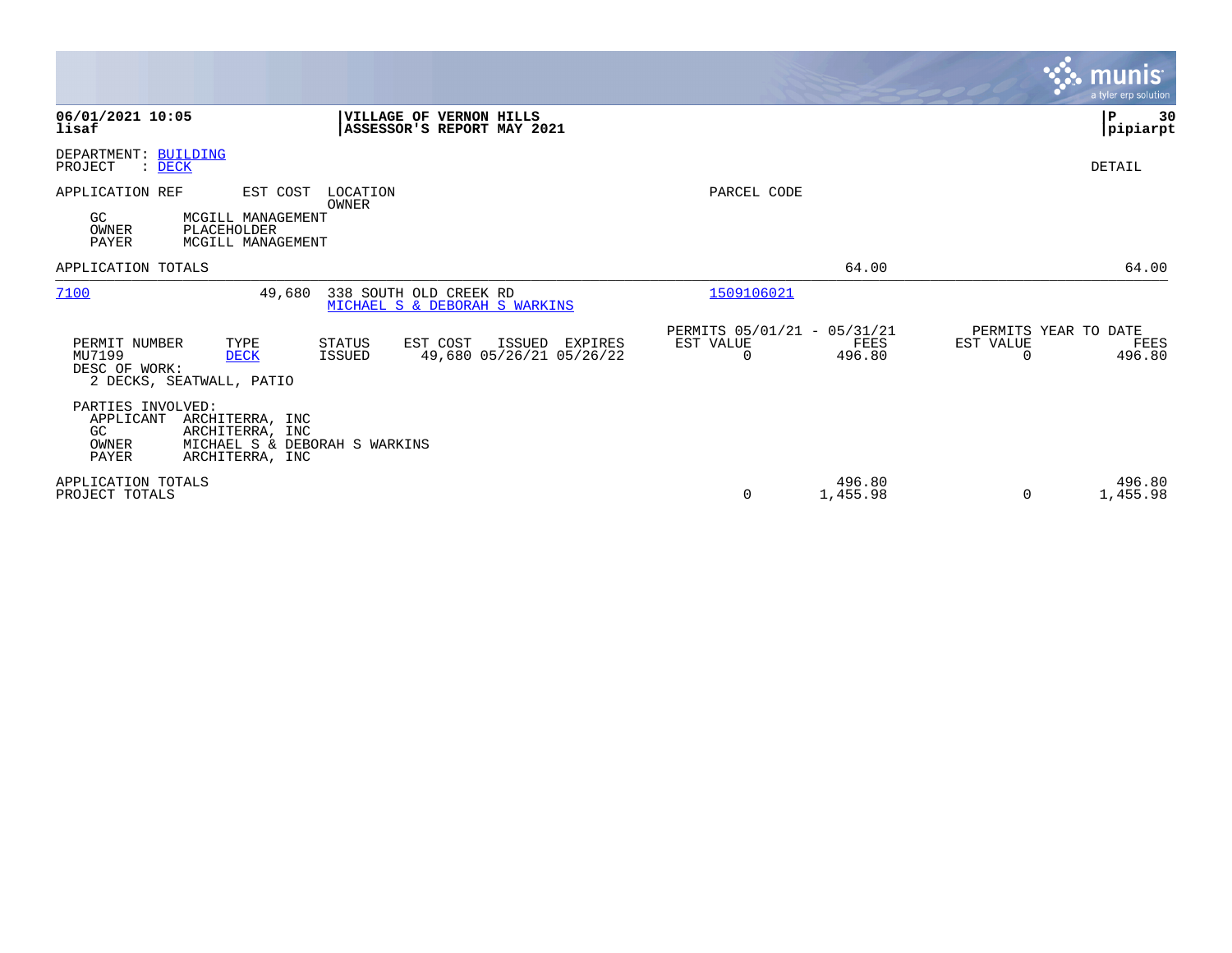|                                                                                                                                          |                                                                                   |                                                                        | munis<br>a tyler erp solution                                      |
|------------------------------------------------------------------------------------------------------------------------------------------|-----------------------------------------------------------------------------------|------------------------------------------------------------------------|--------------------------------------------------------------------|
| 06/01/2021 10:05<br>lisaf                                                                                                                | VILLAGE OF VERNON HILLS<br>ASSESSOR'S REPORT MAY 2021                             |                                                                        | l P<br>31<br> pipiarpt                                             |
| DEPARTMENT: BUILDING<br>: DRIVEWAY<br>PROJECT                                                                                            |                                                                                   |                                                                        | DETAIL                                                             |
| APPLICATION REF                                                                                                                          | EST COST<br>LOCATION<br>OWNER                                                     | PARCEL CODE                                                            |                                                                    |
| 6894                                                                                                                                     | 23,725<br>7 BEDFORD DR<br>ELIZABETH KREMERMAN                                     | 1504307004                                                             |                                                                    |
| TYPE<br>PERMIT NUMBER<br>MU7040<br><b>DRVWY</b><br>DESC OF WORK:<br>DRIVEWAY, PAVER PATION AND STOOPS X 2                                | EST COST<br>ISSUED EXPIRES<br>STATUS<br><b>ISSUED</b><br>23,725 05/04/21 05/04/22 | PERMITS 05/01/21 - 05/31/21<br>EST VALUE<br>FEES<br>$\Omega$<br>237.25 | PERMITS YEAR TO DATE<br>EST VALUE<br>FEES<br>$\mathbf 0$<br>237.25 |
| PARTIES INVOLVED:<br>APPLICANT HIRSCH BRICK<br>GC.<br>HIRSCH BRICK<br>OWNER<br>ELIZABETH KREMERMAN<br>PAYER<br>HIRSCH BRICK              |                                                                                   |                                                                        |                                                                    |
| APPLICATION TOTALS                                                                                                                       |                                                                                   | 237.25                                                                 | 237.25                                                             |
| 6966                                                                                                                                     | 2,000<br>92 DEPOT ST<br>RONALD J GERLACH                                          | 1509301008                                                             |                                                                    |
| PERMIT NUMBER<br>TYPE<br>MU7087<br><b>DRVWY</b><br>DESC OF WORK:<br>ASPHALT PATCHING - DRIVEWAY                                          | EST COST<br>ISSUED EXPIRES<br>STATUS<br>2,000 05/12/21 05/12/22<br><b>ISSUED</b>  | PERMITS 05/01/21 - 05/31/21<br>EST VALUE<br>FEES<br>$\Omega$<br>50.00  | PERMITS YEAR TO DATE<br>EST VALUE<br>FEES<br>$\Omega$<br>50.00     |
| PARTIES INVOLVED:<br>APPLICANT RONALD J GERLACH<br>GC.<br>OWNER<br>RONALD J GERLACH<br>RONALD J GERLACH<br>PAYER                         | J&J PAVEMENT REPAIRS INC                                                          |                                                                        |                                                                    |
| APPLICATION TOTALS                                                                                                                       |                                                                                   | 50.00                                                                  | 50.00                                                              |
| 7012                                                                                                                                     | 8,000<br>103 AUSTIN CT<br><b>KRYSTYNA BARNAT</b>                                  | 1504305022                                                             |                                                                    |
| TYPE<br>PERMIT NUMBER<br>MU7053<br><b>DRVWY</b><br>DESC OF WORK:<br>DRIVEWAY                                                             | ISSUED EXPIRES<br>STATUS<br>EST COST<br>ISSUED<br>8,000 05/06/21 05/06/22         | PERMITS 05/01/21 - 05/31/21<br>EST VALUE<br>FEES<br>$\Omega$<br>80.00  | PERMITS YEAR TO DATE<br>EST VALUE<br>FEES<br>$\Omega$<br>80.00     |
| PARTIES INVOLVED:<br>APPLICANT<br>KRYSTYNA BARNAT<br>GC<br>GC<br>KRYSTYNA BARNAT<br>OWNER<br>KRYSTYNA BARNAT<br>KRYSTYNA BARNAT<br>PAYER | SCHROEDER ASPHALT SERVICES                                                        |                                                                        |                                                                    |
| APPLICATION TOTALS                                                                                                                       |                                                                                   | 80.00                                                                  | 80.00                                                              |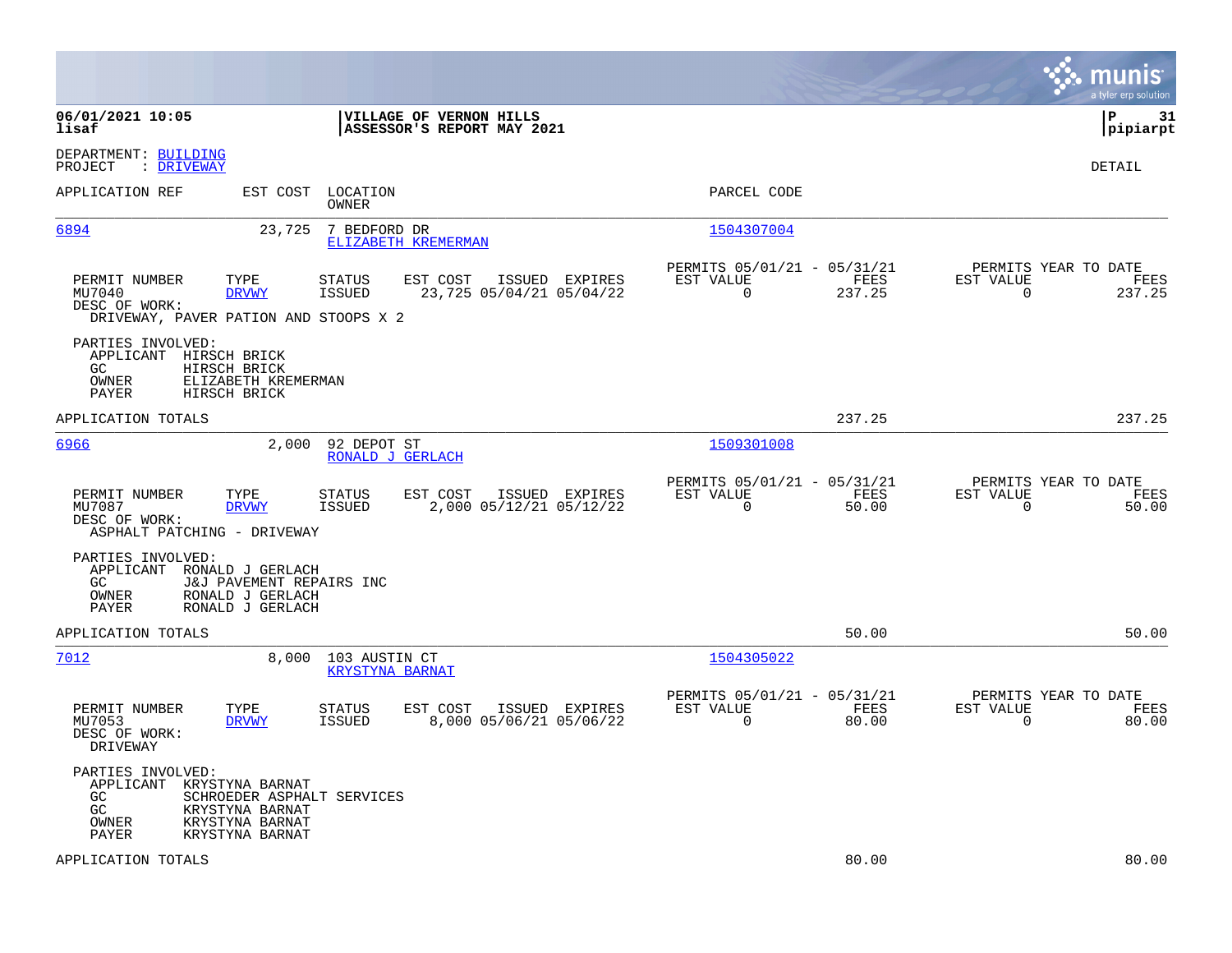|                                                                                                                                                                              |                                                       |                                                         |                    | munis<br>a tyler erp solution                                     |
|------------------------------------------------------------------------------------------------------------------------------------------------------------------------------|-------------------------------------------------------|---------------------------------------------------------|--------------------|-------------------------------------------------------------------|
| 06/01/2021 10:05<br>lisaf                                                                                                                                                    | VILLAGE OF VERNON HILLS<br>ASSESSOR'S REPORT MAY 2021 |                                                         |                    | l P<br>32<br> pipiarpt                                            |
| DEPARTMENT: BUILDING<br>: DRIVEWAY<br>PROJECT                                                                                                                                |                                                       |                                                         |                    | DETAIL                                                            |
| APPLICATION REF<br>EST COST<br>LOCATION<br>OWNER                                                                                                                             |                                                       | PARCEL CODE                                             |                    |                                                                   |
| 7015<br>2,500<br>259 BALTUSROL DR                                                                                                                                            | REBECCA B KEMPF, TRUSTEE                              | 1133116020                                              |                    |                                                                   |
| PERMIT NUMBER<br>TYPE<br>STATUS<br>MU7200<br><b>DRVWY</b><br>ISSUED<br>DESC OF WORK:<br>REMOVE AND REPLACE ASPHALT DRIVEWAY                                                  | EST COST<br>ISSUED EXPIRES<br>2,500 05/26/21 05/26/22 | PERMITS 05/01/21 - 05/31/21<br>EST VALUE<br>$\mathbf 0$ | FEES<br>50.00      | PERMITS YEAR TO DATE<br>EST VALUE<br>FEES<br>$\mathbf 0$<br>50.00 |
| PARTIES INVOLVED:<br>APPLICANT<br>REA PAVING<br>GC<br>REA PAVING<br>GC<br>REBECCA B KEMPF, TRUSTEE<br>REBECCA B KEMPF, TRUSTEE<br>OWNER<br>REBECCA B KEMPF, TRUSTEE<br>PAYER |                                                       |                                                         |                    |                                                                   |
| APPLICATION TOTALS                                                                                                                                                           |                                                       |                                                         | 50.00              | 50.00                                                             |
| 7035<br>6,561 NCT Condo 4                                                                                                                                                    | NEW CENTURY TOWN CONDO ASSOC #4                       | 888888NCT4                                              |                    |                                                                   |
| PERMIT NUMBER<br>TYPE<br>STATUS<br>MU7070<br><b>DRVWY</b><br><b>ISSUED</b><br>DESC OF WORK:<br>SEALCOATING DRIVEWAYS                                                         | EST COST<br>ISSUED EXPIRES<br>6,561 05/10/21 05/10/22 | PERMITS 05/01/21 - 05/31/21<br>EST VALUE<br>$\Omega$    | <b>FEES</b><br>.00 | PERMITS YEAR TO DATE<br>EST VALUE<br>FEES<br>$\Omega$<br>.00      |
| PARTIES INVOLVED:<br>APPLICANT<br>DUBOIS PAVING COMPANY<br>GC.<br>DUBOIS PAVING COMPANY<br>OWNER<br>NEW CENTURY TOWN CONDO ASSOC #4<br>OWNER<br>MCGILL MANAGEMENT            |                                                       |                                                         |                    |                                                                   |
| APPLICATION TOTALS                                                                                                                                                           |                                                       |                                                         | .00                | .00                                                               |
| 7040<br>2,150<br>159 NORTH FIORE PKY<br>ALEXANDER LONGIN                                                                                                                     |                                                       | 1506409018                                              |                    |                                                                   |
| PERMIT NUMBER<br>TYPE<br>STATUS<br>MU7166<br><b>DRVWY</b><br>ISSUED<br>DESC OF WORK:<br>ASPHALT DRIVEWAY                                                                     | EST COST<br>ISSUED EXPIRES<br>2,150 05/21/21 05/21/22 | PERMITS 05/01/21 - 05/31/21<br>EST VALUE<br>$\mathbf 0$ | FEES<br>50.00      | PERMITS YEAR TO DATE<br>EST VALUE<br>FEES<br>$\mathbf 0$<br>50.00 |
| PARTIES INVOLVED:<br>APPLICANT<br>ALEXANDER LONGIN<br>GC<br>ISRAEL & SON PAVING<br>OWNER<br>ALEXANDER LONGIN<br>PAYER<br>ALEXANDER LONGIN                                    |                                                       |                                                         |                    |                                                                   |
| APPLICATION TOTALS                                                                                                                                                           |                                                       |                                                         | 50.00              | 50.00                                                             |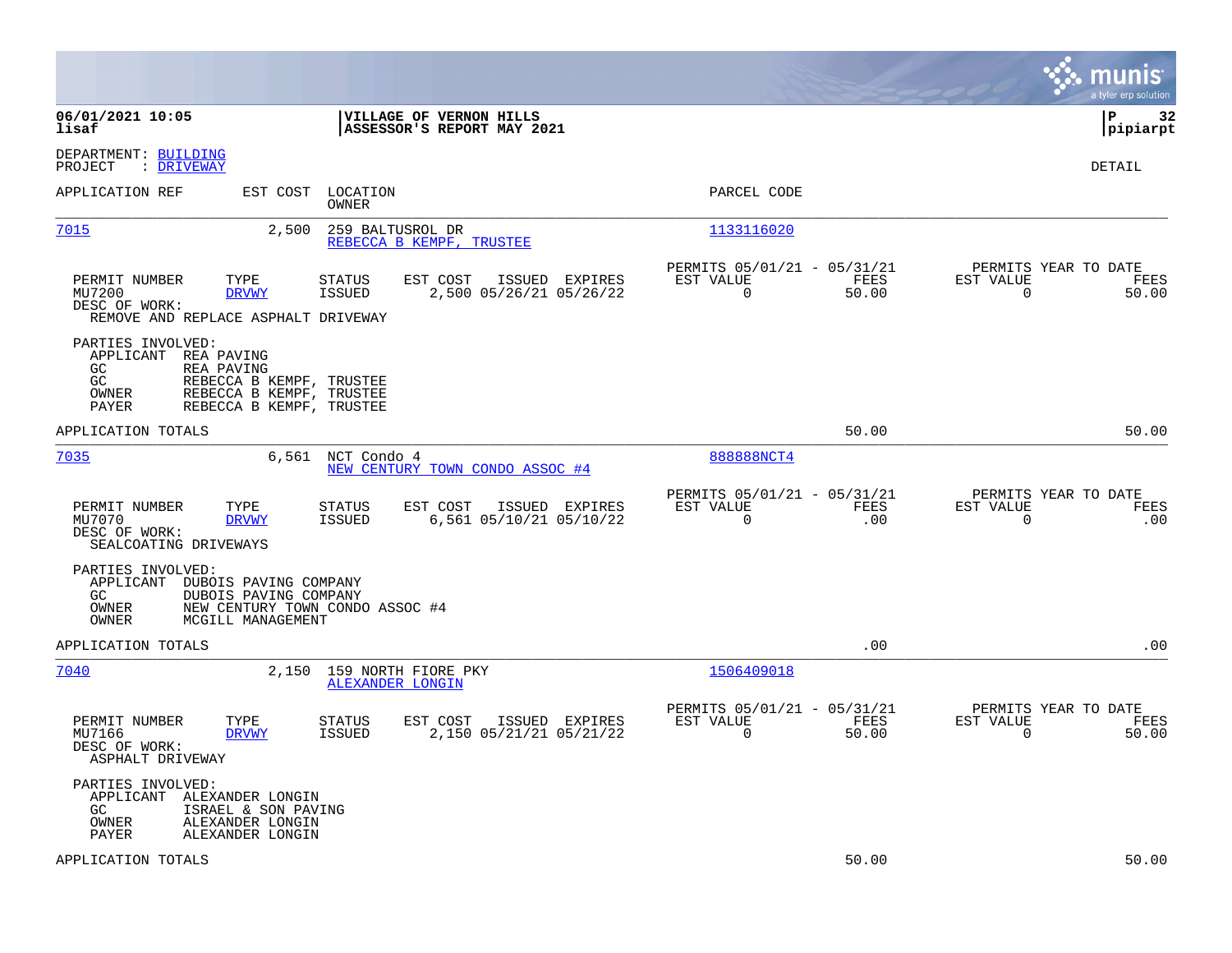|                                                                                                                                                              |                                                                                                                                         |                                                                           | munis<br>a tyler erp solution                                     |
|--------------------------------------------------------------------------------------------------------------------------------------------------------------|-----------------------------------------------------------------------------------------------------------------------------------------|---------------------------------------------------------------------------|-------------------------------------------------------------------|
| 06/01/2021 10:05<br>lisaf                                                                                                                                    | VILLAGE OF VERNON HILLS<br>ASSESSOR'S REPORT MAY 2021                                                                                   |                                                                           | P<br>33<br> pipiarpt                                              |
| DEPARTMENT: BUILDING<br>: DRIVEWAY<br>PROJECT                                                                                                                |                                                                                                                                         |                                                                           | <b>DETAIL</b>                                                     |
| APPLICATION REF                                                                                                                                              | EST COST LOCATION<br>OWNER                                                                                                              | PARCEL CODE                                                               |                                                                   |
| 7060<br>8,680                                                                                                                                                | 10 AUBURN COURT<br>LYLE R REITER                                                                                                        | 1505410008                                                                |                                                                   |
| TYPE<br>PERMIT NUMBER<br><b>DRVWY</b><br>MU7168<br>DESC OF WORK:<br>CONCRETE DRIVEWAY AND SIDEWALK                                                           | EST COST<br>ISSUED EXPIRES<br><b>STATUS</b><br><b>ISSUED</b><br>8,680 05/21/21 05/21/22                                                 | PERMITS 05/01/21 - 05/31/21<br>EST VALUE<br>FEES<br>0<br>86.80            | PERMITS YEAR TO DATE<br>EST VALUE<br>FEES<br>$\mathbf 0$<br>86.80 |
| PARTIES INVOLVED:<br>APPLICANT<br>M. SANCHEZ CONCRETE, INC<br>GC.<br>M. SANCHEZ CONCRETE, INC<br>OWNER<br>LYLE R REITER<br>M. SANCHEZ CONCRETE, INC<br>PAYER |                                                                                                                                         |                                                                           |                                                                   |
| APPLICATION TOTALS                                                                                                                                           |                                                                                                                                         | 86.80                                                                     | 86.80                                                             |
| 7061                                                                                                                                                         | 51,908 NCT Condo 4<br>PROPERTY MANAGEMENT SPECIALIST                                                                                    | 888888NCT4                                                                |                                                                   |
| PERMIT NUMBER<br>TYPE<br>MU7125<br><b>DRVWY</b><br>DESC OF WORK:<br>DRIVEWAYS, CURBS, SIDEWALKS, PATIO                                                       | <b>STATUS</b><br>EST COST<br>ISSUED EXPIRES<br>ISSUED<br>51,908 05/14/21 05/14/22                                                       | PERMITS 05/01/21 - 05/31/21<br>EST VALUE<br>FEES<br>$\mathbf 0$<br>519.08 | PERMITS YEAR TO DATE<br>EST VALUE<br>FEES<br>519.08<br>0          |
| PARTIES INVOLVED:<br>APPLICANT DUBOIS PAVING COMPANY<br>GC.<br>DUBOIS PAVING COMPANY<br><b>OCCUPANT</b><br>OWNER<br>PAYER<br>DUBOIS PAVING COMPANY           | PROPERTY MANAGEMENT SPECIALIST<br>PROPERTY MANAGEMENT SPECIALIST                                                                        |                                                                           |                                                                   |
| APPLICATION TOTALS                                                                                                                                           |                                                                                                                                         | 519.08                                                                    | 519.08                                                            |
| 7092<br>9,900                                                                                                                                                | 400 SYCAMORE ST<br>JEFFREY L & KIMBERLY D KOLB                                                                                          | 1132104094                                                                |                                                                   |
| PERMIT NUMBER<br>TYPE<br>MU7195<br><b>DRVWY</b><br>DESC OF WORK:<br>DRIVEWAY, SIDEWALK & STOOP                                                               | <b>STATUS</b><br>EST COST<br>ISSUED EXPIRES<br><b>ISSUED</b><br>9,900 05/26/21 05/26/22                                                 | PERMITS 05/01/21 - 05/31/21<br>EST VALUE<br>FEES<br>$\mathbf 0$<br>99.00  | PERMITS YEAR TO DATE<br>EST VALUE<br>FEES<br>$\mathbf 0$<br>99.00 |
| PARTIES INVOLVED:<br>APPLICANT<br>GC.<br>OWNER<br>PAYER                                                                                                      | T/S CONCRETE & ASPHALT SOLUTIONS<br>T/S CONCRETE & ASPHALT SOLUTIONS<br>JEFFREY L & KIMBERLY D KOLB<br>T/S CONCRETE & ASPHALT SOLUTIONS |                                                                           |                                                                   |
| APPLICATION TOTALS                                                                                                                                           |                                                                                                                                         | 99.00                                                                     | 99.00                                                             |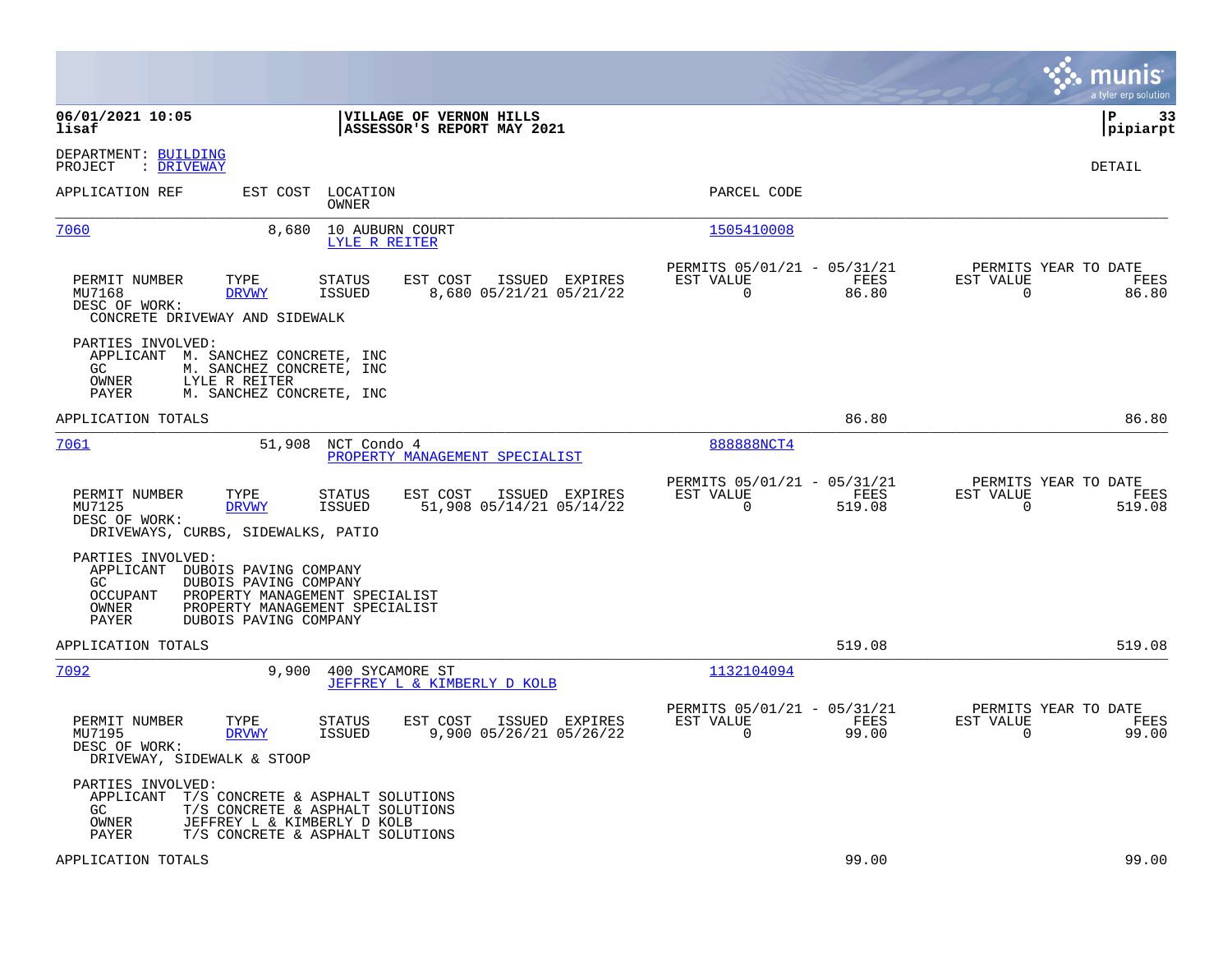|                                                                                                                                                      |                                                                                   |                                                                          | munis<br>a tyler erp solution                                     |
|------------------------------------------------------------------------------------------------------------------------------------------------------|-----------------------------------------------------------------------------------|--------------------------------------------------------------------------|-------------------------------------------------------------------|
| 06/01/2021 10:05<br>lisaf                                                                                                                            | VILLAGE OF VERNON HILLS<br>ASSESSOR'S REPORT MAY 2021                             |                                                                          | l P<br>34<br> pipiarpt                                            |
| DEPARTMENT: BUILDING<br>PROJECT<br>: DRIVEWAY                                                                                                        |                                                                                   |                                                                          | DETAIL                                                            |
| APPLICATION REF<br>EST COST                                                                                                                          | LOCATION<br>OWNER                                                                 | PARCEL CODE                                                              |                                                                   |
| 7101<br>3,000                                                                                                                                        | 16 LINDON LN<br>PAVEL REYTIKH                                                     | 1509102008                                                               |                                                                   |
| PERMIT NUMBER<br>TYPE<br>MU7193<br><b>DRVWY</b><br>DESC OF WORK:<br>DRIVEWAY & FRONT STOOP                                                           | STATUS<br>ISSUED EXPIRES<br>EST COST<br>ISSUED<br>3,000 05/26/21 05/26/22         | PERMITS 05/01/21 - 05/31/21<br>FEES<br>EST VALUE<br>$\mathbf 0$<br>50.00 | PERMITS YEAR TO DATE<br>EST VALUE<br>FEES<br>$\mathbf 0$<br>50.00 |
| PARTIES INVOLVED:<br>APPLICANT<br>PAVEL REYTIKH<br>ARCOS LANDSCAPING<br>GC.<br>PAVEL REYTIKH<br>OWNER<br>PAYER<br>PAVEL REYTIKH                      |                                                                                   |                                                                          |                                                                   |
| APPLICATION TOTALS                                                                                                                                   |                                                                                   | 50.00                                                                    | 50.00                                                             |
| 7139<br>1,790                                                                                                                                        | 246S STONE FENCE RD<br>H CAO J WANG                                               | 1509104011                                                               |                                                                   |
| TYPE<br>PERMIT NUMBER<br>MU7221<br><b>DRVWY</b><br>DESC OF WORK:<br>ASPHALT DRIVEWAY                                                                 | <b>STATUS</b><br>EST COST<br>ISSUED EXPIRES<br>1,790 05/28/21 05/28/22<br>ISSUED  | PERMITS 05/01/21 - 05/31/21<br>FEES<br>EST VALUE<br>$\mathbf 0$<br>.00   | PERMITS YEAR TO DATE<br>EST VALUE<br>FEES<br>$\mathbf 0$<br>.00   |
| PARTIES INVOLVED:<br>APPLICANT H CAO J WANG<br>GC<br>UNITED ASPHALT SERVICES<br>GC<br>H CAO J WANG<br>H CAO J WANG<br>OWNER<br>PAYER<br>H CAO J WANG |                                                                                   |                                                                          |                                                                   |
| APPLICATION TOTALS                                                                                                                                   |                                                                                   | .00                                                                      | .00                                                               |
| 7140<br>62,018                                                                                                                                       | PINEHURST DRIVE<br>PLACEHOLDER                                                    | 1133112001                                                               |                                                                   |
| PERMIT NUMBER<br>TYPE<br>MU7215<br><b>DRVWY</b><br>DESC OF WORK:<br>ASPHALT DRIVEWAYS & CONCRETE APRONS                                              | EST COST<br>ISSUED EXPIRES<br>STATUS<br>62,018 05/28/21 05/28/22<br><b>ISSUED</b> | PERMITS 05/01/21 - 05/31/21<br>EST VALUE<br>FEES<br>$\Omega$<br>584.18   | PERMITS YEAR TO DATE<br>EST VALUE<br>FEES<br>$\Omega$<br>584.18   |
| PARTIES INVOLVED:<br>APPLICANT ROSE PAVING<br>GC.<br>ROSE PAVING<br>OWNER<br>PLACEHOLDER<br>PAYER<br>ROSE PAVING                                     |                                                                                   |                                                                          |                                                                   |
| APPLICATION TOTALS                                                                                                                                   |                                                                                   | 584.18                                                                   | 584.18                                                            |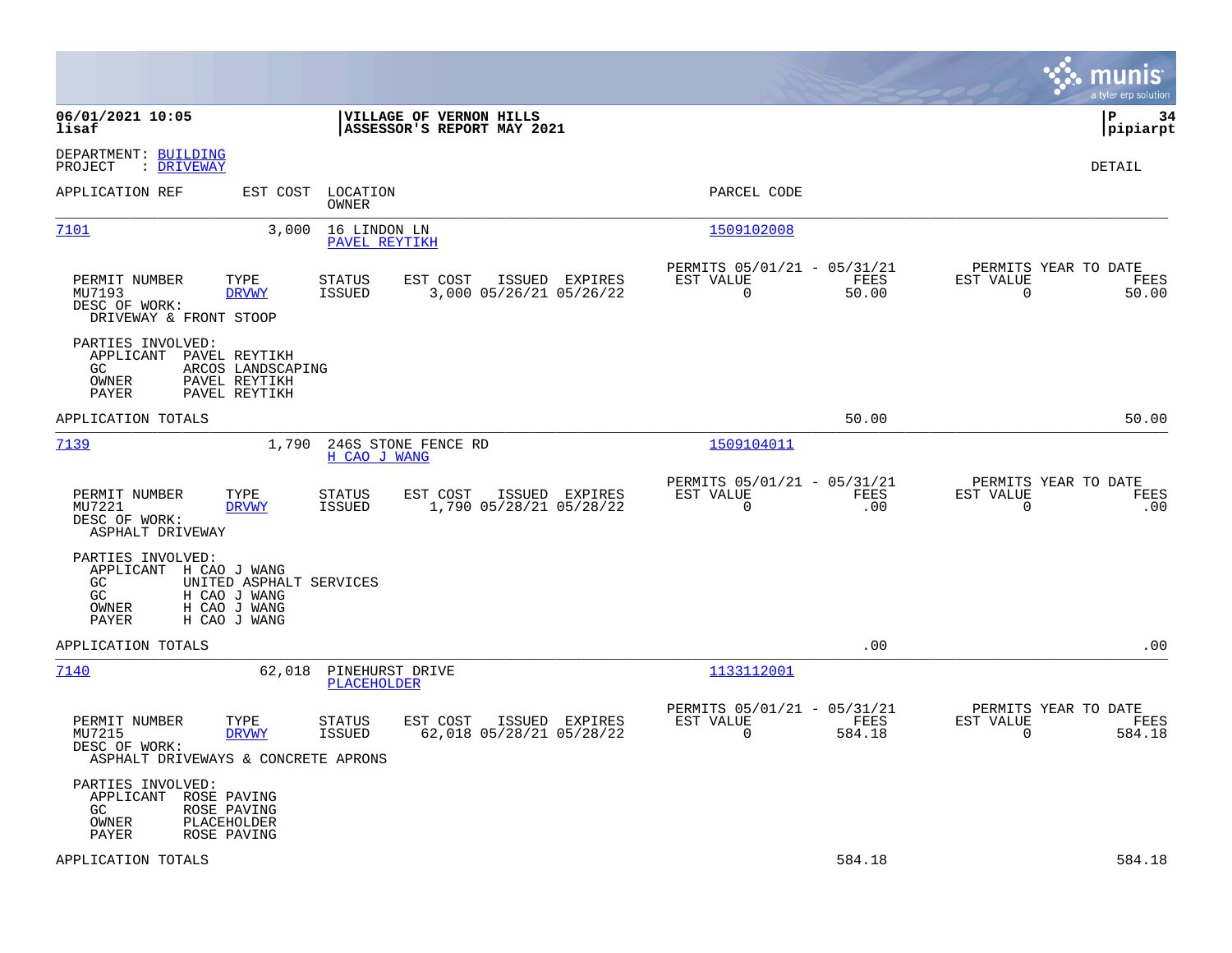|                                                              |                                                              |                                |                                                              |         |                                               |                   |           | <b>munis</b><br>a tyler erp solution  |
|--------------------------------------------------------------|--------------------------------------------------------------|--------------------------------|--------------------------------------------------------------|---------|-----------------------------------------------|-------------------|-----------|---------------------------------------|
| 06/01/2021 10:05<br>lisaf                                    |                                                              |                                | <b>VILLAGE OF VERNON HILLS</b><br>ASSESSOR'S REPORT MAY 2021 |         |                                               |                   |           | ∣P<br>35<br> pipiarpt                 |
| DEPARTMENT: BUILDING<br>PROJECT                              | : DRIVEWAY                                                   |                                |                                                              |         |                                               |                   |           | DETAIL                                |
| APPLICATION REF                                              | EST COST                                                     | LOCATION<br>OWNER              |                                                              |         | PARCEL CODE                                   |                   |           |                                       |
| 7155                                                         | 1,050                                                        | 7 LEXINGTON DR<br>ROBERT LEUNG |                                                              |         | 1504101051                                    |                   |           |                                       |
| PERMIT NUMBER<br>MU7220<br>DESC OF WORK:<br>CURB REPLACEMENT | TYPE<br><b>DRVWY</b>                                         | <b>STATUS</b><br><b>ISSUED</b> | EST COST<br>ISSUED<br>1,050 05/28/21 05/28/22                | EXPIRES | PERMITS 05/01/21 - 05/31/21<br>EST VALUE<br>0 | FEES<br>30.00     | EST VALUE | PERMITS YEAR TO DATE<br>FEES<br>30.00 |
| PARTIES INVOLVED:<br>APPLICANT<br>GC<br>OWNER<br>PAYER       | TOTAL PAVING<br>TOTAL PAVING<br>ROBERT LEUNG<br>TOTAL PAVING |                                |                                                              |         |                                               |                   |           |                                       |
| APPLICATION TOTALS<br>PROJECT TOTALS                         |                                                              |                                |                                                              |         | 0                                             | 30.00<br>1,836.31 | 0         | 30.00<br>1,836.31                     |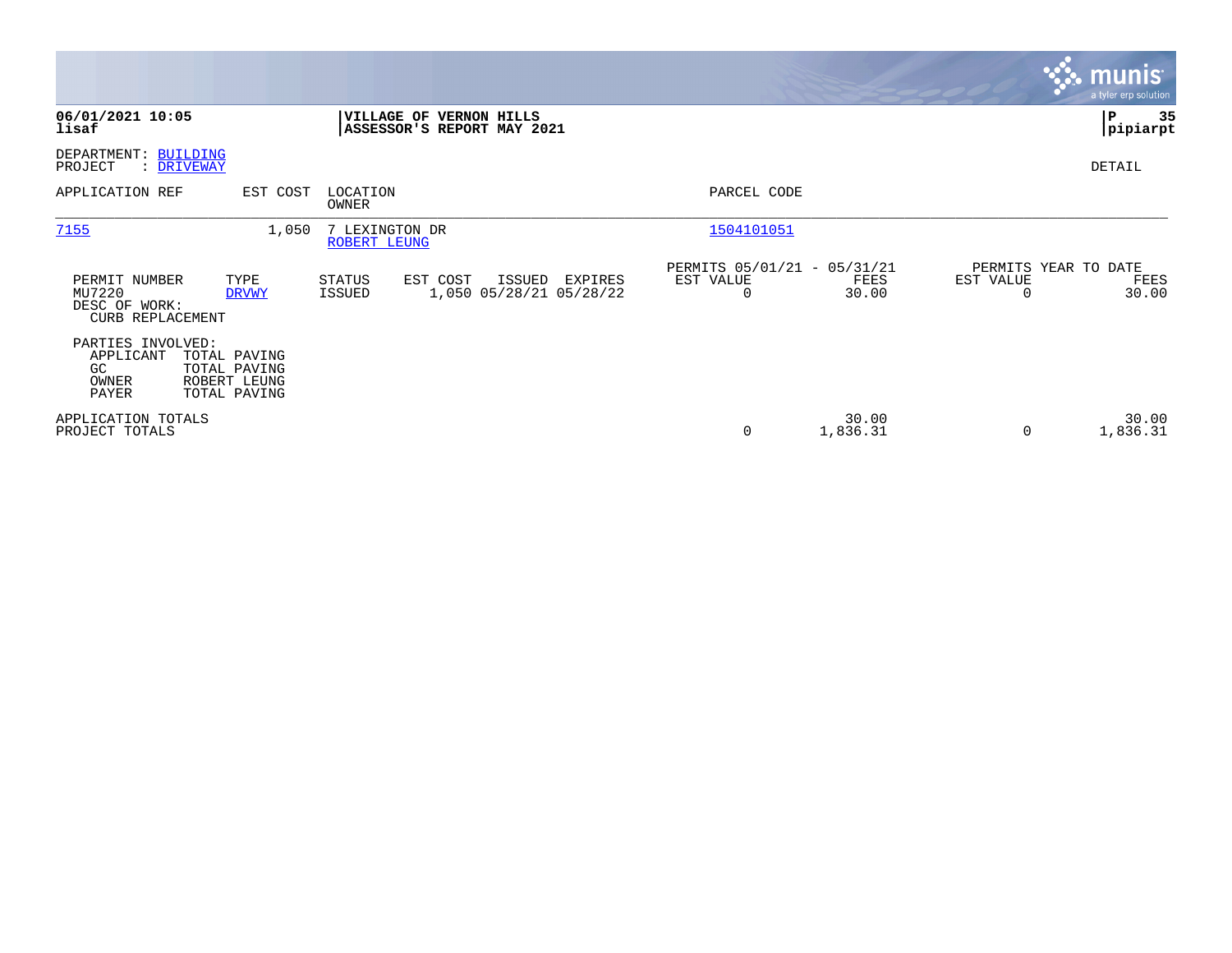|                                                                                                |                                                                                                                           |                                |                                                       |                |                                                         |               |                                                  | munis<br>a tyler erp solution |
|------------------------------------------------------------------------------------------------|---------------------------------------------------------------------------------------------------------------------------|--------------------------------|-------------------------------------------------------|----------------|---------------------------------------------------------|---------------|--------------------------------------------------|-------------------------------|
| 06/01/2021 10:05<br>lisaf                                                                      |                                                                                                                           |                                | VILLAGE OF VERNON HILLS<br>ASSESSOR'S REPORT MAY 2021 |                |                                                         |               |                                                  | 36<br>IΡ<br> pipiarpt         |
| DEPARTMENT: BUILDING<br>PROJECT<br>$:$ FENCE                                                   |                                                                                                                           |                                |                                                       |                |                                                         |               |                                                  | DETAIL                        |
| APPLICATION REF                                                                                | EST COST                                                                                                                  | LOCATION<br>OWNER              |                                                       |                | PARCEL CODE                                             |               |                                                  |                               |
| 6155                                                                                           | 4,000                                                                                                                     | 307 COURT OF ELM               | SALVADOR ANDA JIMENEZ                                 |                | 1508108044                                              |               |                                                  |                               |
| PERMIT NUMBER<br>MU7097<br>DESC OF WORK:<br>FENCE                                              | TYPE<br><b>FENCE</b>                                                                                                      | STATUS<br><b>ISSUED</b>        | EST COST<br>4,000 05/13/21 05/13/22                   | ISSUED EXPIRES | PERMITS 05/01/21 - 05/31/21<br>EST VALUE<br>$\mathbf 0$ | FEES<br>50.00 | PERMITS YEAR TO DATE<br>EST VALUE<br>$\mathbf 0$ | FEES<br>50.00                 |
| PARTIES INVOLVED:<br>APPLICANT<br>FENCE<br>GC<br>OWNER<br>PAYER                                | SALVADOR ANDA JIMENEZ<br>SALVADOR ANDA JIMENEZ<br>SALVADOR ANDA JIMENEZ<br>SALVADOR ANDA JIMENEZ<br>SALVADOR ANDA JIMENEZ |                                |                                                       |                |                                                         |               |                                                  |                               |
| APPLICATION TOTALS                                                                             |                                                                                                                           |                                |                                                       |                |                                                         | 50.00         |                                                  | 50.00                         |
| 6888                                                                                           | 6,800                                                                                                                     | <b>SEAN AINES</b>              | 208 SOUTH DEERPATH DR                                 |                | 1508209016                                              |               |                                                  |                               |
| PERMIT NUMBER<br>MU7137<br>DESC OF WORK:<br>FENCE                                              | TYPE<br>FENCE                                                                                                             | <b>STATUS</b><br><b>ISSUED</b> | EST COST<br>6,800 05/17/21 05/17/22                   | ISSUED EXPIRES | PERMITS 05/01/21 - 05/31/21<br>EST VALUE<br>$\Omega$    | FEES<br>68.00 | PERMITS YEAR TO DATE<br>EST VALUE<br>$\Omega$    | FEES<br>68.00                 |
| PARTIES INVOLVED:<br>APPLICANT<br>FENCE<br>GC<br>OWNER<br>PAYER                                | SEAN AINES<br>AZTEC FENCE COMPANY<br>AZTEC FENCE COMPANY<br>SEAN AINES<br>SEAN AINES                                      |                                |                                                       |                |                                                         |               |                                                  |                               |
| APPLICATION TOTALS                                                                             |                                                                                                                           |                                |                                                       |                |                                                         | 68.00         |                                                  | 68.00                         |
| 6929                                                                                           | 7,000                                                                                                                     | 269 PONTIAC LN                 | MICHAEL KOZAK & STEPHANIE BELL                        |                | 1506408001                                              |               |                                                  |                               |
| PERMIT NUMBER<br>MU7085<br>DESC OF WORK:<br>FENCE                                              | TYPE<br><b>FENCE</b>                                                                                                      | STATUS<br><b>ISSUED</b>        | EST COST<br>7,000 05/12/21 05/12/22                   | ISSUED EXPIRES | PERMITS 05/01/21 - 05/31/21<br>EST VALUE<br>0           | FEES<br>70.00 | PERMITS YEAR TO DATE<br>EST VALUE<br>0           | FEES<br>70.00                 |
| PARTIES INVOLVED:<br>APPLICANT MICHAEL KOZAK & STEPHANIE BELL<br>FENCE<br>GC<br>OWNER<br>PAYER | PEERLESS FENCE<br>PEERLESS FENCE<br>MICHAEL KOZAK & STEPHANIE BELL<br>MICHAEL KOZAK & STEPHANIE BELL                      |                                |                                                       |                |                                                         |               |                                                  |                               |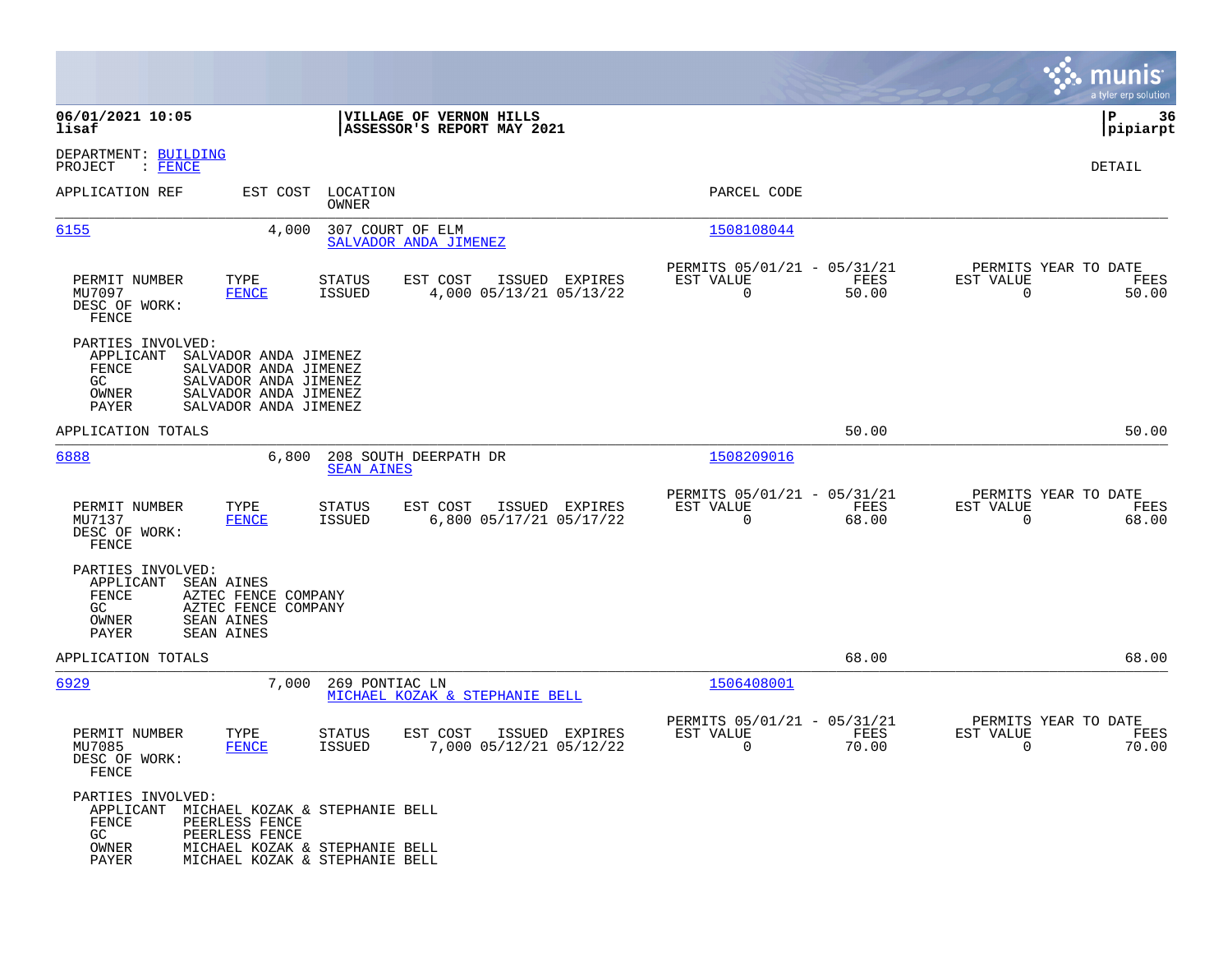|                                                                                                                                                                                           |                                                                          | munis<br>a tyler erp solution                                     |
|-------------------------------------------------------------------------------------------------------------------------------------------------------------------------------------------|--------------------------------------------------------------------------|-------------------------------------------------------------------|
| 06/01/2021 10:05<br>VILLAGE OF VERNON HILLS<br>lisaf<br>ASSESSOR'S REPORT MAY 2021                                                                                                        |                                                                          | 37<br> P<br> pipiarpt                                             |
| DEPARTMENT: BUILDING<br>PROJECT<br>$:$ FENCE                                                                                                                                              |                                                                          | <b>DETAIL</b>                                                     |
| APPLICATION REF<br>EST COST<br>LOCATION<br>OWNER                                                                                                                                          | PARCEL CODE                                                              |                                                                   |
| APPLICATION TOTALS                                                                                                                                                                        | 70.00                                                                    | 70.00                                                             |
| 6932<br>4,090<br>138 MONTCLAIR RD<br>MATTHEW R. BACARELLA                                                                                                                                 | <u>1508410010</u>                                                        |                                                                   |
| PERMIT NUMBER<br>TYPE<br><b>STATUS</b><br>EST COST<br>ISSUED EXPIRES<br>MU7075<br><b>FENCE</b><br><b>ISSUED</b><br>4,090 05/10/21 05/10/22<br>DESC OF WORK:<br>FENCE                      | PERMITS 05/01/21 - 05/31/21<br>EST VALUE<br>FEES<br>$\mathbf 0$<br>50.00 | PERMITS YEAR TO DATE<br>EST VALUE<br>FEES<br>$\mathbf 0$<br>50.00 |
| PARTIES INVOLVED:<br>APPLICANT<br>MATTHEW R. BACARELLA<br>FENCE<br>MEIER'S OUTDOOR WORLD<br>GC<br>MEIER'S OUTDOOR WORLD<br>OWNER<br>MATTHEW R. BACARELLA<br>PAYER<br>MATTHEW R. BACARELLA |                                                                          |                                                                   |
| APPLICATION TOTALS                                                                                                                                                                        | 50.00                                                                    | 50.00                                                             |
| 6945<br>4,910<br>9 SAINT IVES LN<br>STEVEN & JENNIFER LOWE                                                                                                                                | 1504313003                                                               |                                                                   |
| TYPE<br>EST COST<br>PERMIT NUMBER<br>STATUS<br>ISSUED EXPIRES<br>4,910 05/10/21 05/10/22<br>MU7076<br><b>FENCE</b><br><b>ISSUED</b><br>DESC OF WORK:<br>FENCE                             | PERMITS 05/01/21 - 05/31/21<br>EST VALUE<br>FEES<br>$\mathbf 0$<br>50.00 | PERMITS YEAR TO DATE<br>EST VALUE<br>FEES<br>$\mathbf 0$<br>50.00 |
| PARTIES INVOLVED:<br>APPLICANT<br>ABEL G & SONS LANDSCAPE<br>FENCE<br>ABEL G & SONS LANDSCAPE<br>GC<br>AGS<br>OWNER<br>STEVEN & JENNIFER LOWE<br>PAYER<br>ABEL G & SONS LANDSCAPE         |                                                                          |                                                                   |
| APPLICATION TOTALS                                                                                                                                                                        | 50.00                                                                    | 50.00                                                             |
| 6967<br>7,700<br>512 COUNCIL CIRCLE<br>PLACEHOLDER                                                                                                                                        | 1133205075                                                               |                                                                   |
| PERMIT NUMBER<br>TYPE<br>STATUS<br>EST COST ISSUED EXPIRES<br>MU7089<br>7,700 05/12/21 05/21/22<br><b>FENCE</b><br>ISSUED<br>DESC OF WORK:<br>FENCE                                       | PERMITS 05/01/21 - 05/31/21<br>EST VALUE<br>FEES<br>$\Omega$<br>77.00    | PERMITS YEAR TO DATE<br>EST VALUE<br>FEES<br>$\Omega$<br>77.00    |
| PARTIES INVOLVED:<br>APPLICANT<br>CUSTOM BUILT FENCE<br>FENCE<br>CUSTOM BUILT FENCE<br>GC<br>CUSTOM BUILT FENCE                                                                           |                                                                          |                                                                   |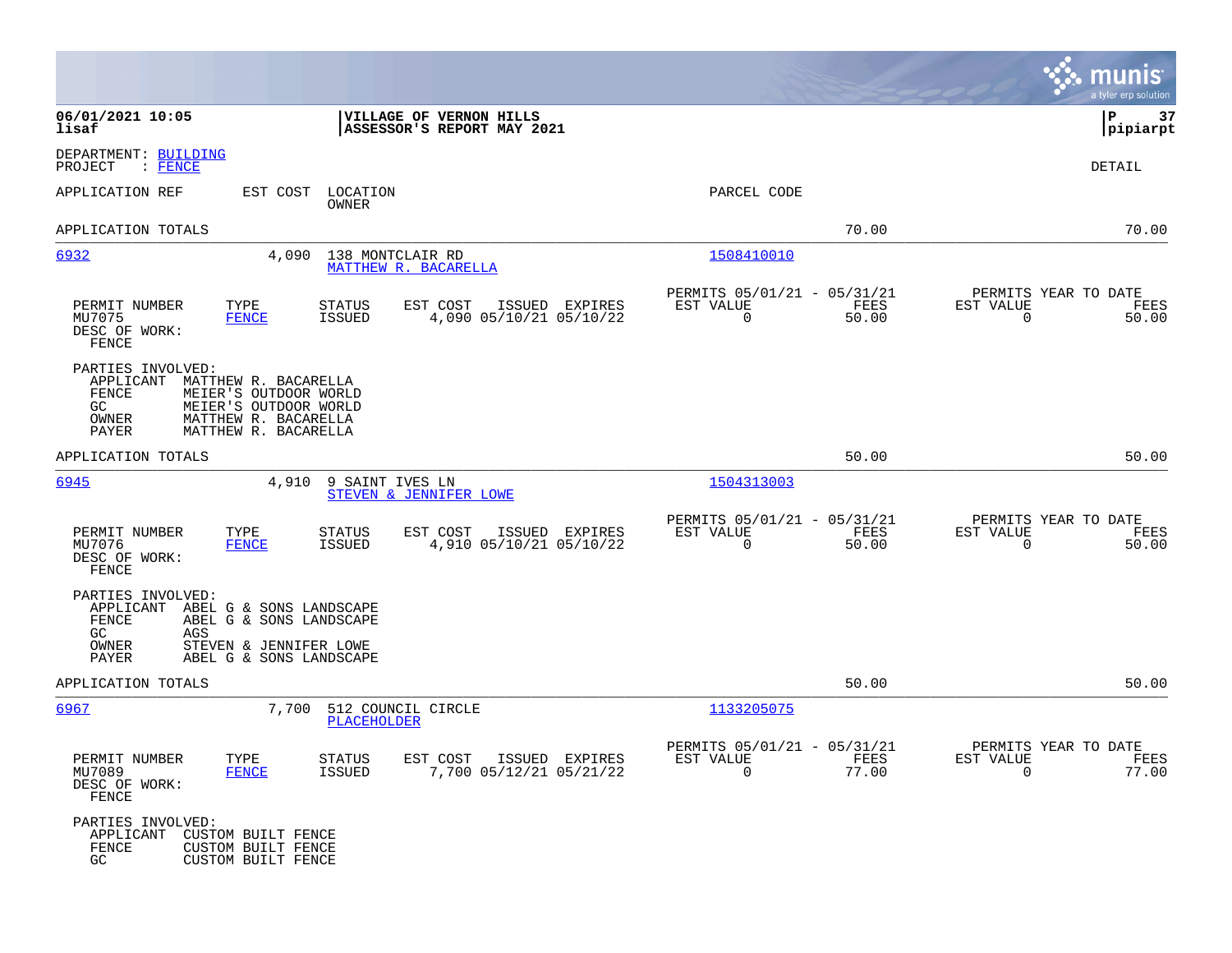|                                                                                                                                                                                     |                                                                          | munis<br>a tyler erp solution                                     |
|-------------------------------------------------------------------------------------------------------------------------------------------------------------------------------------|--------------------------------------------------------------------------|-------------------------------------------------------------------|
| 06/01/2021 10:05<br>VILLAGE OF VERNON HILLS<br>lisaf<br>ASSESSOR'S REPORT MAY 2021                                                                                                  |                                                                          | lР<br>38<br> pipiarpt                                             |
| DEPARTMENT: BUILDING<br>PROJECT<br>$:$ FENCE                                                                                                                                        |                                                                          | DETAIL                                                            |
| EST COST LOCATION<br>APPLICATION REF<br>OWNER                                                                                                                                       | PARCEL CODE                                                              |                                                                   |
| <b>PLACEHOLDER</b><br>OWNER<br><b>PAYER</b><br>CUSTOM BUILT FENCE                                                                                                                   |                                                                          |                                                                   |
| APPLICATION TOTALS                                                                                                                                                                  | 77.00                                                                    | 77.00                                                             |
| 6980<br>3,130<br>213 SHEFFIELD LN<br><b>ANIL KARKERA</b>                                                                                                                            | 1508409007                                                               |                                                                   |
| EST COST<br>PERMIT NUMBER<br>TYPE<br>STATUS<br>ISSUED EXPIRES<br>3,130 05/13/21 05/13/22<br>MU7104<br><b>FENCE</b><br><b>ISSUED</b><br>DESC OF WORK:<br>NEW FENCE - 2 SIDES         | PERMITS 05/01/21 - 05/31/21<br>EST VALUE<br>FEES<br>$\mathbf 0$<br>50.00 | PERMITS YEAR TO DATE<br>EST VALUE<br>FEES<br>$\mathbf 0$<br>50.00 |
| PARTIES INVOLVED:<br>APPLICANT ANIL KARKERA<br>GC<br><b>ACTION FENCE</b><br>GC<br>ANIL KARKERA<br>OWNER<br>ANIL KARKERA<br><b>PAYER</b><br>ANIL KARKERA                             |                                                                          |                                                                   |
| APPLICATION TOTALS                                                                                                                                                                  | 50.00                                                                    | 50.00                                                             |
| 6982<br>4,000<br>4 CHEROKEE RD<br>JEFFERY R & RANDI J RALPH                                                                                                                         | 1504307012                                                               |                                                                   |
| PERMIT NUMBER<br>TYPE<br><b>STATUS</b><br>ISSUED EXPIRES<br>EST COST<br>4,000 05/12/21 05/25/22<br>MU7091<br><b>FENCE</b><br><b>ISSUED</b><br>DESC OF WORK:<br>FENCE                | PERMITS 05/01/21 - 05/31/21<br>EST VALUE<br>FEES<br>$\Omega$<br>50.00    | PERMITS YEAR TO DATE<br>EST VALUE<br>FEES<br>$\Omega$<br>50.00    |
| PARTIES INVOLVED:<br>APPLICANT<br>JEFFERY R & RANDI J RALPH<br>FENCE<br>STAR FENCE<br>GC.<br>STAR FENCE<br>OWNER<br>JEFFERY R & RANDI J RALPH<br>JEFFERY R & RANDI J RALPH<br>PAYER |                                                                          |                                                                   |
| APPLICATION TOTALS                                                                                                                                                                  | 50.00                                                                    | 50.00                                                             |
| 7006<br>4,400<br>113 BIRMINGHAM PL<br>RICHARD B & DEBRA C EMERY                                                                                                                     | 1504303070                                                               |                                                                   |
| PERMIT NUMBER<br>TYPE<br><b>STATUS</b><br>EST COST<br>ISSUED EXPIRES<br>4,400 05/17/21 05/17/22<br>MU7135<br><b>FENCE</b><br><b>ISSUED</b><br>DESC OF WORK:<br>FENCE                | PERMITS 05/01/21 - 05/31/21<br>EST VALUE<br>FEES<br>$\Omega$<br>50.00    | PERMITS YEAR TO DATE<br>EST VALUE<br>FEES<br>$\Omega$<br>50.00    |
| PARTIES INVOLVED:<br>APPLICANT RICHARD B & DEBRA C EMERY                                                                                                                            |                                                                          |                                                                   |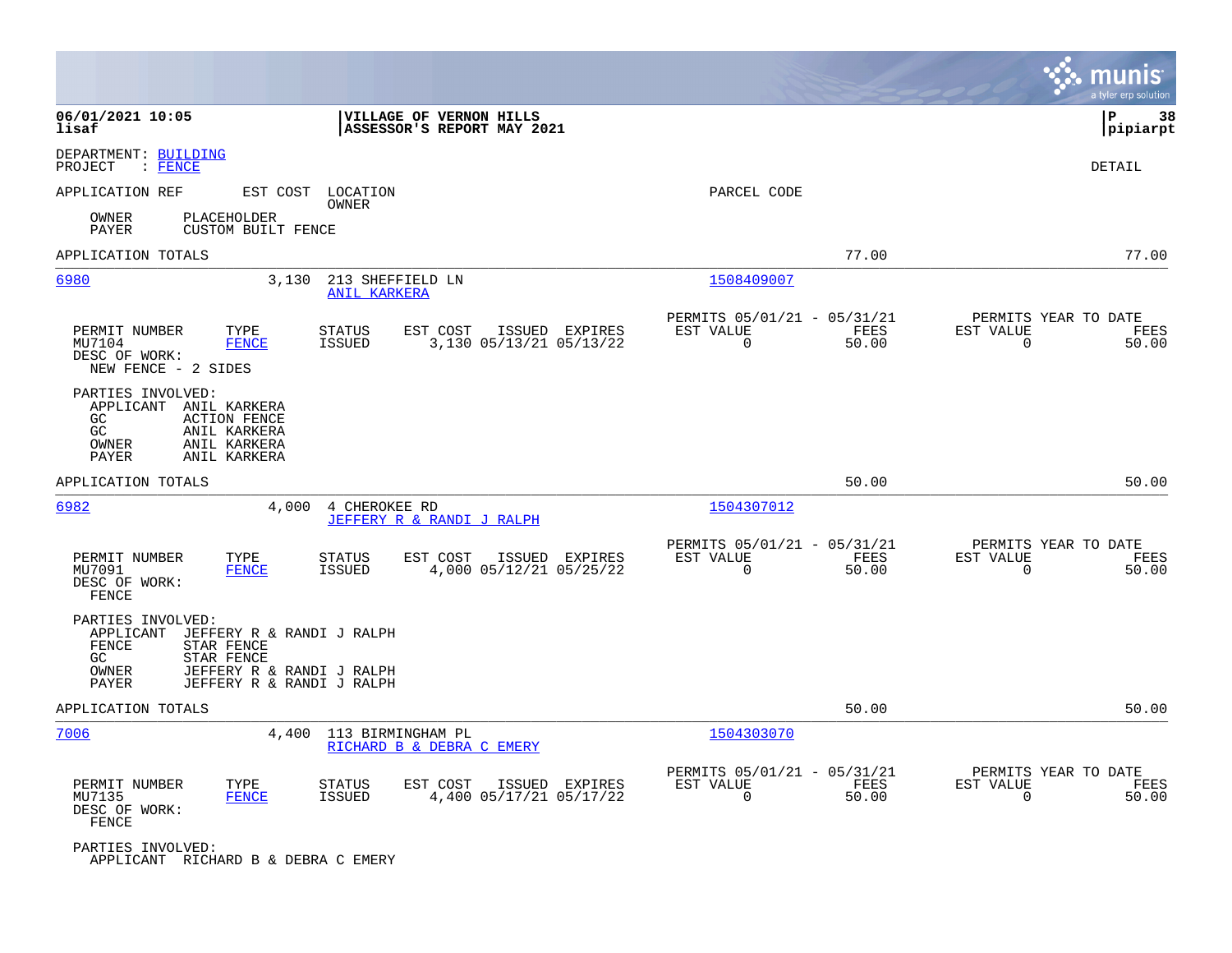|                                                                                                                                                                                                        |                                                                          | munis<br>a tyler erp solution                                     |
|--------------------------------------------------------------------------------------------------------------------------------------------------------------------------------------------------------|--------------------------------------------------------------------------|-------------------------------------------------------------------|
| 06/01/2021 10:05<br>VILLAGE OF VERNON HILLS<br>lisaf<br>ASSESSOR'S REPORT MAY 2021                                                                                                                     |                                                                          | 39<br>∣P<br> pipiarpt                                             |
| DEPARTMENT: BUILDING<br>PROJECT<br>: FENCE                                                                                                                                                             |                                                                          | DETAIL                                                            |
| APPLICATION REF<br>EST COST LOCATION<br>OWNER                                                                                                                                                          | PARCEL CODE                                                              |                                                                   |
| FENCE<br>ARTEAGA FENCE<br>ARTEAGA FENCE<br>GC<br>OWNER<br>RICHARD B & DEBRA C EMERY<br>PAYER<br>RICHARD B & DEBRA C EMERY                                                                              |                                                                          |                                                                   |
| APPLICATION TOTALS                                                                                                                                                                                     | 50.00                                                                    | 50.00                                                             |
| 7007<br>4,350<br>413 ALBANY LANE<br>TODD D KATZ                                                                                                                                                        | 1504104004                                                               |                                                                   |
| PERMIT NUMBER<br>TYPE<br>ISSUED EXPIRES<br><b>STATUS</b><br>EST COST<br><b>FENCE</b><br>ISSUED<br>4,350 05/17/21 05/17/22<br>MU7133<br>DESC OF WORK:<br>FENCE                                          | PERMITS 05/01/21 - 05/31/21<br>EST VALUE<br>FEES<br>0<br>50.00           | PERMITS YEAR TO DATE<br>EST VALUE<br>FEES<br>$\mathbf 0$<br>50.00 |
| PARTIES INVOLVED:<br>APPLICANT<br>TODD KATZ<br><b>FENCE</b><br>AZTEC FENCE COMPANY<br>GC.<br>AZTEC FENCE COMPANY<br>OWNER<br>TODD D KATZ<br>TODD KATZ<br>PAYER                                         |                                                                          |                                                                   |
| APPLICATION TOTALS                                                                                                                                                                                     | 50.00                                                                    | 50.00                                                             |
| 7010<br>12,200<br>28 LINDON LN<br><b>KIRBY SMITH</b>                                                                                                                                                   | 1509102014                                                               |                                                                   |
| PERMIT NUMBER<br>TYPE<br><b>STATUS</b><br>EST COST<br>ISSUED EXPIRES<br>MU7108<br><b>FENCE</b><br><b>ISSUED</b><br>12,200 05/13/21 05/13/22<br>DESC OF WORK:<br>INSTALL 288FT OF 6' HIGH PRIVACY FENCE | PERMITS 05/01/21 - 05/31/21<br>EST VALUE<br>FEES<br>$\Omega$<br>122.00   | PERMITS YEAR TO DATE<br>EST VALUE<br>FEES<br>$\Omega$<br>122.00   |
| PARTIES INVOLVED:<br>APPLICANT AZTEC FENCE COMPANY<br>FENCE<br>AZTEC FENCE COMPANY<br>GC.<br>AZTEC FENCE COMPANY<br>OWNER<br>KIRBY SMITH<br>PAYER<br>AZTEC FENCE COMPANY                               |                                                                          |                                                                   |
| APPLICATION TOTALS                                                                                                                                                                                     | 122.00                                                                   | 122.00                                                            |
| 7014<br>2,690<br>6 CHEROKEE RD<br>DANIEL KATZ                                                                                                                                                          | 1504307013                                                               |                                                                   |
| PERMIT NUMBER<br>TYPE<br><b>STATUS</b><br>EST COST<br>ISSUED EXPIRES<br>MU7107<br><b>FENCE</b><br>ISSUED<br>2,690 05/13/21 05/13/22<br>DESC OF WORK:<br>FENCE REPLACEMENT                              | PERMITS 05/01/21 - 05/31/21<br>EST VALUE<br>FEES<br>$\mathbf 0$<br>50.00 | PERMITS YEAR TO DATE<br>EST VALUE<br>FEES<br>$\mathbf 0$<br>50.00 |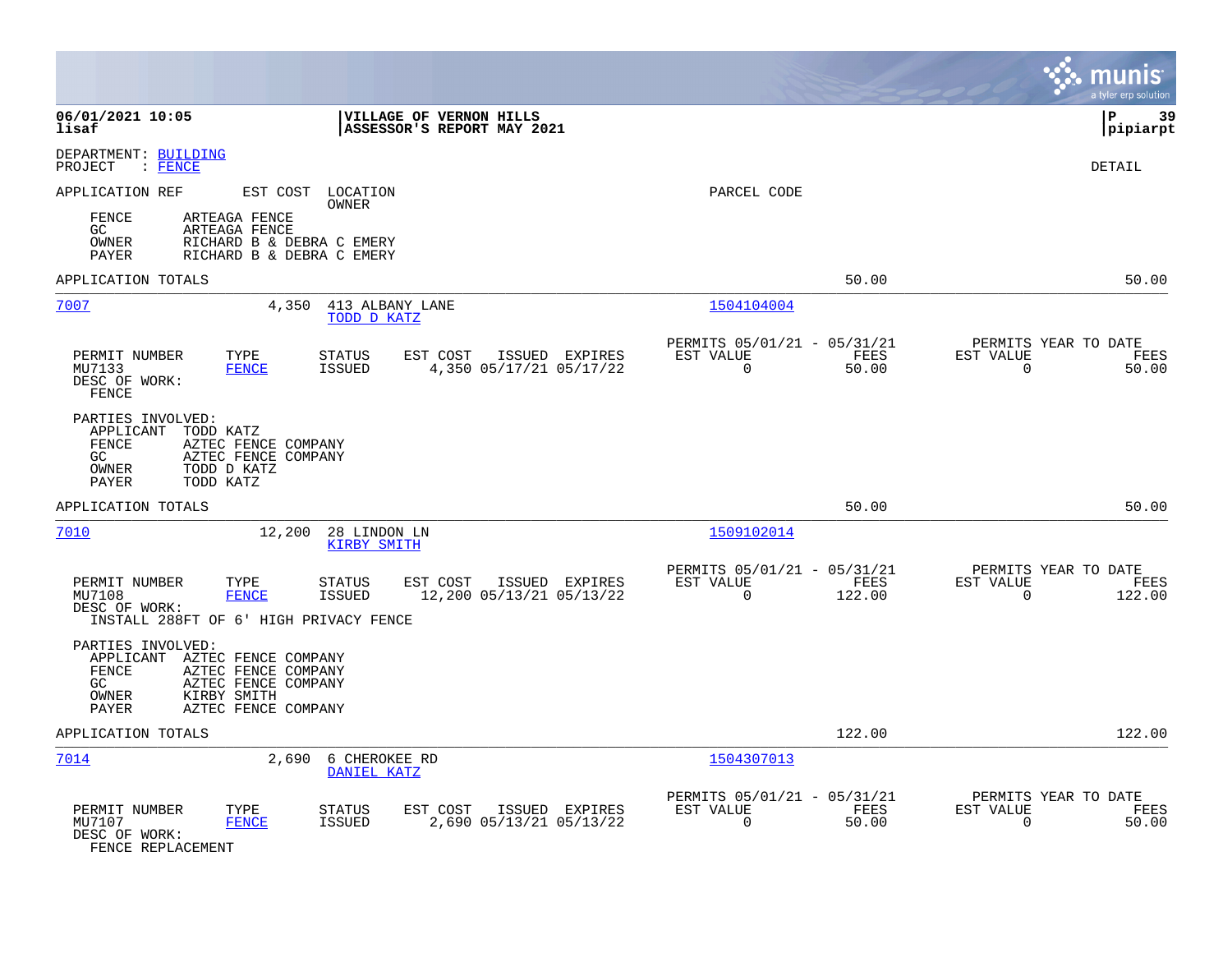|                                                                                                                                                                                             |                                           |                                                         |               |                                                  | munis<br>a tyler erp solution |
|---------------------------------------------------------------------------------------------------------------------------------------------------------------------------------------------|-------------------------------------------|---------------------------------------------------------|---------------|--------------------------------------------------|-------------------------------|
| 06/01/2021 10:05<br>VILLAGE OF VERNON HILLS<br>ASSESSOR'S REPORT MAY 2021<br>lisaf                                                                                                          |                                           |                                                         |               |                                                  | l P<br>40<br> pipiarpt        |
| DEPARTMENT: BUILDING<br>$:$ FENCE<br>PROJECT                                                                                                                                                |                                           |                                                         |               |                                                  | <b>DETAIL</b>                 |
| APPLICATION REF<br>EST COST<br>LOCATION<br>OWNER                                                                                                                                            |                                           | PARCEL CODE                                             |               |                                                  |                               |
| PARTIES INVOLVED:<br>APPLICANT<br>DANIEL KATZ<br>FENCE<br><b>ACTION FENCE</b><br>GC<br>DANIEL KATZ<br>GC.<br><b>ACTION FENCE</b><br>OWNER<br>DANIEL KATZ<br>DANIEL KATZ<br>PAYER            |                                           |                                                         |               |                                                  |                               |
| APPLICATION TOTALS                                                                                                                                                                          |                                           |                                                         | 50.00         |                                                  | 50.00                         |
| 7023<br>1,259<br>123 NORTH STERLING HEIGHTS RD<br>RYAN & RACHAEL CONNOLLY                                                                                                                   |                                           | 1506409021                                              |               |                                                  |                               |
| PERMIT NUMBER<br>EST COST<br>TYPE<br>STATUS<br><b>FENCE</b><br><b>ISSUED</b><br>MU7109<br>DESC OF WORK:<br>REPAIR EXISTING FENCE                                                            | ISSUED EXPIRES<br>1,259 05/14/21 05/14/22 | PERMITS 05/01/21 - 05/31/21<br>EST VALUE<br>$\Omega$    | FEES<br>30.00 | PERMITS YEAR TO DATE<br>EST VALUE<br>$\Omega$    | FEES<br>30.00                 |
| PARTIES INVOLVED:<br>APPLICANT RYAN & RACHAEL CONNOLLY<br>AARONSON FENCE<br>FENCE<br>GC.<br>RYAN & RACHAEL CONNOLLY<br>OWNER<br>RYAN & RACHAEL CONNOLLY<br>RYAN & RACHAEL CONNOLLY<br>PAYER |                                           |                                                         |               |                                                  |                               |
| APPLICATION TOTALS                                                                                                                                                                          |                                           |                                                         | 30.00         |                                                  | 30.00                         |
| 7030<br>5,390<br>303 ONWENTSIA RD<br>JAMES MILLER & LEANN MILLER                                                                                                                            |                                           | 1504303021                                              |               |                                                  |                               |
| PERMIT NUMBER<br>TYPE<br>STATUS<br>EST COST<br>MU7155<br><b>FENCE</b><br><b>ISSUED</b><br>DESC OF WORK:<br>DECORTIVE FENCE & CONCRETE PAD                                                   | ISSUED EXPIRES<br>5,390 05/19/21 05/19/22 | PERMITS 05/01/21 - 05/31/21<br>EST VALUE<br>$\mathbf 0$ | FEES<br>53.90 | PERMITS YEAR TO DATE<br>EST VALUE<br>$\mathbf 0$ | FEES<br>53.90                 |
| PARTIES INVOLVED:<br>APPLICANT R SALINAS LANDSCAPING<br>GC<br>R SALINAS LANDSCAPING<br>JAMES MILLER & LEANN MILLER<br>OWNER<br><b>PAYER</b><br>R SALINAS LANDSCAPING                        |                                           |                                                         |               |                                                  |                               |
| APPLICATION TOTALS                                                                                                                                                                          |                                           |                                                         | 53.90         |                                                  | 53.90                         |
| 7033<br>4,700<br>241 TALLY HO DR<br>RICHARD & TRACY KADING                                                                                                                                  |                                           | 1508213001                                              |               |                                                  |                               |
| TYPE<br>PERMIT NUMBER<br>STATUS<br>EST COST<br>MU7111<br><b>FENCE</b><br><b>ISSUED</b><br>DESC OF WORK:                                                                                     | ISSUED EXPIRES<br>4,700 05/14/21 05/14/22 | PERMITS 05/01/21 - 05/31/21<br>EST VALUE<br>$\mathbf 0$ | FEES<br>50.00 | PERMITS YEAR TO DATE<br>EST VALUE<br>$\mathbf 0$ | FEES<br>50.00                 |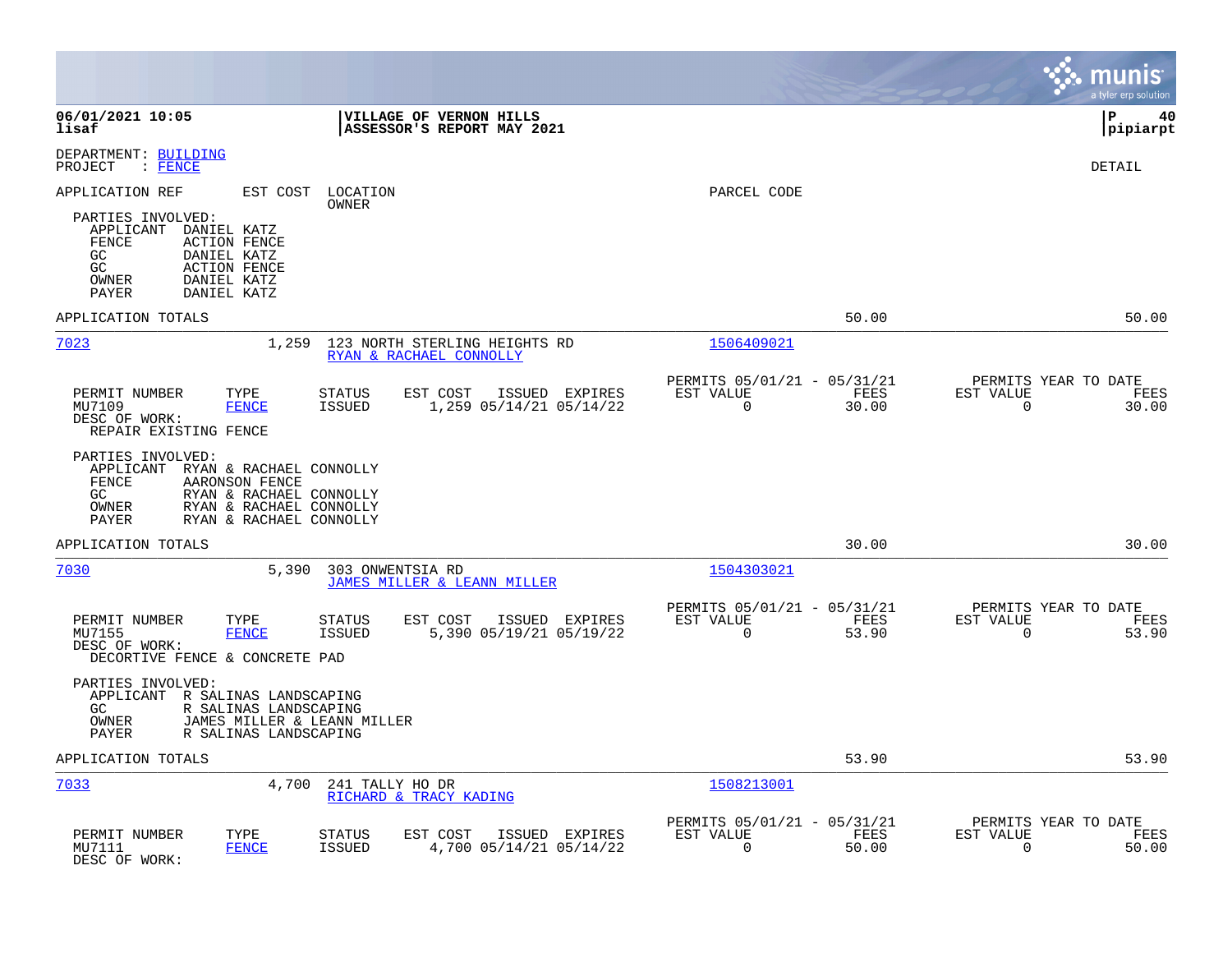|                                                                                                                                                                                                                                                    |                                                                          | munis<br>a tyler erp solution                                     |
|----------------------------------------------------------------------------------------------------------------------------------------------------------------------------------------------------------------------------------------------------|--------------------------------------------------------------------------|-------------------------------------------------------------------|
| 06/01/2021 10:05<br><b>VILLAGE OF VERNON HILLS</b><br>lisaf<br>ASSESSOR'S REPORT MAY 2021<br>REPLACEMENT OF FENCE                                                                                                                                  |                                                                          | l P<br>41<br> pipiarpt                                            |
| DEPARTMENT: BUILDING<br>: FENCE<br>PROJECT                                                                                                                                                                                                         |                                                                          | <b>DETAIL</b>                                                     |
| APPLICATION REF<br>EST COST<br>LOCATION<br>OWNER<br>PARTIES INVOLVED:<br>APPLICANT<br>RICHARD & TRACY KADING<br>FENCE<br><b>ACTION FENCE</b><br>RICHARD & TRACY KADING<br>GC<br>OWNER<br>RICHARD & TRACY KADING<br>PAYER<br>RICHARD & TRACY KADING | PARCEL CODE                                                              |                                                                   |
| APPLICATION TOTALS                                                                                                                                                                                                                                 | 50.00                                                                    | 50.00                                                             |
| 7093<br>9,000<br>10 SAINT IVES LN<br>ZHY INVESTMENTS LLC                                                                                                                                                                                           | 1504312009                                                               |                                                                   |
| PERMIT NUMBER<br>TYPE<br><b>STATUS</b><br>EST COST<br>ISSUED EXPIRES<br>MU7196<br><b>FENCE</b><br><b>ISSUED</b><br>9,000 05/26/21 05/26/22<br>DESC OF WORK:<br>FENCE                                                                               | PERMITS 05/01/21 - 05/31/21<br>EST VALUE<br>FEES<br>$\mathbf 0$<br>90.00 | PERMITS YEAR TO DATE<br>EST VALUE<br>FEES<br>90.00<br>$\mathbf 0$ |
| PARTIES INVOLVED:<br>LOGAN WERK<br>APPLICANT<br><b>LOGAN WERK</b><br>GC.<br>OWNER<br>ZHY INVESTMENTS LLC<br>PAYER<br>LOGAN WERK                                                                                                                    |                                                                          |                                                                   |
| APPLICATION TOTALS                                                                                                                                                                                                                                 | 90.00                                                                    | 90.00                                                             |
| 5,203<br>7123<br>306 APOLLO CT<br>ROBERT KRAVIT                                                                                                                                                                                                    | 1505427005                                                               |                                                                   |
| ISSUED EXPIRES<br>PERMIT NUMBER<br>TYPE<br><b>STATUS</b><br>EST COST<br>5,203 05/28/21 05/28/22<br>MU7216<br><b>FENCE</b><br>ISSUED<br>DESC OF WORK:<br>FENCE                                                                                      | PERMITS 05/01/21 - 05/31/21<br>EST VALUE<br>FEES<br>$\Omega$<br>52.03    | PERMITS YEAR TO DATE<br>EST VALUE<br>FEES<br>$\Omega$<br>52.03    |
| PARTIES INVOLVED:<br>APPLICANT<br>ROBERT KRAVIT<br>FENCE<br>WOODMASTERS FENCE<br>GC<br>ROBERT KRAVIT<br>ROBERT KRAVIT<br>OWNER<br>ROBERT KRAVIT<br>PAYER                                                                                           |                                                                          |                                                                   |
| APPLICATION TOTALS<br>PROJECT TOTALS                                                                                                                                                                                                               | 52.03<br>$\mathbf 0$<br>1,012.93                                         | 52.03<br>$\mathbf 0$<br>1,012.93                                  |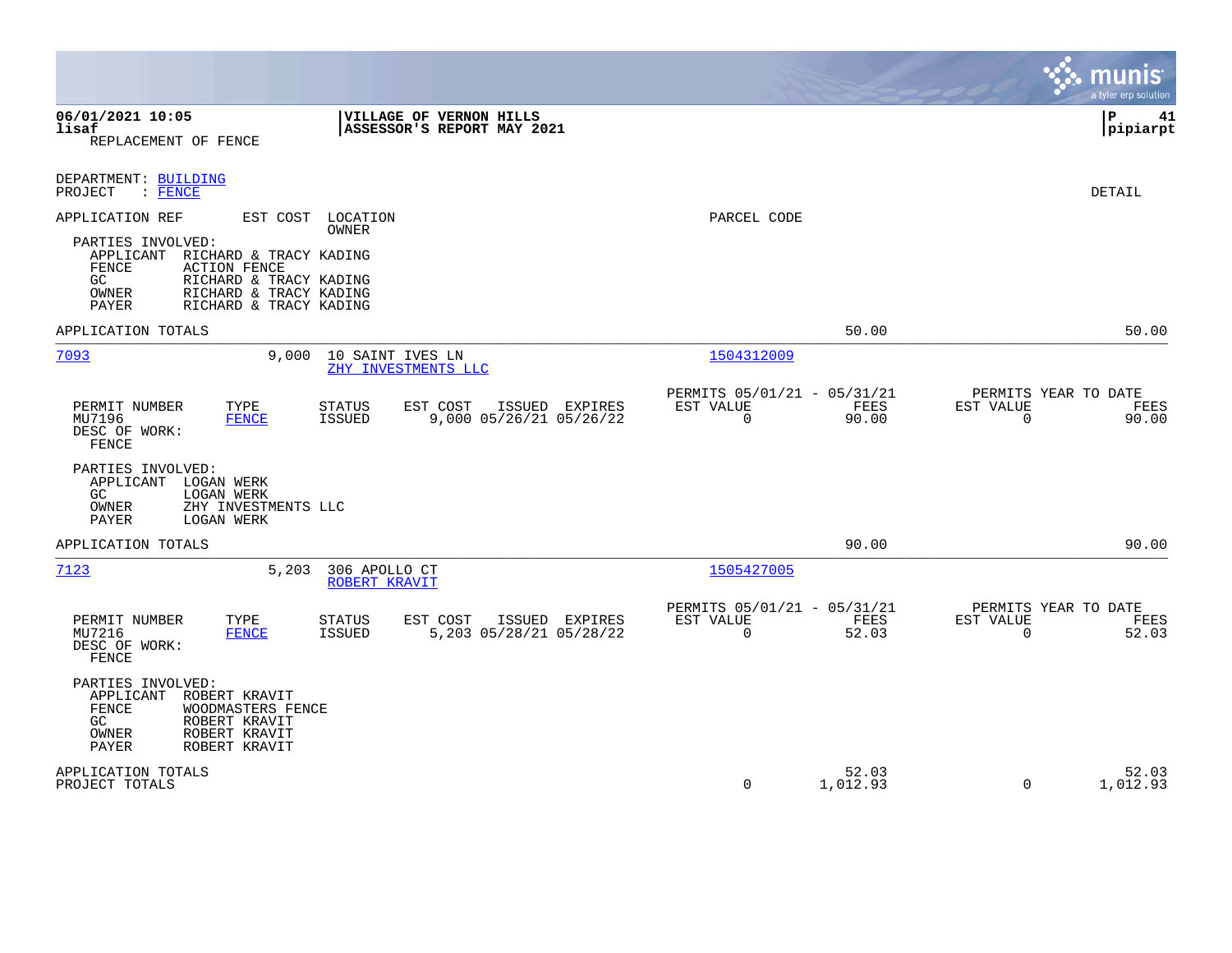|                                                                                                                                                                                                                                                                                             |                                                                        | munis<br>a tyler erp solution                                   |
|---------------------------------------------------------------------------------------------------------------------------------------------------------------------------------------------------------------------------------------------------------------------------------------------|------------------------------------------------------------------------|-----------------------------------------------------------------|
| 06/01/2021 10:05<br>VILLAGE OF VERNON HILLS<br>ASSESSOR'S REPORT MAY 2021<br>lisaf                                                                                                                                                                                                          |                                                                        | ΙP<br>42<br> pipiarpt                                           |
| DEPARTMENT: BUILDING<br>PROJECT<br>: FIRE ALARM                                                                                                                                                                                                                                             |                                                                        | DETAIL                                                          |
| LOCATION<br>APPLICATION REF<br>EST COST<br><b>OWNER</b>                                                                                                                                                                                                                                     | PARCEL CODE                                                            |                                                                 |
| 6831<br>870 WEST END COURT<br>18,500<br>WEST END BUTTERFIELD HOLDINGS LLC                                                                                                                                                                                                                   | 1132305032                                                             |                                                                 |
| PERMIT NUMBER<br>TYPE<br>EST COST<br>ISSUED EXPIRES<br><b>STATUS</b><br>FIRE ALARM ISSUED<br>18,500 05/14/21 05/14/22<br>MU7110<br>DESC OF WORK:<br>FIRE ALARM                                                                                                                              | PERMITS 05/01/21 - 05/31/21<br>FEES<br>EST VALUE<br>$\Omega$<br>580.00 | PERMITS YEAR TO DATE<br>EST VALUE<br>FEES<br>$\Omega$<br>580.00 |
| PARTIES INVOLVED:<br>ALARM<br>EXCEL ELECTRIC<br>APPLICANT<br>EXCEL ELECTRIC<br>EXCEL ELECTRIC<br>GC.<br>OCCUPANT<br>ORCHARD CHURCH<br>OWNER<br>WEST END BUTTERFIELD HOLDINGS LLC<br>PAYER<br>EXCEL ELECTRIC                                                                                 |                                                                        |                                                                 |
| APPLICATION TOTALS                                                                                                                                                                                                                                                                          | 580.00                                                                 | 580.00                                                          |
| 6914<br>32,000<br>340 NORTH MILWAUKEE AVE<br>PWA CONTINENTAL EXECUTIVE PARKE. LP                                                                                                                                                                                                            | 1503302029                                                             |                                                                 |
| EST COST<br>PERMIT NUMBER<br>TYPE<br><b>STATUS</b><br>ISSUED EXPIRES<br>32,000 05/11/21 05/11/22<br>MU7081<br>FIRE ALARM ISSUED<br>DESC OF WORK:<br>FIRE ALARM                                                                                                                              | PERMITS 05/01/21 - 05/31/21<br>EST VALUE<br>FEES<br>$\Omega$<br>580.00 | PERMITS YEAR TO DATE<br>EST VALUE<br>FEES<br>580.00<br>$\Omega$ |
| PARTIES INVOLVED:<br>TERRANCE ELECTRIC & TECHNOLOGY CO<br>ALARM<br>APPLICANT<br>TERRANCE ELECTRIC & TECHNOLOGY CO<br>TERRANCE ELECTRIC & TECHNOLOGY CO<br>GC<br>OCCUPANT<br><b>BCU</b><br>OWNER<br>PWA CONTINENTAL EXECUTIVE PARKE, LP<br><b>PAYER</b><br>TERRANCE ELECTRIC & TECHNOLOGY CO |                                                                        |                                                                 |
| APPLICATION TOTALS<br>PROJECT TOTALS                                                                                                                                                                                                                                                        | 580.00<br>$\mathbf 0$<br>1,160.00                                      | 580.00<br>$\Omega$<br>1,160.00                                  |

**Contract**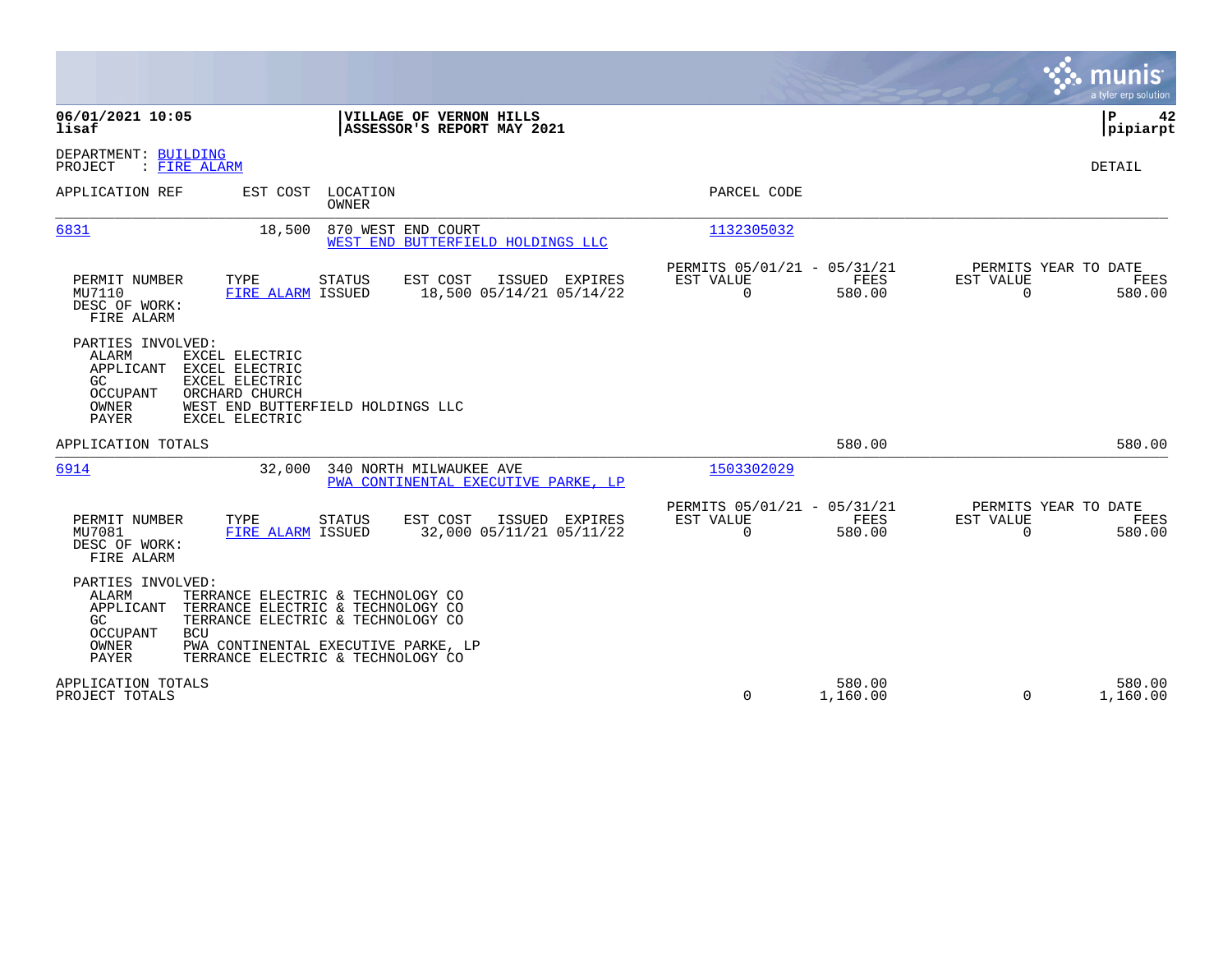|                                                                                                     |                                                                                                                                                                                       |                                                                                   | <b>munis</b><br>a tyler erp solution                |
|-----------------------------------------------------------------------------------------------------|---------------------------------------------------------------------------------------------------------------------------------------------------------------------------------------|-----------------------------------------------------------------------------------|-----------------------------------------------------|
| 06/01/2021 10:05<br>lisaf                                                                           | VILLAGE OF VERNON HILLS<br>ASSESSOR'S REPORT MAY 2021                                                                                                                                 |                                                                                   | 43<br>ΙP<br> pipiarpt                               |
| DEPARTMENT: BUILDING<br>: FIRE SPRINKLER<br>PROJECT                                                 |                                                                                                                                                                                       |                                                                                   | DETAIL                                              |
| APPLICATION REF                                                                                     | EST COST<br>LOCATION<br>OWNER                                                                                                                                                         | PARCEL CODE                                                                       |                                                     |
| 7016                                                                                                | 35,000<br>870 WEST END COURT<br>WEST END BUTTERFIELD HOLDINGS LLC                                                                                                                     | 1132305032                                                                        |                                                     |
| PERMIT NUMBER<br>TYPE<br>MU7123<br>FIRE SPR<br>DESC OF WORK:<br>FIRE SPRINKLERS                     | EST COST<br>ISSUED<br>STATUS<br>35,000 05/14/21 05/14/22<br>ISSUED                                                                                                                    | PERMITS 05/01/21 - 05/31/21<br>EXPIRES<br>EST VALUE<br>FEES<br>826.00<br>$\Omega$ | PERMITS YEAR TO DATE<br>EST VALUE<br>FEES<br>826.00 |
| PARTIES INVOLVED:<br>APPLICANT<br>FIRE SPRIN<br>GC.<br>OCCUPANT<br>ORCHARD CHURCH<br>OWNER<br>PAYER | METROLPOLITAN FIRE PROTECTION INC<br>METROLPOLITAN FIRE PROTECTION INC<br>METROLPOLITAN FIRE PROTECTION INC<br>WEST END BUTTERFIELD HOLDINGS LLC<br>METROLPOLITAN FIRE PROTECTION INC |                                                                                   |                                                     |
| APPLICATION TOTALS<br>PROJECT TOTALS                                                                |                                                                                                                                                                                       | 826.00<br>$\mathbf 0$<br>826.00                                                   | 826.00<br>826.00<br>$\Omega$                        |

 $\sim$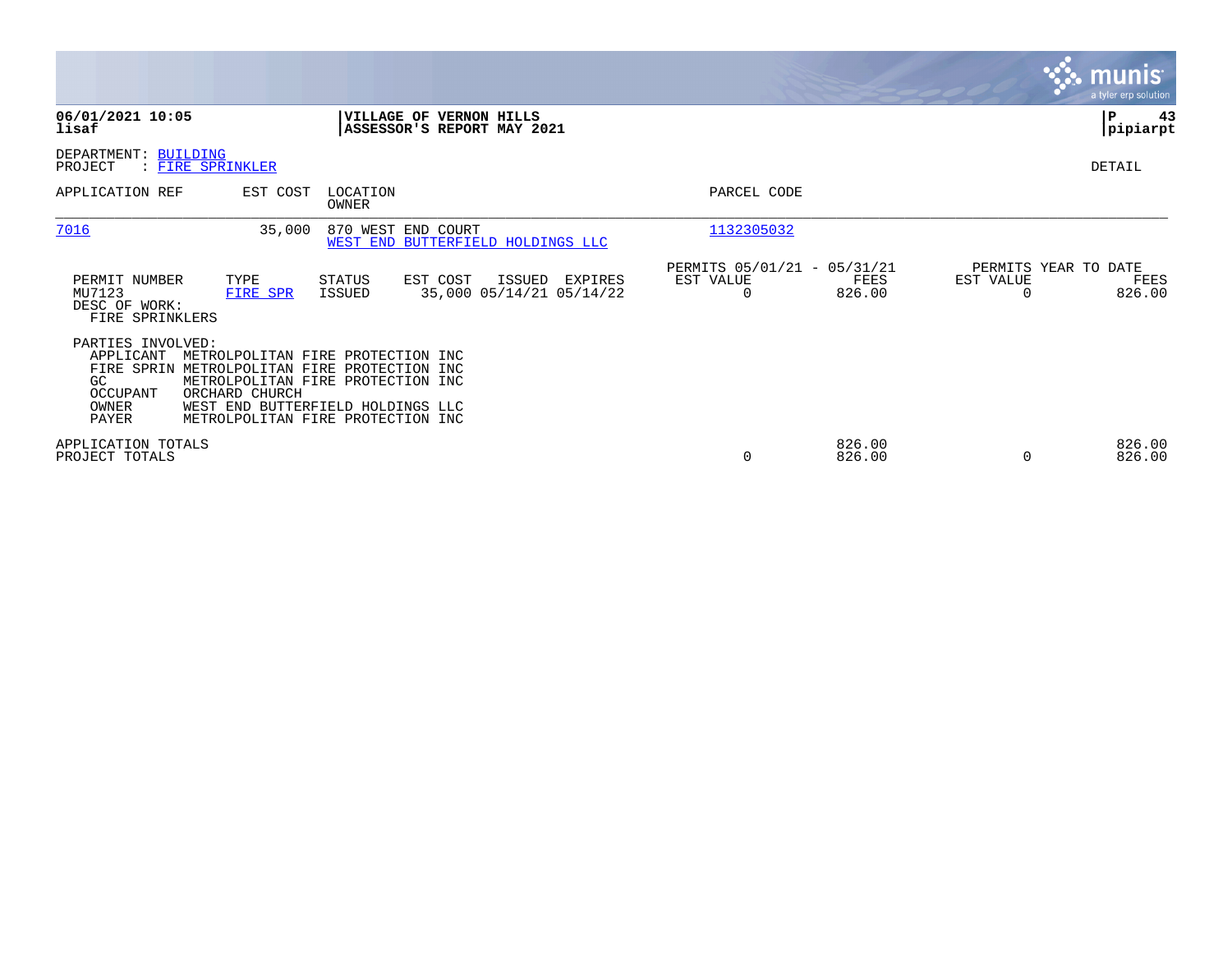|                                                                                                                                                                          |                                                                                                                                      |                                                                          | munis<br>a tyler erp solution                                     |
|--------------------------------------------------------------------------------------------------------------------------------------------------------------------------|--------------------------------------------------------------------------------------------------------------------------------------|--------------------------------------------------------------------------|-------------------------------------------------------------------|
| 06/01/2021 10:05<br>lisaf                                                                                                                                                | VILLAGE OF VERNON HILLS<br>ASSESSOR'S REPORT MAY 2021                                                                                |                                                                          | lР<br>44<br> pipiarpt                                             |
| DEPARTMENT: BUILDING<br>: LAWN SPRINKLER<br>PROJECT                                                                                                                      |                                                                                                                                      |                                                                          | <b>DETAIL</b>                                                     |
| APPLICATION REF                                                                                                                                                          | EST COST LOCATION<br><b>OWNER</b>                                                                                                    | PARCEL CODE                                                              |                                                                   |
| 7047                                                                                                                                                                     | 540 COUNCIL CIRCLE<br>4,500<br><b>PLACEHOLDER</b>                                                                                    | 1133205036                                                               |                                                                   |
| PERMIT NUMBER<br>TYPE<br>MU7173<br>DESC OF WORK:<br>BRICKPAVERS-STOOP-SIDEWALK                                                                                           | EST COST<br>ISSUED EXPIRES<br>STATUS<br><b>LAWN IRRIG ISSUED</b><br>4,500 05/21/21 05/21/22                                          | PERMITS 05/01/21 - 05/31/21<br>EST VALUE<br>FEES<br>$\mathbf 0$<br>50.00 | PERMITS YEAR TO DATE<br>EST VALUE<br>FEES<br>$\mathbf 0$<br>50.00 |
| PARTIES INVOLVED:<br>APPLICANT D AND D LANDSCAPE<br>D AND D LANDSCAPE<br>GC<br>PLACEHOLDER<br>OWNER<br>PAYER<br>D AND D LANDSCAPE                                        |                                                                                                                                      |                                                                          |                                                                   |
| APPLICATION TOTALS                                                                                                                                                       |                                                                                                                                      | 50.00                                                                    | 50.00                                                             |
| 7050                                                                                                                                                                     | 7,400 9 SAINT IVES LN<br>STEVEN & JENNIFER LOWE                                                                                      | 1504313003                                                               |                                                                   |
| PERMIT NUMBER<br>TYPE<br>MU7080<br>DESC OF WORK:<br>LAWN SPRINKLER                                                                                                       | <b>STATUS</b><br>EST COST<br>ISSUED EXPIRES<br>7,400 05/11/21 05/11/22<br>LAWN IRRIG ISSUED                                          | PERMITS 05/01/21 - 05/31/21<br>EST VALUE<br>FEES<br>0<br>74.00           | PERMITS YEAR TO DATE<br>EST VALUE<br>FEES<br>$\mathbf 0$<br>74.00 |
| PARTIES INVOLVED:<br>APPLICANT GUS LANDSCAPING<br>GC<br>GUS LANDSCAPING<br>OWNER<br>STEVEN & JENNIFER LOWE<br>TELEPHONE<br>LAKESIDE PLUMBING<br>PAYER<br>GUS LANDSCAPING |                                                                                                                                      |                                                                          |                                                                   |
| APPLICATION TOTALS                                                                                                                                                       |                                                                                                                                      | 74.00                                                                    | 74.00                                                             |
| 7098                                                                                                                                                                     | 5,000<br>693 INSULL DRIVE<br>PLACEHOLDER                                                                                             | 1133205093                                                               |                                                                   |
| TYPE<br>PERMIT NUMBER<br>MU7141<br>DESC OF WORK:<br>LAWN SPRINKLER                                                                                                       | <b>STATUS</b><br>EST COST<br>ISSUED EXPIRES<br><b>LAWN IRRIG ISSUED</b><br>5,000 05/18/21 05/18/22                                   | PERMITS 05/01/21 - 05/31/21<br>EST VALUE<br>FEES<br>$\Omega$<br>50.00    | PERMITS YEAR TO DATE<br>EST VALUE<br>FEES<br>50.00<br>$\Omega$    |
| PARTIES INVOLVED:<br>GC<br>OWNER<br>PLACEHOLDER<br>PAYER                                                                                                                 | APPLICANT D & D LANDSCAPE AND SPRINKLER SERVICES<br>D & D LANDSCAPE AND SPRINKLER SERVICES<br>D & D LANDSCAPE AND SPRINKLER SERVICES |                                                                          |                                                                   |
| APPLICATION TOTALS                                                                                                                                                       |                                                                                                                                      | 50.00                                                                    | 50.00                                                             |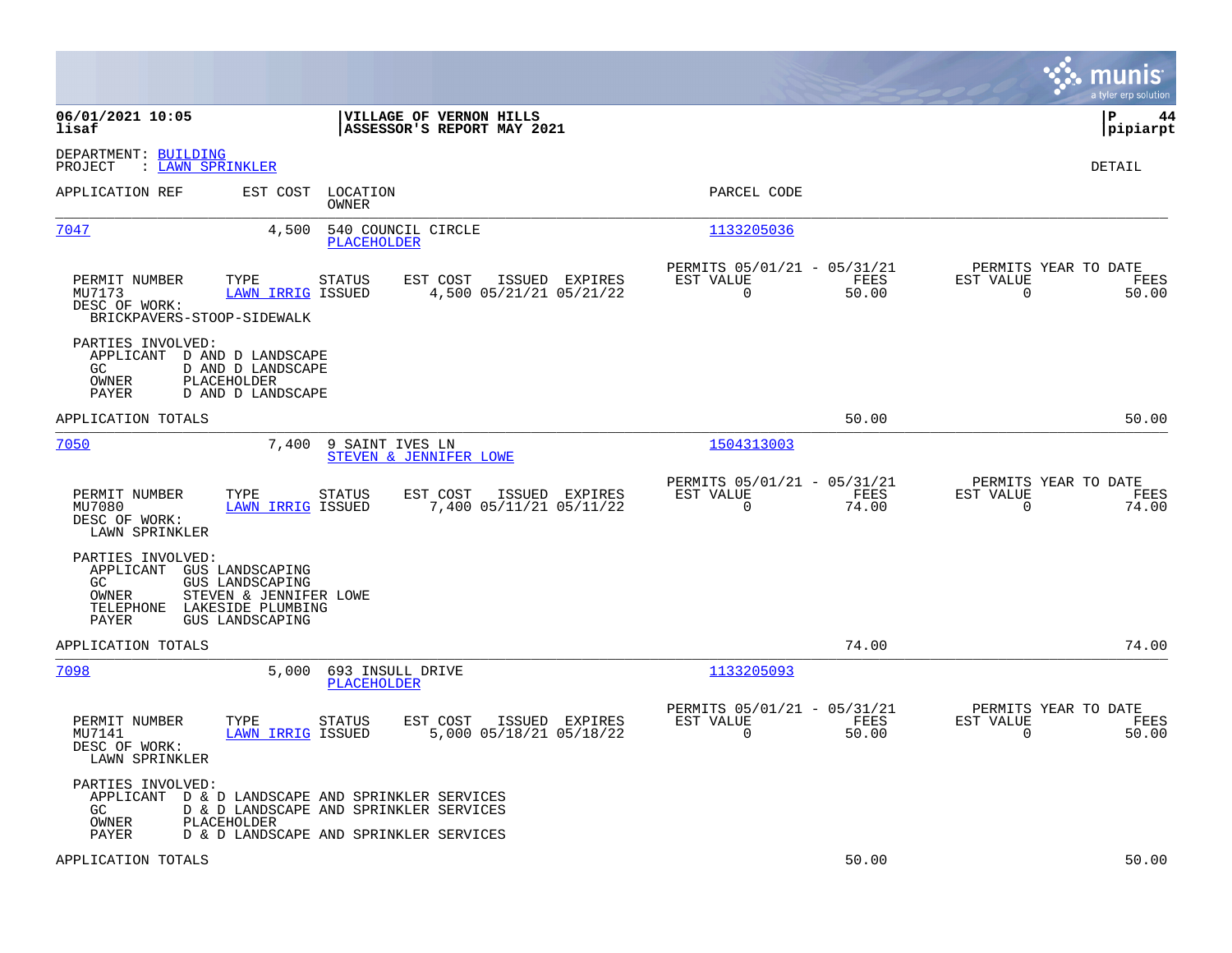|                                                     |          |                         |                            |             |        | $\mathbb{R}$ munis | a tyler erp solution |
|-----------------------------------------------------|----------|-------------------------|----------------------------|-------------|--------|--------------------|----------------------|
| 06/01/2021 10:05<br>lisaf                           |          | VILLAGE OF VERNON HILLS | ASSESSOR'S REPORT MAY 2021 |             |        | P                  | 45<br> pipiarpt      |
| DEPARTMENT: BUILDING<br>: LAWN SPRINKLER<br>PROJECT |          |                         |                            |             |        |                    | DETAIL               |
| APPLICATION REF                                     | EST COST | LOCATION                |                            | PARCEL CODE |        |                    |                      |
| PROJECT TOTALS                                      |          | OWNER                   |                            |             | 174.00 |                    | 174.00               |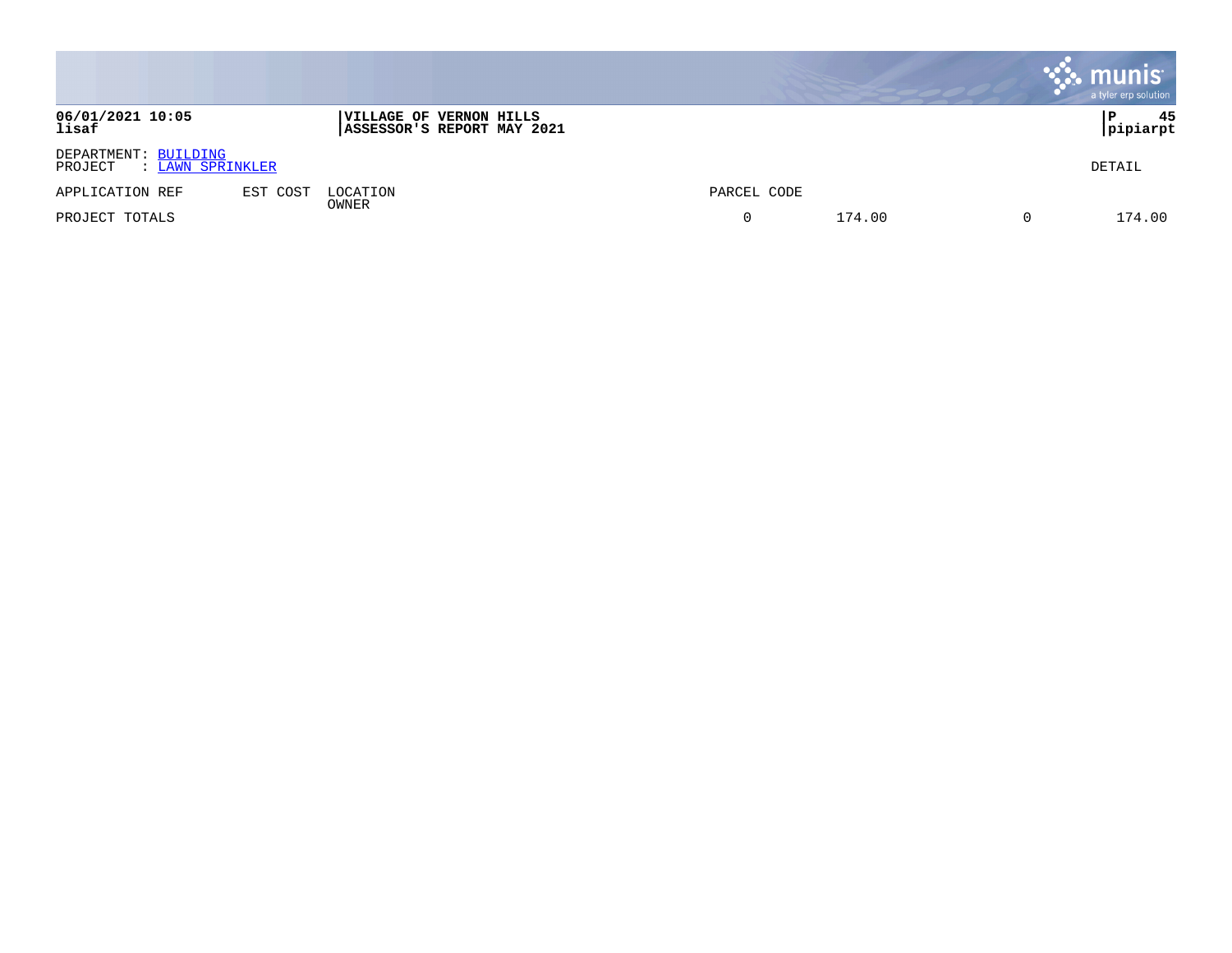|                                                                                                                                                                                                                                                             |                                                                                 | munis<br>a tyler erp solution                                       |
|-------------------------------------------------------------------------------------------------------------------------------------------------------------------------------------------------------------------------------------------------------------|---------------------------------------------------------------------------------|---------------------------------------------------------------------|
| 06/01/2021 10:05<br>VILLAGE OF VERNON HILLS<br>lisaf<br>ASSESSOR'S REPORT MAY 2021                                                                                                                                                                          |                                                                                 | Þ<br>46<br> pipiarpt                                                |
| DEPARTMENT: BUILDING<br>: MISC COMMERCIAL<br>PROJECT                                                                                                                                                                                                        |                                                                                 | DETAIL                                                              |
| APPLICATION REF<br>EST COST<br>LOCATION<br>OWNER                                                                                                                                                                                                            | PARCEL CODE                                                                     |                                                                     |
| 170,000<br>290 EVERGREEN DRIVE<br>6886<br><b>VILLAGE OF VERNON HILLS</b>                                                                                                                                                                                    | 1508200053                                                                      |                                                                     |
| TYPE<br>EST COST<br>PERMIT NUMBER<br>STATUS<br>ISSUED EXPIRES<br>MU7099<br>MISC COMM<br>ISSUED<br>170,000 05/13/21 05/13/22<br>DESC OF WORK:<br>TENNIS COURTS RENOVATION                                                                                    | PERMITS 05/01/21 - 05/31/21<br>EST VALUE<br>FEES<br>$\Omega$<br>.00             | PERMITS YEAR TO DATE<br>EST VALUE<br><b>FEES</b><br>$\Omega$<br>.00 |
| PARTIES INVOLVED:<br>APPLICANT<br>VERNON HILLS PARK DISTRICT<br>CONCRETE<br>CHICAGOLAND PAVING<br><b>EXCAVATOR</b><br>CHICAGOLAND PAVING<br>GC<br>CHICAGOLAND PAVING<br>OWNER<br>VILLAGE OF VERNON HILLS                                                    |                                                                                 |                                                                     |
| APPLICATION TOTALS                                                                                                                                                                                                                                          | .00                                                                             | .00                                                                 |
| 313 EAST TOWNLINE RD<br>6965<br>300,000<br>TARGET CORPORATION T-0833                                                                                                                                                                                        | 1504110008                                                                      |                                                                     |
| EST COST<br>PERMIT NUMBER<br>TYPE<br>STATUS<br>ISSUED EXPIRES<br>300,000 05/07/21 05/07/22<br>MU7062<br>MISC COMM<br>ISSUED<br>DESC OF WORK:<br>FACADE IMPROVEMENTS - TARGET                                                                                | PERMITS 05/01/21 - 05/31/21<br><b>EST VALUE</b><br>FEES<br>$\Omega$<br>3,000.00 | PERMITS YEAR TO DATE<br>EST VALUE<br>FEES<br>$\Omega$<br>3,000.00   |
| PARTIES INVOLVED:<br>APPLICANT<br>KIMLEY-HORN ASSOCIATES INC<br>GC<br>NOVAK CONSTRUCTION<br><b>OCCUPANT</b><br>TARGET CORPORATION T-0833<br><b>OWNER</b><br>TARGET CORPORATION T-0833<br>PAYER<br>KIMLEY-HORN ASSOCIATES INC<br>NOVAK CONSTRUCTION<br>PAYER |                                                                                 |                                                                     |
| APPLICATION TOTALS<br>PROJECT TOTALS                                                                                                                                                                                                                        | 3,000.00<br>0<br>3,000.00                                                       | 3,000.00<br>3,000.00<br>$\Omega$                                    |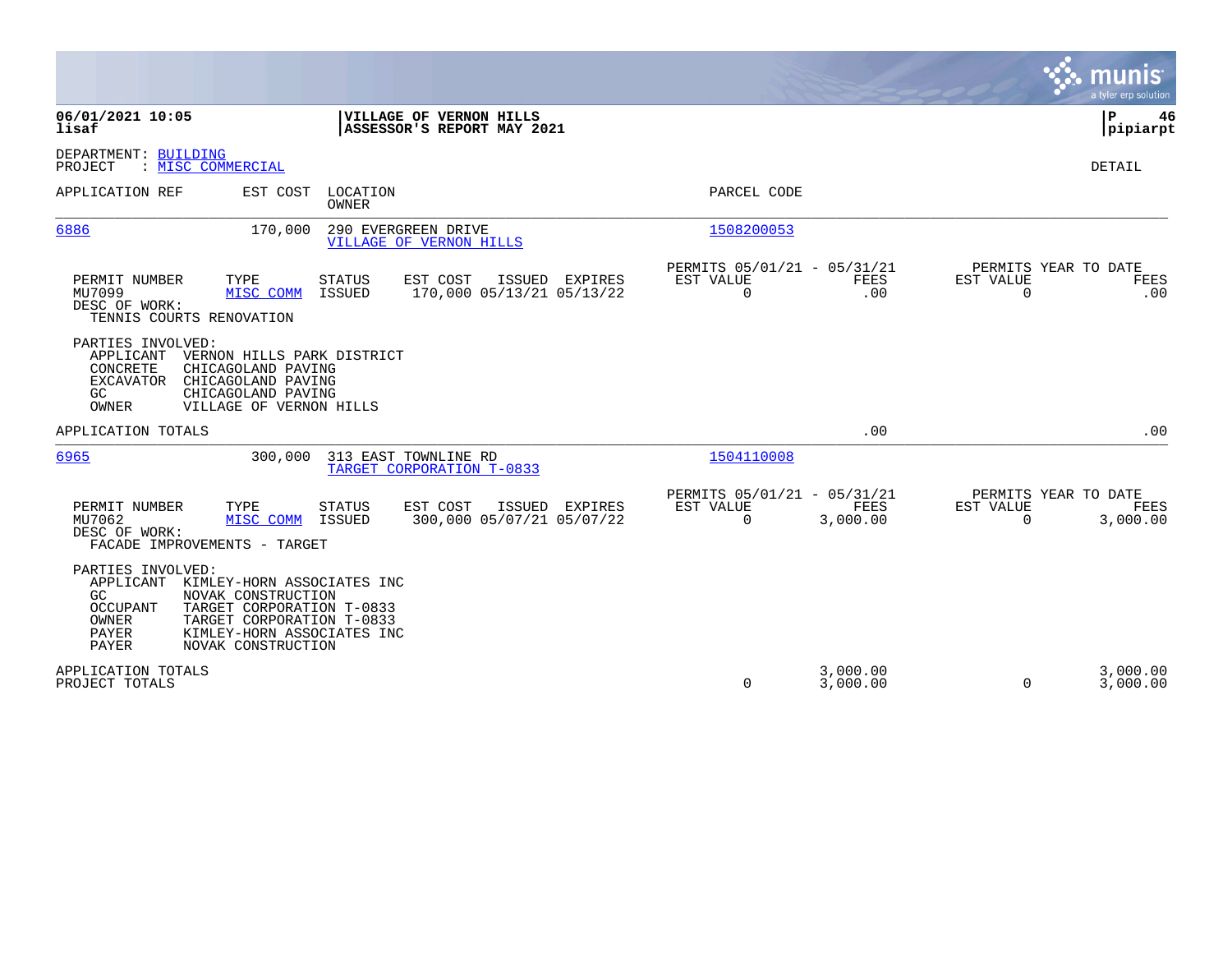|                                                                                                                                                                                |                                                                               |                                       |                                                       |                           |                |                                                         |                |                          | munis<br>a tyler erp solution          |
|--------------------------------------------------------------------------------------------------------------------------------------------------------------------------------|-------------------------------------------------------------------------------|---------------------------------------|-------------------------------------------------------|---------------------------|----------------|---------------------------------------------------------|----------------|--------------------------|----------------------------------------|
| 06/01/2021 10:05<br>lisaf                                                                                                                                                      |                                                                               |                                       | VILLAGE OF VERNON HILLS<br>ASSESSOR'S REPORT MAY 2021 |                           |                |                                                         |                |                          | ΙP<br>47<br> pipiarpt                  |
| DEPARTMENT: BUILDING<br>PROJECT                                                                                                                                                | : MIS ELEC RESIDENTIAL                                                        |                                       |                                                       |                           |                |                                                         |                |                          | DETAIL                                 |
| APPLICATION REF                                                                                                                                                                |                                                                               | EST COST LOCATION<br>OWNER            |                                                       |                           |                | PARCEL CODE                                             |                |                          |                                        |
| 6705                                                                                                                                                                           | 23,256                                                                        | DON F MOTYKA                          | 369 CHERRY VALLEY RD                                  |                           |                | 1508107076                                              |                |                          |                                        |
| PERMIT NUMBER<br>MU6812<br>DESC OF WORK:<br>SOLAR PANELS                                                                                                                       | TYPE<br><b>ELEC RES</b>                                                       | <b>STATUS</b><br>COMPLT               | EST COST                                              | 23, 256 05/03/21 05/03/22 | ISSUED EXPIRES | PERMITS 05/01/21 - 05/31/21<br>EST VALUE<br>$\mathbf 0$ | FEES<br>232.56 | EST VALUE<br>$\Omega$    | PERMITS YEAR TO DATE<br>FEES<br>232.56 |
| PARTIES INVOLVED:<br>APPLICANT<br>ELECTRICIA SUNRUN INSTALLATION SERVICES<br>OWNER<br>PAYER                                                                                    | SUNRUN INSTALLATION SERVICES<br>DON F MOTYKA<br>SUNRUN INSTALLATION SERVICES  |                                       |                                                       |                           |                |                                                         |                |                          |                                        |
| APPLICATION TOTALS                                                                                                                                                             |                                                                               |                                       |                                                       |                           |                |                                                         | 232.56         |                          | 232.56                                 |
| 6935                                                                                                                                                                           |                                                                               | 21,376 315 CONNORS TRL<br>L PHAN T HO |                                                       |                           |                | 1128410020                                              |                |                          |                                        |
| PERMIT NUMBER<br>MU7047<br>DESC OF WORK:                                                                                                                                       | TYPE<br>ELEC RES                                                              | STATUS<br>COMPLT                      | EST COST                                              | 21,376 05/05/21 05/24/22  | ISSUED EXPIRES | PERMITS 05/01/21 - 05/31/21<br>EST VALUE<br>0           | FEES<br>213.76 | EST VALUE<br>$\mathbf 0$ | PERMITS YEAR TO DATE<br>FEES<br>213.76 |
| SOLAR PANELS<br>PARTIES INVOLVED:<br>APPLICANT SUNPOWER CORPORATIONS SYSTEMS<br>ELECTRICIA DONALD GARLAND<br>ELECTRICIA SUNPOWER CORPORATIONS SYSTEMS<br>GC.<br>OWNER<br>PAYER | SUNPOWER CORPORATIONS SYSTEMS<br>L PHAN T HO<br>SUNPOWER CORPORATIONS SYSTEMS |                                       |                                                       |                           |                |                                                         |                |                          |                                        |
| APPLICATION TOTALS                                                                                                                                                             |                                                                               |                                       |                                                       |                           |                |                                                         | 213.76         |                          | 213.76                                 |
| 7112                                                                                                                                                                           | 1,831                                                                         | 2309 SARAZEN DR                       | JEFFREY & ALLYSON W GILFAND                           |                           |                | 1129207009                                              |                |                          |                                        |
| PERMIT NUMBER<br>MU7197<br>DESC OF WORK:<br>CAR CHARGER                                                                                                                        | TYPE<br>ELEC RES                                                              | STATUS<br><b>ISSUED</b>               | EST COST                                              | 1,831 05/26/21 05/26/22   | ISSUED EXPIRES | PERMITS 05/01/21 - 05/31/21<br>EST VALUE<br>$\mathbf 0$ | FEES<br>50.00  | EST VALUE<br>0           | PERMITS YEAR TO DATE<br>FEES<br>50.00  |
| PARTIES INVOLVED:<br>APPLICANT CERTASUN LLC<br>ELECTRICIA CERTASUN LLC<br>GC<br>OWNER<br>PAYER                                                                                 | CERTASUN LLC<br>JEFFREY & ALLYSON W GILFAND<br>CERTASUN LLC                   |                                       |                                                       |                           |                |                                                         |                |                          |                                        |

 $\sim$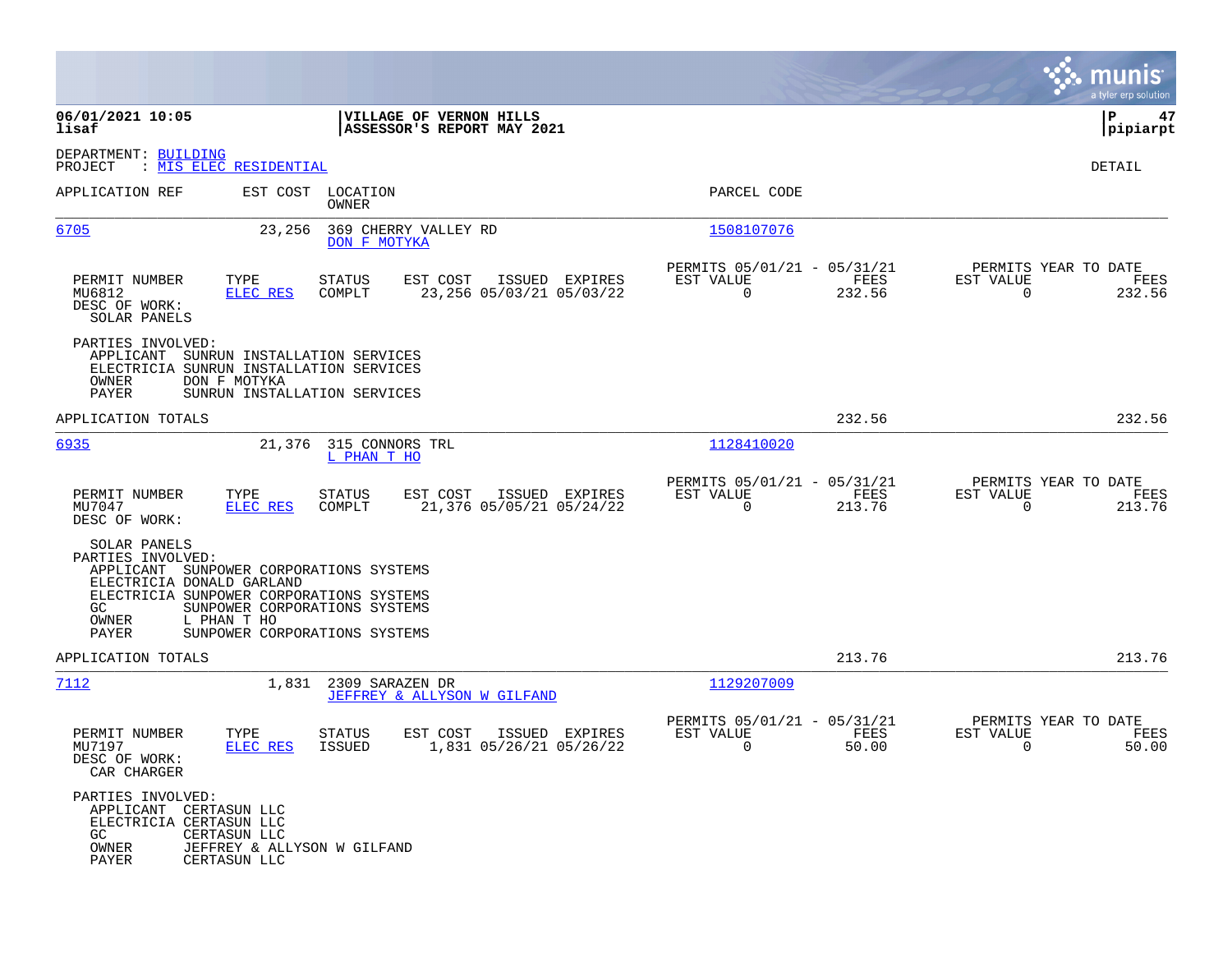|                                      |                        |                                                       |             |                 | $\cdot$ munis<br>a tyler erp solution |
|--------------------------------------|------------------------|-------------------------------------------------------|-------------|-----------------|---------------------------------------|
| 06/01/2021 10:05<br>lisaf            |                        | VILLAGE OF VERNON HILLS<br>ASSESSOR'S REPORT MAY 2021 |             |                 | 48<br>P<br> pipiarpt                  |
| DEPARTMENT: BUILDING<br>PROJECT      | : MIS ELEC RESIDENTIAL |                                                       |             |                 | DETAIL                                |
| APPLICATION REF                      | EST COST               | LOCATION<br>OWNER                                     | PARCEL CODE |                 |                                       |
| APPLICATION TOTALS<br>PROJECT TOTALS |                        |                                                       | 0           | 50.00<br>496.32 | 50.00<br>496.32                       |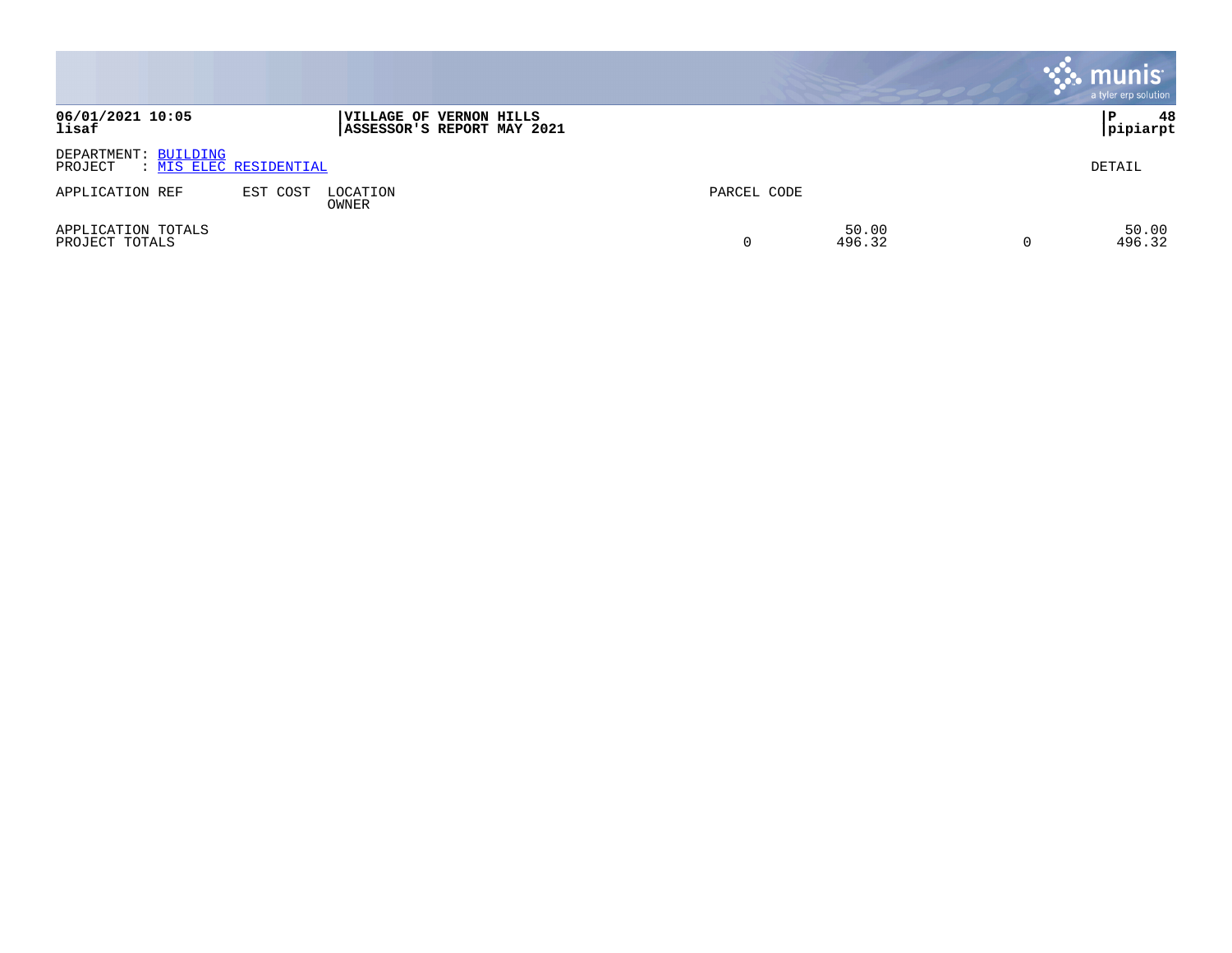|                                                                                                                                                       |                                                                                                      |                                                        |                                                         |                |                                                  | munis<br>a tyler erp solution |
|-------------------------------------------------------------------------------------------------------------------------------------------------------|------------------------------------------------------------------------------------------------------|--------------------------------------------------------|---------------------------------------------------------|----------------|--------------------------------------------------|-------------------------------|
| 06/01/2021 10:05<br>lisaf                                                                                                                             |                                                                                                      | VILLAGE OF VERNON HILLS<br>ASSESSOR'S REPORT MAY 2021  |                                                         |                |                                                  | ΙP<br>49<br> pipiarpt         |
| DEPARTMENT: BUILDING<br>PROJECT<br>: MISC RESIDENTIAL                                                                                                 |                                                                                                      |                                                        |                                                         |                |                                                  | DETAIL                        |
| APPLICATION REF                                                                                                                                       | LOCATION<br>EST COST<br>OWNER                                                                        |                                                        | PARCEL CODE                                             |                |                                                  |                               |
| 6884                                                                                                                                                  | 40,000<br>151 MIDWAY LN<br><b>DON NOLAN</b>                                                          |                                                        | 1508202049                                              |                |                                                  |                               |
| PERMIT NUMBER<br>MU7042<br>DESC OF WORK:<br>3 SEASONS ROOM                                                                                            | TYPE<br><b>STATUS</b><br>MISC RES<br>ISSUED                                                          | EST COST<br>ISSUED EXPIRES<br>40,000 05/04/21 05/04/22 | PERMITS 05/01/21 - 05/31/21<br>EST VALUE<br>0           | FEES<br>350.00 | PERMITS YEAR TO DATE<br>EST VALUE<br>$\mathbf 0$ | FEES<br>350.00                |
| PARTIES INVOLVED:<br>APPLICANT DON NOLAN<br>ELECTRICIA LARAMIE TECHNOLOGIES<br>GC<br>DON NOLAN<br>DON NOLAN<br>OWNER<br>PLUMBER<br>PAYER<br>DON NOLAN | ACCURATE PLUMBING                                                                                    |                                                        |                                                         |                |                                                  |                               |
| APPLICATION TOTALS                                                                                                                                    |                                                                                                      |                                                        |                                                         | 350.00         |                                                  | 350.00                        |
| 6944                                                                                                                                                  | 9,950                                                                                                | 670 WESTMORELAND DR<br>A PRESS L NORBERG               | 1508100010                                              |                |                                                  |                               |
| PERMIT NUMBER<br>MU7072<br>DESC OF WORK:<br>BALCONY REPLACEMENT                                                                                       | TYPE<br>STATUS<br>MISC RES<br>COMPLT                                                                 | EST COST<br>ISSUED EXPIRES<br>9,950 05/10/21 05/17/22  | PERMITS 05/01/21 - 05/31/21<br>EST VALUE<br>$\mathbf 0$ | FEES<br>99.50  | PERMITS YEAR TO DATE<br>EST VALUE<br>$\mathbf 0$ | FEES<br>99.50                 |
| PARTIES INVOLVED:<br>APPLICANT<br>GC.<br>OWNER<br>PAYER                                                                                               | EMERALD POINTE APARTMENTS<br>JAKE HOME IMPROVEMENT<br>A PRESS L NORBERG<br>EMERALD POINTE APARTMENTS |                                                        |                                                         |                |                                                  |                               |
| APPLICATION TOTALS                                                                                                                                    |                                                                                                      |                                                        |                                                         | 99.50          |                                                  | 99.50                         |
| 6987                                                                                                                                                  | 8,432                                                                                                | 1125 MUSEUM BLVD 610<br>THE MIL TON APARTMENTS         | 1133406003                                              |                |                                                  |                               |
| PERMIT NUMBER<br>MU7130<br>DESC OF WORK:<br>INTERIOR REMODEL #610                                                                                     | TYPE<br>STATUS<br>MISC RES<br>ISSUED                                                                 | EST COST<br>ISSUED EXPIRES<br>8,432 05/17/21 05/17/22  | PERMITS 05/01/21 - 05/31/21<br>EST VALUE<br>0           | FEES<br>85.32  | PERMITS YEAR TO DATE<br>EST VALUE<br>0           | FEES<br>85.32                 |
| PARTIES INVOLVED:<br>APPLICANT DOCI, INC<br>GC<br>DOCI, INC<br>OWNER<br>PLUMBER                                                                       | ELECTRICIA ALL ABOUT OUALITY ELECTRIC<br>THE MIL TON APARTMENTS<br>LOUIS ARREOLA                     |                                                        |                                                         |                |                                                  |                               |

**College**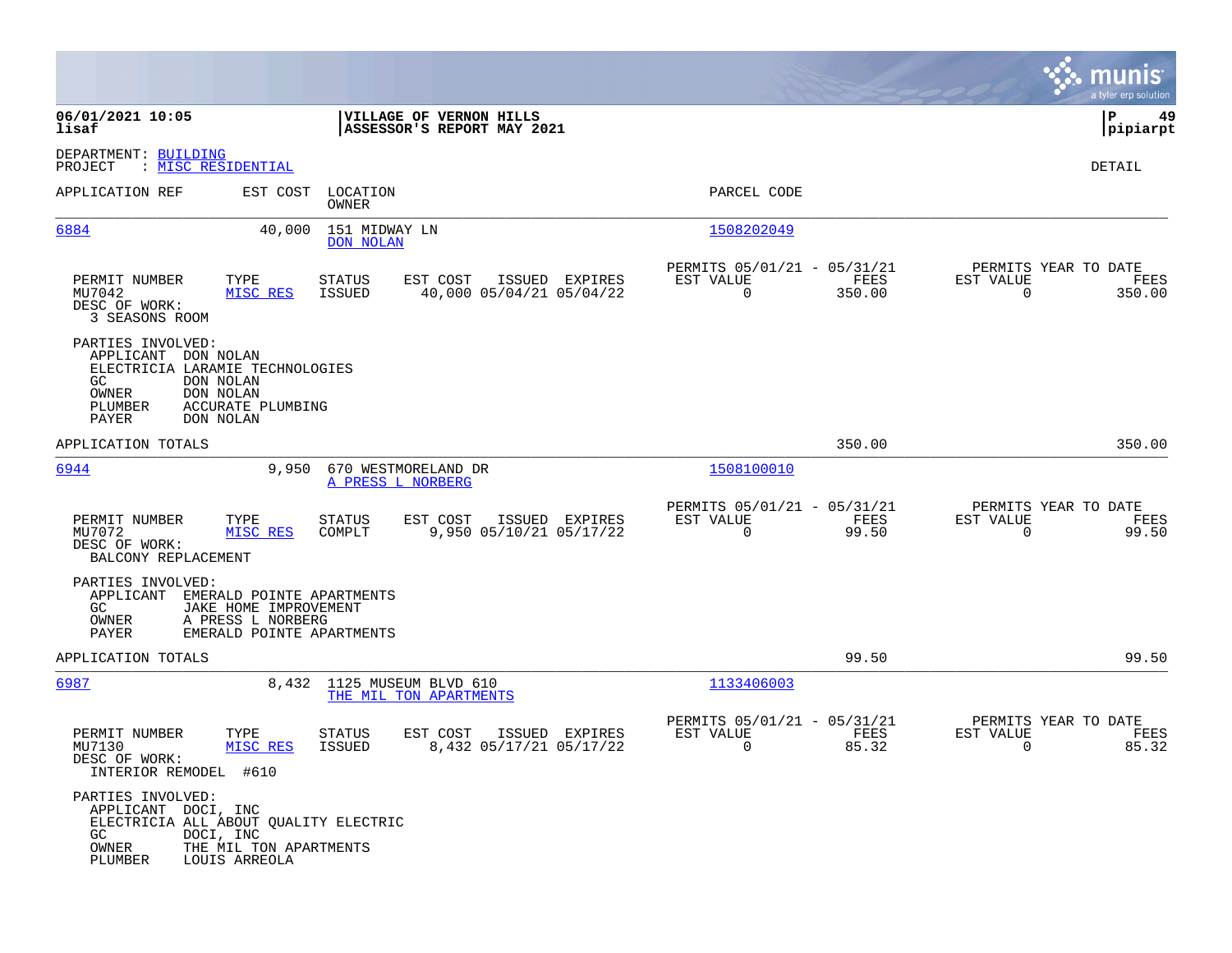|                                                                                                                                                                                                                |                                                                        | munis<br>a tyler erp solution                                   |
|----------------------------------------------------------------------------------------------------------------------------------------------------------------------------------------------------------------|------------------------------------------------------------------------|-----------------------------------------------------------------|
| 06/01/2021 10:05<br>VILLAGE OF VERNON HILLS<br>lisaf<br>ASSESSOR'S REPORT MAY 2021                                                                                                                             |                                                                        | lР<br>50<br> pipiarpt                                           |
| DEPARTMENT: BUILDING<br>: MISC RESIDENTIAL<br>PROJECT                                                                                                                                                          |                                                                        | <b>DETAIL</b>                                                   |
| EST COST LOCATION<br>APPLICATION REF<br>OWNER<br>PAYER<br>MARQUETTE MANAGEMENT                                                                                                                                 | PARCEL CODE                                                            |                                                                 |
| APPLICATION TOTALS                                                                                                                                                                                             | 85.32                                                                  | 85.32                                                           |
| 6994<br>1175 MUSEUM BLVD 710<br>24,846<br>THE MIL TON APARTMENTS                                                                                                                                               | 1133406003                                                             |                                                                 |
| PERMIT NUMBER<br>TYPE<br><b>STATUS</b><br>EST COST<br>ISSUED EXPIRES<br>MU7132<br>24,846 05/17/21 05/17/22<br>MISC RES<br>ISSUED<br>DESC OF WORK:<br>INTERIOR ALTERATION #710                                  | PERMITS 05/01/21 - 05/31/21<br>EST VALUE<br>FEES<br>$\Omega$<br>248.46 | PERMITS YEAR TO DATE<br>EST VALUE<br>FEES<br>$\Omega$<br>248.46 |
| PARTIES INVOLVED:<br>APPLICANT<br>DOCI, INC<br><b>DRYWALL</b><br>ALL ABOUT QUALITY ELECTRIC<br>GC<br>DOCI, INC<br>THE MIL TON APARTMENTS<br>OWNER<br>PLUMBER<br>LOUIS ARREOLA<br>PAYER<br>MARQUETTE MANAGEMENT |                                                                        |                                                                 |
| APPLICATION TOTALS                                                                                                                                                                                             | 248.46                                                                 | 248.46                                                          |
| 6995<br>16,864 1145 MUSEUM BLVD 511<br>THE MIL TON APARTMENTS                                                                                                                                                  | 1133406003                                                             |                                                                 |
| PERMIT NUMBER<br>STATUS<br>EST COST<br>ISSUED EXPIRES<br>TYPE<br>16,864 05/17/21 05/17/22<br>MU7131<br>MISC RES<br><b>ISSUED</b><br>DESC OF WORK:<br>INTERIOR REMODEL #511, 608                                | PERMITS 05/01/21 - 05/31/21<br>EST VALUE<br>FEES<br>$\Omega$<br>168.64 | PERMITS YEAR TO DATE<br>EST VALUE<br>FEES<br>$\Omega$<br>168.64 |
| PARTIES INVOLVED:<br>APPLICANT DOCI, INC<br>ELECTRICIA ALL ABOUT QUALITY ELECTRIC<br>GC.<br>DOCI, INC<br>OWNER<br>THE MIL TON APARTMENTS<br>LOUIS ARREOLA<br>PLUMBER<br>PAYER<br>MARQUETTE MANAGEMENT          |                                                                        |                                                                 |
| APPLICATION TOTALS                                                                                                                                                                                             | 168.64                                                                 | 168.64                                                          |
| 248 SHADOW CREEK CIR<br>6997<br>10,348<br>PLACEHOLDER                                                                                                                                                          | 1129201123                                                             |                                                                 |
| PERMIT NUMBER<br>TYPE<br><b>STATUS</b><br>EST COST<br>ISSUED EXPIRES<br>MISC RES<br><b>ISSUED</b><br>10,348 05/13/21 05/13/22<br>MU7106<br>DESC OF WORK:<br>BATHROOM REMODEL                                   | PERMITS 05/01/21 - 05/31/21<br>EST VALUE<br>FEES<br>$\Omega$<br>103.49 | PERMITS YEAR TO DATE<br>EST VALUE<br>FEES<br>$\Omega$<br>103.49 |

PARTIES INVOLVED: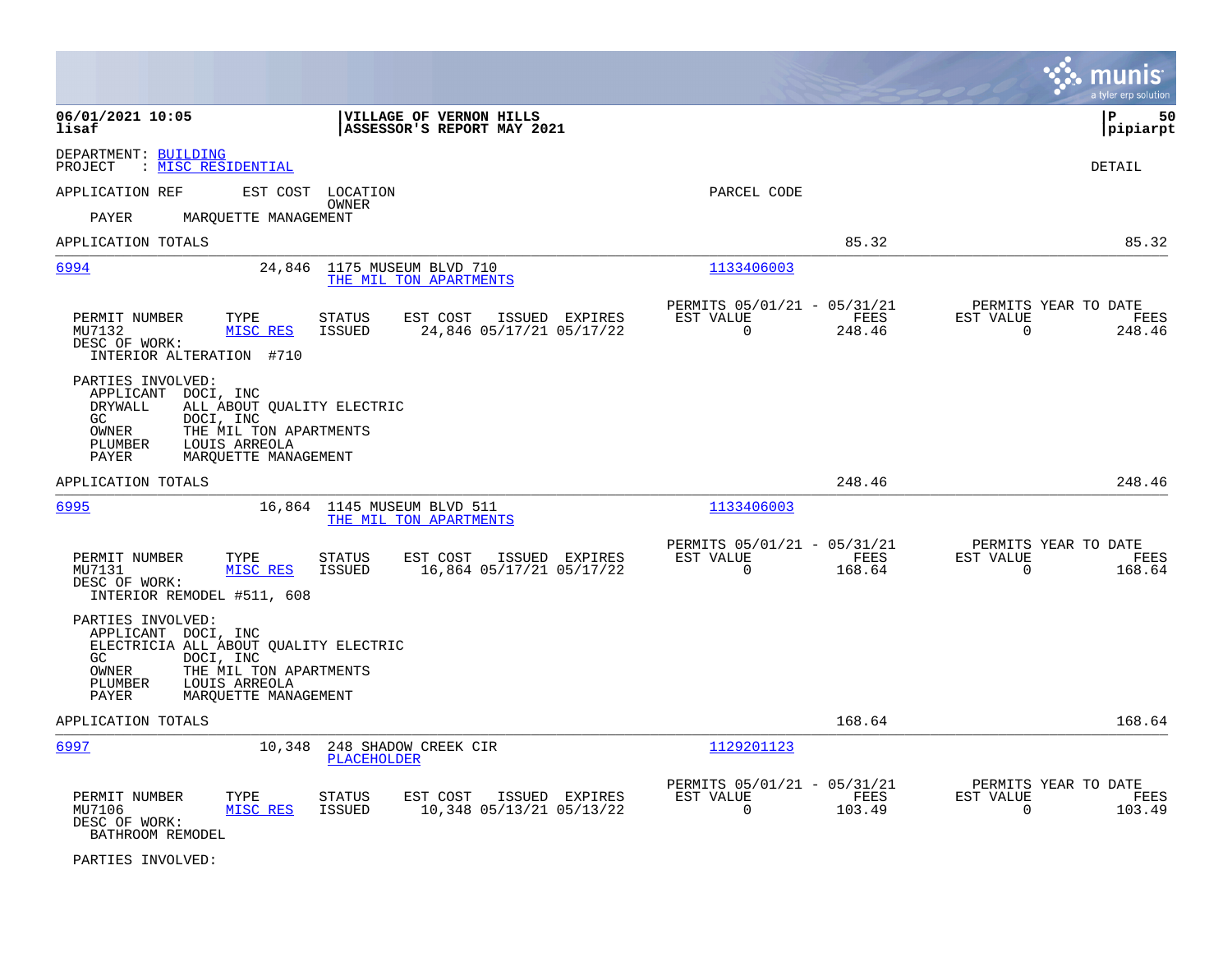|                                                                                                                                                                                                                                                                                                                                                                                                                 |                                                                           | munis<br>a tyler erp solution                                      |
|-----------------------------------------------------------------------------------------------------------------------------------------------------------------------------------------------------------------------------------------------------------------------------------------------------------------------------------------------------------------------------------------------------------------|---------------------------------------------------------------------------|--------------------------------------------------------------------|
| 06/01/2021 10:05<br>VILLAGE OF VERNON HILLS<br>ASSESSOR'S REPORT MAY 2021<br>lisaf                                                                                                                                                                                                                                                                                                                              |                                                                           | l P<br>51<br> pipiarpt                                             |
| DEPARTMENT: BUILDING<br>MISC RESIDENTIAL<br>PROJECT                                                                                                                                                                                                                                                                                                                                                             |                                                                           | <b>DETAIL</b>                                                      |
| APPLICATION REF<br>EST COST<br>LOCATION<br>OWNER<br>APPLICANT<br>ABSOLUTE CONSRUCTION INC<br>GC<br>ABSOLUTE CONSRUCTION INC<br>OWNER<br>PLACEHOLDER<br>JASON JOHN PLUMBING<br>PLUMBER<br>PAYER<br>ABSOLUTE CONSRUCTION INC                                                                                                                                                                                      | PARCEL CODE                                                               |                                                                    |
| APPLICATION TOTALS                                                                                                                                                                                                                                                                                                                                                                                              | 103.49                                                                    | 103.49                                                             |
| 7034<br>5,069<br>1678 WOODS WAY<br>STEPHEN FILLER & COLBY SCHILLER                                                                                                                                                                                                                                                                                                                                              | 1128310003                                                                |                                                                    |
| PERMIT NUMBER<br>TYPE<br>STATUS<br>EST COST<br>ISSUED EXPIRES<br>MISC RES<br>COMPLT<br>5,069 05/10/21 05/19/22<br>MU7069<br>DESC OF WORK:<br>WINDOW WELL LINER                                                                                                                                                                                                                                                  | PERMITS 05/01/21 - 05/31/21<br>EST VALUE<br>FEES<br>$\Omega$<br>50.69     | PERMITS YEAR TO DATE<br>EST VALUE<br>FEES<br>$\Omega$<br>50.69     |
| PARTIES INVOLVED:<br>APPLICANT U.S. WATERPROOFING<br>GC.<br>U.S. WATERPROOFING<br>OWNER<br>STEPHEN FILLER & COLBY SCHILLER<br>PAYER<br>U.S. WATERPROOFING                                                                                                                                                                                                                                                       |                                                                           |                                                                    |
| APPLICATION TOTALS                                                                                                                                                                                                                                                                                                                                                                                              | 50.69                                                                     | 50.69                                                              |
| 7064<br>40,000<br>1741 LAKE CHARLES DR<br>BANK OF AMERICA/NA                                                                                                                                                                                                                                                                                                                                                    | 1128309019                                                                |                                                                    |
| PERMIT NUMBER<br>TYPE<br><b>STATUS</b><br>EST COST<br>ISSUED EXPIRES<br>MISC RES<br>40,000 05/27/21 05/27/22<br>MU7211<br>ISSUED<br>DESC OF WORK:<br>BASEMENT REMODEL                                                                                                                                                                                                                                           | PERMITS 05/01/21 - 05/31/21<br>EST VALUE<br>FEES<br>$\mathbf 0$<br>400.00 | PERMITS YEAR TO DATE<br>EST VALUE<br>FEES<br>$\mathbf 0$<br>400.00 |
| PARTIES INVOLVED:<br>APPLICANT<br>ICON BUILDING GROUP<br>DELTA CARPENTRY CONTRACTORS INC<br>CARPENTER<br>DECICCO PAINTING & DRYWALL<br>DRYWALL<br>ELECTRICIA INDEPENDENT ELECTRIC<br>GC<br>ICON BUILDING GROUP<br>TEMPCO HEATING & AIR CONDTIONING COMPANY<br>HVAC<br>INSULATOR<br>ENERGY SMART INSULATION<br>OWNER<br>BANK OF AMERICA/NA<br>BASSWOOD MECHANICAL LLC<br>PLUMBER<br>PAYER<br>ICON BUILDING GROUP |                                                                           |                                                                    |
| APPLICATION TOTALS                                                                                                                                                                                                                                                                                                                                                                                              | 400.00                                                                    | 400.00                                                             |
| 7066<br>10,287<br>1125 MUSEUM BLVD 201<br>THE MIL TON APARTMENTS                                                                                                                                                                                                                                                                                                                                                | 1133406003                                                                |                                                                    |
|                                                                                                                                                                                                                                                                                                                                                                                                                 | PERMITS 05/01/21 - 05/31/21                                               | PERMITS YEAR TO DATE                                               |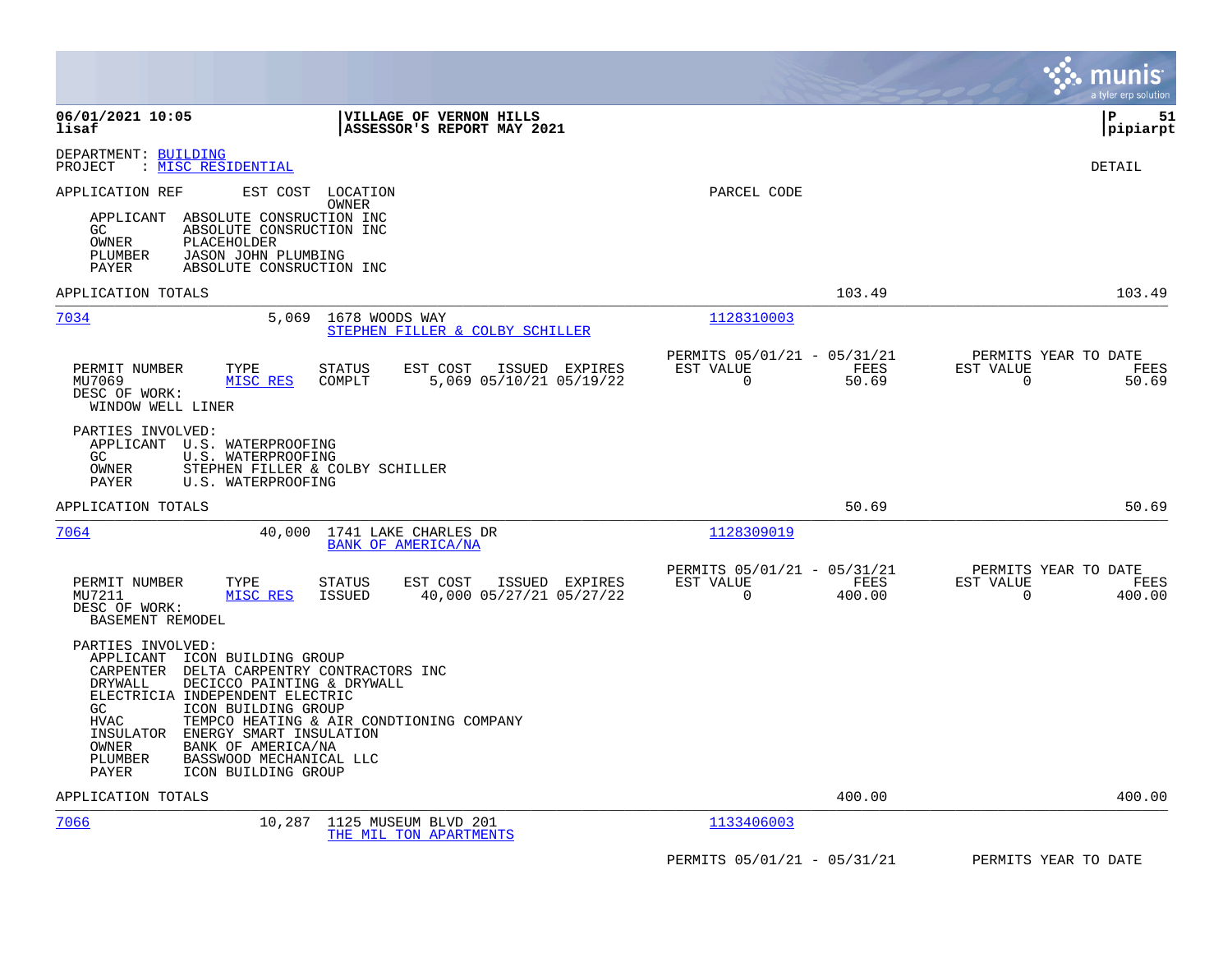|                                                                                 |                                                                                                                         |                 |                                                                           |        |                          |             |                    |                | a tyler erp solution          |
|---------------------------------------------------------------------------------|-------------------------------------------------------------------------------------------------------------------------|-----------------|---------------------------------------------------------------------------|--------|--------------------------|-------------|--------------------|----------------|-------------------------------|
| 06/01/2021 10:05<br>lisaf<br>PERMIT NUMBER                                      | TYPE                                                                                                                    | STATUS          | <b> VILLAGE OF VERNON HILLS</b><br>ASSESSOR'S REPORT MAY 2021<br>EST COST | ISSUED | EXPIRES                  | EST VALUE   | FEES               | EST VALUE      | 52<br>IΡ<br> pipiarpt<br>FEES |
| DEPARTMENT: BUILDING<br>PROJECT                                                 | : MISC RESIDENTIAL                                                                                                      |                 |                                                                           |        |                          |             |                    |                | DETAIL                        |
| APPLICATION REF                                                                 | EST COST                                                                                                                | LOCATION        |                                                                           |        |                          | PARCEL CODE |                    |                |                               |
| MU7152<br>DESC OF WORK:<br>INTERIOR REMODEL #201                                | MISC RES                                                                                                                | OWNER<br>ISSUED |                                                                           |        | 10,287 05/19/21 05/19/22 | 0           | 102.87             | $\overline{0}$ | 102.87                        |
| PARTIES INVOLVED:<br>APPLICANT<br>ELECTRICIA<br>GC<br>OWNER<br>PLUMBER<br>PAYER | DOCI, INC<br>ALL ABOUT QUALITY ELECTRIC<br>DOCI, INC<br>THE MIL TON APARTMENTS<br>LOUIS ARREOLA<br>MARQUETTE MANAGEMENT |                 |                                                                           |        |                          |             |                    |                |                               |
| APPLICATION TOTALS<br>PROJECT TOTALS                                            |                                                                                                                         |                 |                                                                           |        |                          | 0           | 102.87<br>1,608.97 | 0              | 102.87<br>1,608.97            |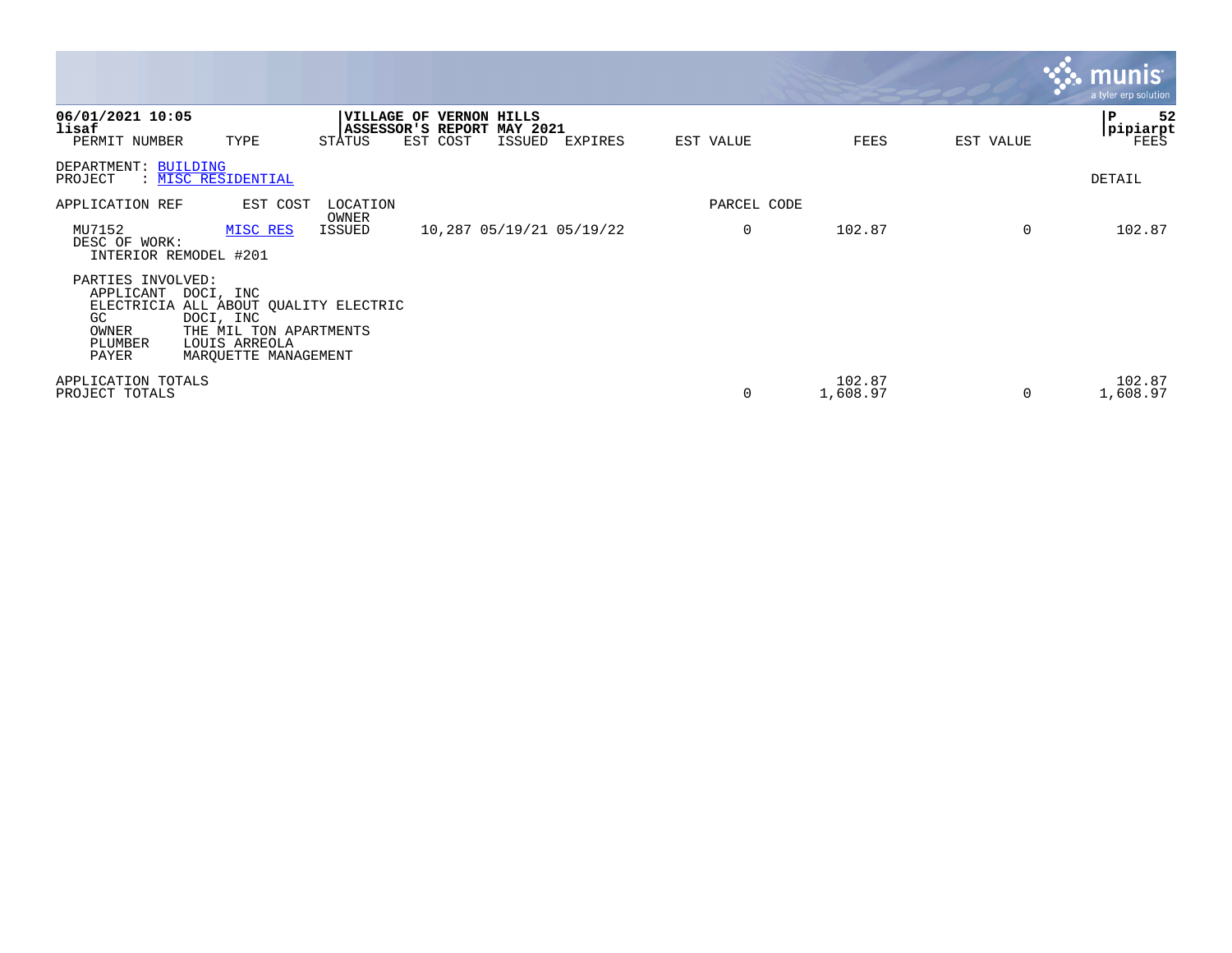|                                                                                                                                       |                                                                                         |                                                                     | munis<br>a tyler erp solution                                   |
|---------------------------------------------------------------------------------------------------------------------------------------|-----------------------------------------------------------------------------------------|---------------------------------------------------------------------|-----------------------------------------------------------------|
| 06/01/2021 10:05<br>lisaf                                                                                                             | VILLAGE OF VERNON HILLS<br>ASSESSOR'S REPORT MAY 2021                                   |                                                                     | l P<br>53<br> pipiarpt                                          |
| DEPARTMENT: BUILDING<br>PROJECT<br>: PARKING LOT                                                                                      |                                                                                         |                                                                     | DETAIL                                                          |
| APPLICATION REF                                                                                                                       | EST COST LOCATION<br>OWNER                                                              | PARCEL CODE                                                         |                                                                 |
| 7070                                                                                                                                  | 7,650<br>775 CORPORATE WOODS PARKWAY<br>VAN VLISSINGEN & CO                             | 1510303001                                                          |                                                                 |
| PERMIT NUMBER<br>TYPE<br>MU7100<br>PKG LOT<br>DESC OF WORK:<br>SEALCOAT AND STRIPING                                                  | <b>STATUS</b><br>EST COST<br>ISSUED EXPIRES<br>COMPLT<br>7,650 05/13/21 05/19/22        | PERMITS 05/01/21 - 05/31/21<br>EST VALUE<br>FEES<br>.00<br>0        | PERMITS YEAR TO DATE<br>EST VALUE<br>FEES<br>$\mathbf 0$<br>.00 |
| PARTIES INVOLVED:<br>APPLICANT DEMARR SEALCOATING INC<br>GC<br>OWNER                                                                  | DEMARR SEALCOATING INC<br>VAN VLISSINGEN & CO                                           |                                                                     |                                                                 |
| APPLICATION TOTALS                                                                                                                    |                                                                                         | .00                                                                 | .00                                                             |
| 7132                                                                                                                                  | 9,720<br>102 EAST HAWTHORN PKY<br>RUST-OLEUM CORPORATION                                | 1133301007                                                          |                                                                 |
| PERMIT NUMBER<br>TYPE<br>MU7190<br>PKG LOT<br>DESC OF WORK:<br>SEALCOAT & STRIPE                                                      | STATUS<br>EST COST<br>ISSUED EXPIRES<br>9,720 05/25/21 05/25/22<br><b>ISSUED</b>        | PERMITS 05/01/21 - 05/31/21<br>EST VALUE<br>FEES<br>$\Omega$<br>.00 | PERMITS YEAR TO DATE<br>EST VALUE<br>FEES<br>$\Omega$<br>.00    |
| PARTIES INVOLVED:<br>APPLICANT R.A. PETERSON CO<br>R.A. PETERSON CO<br>GC.<br><b>OCCUPANT</b><br>RUST OLEUM CORP<br>OWNER             | RUST-OLEUM CORPORATION                                                                  |                                                                     |                                                                 |
| APPLICATION TOTALS                                                                                                                    |                                                                                         | .00                                                                 | .00                                                             |
| 7133                                                                                                                                  | 9,540<br>11 EAST HAWTHORN PKY<br>RUST OLEUM CORP                                        | 1133303001                                                          |                                                                 |
| PERMIT NUMBER<br>TYPE<br>MU7191<br>PKG LOT<br>DESC OF WORK:<br>SEALCOAT & STRIPE                                                      | <b>STATUS</b><br>EST COST<br>ISSUED EXPIRES<br>9,540 05/25/21 05/25/22<br><b>ISSUED</b> | PERMITS 05/01/21 - 05/31/21<br>EST VALUE<br>FEES<br>0<br>.00        | PERMITS YEAR TO DATE<br>EST VALUE<br>FEES<br>$\mathbf 0$<br>.00 |
| PARTIES INVOLVED:<br>APPLICANT R.A. PETERSON CO<br>GC.<br>R.A. PETERSON CO<br>RUST OLEUM CORP<br>OCCUPANT<br>OWNER<br>RUST OLEUM CORP |                                                                                         |                                                                     |                                                                 |
| APPLICATION TOTALS                                                                                                                    |                                                                                         | .00                                                                 | .00                                                             |
| 7150                                                                                                                                  | 26,451 0 WILLOWS CENTURY PARK 0                                                         | 1132205329                                                          |                                                                 |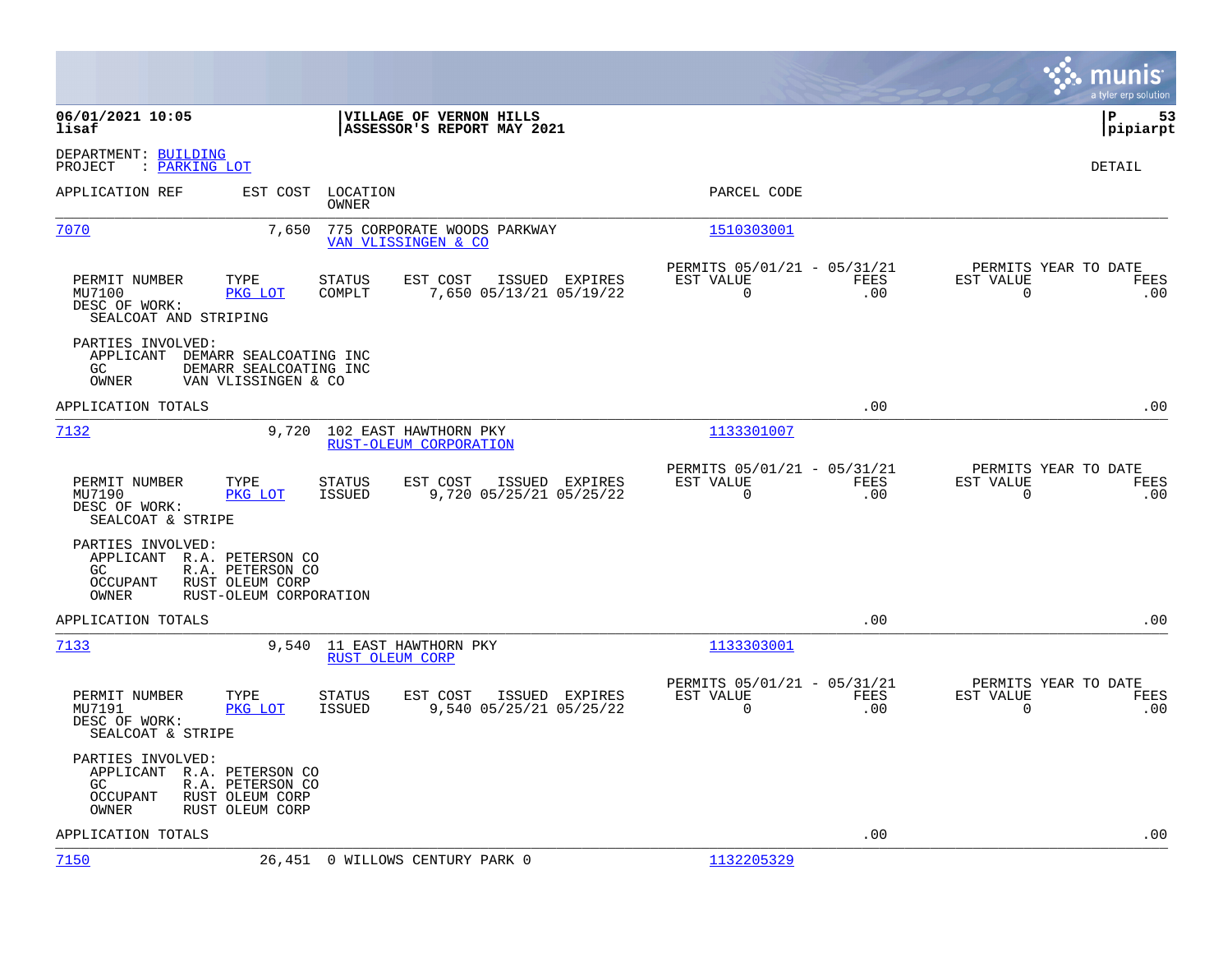|                                                                                                   |                                                                                              |                                          |            | <b>W. munis</b>                   | a tyler erp solution |
|---------------------------------------------------------------------------------------------------|----------------------------------------------------------------------------------------------|------------------------------------------|------------|-----------------------------------|----------------------|
| 06/01/2021 10:05<br>lisaf                                                                         | <b>VERNON HILLS</b><br><b>VILLAGE OF</b><br><b>ASSESSOR'S REPORT MAY 2021</b><br>PLACEHOLDER |                                          |            | P                                 | 54<br> pipiarpt      |
| TYPE<br>PERMIT NUMBER                                                                             | STATUS<br>EST COST<br>ISSUED<br>EXPIRES                                                      | PERMITS 05/01/21 - 05/31/21<br>EST VALUE | FEES       | PERMITS YEAR TO DATE<br>EST VALUE | FEES                 |
| DEPARTMENT: BUILDING<br>: PARKING LOT<br>PROJECT                                                  |                                                                                              |                                          |            | DETAIL                            |                      |
| APPLICATION REF<br>EST COST                                                                       | LOCATION<br>OWNER                                                                            | PARCEL CODE                              |            |                                   |                      |
| MU7217<br>PKG LOT<br>DESC OF WORK:<br>SEAL COAT & STRIPE                                          | 26,451 05/28/21 05/28/22<br>ISSUED                                                           | 0                                        | .00        | $\Omega$                          | .00                  |
| PARTIES INVOLVED:<br>APPLICANT<br>MAUL PAVING<br><b>GC</b><br>MAUL PAVING<br>OWNER<br>PLACEHOLDER |                                                                                              |                                          |            |                                   |                      |
| APPLICATION TOTALS<br>PROJECT TOTALS                                                              |                                                                                              | 0                                        | .00<br>.00 | $\Omega$                          | .00<br>.00           |

and the contract of the contract of the contract of the contract of the contract of the contract of the contract of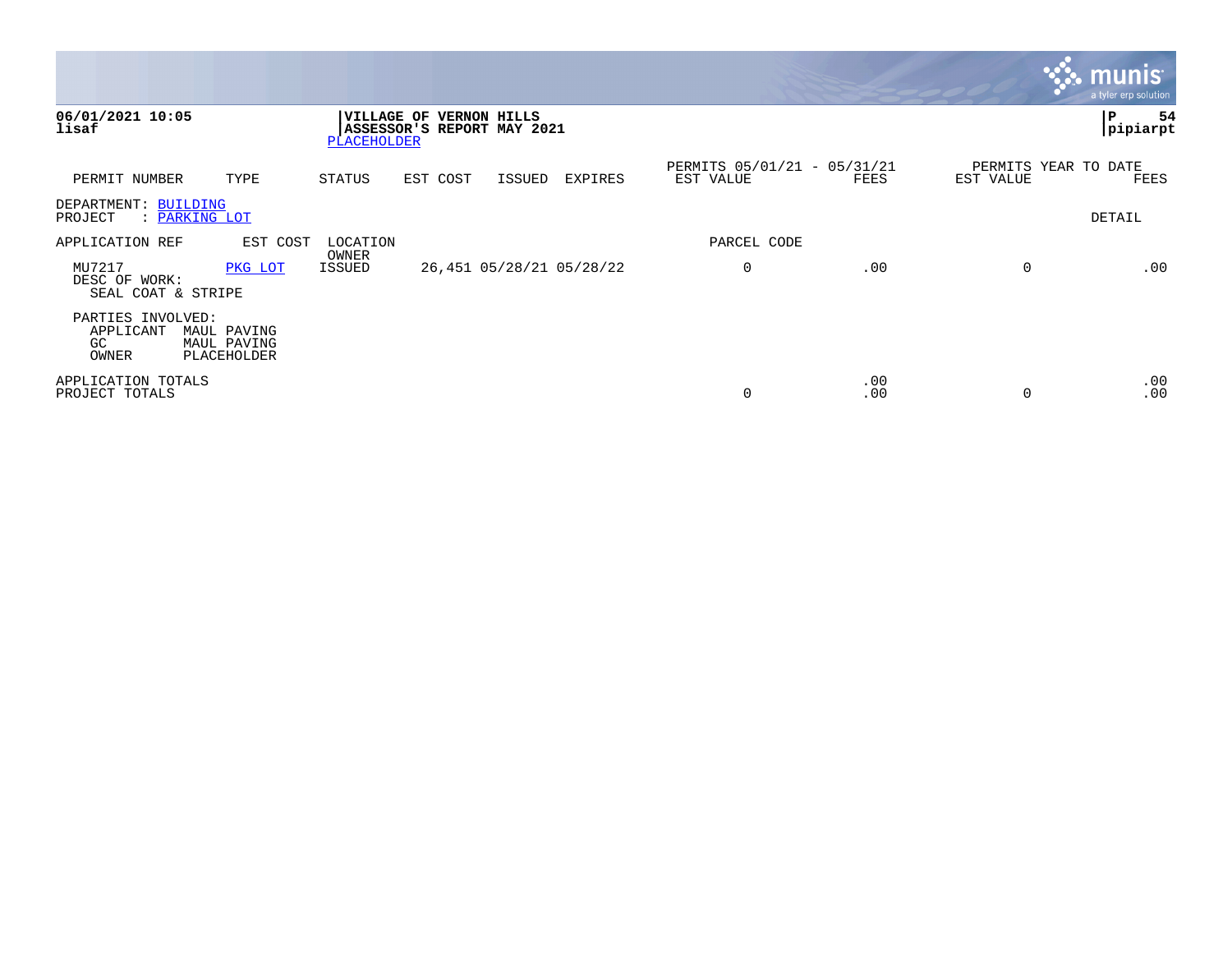|                                                                                                                                                                                                                   |                                                                                                                               | munis<br>a tyler erp solution |
|-------------------------------------------------------------------------------------------------------------------------------------------------------------------------------------------------------------------|-------------------------------------------------------------------------------------------------------------------------------|-------------------------------|
| 06/01/2021 10:05<br>VILLAGE OF VERNON HILLS<br>lisaf<br>ASSESSOR'S REPORT MAY 2021                                                                                                                                |                                                                                                                               | l P<br>55<br> pipiarpt        |
| DEPARTMENT: BUILDING<br>PROJECT<br>: PATIO                                                                                                                                                                        |                                                                                                                               | DETAIL                        |
| APPLICATION REF<br>EST COST<br>LOCATION<br>OWNER                                                                                                                                                                  | PARCEL CODE                                                                                                                   |                               |
| 6744<br>18,700<br>549 COUNCIL CIRCLE<br>Sachin Parekh                                                                                                                                                             | 1133213006                                                                                                                    |                               |
| PERMIT NUMBER<br>TYPE<br><b>STATUS</b><br>EST COST<br>ISSUED EXPIRES<br>18,700 05/17/21 05/28/22<br>MU7128<br><b>ISSUED</b><br>PATIO<br>DESC OF WORK:<br>PAVER PATIO                                              | PERMITS 05/01/21 - 05/31/21<br>PERMITS YEAR TO DATE<br>EST VALUE<br>FEES<br>EST VALUE<br>$\mathbf 0$<br>187.00<br>$\mathbf 0$ | FEES<br>187.00                |
| PARTIES INVOLVED:<br>APPLICANT ALVAAREZ BRICK PAVING<br>OCCUPANT<br>Sachin Parekh<br>OWNER<br>Sachin Parekh                                                                                                       |                                                                                                                               |                               |
| APPLICATION TOTALS                                                                                                                                                                                                | 187.00                                                                                                                        | 187.00                        |
| 6745<br>13,147<br>318 CONNORS TRL<br>WILLIAM & JENNIFER WILLIAMS                                                                                                                                                  | 1128410014                                                                                                                    |                               |
| PERMIT NUMBER<br>TYPE<br><b>STATUS</b><br>EST COST<br>ISSUED EXPIRES<br>MU7094<br><b>PATIO</b><br>COMPLT<br>13,147 05/12/21 05/26/22<br>DESC OF WORK:<br>PAVER PATIO, STOOP & STEP                                | PERMITS 05/01/21 - 05/31/21<br>PERMITS YEAR TO DATE<br>EST VALUE<br>EST VALUE<br>FEES<br>$\Omega$<br>$\Omega$<br>131.47       | FEES<br>131.47                |
| PARTIES INVOLVED:<br>APPLICANT CHICAGOLAND BRICK PAVING & LANDSCAPING<br>CHICAGOLAND BRICK PAVING & LANDSCAPING<br>GC.<br>OWNER<br>WILLIAM & JENNIFER WILLIAMS<br>CHICAGOLAND BRICK PAVING & LANDSCAPING<br>PAYER |                                                                                                                               |                               |
| APPLICATION TOTALS                                                                                                                                                                                                | 131.47                                                                                                                        | 131.47                        |
| 6762<br>47 SOUTHFIELD DR<br>15,000<br><b>GARRY S SITTLER</b>                                                                                                                                                      | 1506417011                                                                                                                    |                               |
| PERMIT NUMBER<br>TYPE<br><b>STATUS</b><br>EST COST<br>ISSUED EXPIRES<br>MU6854<br>PATIO<br>COMPLT<br>15,000 05/28/21 05/28/22<br>DESC OF WORK:<br>PATIO, WALKWAY & STEPS                                          | PERMITS 05/01/21 - 05/31/21<br>PERMITS YEAR TO DATE<br>EST VALUE<br>FEES<br>EST VALUE<br>$\mathbf 0$<br>150.00<br>$\mathbf 0$ | FEES<br>150.00                |
| PARTIES INVOLVED:<br>APPLICANT<br>GARRY S SITTLER<br>MARK GOEBEL ENTERPRISES INC<br>GC.<br>OWNER<br>GARRY S SITTLER<br>GARRY S SITTLER<br>PAYER                                                                   |                                                                                                                               |                               |
| APPLICATION TOTALS                                                                                                                                                                                                | 150.00                                                                                                                        | 150.00                        |
| 6920<br>3,000<br>252 COLONIAL DRIVE                                                                                                                                                                               | 1128307004                                                                                                                    |                               |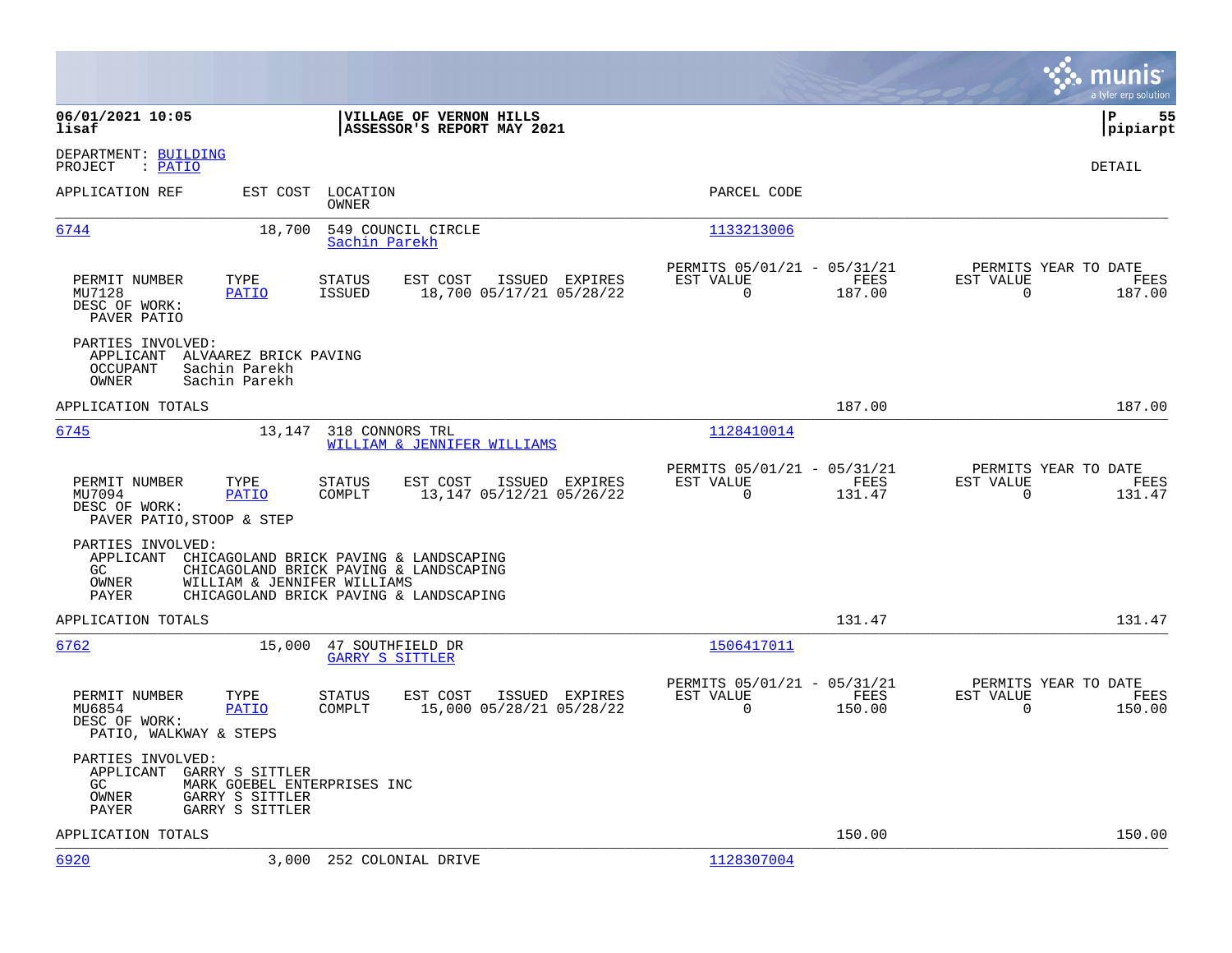|                                                                                                                                                                             |                                                          |                            |                |                                                      |               |                                               | munis<br>a tyler erp solution |
|-----------------------------------------------------------------------------------------------------------------------------------------------------------------------------|----------------------------------------------------------|----------------------------|----------------|------------------------------------------------------|---------------|-----------------------------------------------|-------------------------------|
| 06/01/2021 10:05<br>lisaf                                                                                                                                                   | VILLAGE OF VERNON HILLS<br><b>GEETHA SIVASUBRANABIAN</b> | ASSESSOR'S REPORT MAY 2021 |                |                                                      |               | lР                                            | 56<br> pipiarpt               |
| PERMIT NUMBER<br>TYPE                                                                                                                                                       | <b>STATUS</b><br>EST COST                                |                            | ISSUED EXPIRES | PERMITS 05/01/21 - 05/31/21<br>EST VALUE             | FEES          | PERMITS YEAR TO DATE<br>EST VALUE             | FEES                          |
| DEPARTMENT: BUILDING<br>PROJECT : PATIO                                                                                                                                     |                                                          |                            |                |                                                      |               |                                               | <b>DETAIL</b>                 |
| APPLICATION REF                                                                                                                                                             | EST COST LOCATION                                        |                            |                | PARCEL CODE                                          |               |                                               |                               |
| MU7041<br><b>PATIO</b><br>DESC OF WORK:<br>PATIO, FIRE PIT, STOOP                                                                                                           | OWNER<br><b>ISSUED</b>                                   | 3,000 05/04/21 05/20/22    |                | $\mathbf 0$                                          | 50.00         | $\Omega$                                      | 50.00                         |
| PARTIES INVOLVED:<br>APPLICANT PETER SHIM<br>GC.<br>PETER SHIM<br>OWNER<br>GEETHA SIVASUBRANABIAN<br>PAYER<br>PETER SHIM                                                    |                                                          |                            |                |                                                      |               |                                               |                               |
| APPLICATION TOTALS                                                                                                                                                          |                                                          |                            |                |                                                      | 50.00         |                                               | 50.00                         |
| 6942<br>6,440                                                                                                                                                               | 9 SAINT IVES LN<br>STEVEN & JENNIFER LOWE                |                            |                | 1504313003                                           |               |                                               |                               |
| PERMIT NUMBER<br>TYPE<br>MU7074<br><b>PATIO</b><br>DESC OF WORK:<br>BRICK PATIO                                                                                             | EST COST<br>STATUS<br>ISSUED                             | 6,440 05/10/21 05/10/22    | ISSUED EXPIRES | PERMITS 05/01/21 - 05/31/21<br>EST VALUE<br>$\Omega$ | FEES<br>64.40 | PERMITS YEAR TO DATE<br>EST VALUE<br>$\Omega$ | FEES<br>64.40                 |
| PARTIES INVOLVED:<br>APPLICANT ABEL G * SONS LANDSCAPE<br>GC<br>ABEL G * SONS LANDSCAPE<br>OWNER<br>STEVEN & JENNIFER LOWE<br><b>PAYER</b><br>ABEL G * SONS LANDSCAPE       |                                                          |                            |                |                                                      |               |                                               |                               |
| APPLICATION TOTALS                                                                                                                                                          |                                                          |                            |                |                                                      | 64.40         |                                               | 64.40                         |
| 6951                                                                                                                                                                        | 4,900 300 COURT OF ELM<br>MYROSLAV MEZHYBROTSKYY         |                            |                | 1508108040                                           |               |                                               |                               |
| PERMIT NUMBER<br>TYPE<br>MU7102<br><b>PATIO</b><br>DESC OF WORK:<br>PATIO & SHED                                                                                            | EST COST<br><b>STATUS</b><br>ISSUED                      | 4,900 05/13/21 05/13/22    | ISSUED EXPIRES | PERMITS 05/01/21 - 05/31/21<br>EST VALUE<br>$\Omega$ | FEES<br>50.00 | PERMITS YEAR TO DATE<br>EST VALUE<br>$\Omega$ | FEES<br>50.00                 |
| PARTIES INVOLVED:<br>APPLICANT<br>USA PAVING & SEALCOATING<br>GC<br>USA PAVING & SEALCOATING<br>MYROSLAV MEZHYBROTSKYY<br>OWNER<br>USA PAVING & SEALCOATING<br><b>PAYER</b> |                                                          |                            |                |                                                      |               |                                               |                               |
| APPLICATION TOTALS                                                                                                                                                          |                                                          |                            |                |                                                      | 50.00         |                                               | 50.00                         |
| 6963<br>23,272                                                                                                                                                              | 692 INSULL DRIVE<br><b>PLACEHOLDER</b>                   |                            |                | 1133216018                                           |               |                                               |                               |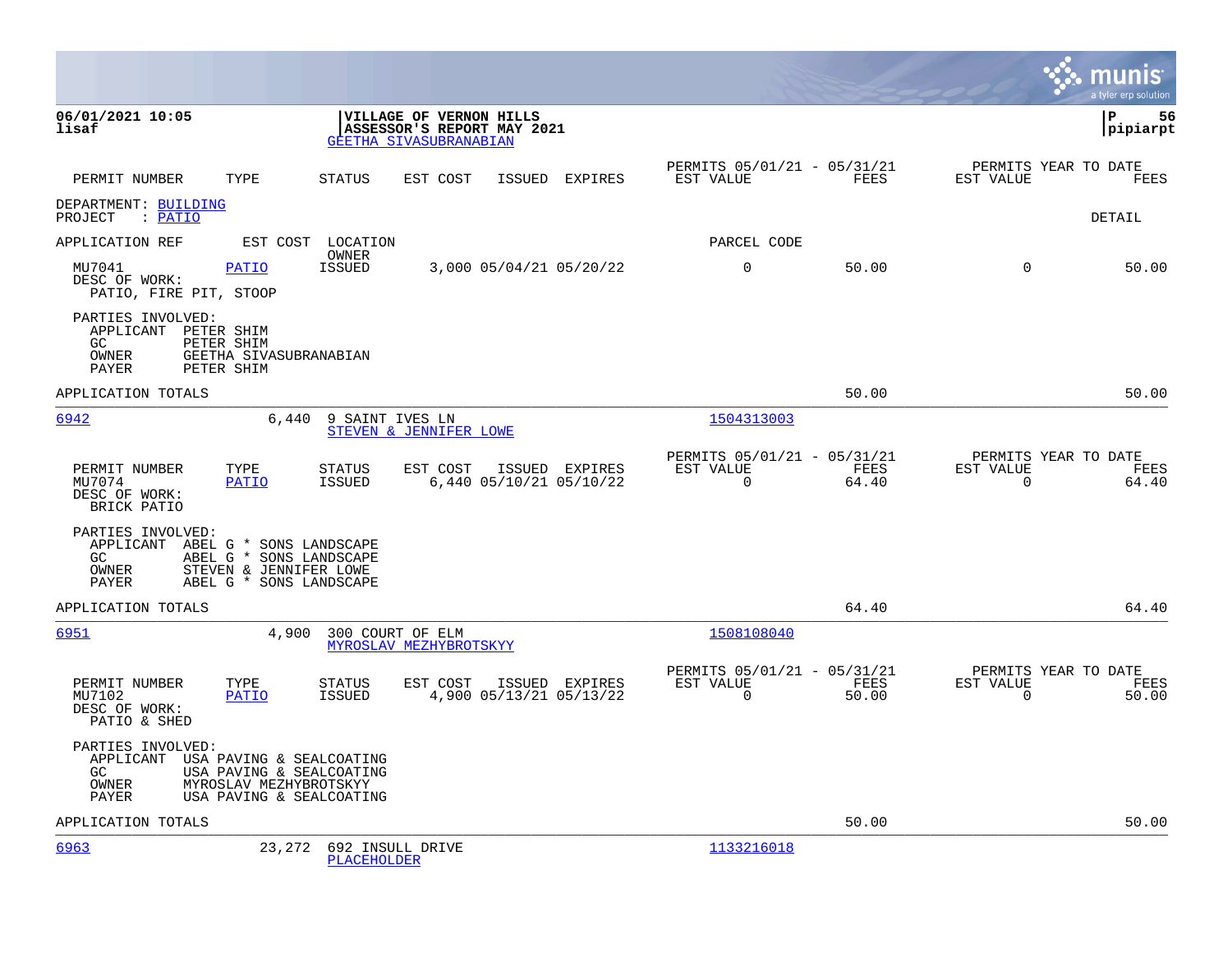|                                                                                                                                                              |                                                                                         |                                                                        | munis<br>a tyler erp solution                                   |
|--------------------------------------------------------------------------------------------------------------------------------------------------------------|-----------------------------------------------------------------------------------------|------------------------------------------------------------------------|-----------------------------------------------------------------|
| 06/01/2021 10:05<br>lisaf                                                                                                                                    | VILLAGE OF VERNON HILLS<br>ASSESSOR'S REPORT MAY 2021                                   |                                                                        | 57<br>l P<br> pipiarpt                                          |
| PERMIT NUMBER<br>TYPE                                                                                                                                        | STATUS<br>EST COST<br>ISSUED EXPIRES                                                    | PERMITS 05/01/21 - 05/31/21<br>EST VALUE<br>FEES                       | PERMITS YEAR TO DATE<br>EST VALUE<br>FEES                       |
| DEPARTMENT: BUILDING<br>PROJECT : PATIO                                                                                                                      |                                                                                         |                                                                        | DETAIL                                                          |
| APPLICATION REF                                                                                                                                              | EST COST LOCATION                                                                       | PARCEL CODE                                                            |                                                                 |
| MU7088<br>PATIO<br>DESC OF WORK:<br>PATIO, STEPS, WALKWAY AND DRAINAGE                                                                                       | OWNER<br><b>ISSUED</b><br>23, 272 05/12/21 05/21/22                                     | $\mathbf 0$<br>232.72                                                  | 232.72<br>$\Omega$                                              |
| PARTIES INVOLVED:<br>APPLICANT POUL'S LANDSCAPING<br>GC.<br>POUL'S LANDSCAPING<br>OWNER<br>PLACEHOLDER<br>POUL'S LANDSCAPING<br>PAYER                        |                                                                                         |                                                                        |                                                                 |
| APPLICATION TOTALS                                                                                                                                           |                                                                                         | 232.72                                                                 | 232.72                                                          |
| 6968                                                                                                                                                         | 10,278 354 DANBURY DR<br>WILLIAM KESSEL & SNEZANA KESSEL                                | 1508220018                                                             |                                                                 |
| PERMIT NUMBER<br>TYPE<br>MU7103<br><b>PATIO</b><br>DESC OF WORK:<br>BRICK PATIO/FIRE PIT                                                                     | STATUS<br>EST COST<br>ISSUED EXPIRES<br>10,278 05/13/21 05/13/22<br>ISSUED              | PERMITS 05/01/21 - 05/31/21<br>FEES<br>EST VALUE<br>$\Omega$<br>103.00 | PERMITS YEAR TO DATE<br>EST VALUE<br>FEES<br>$\Omega$<br>103.00 |
| PARTIES INVOLVED:<br>APPLICANT STONEMARK HARDSCAPES<br>FENCE<br>STONEMARK HARDSCAPES<br>GC<br>STONEMARK HARDSCAPES<br>OWNER<br>PAYER<br>STONEMARK HARDSCAPES | WILLIAM KESSEL & SNEZANA KESSEL                                                         |                                                                        |                                                                 |
| APPLICATION TOTALS                                                                                                                                           |                                                                                         | 103.00                                                                 | 103.00                                                          |
| 7017                                                                                                                                                         | 4,000 1048 CREEK VIEW DRIVE<br>LAKSHADI PRADAD MARAM                                    | 1516103004                                                             |                                                                 |
| PERMIT NUMBER<br>TYPE<br>MU7157<br><b>PATIO</b><br>DESC OF WORK:<br>PATIO                                                                                    | <b>STATUS</b><br>EST COST<br>ISSUED EXPIRES<br>4,000 05/19/21 05/19/22<br><b>ISSUED</b> | PERMITS 05/01/21 - 05/31/21<br>EST VALUE<br>FEES<br>$\Omega$<br>50.00  | PERMITS YEAR TO DATE<br>EST VALUE<br>FEES<br>$\Omega$<br>50.00  |
| PARTIES INVOLVED:<br>APPLICANT LAKSHADI PRADAD MARAM<br>GC.<br>LAKSHADI PRADAD MARAM<br>OWNER<br>LAKSHADI PRADAD MARAM<br>LAKSHADI PRADAD MARAM<br>PAYER     |                                                                                         |                                                                        |                                                                 |
| APPLICATION TOTALS                                                                                                                                           |                                                                                         | 50.00                                                                  | 50.00                                                           |
| 7021<br>12,000                                                                                                                                               | 532 COUNCIL CIRCLE<br><b>JON JANULIS</b>                                                | 1133205054                                                             |                                                                 |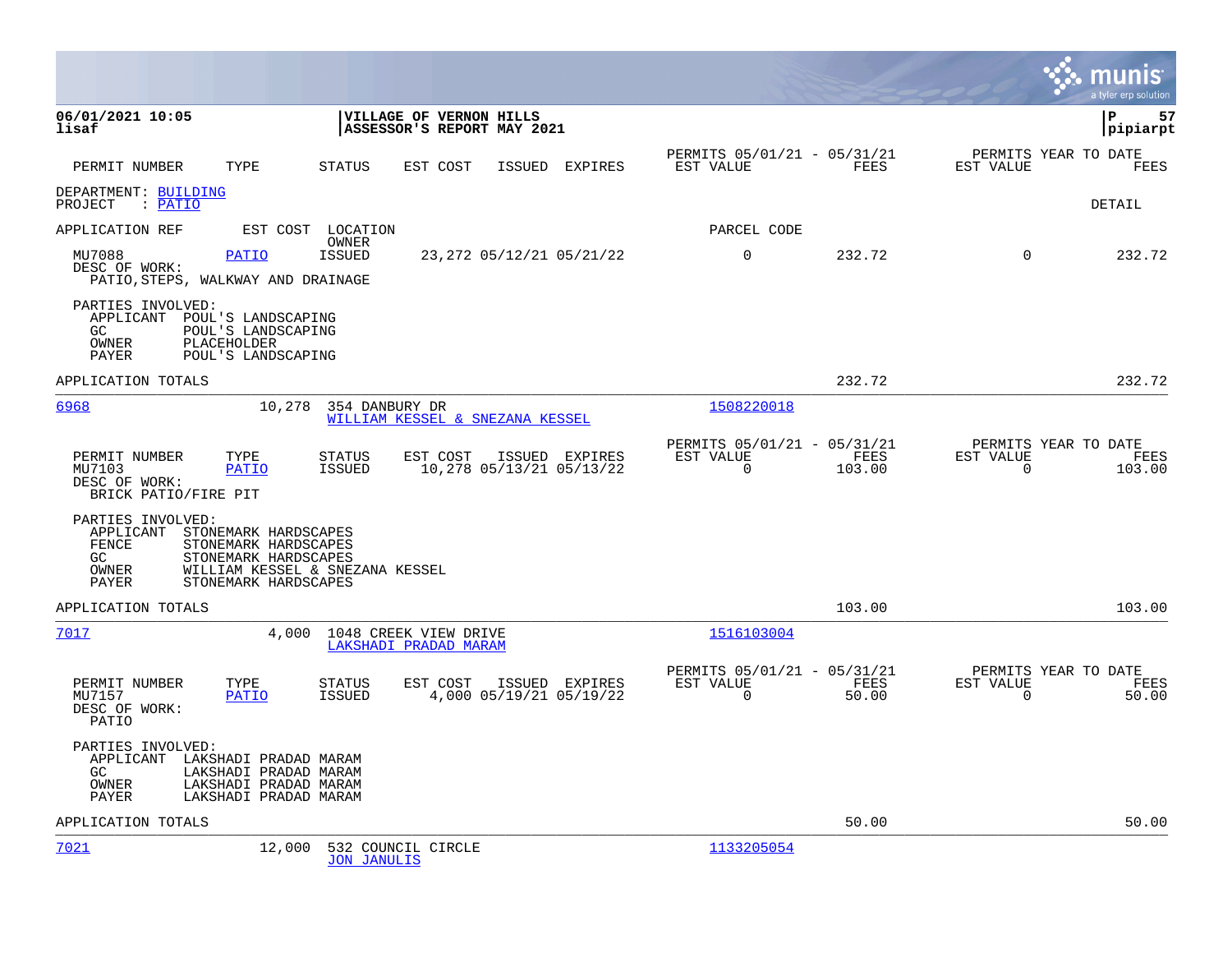|                                                                              |                                                                               |                                |                                                       |                          |                |                                                         |               |                                                  | munis<br>a tyler erp solution |
|------------------------------------------------------------------------------|-------------------------------------------------------------------------------|--------------------------------|-------------------------------------------------------|--------------------------|----------------|---------------------------------------------------------|---------------|--------------------------------------------------|-------------------------------|
| 06/01/2021 10:05<br>lisaf                                                    |                                                                               |                                | VILLAGE OF VERNON HILLS<br>ASSESSOR'S REPORT MAY 2021 |                          |                |                                                         |               |                                                  | lР<br>58<br> pipiarpt         |
| PERMIT NUMBER                                                                | TYPE                                                                          | STATUS                         | EST COST                                              |                          | ISSUED EXPIRES | PERMITS 05/01/21 - 05/31/21<br>EST VALUE                | FEES          | PERMITS YEAR TO DATE<br>EST VALUE                | FEES                          |
| DEPARTMENT: BUILDING<br>PROJECT<br>: PATIO                                   |                                                                               |                                |                                                       |                          |                |                                                         |               |                                                  | <b>DETAIL</b>                 |
| APPLICATION REF                                                              | EST COST                                                                      | LOCATION                       |                                                       |                          |                | PARCEL CODE                                             |               |                                                  |                               |
| MU7156<br>DESC OF WORK:<br>PATIO (PAVERS)                                    | PATIO                                                                         | OWNER<br><b>ISSUED</b>         |                                                       | 12,000 05/19/21 05/19/22 |                | 0                                                       | 120.00        | $\Omega$                                         | 120.00                        |
| PARTIES INVOLVED:<br>APPLICANT STONEMARK HARDSCAPES<br>GC<br>OWNER<br>PAYER  | STONEMARK HARDSCAPES<br><b>JON JANULIS</b><br>STONEMARK HARDSCAPES            |                                |                                                       |                          |                |                                                         |               |                                                  |                               |
| APPLICATION TOTALS                                                           |                                                                               |                                |                                                       |                          |                |                                                         | 120.00        |                                                  | 120.00                        |
| 7039                                                                         | 8,940                                                                         | 107 ANNAPOLIS DR               | BRIAN & REBECCA O'DETTE                               |                          |                | 1504310007                                              |               |                                                  |                               |
| PERMIT NUMBER<br>MU7164<br>DESC OF WORK:<br>CONCRETE PATIO                   | TYPE<br><b>PATIO</b>                                                          | STATUS<br>ISSUED               | EST COST                                              | 8,940 05/21/21 05/21/22  | ISSUED EXPIRES | PERMITS 05/01/21 - 05/31/21<br>EST VALUE<br>$\mathbf 0$ | FEES<br>89.40 | PERMITS YEAR TO DATE<br>EST VALUE<br>$\mathbf 0$ | FEES<br>89.40                 |
| PARTIES INVOLVED:<br>APPLICANT CASEY BARBERIS<br>GC<br><b>OWNER</b><br>PAYER | HENSON CONCRETE<br>BRIAN & REBECCA O'DETTE<br>CASEY BARBERIS                  |                                |                                                       |                          |                |                                                         |               |                                                  |                               |
| APPLICATION TOTALS                                                           |                                                                               |                                |                                                       |                          |                |                                                         | 89.40         |                                                  | 89.40                         |
| 7043                                                                         | 5,000                                                                         | 1509 OAKMONT DR                | M GHATTAMANENI & S GUTTIKONDA                         |                          |                | 1133122005                                              |               |                                                  |                               |
| PERMIT NUMBER<br>MU7150<br>DESC OF WORK:<br>PATIO                            | TYPE<br><b>PATIO</b>                                                          | <b>STATUS</b><br><b>ISSUED</b> | EST COST                                              | 5,000 05/19/21 05/26/22  | ISSUED EXPIRES | PERMITS 05/01/21 - 05/31/21<br>EST VALUE<br>$\Omega$    | FEES<br>50.00 | PERMITS YEAR TO DATE<br>EST VALUE<br>$\Omega$    | FEES<br>50.00                 |
| PARTIES INVOLVED:<br>APPLICANT MOORTHY GHATTAMANENI<br>GC.<br>OWNER<br>PAYER | MOORTHY GHATTAMANENI<br>M GHATTAMANENI & S GUTTIKONDA<br>MOORTHY GHATTAMANENI |                                |                                                       |                          |                |                                                         |               |                                                  |                               |
| APPLICATION TOTALS                                                           |                                                                               |                                |                                                       |                          |                |                                                         | 50.00         |                                                  | 50.00                         |
| 7044                                                                         | 33,139                                                                        |                                | 2351 HAZELTIME DR<br>SCOTT D & WENDY E ELMAN          |                          |                | 1129201059                                              |               |                                                  |                               |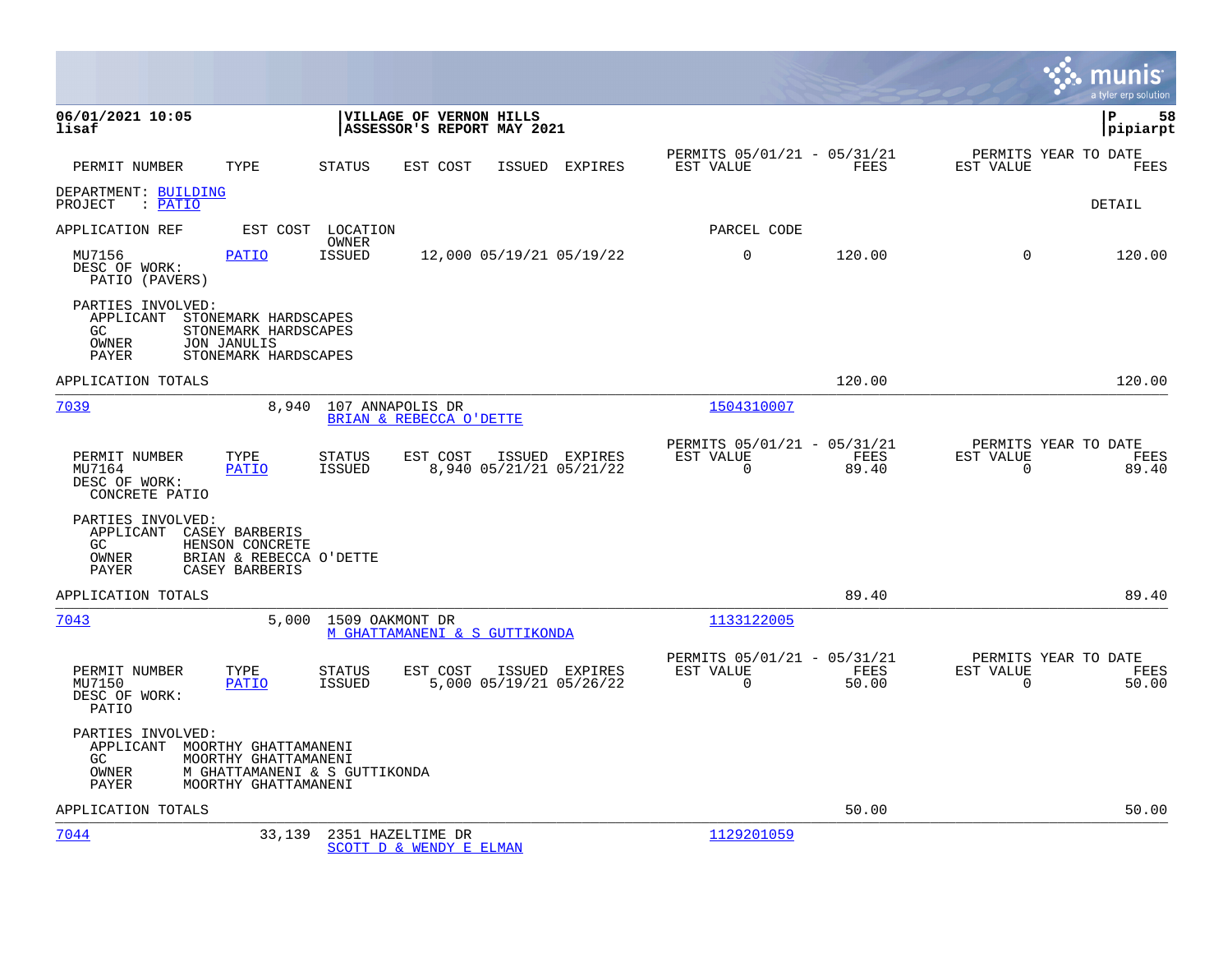|                                                                                                                                                                                            |                                                                                                   |                                                                        | munis<br>a tyler erp solution                                   |
|--------------------------------------------------------------------------------------------------------------------------------------------------------------------------------------------|---------------------------------------------------------------------------------------------------|------------------------------------------------------------------------|-----------------------------------------------------------------|
| 06/01/2021 10:05<br>lisaf                                                                                                                                                                  | VILLAGE OF VERNON HILLS<br>ASSESSOR'S REPORT MAY 2021                                             |                                                                        | lР<br>59<br> pipiarpt                                           |
| TYPE<br>PERMIT NUMBER                                                                                                                                                                      | <b>STATUS</b><br>EST COST<br>ISSUED<br>EXPIRES                                                    | PERMITS 05/01/21 - 05/31/21<br>FEES<br>EST VALUE                       | PERMITS YEAR TO DATE<br>EST VALUE<br>FEES                       |
| DEPARTMENT: BUILDING<br>: PATIO<br>PROJECT                                                                                                                                                 |                                                                                                   |                                                                        | DETAIL                                                          |
| APPLICATION REF<br>EST COST                                                                                                                                                                | LOCATION<br>OWNER                                                                                 | PARCEL CODE                                                            |                                                                 |
| MU7167<br><b>PATIO</b><br>DESC OF WORK:                                                                                                                                                    | <b>ISSUED</b><br>33,139 05/21/21 05/27/22<br>INSTALLATION OF NEW BLUESTONE PATIO AND WIDE WALKWAY | 0<br>331.00                                                            | $\Omega$<br>331.00                                              |
| PARTIES INVOLVED:<br>APPLICANT SCOTT D & WENDY E ELMAN<br>GC<br>GREENWORKS LANDSCAPE<br>OWNER<br>SCOTT D & WENDY E ELMAN<br>PAYER<br>SCOTT D & WENDY E ELMAN                               |                                                                                                   |                                                                        |                                                                 |
| APPLICATION TOTALS                                                                                                                                                                         |                                                                                                   | 331.00                                                                 | 331.00                                                          |
| 7053<br>40,000                                                                                                                                                                             | 151 EAST TOWNLINE RD<br><b>JAMESON'S CHARHOUSE</b>                                                | <u>1504109003</u>                                                      |                                                                 |
| PERMIT NUMBER<br>TYPE<br>MU7154<br><b>PATIO</b><br>DESC OF WORK:<br>OUTDOOR GATED PATIO                                                                                                    | STATUS<br>EST COST<br>ISSUED EXPIRES<br>40,000 05/19/21 05/25/22<br>ISSUED                        | PERMITS 05/01/21 - 05/31/21<br>EST VALUE<br>FEES<br>$\Omega$<br>400.00 | PERMITS YEAR TO DATE<br>EST VALUE<br>FEES<br>$\Omega$<br>400.00 |
| PARTIES INVOLVED:<br>APPLICANT<br>JAMESON'S CHARHOUSE<br>CONCRETE<br>CONTINENTAL PRO SYSTEMS<br>GC.<br>JAMESON'S CHARHOUSE<br>JAMESON'S CHARHOUSE<br>OWNER<br>JAMESON'S CHARHOUSE<br>PAYER |                                                                                                   |                                                                        |                                                                 |
| APPLICATION TOTALS                                                                                                                                                                         |                                                                                                   | 400.00                                                                 | 400.00                                                          |
| 7057<br>10,000                                                                                                                                                                             | 110 DICKINSON CT<br><b>ANNE WAGNER</b>                                                            | 1132201025                                                             |                                                                 |
| PERMIT NUMBER<br>TYPE<br>MU7170<br><b>PATIO</b><br>DESC OF WORK:<br>REPLACING STOOP AND PATIO                                                                                              | STATUS<br>EST COST<br>ISSUED EXPIRES<br><b>ISSUED</b><br>10,000 05/21/21 05/21/22                 | PERMITS 05/01/21 - 05/31/21<br>EST VALUE<br>FEES<br>$\Omega$<br>100.00 | PERMITS YEAR TO DATE<br>EST VALUE<br>FEES<br>$\Omega$<br>100.00 |
| PARTIES INVOLVED:<br>APPLICANT<br>GC.<br><b>OWNER</b><br>ANNE WAGNER<br>PAYER                                                                                                              | LUCAS LANDSCAPING AND DESIGN<br>LUCAS LANDSCAPING AND DESIGN<br>LUCAS LANDSCAPING AND DESIGN      |                                                                        |                                                                 |
| APPLICATION TOTALS                                                                                                                                                                         |                                                                                                   | 100.00                                                                 | 100.00                                                          |
| 7099<br>53,760                                                                                                                                                                             | 1535 OAKMONT DR<br>ROBERTO MARIN                                                                  | 1133211007                                                             |                                                                 |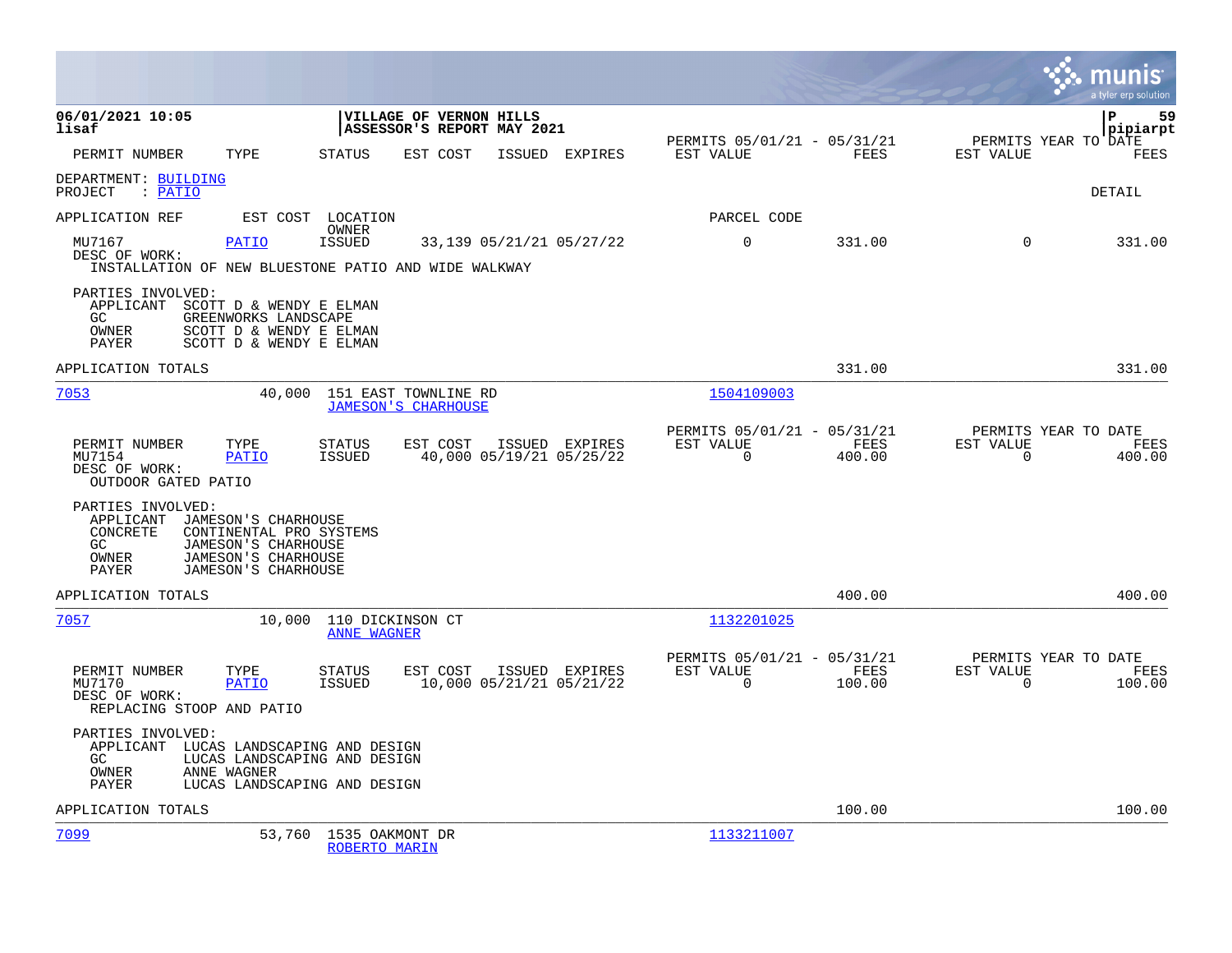|                                                                                                                                       |                                                                                          |                                                                        | munis<br>a tyler erp solution                                          |
|---------------------------------------------------------------------------------------------------------------------------------------|------------------------------------------------------------------------------------------|------------------------------------------------------------------------|------------------------------------------------------------------------|
| 06/01/2021 10:05<br>lisaf                                                                                                             | <b>VILLAGE OF VERNON HILLS</b><br>ASSESSOR'S REPORT MAY 2021                             | PERMITS 05/01/21 - 05/31/21                                            | l P<br>60<br> pipiarpt<br>PERMITS YEAR TO DATE                         |
| PERMIT NUMBER<br>TYPE                                                                                                                 | <b>STATUS</b><br>EST COST<br>ISSUED EXPIRES                                              | EST VALUE<br>FEES                                                      | EST VALUE<br>FEES                                                      |
| DEPARTMENT: BUILDING<br>PROJECT<br>$:$ PATIO                                                                                          |                                                                                          |                                                                        | DETAIL                                                                 |
| APPLICATION REF                                                                                                                       | EST COST LOCATION<br>OWNER                                                               | PARCEL CODE                                                            |                                                                        |
| MU7192<br><b>PATIO</b><br>DESC OF WORK:<br>PATIO, GAZEBO & , DRIVEWAY,                                                                | ISSUED<br>53,760 05/26/21 05/26/22                                                       | $\overline{0}$<br>537.60                                               | $\Omega$<br>537.60                                                     |
| PARTIES INVOLVED:<br>APPLICANT ARCHITERRA, INC<br>GC.<br>ARCHITERRA, INC<br>OWNER<br>ROBERTO MARIN<br>PAYER<br>ARCHITERRA, INC        |                                                                                          |                                                                        |                                                                        |
| APPLICATION TOTALS                                                                                                                    |                                                                                          | 537.60                                                                 | 537.60                                                                 |
| 7103<br>40,000                                                                                                                        | 1789 SAWGRASS ST<br>RICHARD A & SHANNON M RESETICH                                       | 1128303046                                                             |                                                                        |
| PERMIT NUMBER<br>TYPE<br>MU7209<br><b>PATIO</b><br>DESC OF WORK:<br>PATIO & PERGOLA                                                   | <b>STATUS</b><br>EST COST<br>ISSUED EXPIRES<br><b>ISSUED</b><br>40,000 05/27/21 05/27/22 | PERMITS 05/01/21 - 05/31/21<br>FEES<br>EST VALUE<br>$\Omega$<br>400.00 | PERMITS YEAR TO DATE<br><b>EST VALUE</b><br>FEES<br>$\Omega$<br>400.00 |
| PARTIES INVOLVED:<br>APPLICANT STONE WORTHY<br>ELECTRICIA MMI ELECTRICAL<br>STONE WORTHY<br>GC<br>OWNER<br>PAYER<br>STONE WORTHY      | RICHARD A & SHANNON M RESETICH                                                           |                                                                        |                                                                        |
| APPLICATION TOTALS                                                                                                                    |                                                                                          | 400.00                                                                 | 400.00                                                                 |
| 7122<br>4,800                                                                                                                         | 575 CENTRAL PARK PL<br>MAYANK B THAKKAR & DEEPA JANI-THAKKAR                             | 1509314005                                                             |                                                                        |
| PERMIT NUMBER<br>TYPE<br>MU7208<br><b>PATIO</b><br>DESC OF WORK:<br>PATIO                                                             | STATUS<br>EST COST<br>ISSUED EXPIRES<br>4,800 05/27/21 05/27/22<br>ISSUED                | PERMITS 05/01/21 - 05/31/21<br>EST VALUE<br>FEES<br>$\Omega$<br>50.00  | PERMITS YEAR TO DATE<br>EST VALUE<br>FEES<br>$\Omega$<br>50.00         |
| PARTIES INVOLVED:<br>APPLICANT<br>TOP MARKS CONSTRUCTION<br>TOP MARKS CONSTRUCTION<br>GC.<br>OWNER<br>TOP MARKS CONSTRUCTION<br>PAYER | MAYANK B THAKKAR & DEEPA JANI-THAKKAR                                                    |                                                                        |                                                                        |
| APPLICATION TOTALS<br>PROJECT TOTALS                                                                                                  |                                                                                          | 50.00<br>$\mathbf 0$<br>3,096.59                                       | 50.00<br>$\Omega$<br>3,096.59                                          |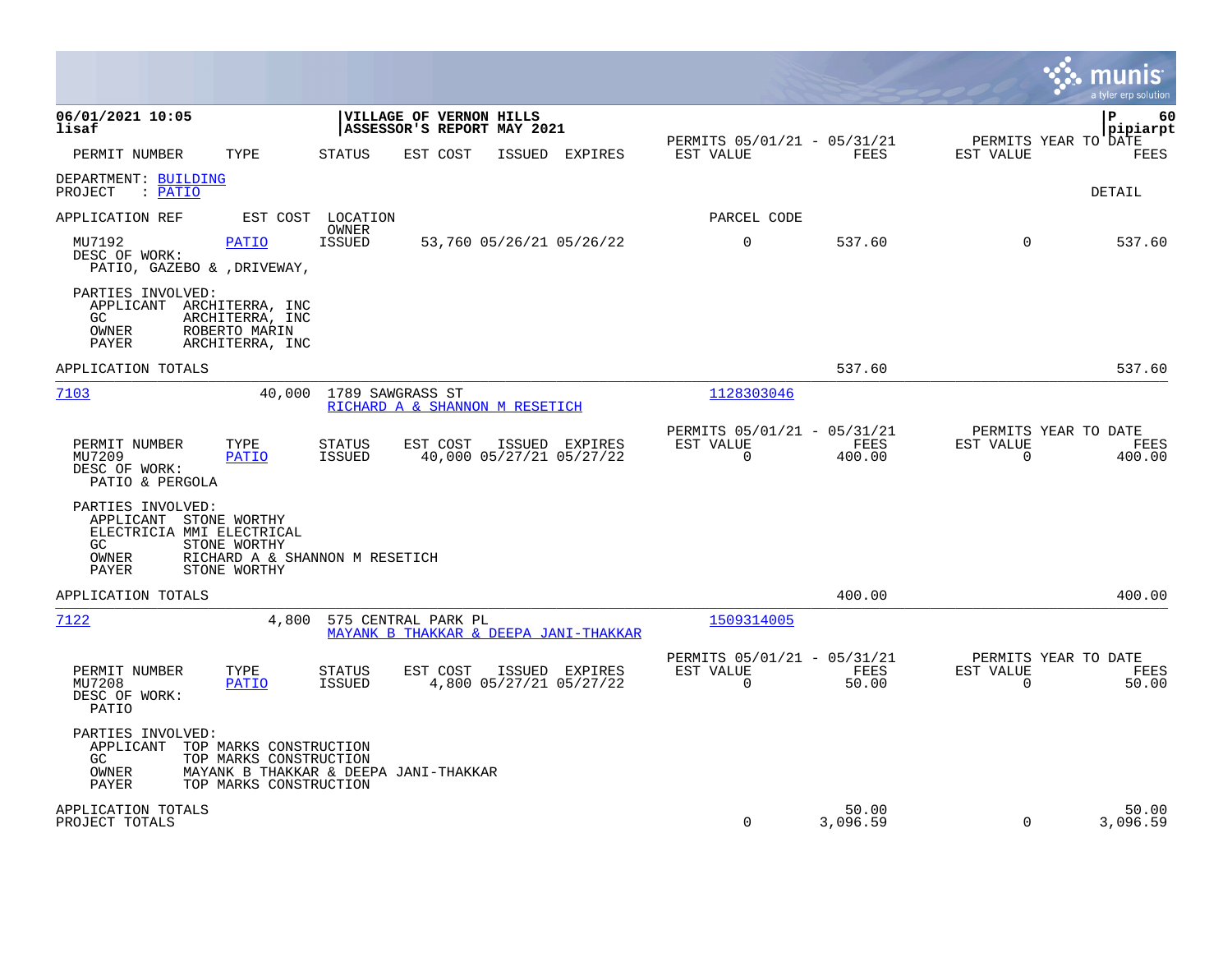|                                                                                                                                                                                                       |                                                                          | a tyler erp solution                                              |
|-------------------------------------------------------------------------------------------------------------------------------------------------------------------------------------------------------|--------------------------------------------------------------------------|-------------------------------------------------------------------|
| 06/01/2021 10:05<br>VILLAGE OF VERNON HILLS<br>ASSESSOR'S REPORT MAY 2021<br>lisaf                                                                                                                    |                                                                          | lР<br>61<br> pipiarpt                                             |
| DEPARTMENT: BUILDING<br>: SIDEWALK<br>PROJECT                                                                                                                                                         |                                                                          | DETAIL                                                            |
| APPLICATION REF<br>EST COST<br>LOCATION<br>OWNER                                                                                                                                                      | PARCEL CODE                                                              |                                                                   |
| 6903<br>4,000<br>112 ALLENTOWN CT<br>DAVID & MELISSA ACEVEDO                                                                                                                                          | 1504305033                                                               |                                                                   |
| PERMIT NUMBER<br>TYPE<br>EST COST<br>STATUS<br>ISSUED EXPIRES<br>MU7201<br><b>ISSUED</b><br>4,000 05/26/21 05/26/22<br><b>SIDEWALK</b><br>DESC OF WORK:<br>STOOP-STAIR WALKWAY                        | PERMITS 05/01/21 - 05/31/21<br>EST VALUE<br>FEES<br>$\mathbf 0$<br>50.00 | PERMITS YEAR TO DATE<br>EST VALUE<br>FEES<br>$\mathbf 0$<br>50.00 |
| PARTIES INVOLVED:<br>APPLICANT<br>AHA CONSTRUCTION<br>GC<br>AHA CONSTRUCTION<br>DAVID & MELISSA ACEVEDO<br>OWNER<br><b>PAYER</b><br>AHA CONSTRUCTION                                                  |                                                                          |                                                                   |
| APPLICATION TOTALS                                                                                                                                                                                    | 50.00                                                                    | 50.00                                                             |
| 6958<br>3,600<br>1107 WARREN LN<br><b>JESSICA ANDERS</b>                                                                                                                                              | 1506404005                                                               |                                                                   |
| PERMIT NUMBER<br>TYPE<br>STATUS<br>EST COST<br>ISSUED EXPIRES<br>MU7065<br>3,600 05/10/21 05/19/22<br><b>SIDEWALK</b><br>ISSUED<br>DESC OF WORK:<br>WALK WAY FROM DRIVEW TO PATIO                     | PERMITS 05/01/21 - 05/31/21<br>EST VALUE<br>FEES<br>$\mathbf 0$<br>50.00 | PERMITS YEAR TO DATE<br>EST VALUE<br>FEES<br>$\mathbf 0$<br>50.00 |
| PARTIES INVOLVED:<br>APPLICANT JESSICA ANDERS<br>GC.<br>J & T BRICK PAVERS<br><b>JESSICA ANDERS</b><br>OWNER<br><b>JESSICA ANDERS</b><br>PAYER                                                        |                                                                          |                                                                   |
| APPLICATION TOTALS                                                                                                                                                                                    | 50.00                                                                    | 50.00                                                             |
| 6961<br>3,500<br>104 SOUTH DEERPATH DR<br>CHERILYN R RECHNER, TRUSTEE                                                                                                                                 | 1509101011                                                               |                                                                   |
| PERMIT NUMBER<br>TYPE<br><b>STATUS</b><br>EST COST<br>ISSUED EXPIRES<br>3,500 05/12/21 05/12/22<br>MU7086<br><b>SIDEWALK</b><br><b>ISSUED</b><br>DESC OF WORK:<br>WALKWAY FROM DRIVEWAY TO REAR PATIO | PERMITS 05/01/21 - 05/31/21<br>EST VALUE<br>FEES<br>$\Omega$<br>50.00    | PERMITS YEAR TO DATE<br>EST VALUE<br>FEES<br>$\Omega$<br>50.00    |
| PARTIES INVOLVED:<br>APPLICANT REGAL CUSTOM CONCRETE<br>GC.<br>REGAL CUSTOM CONCRETE<br>CHERILYN R RECHNER, TRUSTEE<br>OWNER<br><b>PAYER</b><br>REGAL CUSTOM CONCRETE                                 |                                                                          |                                                                   |
| APPLICATION TOTALS                                                                                                                                                                                    | 50.00                                                                    | 50.00                                                             |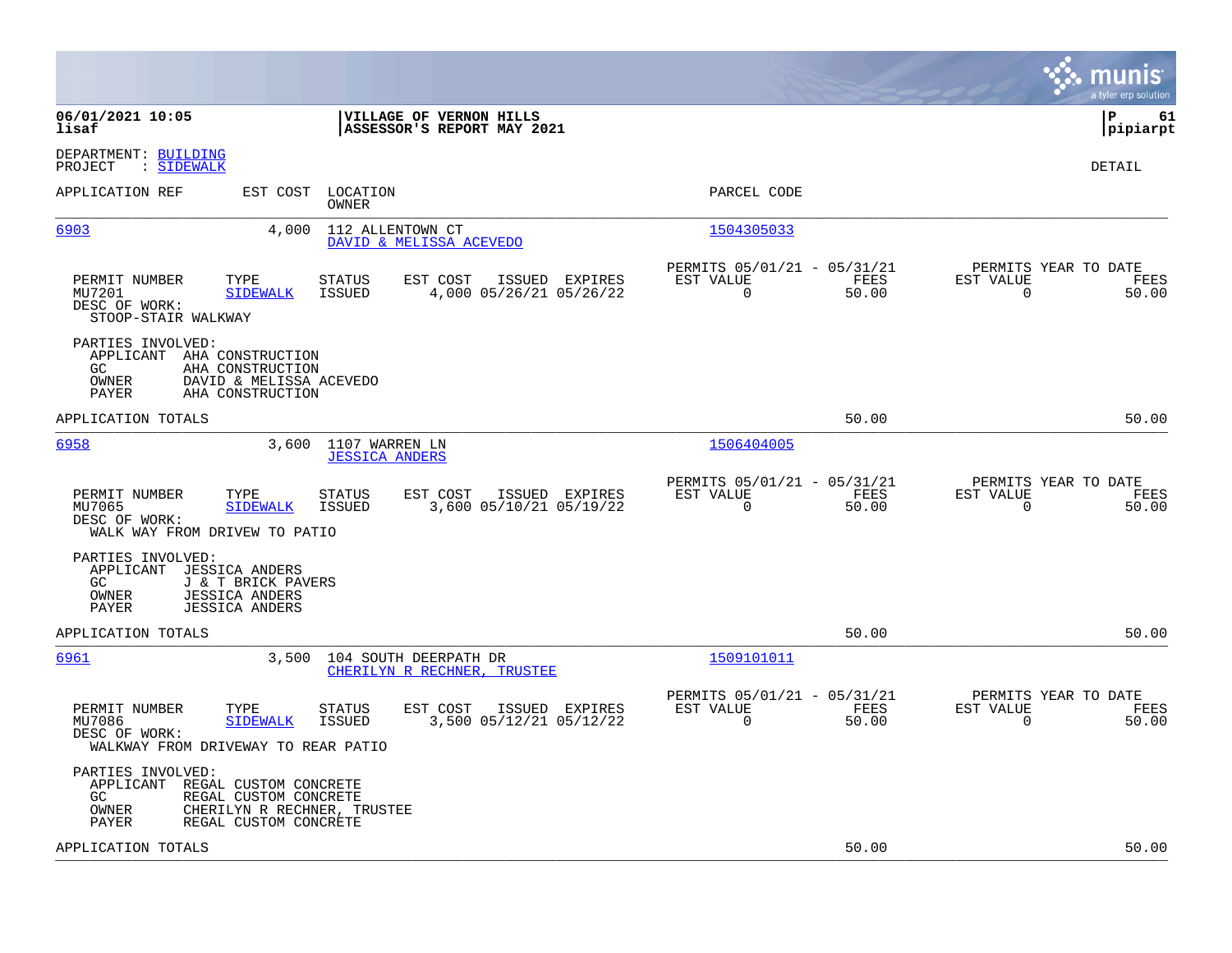|                                                                                                                                                |                                                                                                                                      |                                                                              | munis<br>a tyler erp solution                                      |
|------------------------------------------------------------------------------------------------------------------------------------------------|--------------------------------------------------------------------------------------------------------------------------------------|------------------------------------------------------------------------------|--------------------------------------------------------------------|
| 06/01/2021 10:05<br>lisaf<br>4,260<br>6996                                                                                                     | VILLAGE OF VERNON HILLS<br>ASSESSOR'S REPORT MAY 2021<br>373 CHESTERFIELD LN<br><b>SCOTT SHAPIRO</b>                                 | 1508216005                                                                   | l P<br>62<br> pipiarpt                                             |
| PERMIT NUMBER<br>TYPE                                                                                                                          | <b>STATUS</b><br>ISSUED EXPIRES<br>EST COST                                                                                          | PERMITS 05/01/21 - 05/31/21<br>FEES<br>EST VALUE                             | PERMITS YEAR TO DATE<br>EST VALUE<br>FEES                          |
| DEPARTMENT: BUILDING<br>: SIDEWALK<br>PROJECT                                                                                                  |                                                                                                                                      |                                                                              | DETAIL                                                             |
| APPLICATION REF                                                                                                                                | EST COST LOCATION                                                                                                                    | PARCEL CODE                                                                  |                                                                    |
| MU7105<br><b>SIDEWALK</b><br>DESC OF WORK:<br>PAVER WALKWAY                                                                                    | OWNER<br>COMPLT<br>4,260 05/21/21 05/21/22                                                                                           | $\mathbf 0$<br>50.00                                                         | $\Omega$<br>50.00                                                  |
| PARTIES INVOLVED:<br>APPLICANT SCOTT SHAPIRO<br>GC<br>JLOPEZ LANDSCAPING<br>OWNER<br>SCOTT SHAPIRO<br>SCOTT SHAPIRO<br>PAYER                   |                                                                                                                                      |                                                                              |                                                                    |
| APPLICATION TOTALS                                                                                                                             |                                                                                                                                      | 50.00                                                                        | 50.00                                                              |
| 7038<br>4,500                                                                                                                                  | 693 INSULL DRIVE<br><b>PLACEHOLDER</b>                                                                                               | 1133205093                                                                   |                                                                    |
| PERMIT NUMBER<br>TYPE<br>MU7163<br><b>SIDEWALK</b><br>DESC OF WORK:<br>PAVER SIDEWALK AND STOOP                                                | STATUS<br>EST COST<br>ISSUED EXPIRES<br><b>ISSUED</b><br>4,500 05/21/21 05/21/22                                                     | PERMITS 05/01/21 - 05/31/21<br>EST VALUE<br>FEES<br>$\mathbf 0$<br>50.00     | PERMITS YEAR TO DATE<br>EST VALUE<br>FEES<br>$\mathbf 0$<br>50.00  |
| PARTIES INVOLVED:<br>GC<br>PLACEHOLDER<br>OWNER<br>PAYER                                                                                       | APPLICANT D & D LANDSCAPE AND SPRINKLER SERVICES<br>D & D LANDSCAPE AND SPRINKLER SERVICES<br>D & D LANDSCAPE AND SPRINKLER SERVICES |                                                                              |                                                                    |
| APPLICATION TOTALS                                                                                                                             |                                                                                                                                      | 50.00                                                                        | 50.00                                                              |
| 7048<br>13,310                                                                                                                                 | 645 INSULL DRIVE<br>JIM & ABBY STANCIK                                                                                               | 1133205087                                                                   |                                                                    |
| PERMIT NUMBER<br>TYPE<br>MU7172<br><b>SIDEWALK</b><br>DESC OF WORK:<br>INSTALL NEW WALKWAY-CONCRETE STEPS                                      | <b>STATUS</b><br>EST COST<br>ISSUED EXPIRES<br><b>ISSUED</b><br>13,310 05/21/21 05/21/22                                             | PERMITS 05/01/21 - 05/31/21<br>EST VALUE<br>FEES<br>$\overline{0}$<br>133.10 | PERMITS YEAR TO DATE<br>EST VALUE<br>FEES<br>$\mathbf 0$<br>133.10 |
| PARTIES INVOLVED:<br>APPLICANT<br>POUL'S LANDSCAPING<br>POUL'S LANDSCAPING<br>GC<br>OWNER<br>JIM & ABBY STANCIK<br>POUL'S LANDSCAPING<br>PAYER |                                                                                                                                      |                                                                              |                                                                    |
| APPLICATION TOTALS                                                                                                                             |                                                                                                                                      | 133.10                                                                       | 133.10                                                             |
| 7049                                                                                                                                           | 9,455 669 INSULL DRIVE                                                                                                               | 1133205090                                                                   |                                                                    |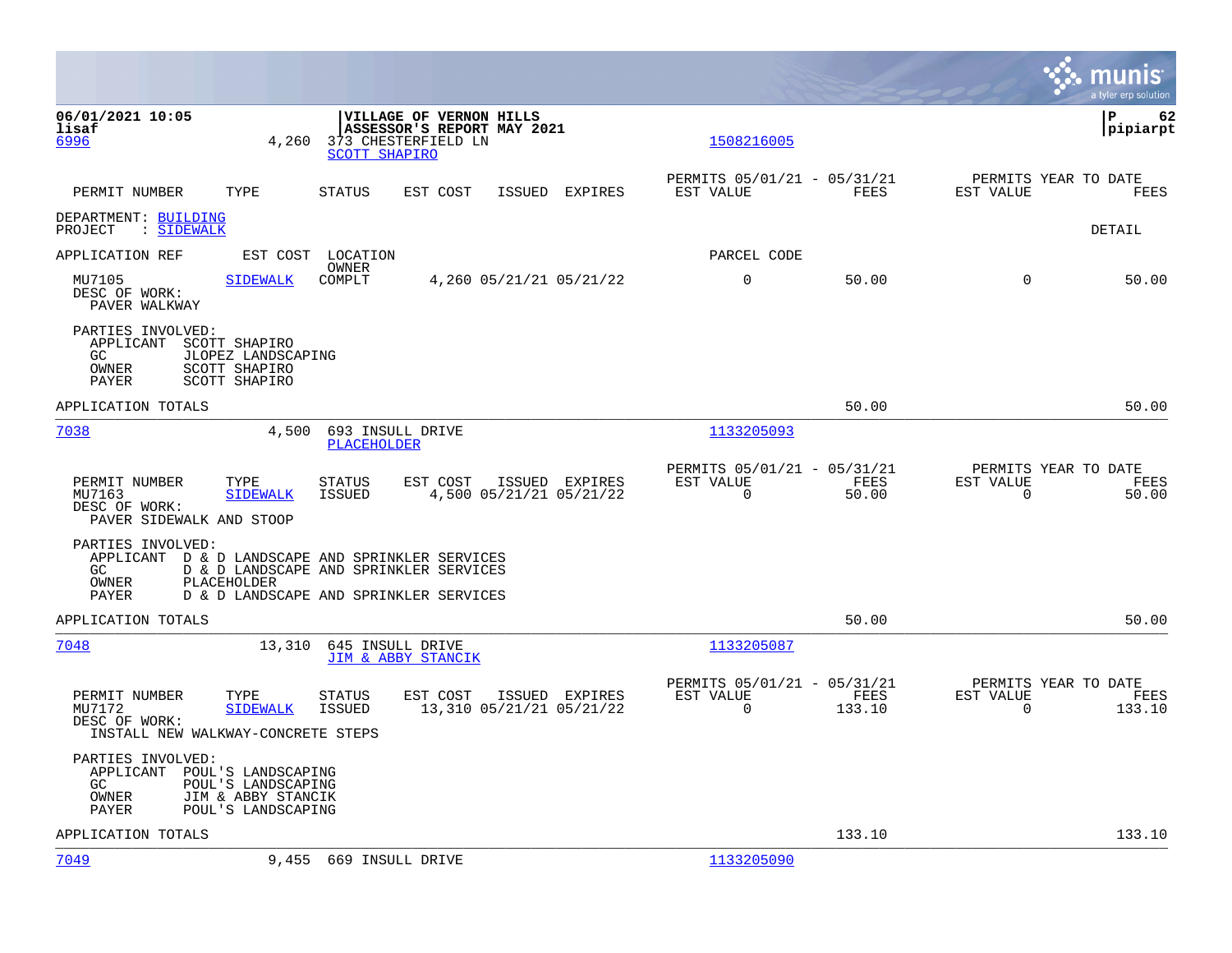|                                                                                                                                                                 |                                                                                                          |                                                       |                |                                                         |                 |                                                     | munis<br>a tyler erp solution |
|-----------------------------------------------------------------------------------------------------------------------------------------------------------------|----------------------------------------------------------------------------------------------------------|-------------------------------------------------------|----------------|---------------------------------------------------------|-----------------|-----------------------------------------------------|-------------------------------|
| 06/01/2021 10:05<br>lisaf                                                                                                                                       | <b>PLACEHOLDER</b>                                                                                       | VILLAGE OF VERNON HILLS<br>ASSESSOR'S REPORT MAY 2021 |                |                                                         |                 |                                                     | ∣P<br>63<br>pipiarpt          |
| TYPE<br>PERMIT NUMBER                                                                                                                                           | <b>STATUS</b>                                                                                            | EST COST                                              | ISSUED EXPIRES | PERMITS 05/01/21 - 05/31/21<br>EST VALUE                | FEES            | PERMITS YEAR TO DATE<br>EST VALUE                   | FEES                          |
| DEPARTMENT: BUILDING<br>PROJECT : SIDEWALK                                                                                                                      |                                                                                                          |                                                       |                |                                                         |                 |                                                     | DETAIL                        |
| APPLICATION REF                                                                                                                                                 | EST COST LOCATION                                                                                        |                                                       |                | PARCEL CODE                                             |                 |                                                     |                               |
| MU7169<br><b>SIDEWALK</b><br>DESC OF WORK:<br>PAVER WALKWAY AND STOOPS                                                                                          | OWNER<br>ISSUED                                                                                          | 9,455 05/21/21 05/21/22                               |                | $\mathbf 0$                                             | 94.56           | $\Omega$                                            | 94.56                         |
| PARTIES INVOLVED:<br>APPLICANT<br>POUL'S LANDSCAPING<br>POUL'S LANDSCAPING<br>GC.<br>OWNER<br>PLACEHOLDER<br>PAYER<br>POUL'S LANDSCAPING                        |                                                                                                          |                                                       |                |                                                         |                 |                                                     |                               |
| APPLICATION TOTALS                                                                                                                                              |                                                                                                          |                                                       |                |                                                         | 94.56           |                                                     | 94.56                         |
| 7084<br>16,050                                                                                                                                                  | 237 NOBLE CIR<br>ROBYN & LOUIS GOTTLIEB                                                                  |                                                       |                | 1508401071                                              |                 |                                                     |                               |
| PERMIT NUMBER<br>TYPE<br>MU7194<br><b>SIDEWALK</b><br>DESC OF WORK:<br>WALK WAY AND SIDEWALK                                                                    | STATUS<br>ISSUED                                                                                         | EST COST<br>16,050 05/26/21 05/26/22                  | ISSUED EXPIRES | PERMITS 05/01/21 - 05/31/21<br>EST VALUE<br>$\mathbf 0$ | FEES<br>160.50  | PERMITS YEAR TO DATE<br>EST VALUE<br>$\overline{0}$ | FEES<br>160.50                |
| PARTIES INVOLVED:<br>APPLICANT<br>BLADE RUNNERS SERVICES<br>GC.<br>BLADE RUNNERS SERVICES<br>OWNER<br>ROBYN & LOUIS GOTTLIEB<br>PAYER<br>BLADE RUNNERS SERVICES |                                                                                                          |                                                       |                |                                                         |                 |                                                     |                               |
| APPLICATION TOTALS                                                                                                                                              |                                                                                                          |                                                       |                |                                                         | 160.50          |                                                     | 160.50                        |
| 7090<br>4,500                                                                                                                                                   | 604 OUAKER RIDGE CT<br>RODNEY D & GINA M DAVIS                                                           |                                                       |                | 1132107020                                              |                 |                                                     |                               |
| PERMIT NUMBER<br>TYPE<br>MU7198<br><b>SIDEWALK</b><br>DESC OF WORK:<br>SIDEWALK & STEPS                                                                         | <b>STATUS</b><br><b>ISSUED</b>                                                                           | EST COST<br>4,500 05/26/21 05/26/22                   | ISSUED EXPIRES | PERMITS 05/01/21 - 05/31/21<br>EST VALUE<br>$\mathbf 0$ | FEES<br>50.00   | PERMITS YEAR TO DATE<br>EST VALUE<br>$\overline{0}$ | FEES<br>50.00                 |
| PARTIES INVOLVED:<br>APPLICANT<br>GC<br>OWNER<br>RODNEY D & GINA M DAVIS<br>PAYER                                                                               | T/S CONCRETE & ASPHALT SOLUTIONS<br>T/S CONCRETE & ASPHALT SOLUTIONS<br>T/S CONCRETE & ASPHALT SOLUTIONS |                                                       |                |                                                         |                 |                                                     |                               |
| APPLICATION TOTALS<br>PROJECT TOTALS                                                                                                                            |                                                                                                          |                                                       |                | $\Omega$                                                | 50.00<br>688.16 | $\Omega$                                            | 50.00<br>688.16               |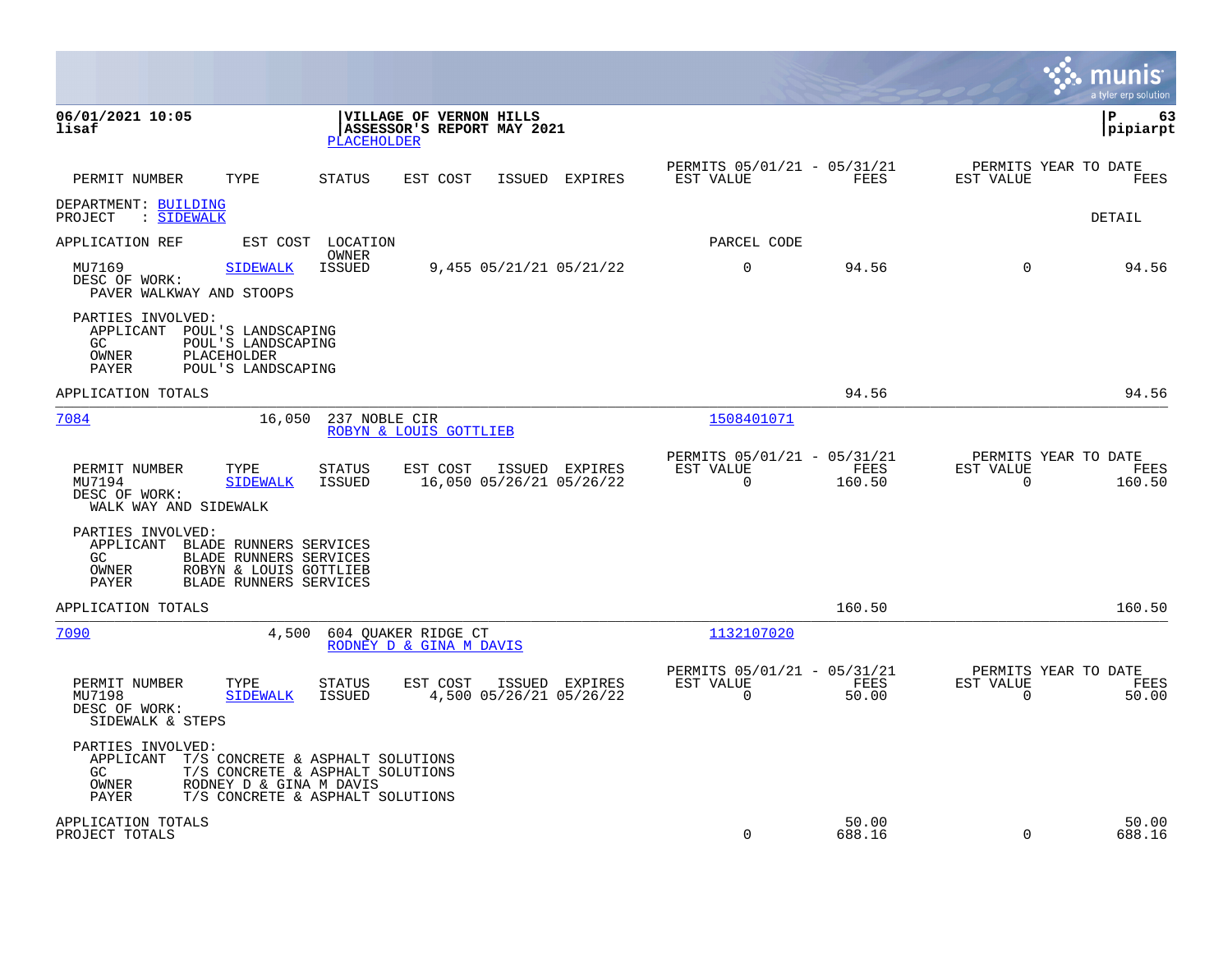|                                                                                                                                                                                                         |                                                                                   |                                                                              | munis<br>a tyler erp solution                                   |
|---------------------------------------------------------------------------------------------------------------------------------------------------------------------------------------------------------|-----------------------------------------------------------------------------------|------------------------------------------------------------------------------|-----------------------------------------------------------------|
| 06/01/2021 10:05<br>lisaf                                                                                                                                                                               | VILLAGE OF VERNON HILLS<br>ASSESSOR'S REPORT MAY 2021                             |                                                                              | 64<br>IΡ<br> pipiarpt                                           |
| DEPARTMENT: BUILDING<br>PROJECT<br>: REROOF                                                                                                                                                             |                                                                                   |                                                                              | DETAIL                                                          |
| APPLICATION REF                                                                                                                                                                                         | EST COST LOCATION<br>OWNER                                                        | PARCEL CODE                                                                  |                                                                 |
| 6998<br>16,100                                                                                                                                                                                          | 333 MARSEILLES STREET<br><b>GREG WAITLEY</b>                                      | 1509310020                                                                   |                                                                 |
| PERMIT NUMBER<br>TYPE<br>MU7044<br><b>REROOF</b><br>DESC OF WORK:<br>REROOF                                                                                                                             | ISSUED EXPIRES<br>STATUS<br>EST COST<br><b>ISSUED</b><br>16,100 05/05/21 05/05/22 | PERMITS 05/01/21 - 05/31/21<br>FEES<br>EST VALUE<br>$\overline{0}$<br>161.00 | PERMITS YEAR TO DATE<br>EST VALUE<br>FEES<br>$\Omega$<br>161.00 |
| PARTIES INVOLVED:<br>APPLICANT R CELESTE CONSTRUCTION<br>R CELESTE CONSTRUCTION<br>GC.<br><b>GREG WAITLEY</b><br>OWNER<br>PAYER<br>R CELESTE CONSTRUCTION<br>PAYER<br>R CELESTE CONSTRUCTION            |                                                                                   |                                                                              |                                                                 |
| APPLICATION TOTALS                                                                                                                                                                                      |                                                                                   | 161.00                                                                       | 161.00                                                          |
| 7008<br>12,930                                                                                                                                                                                          | 338 NORTH FIORE PKY<br>BAIMING RIU ZHIOI ZHUANG                                   | 1506405006                                                                   |                                                                 |
| PERMIT NUMBER<br>TYPE<br>MU7050<br><b>REROOF</b><br>DESC OF WORK:<br>REROOF AND SIDING                                                                                                                  | STATUS<br>EST COST<br>ISSUED EXPIRES<br>12,930 05/05/21 05/05/22<br>ISSUED        | PERMITS 05/01/21 - 05/31/21<br>EST VALUE<br>FEES<br>$\Omega$<br>129.30       | PERMITS YEAR TO DATE<br>EST VALUE<br>FEES<br>$\Omega$<br>129.30 |
| PARTIES INVOLVED:<br>APPLICANT<br>BMD ERUOCRAFT INC<br>BMD ERUOCRAFT INC<br>GC.<br>OWNER<br>BAIMING RIU ZHIQI ZHUANG<br>PAYER<br>BMD ERUOCRAFT INC<br><b>ROOFER</b><br>AC HOME CONSTRUCTION INC         |                                                                                   |                                                                              |                                                                 |
| APPLICATION TOTALS                                                                                                                                                                                      |                                                                                   | 129.30                                                                       | 129.30                                                          |
| 7009                                                                                                                                                                                                    | 14,050 1721 SHOAL CREEK TER<br><b>SATISH DEO</b>                                  | 1129313024                                                                   |                                                                 |
| PERMIT NUMBER<br>TYPE<br>MU7051<br><b>REROOF</b><br>DESC OF WORK:<br>REROOF                                                                                                                             | STATUS<br>EST COST<br>ISSUED EXPIRES<br>14,050 05/05/21 05/24/22<br>COMPLT        | PERMITS 05/01/21 - 05/31/21<br>EST VALUE<br><b>FEES</b><br>140.50<br>0       | PERMITS YEAR TO DATE<br>EST VALUE<br>FEES<br>140.50<br>0        |
| PARTIES INVOLVED:<br>APPLICANT E&L ROOFING & WINDOWS LLC<br>GC.<br>E&L ROOFING & WINDOWS LLC<br>OWNER<br>SATISH DEO<br>PAYER<br>E&L ROOFING & WINDOWS LLC<br><b>ROOFER</b><br>E&L ROOFING & WINDOWS LLC |                                                                                   |                                                                              |                                                                 |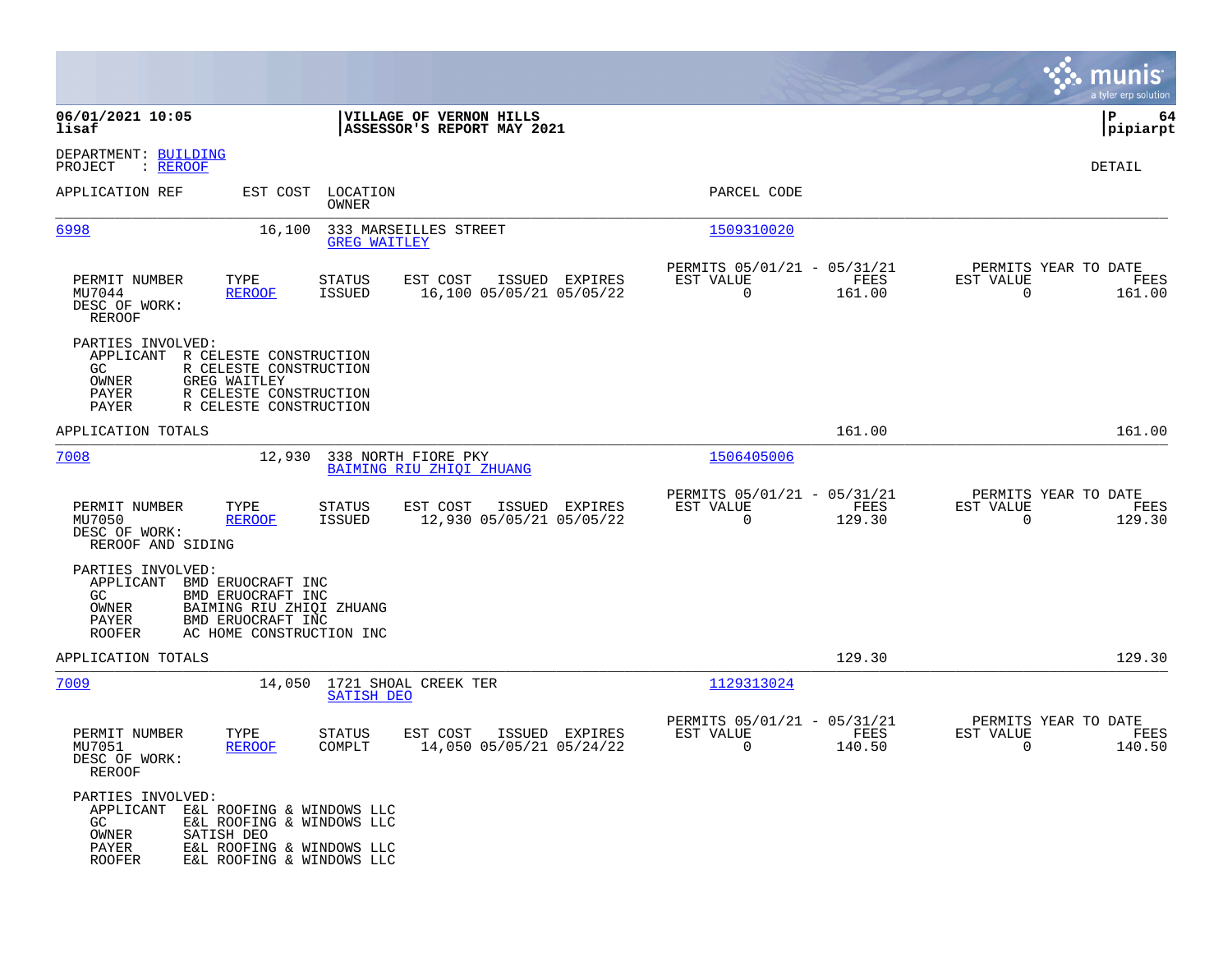|                                                                                                                                                                                                                                                                    |                                                                             | munis<br>a tyler erp solution                                        |
|--------------------------------------------------------------------------------------------------------------------------------------------------------------------------------------------------------------------------------------------------------------------|-----------------------------------------------------------------------------|----------------------------------------------------------------------|
| 06/01/2021 10:05<br>VILLAGE OF VERNON HILLS<br>lisaf<br>ASSESSOR'S REPORT MAY 2021                                                                                                                                                                                 |                                                                             | P<br>65<br> pipiarpt                                                 |
| DEPARTMENT: BUILDING<br>PROJECT<br>: REROOF                                                                                                                                                                                                                        |                                                                             | <b>DETAIL</b>                                                        |
| APPLICATION REF<br>EST COST<br>LOCATION<br>OWNER                                                                                                                                                                                                                   | PARCEL CODE                                                                 |                                                                      |
| APPLICATION TOTALS                                                                                                                                                                                                                                                 | 140.50                                                                      | 140.50                                                               |
| 7011<br>12,000<br>332 RANNEY AVE<br>RICHARD Y & CARYN L KIM                                                                                                                                                                                                        | 1509308036                                                                  |                                                                      |
| PERMIT NUMBER<br>TYPE<br>STATUS<br>EST COST<br>ISSUED EXPIRES<br><b>REROOF</b><br>COMPLT<br>12,000 05/05/21 05/24/22<br>MU7052<br>DESC OF WORK:<br><b>REROOF</b>                                                                                                   | PERMITS 05/01/21 - 05/31/21<br>FEES<br>EST VALUE<br>$\Omega$<br>120.00      | PERMITS YEAR TO DATE<br>EST VALUE<br>FEES<br>$\Omega$<br>120.00      |
| PARTIES INVOLVED:<br>APPLICANT E&L ROOFING & WINDOWS LLC<br>GC<br>E&L ROOFING & WINDOWS LLC<br>OWNER<br>RICHARD Y & CARYN L KIM<br>E&L ROOFING & WINDOWS LLC<br>PAYER<br>E&L ROOFING & WINDOWS LLC<br><b>ROOFER</b>                                                |                                                                             |                                                                      |
| APPLICATION TOTALS                                                                                                                                                                                                                                                 | 120.00                                                                      | 120.00                                                               |
| 7013<br>244,138<br>101 CORPORATE WOODS PARKWAY<br>VAN VLISSINGEN & CO                                                                                                                                                                                              | 1516205001                                                                  |                                                                      |
| TYPE<br>PERMIT NUMBER<br>STATUS<br>EST COST<br>ISSUED EXPIRES<br>244,138 05/06/21 05/06/22<br>MU7054<br><b>REROOF</b><br><b>ISSUED</b><br>DESC OF WORK:<br><b>REROOF</b>                                                                                           | PERMITS 05/01/21 - 05/31/21<br>EST VALUE<br>FEES<br>$\mathbf 0$<br>2,441.38 | PERMITS YEAR TO DATE<br>EST VALUE<br>FEES<br>$\mathbf 0$<br>2,441.38 |
| PARTIES INVOLVED:<br>APPLICANT<br>COMPLETE BUILDING MAINTEANCE<br>GC<br>COMPLETE BUILDING MAINTEANCE<br>OCCUPANT<br>SCOTSMAN ICE SYSTEMS<br>VAN VLISSINGEN & CO<br>OWNER<br>COMPLETE BUILDING MAINTEANCE<br>PAYER<br><b>ROOFER</b><br>COMPLETE BUILDING MAINTEANCE |                                                                             |                                                                      |
| APPLICATION TOTALS                                                                                                                                                                                                                                                 | 2,441.38                                                                    | 2,441.38                                                             |
| 7019<br>29,680<br>290 HOBBLE BUSH LANE<br>TIM BOLTON                                                                                                                                                                                                               | 1509105016                                                                  |                                                                      |
| PERMIT NUMBER<br>TYPE<br>STATUS<br>EST COST<br>ISSUED EXPIRES<br>MU7057<br><b>REROOF</b><br>ISSUED<br>29,680 05/06/21 05/06/22<br>DESC OF WORK:<br>REROOF                                                                                                          | PERMITS 05/01/21 - 05/31/21<br>EST VALUE<br>FEES<br>0<br>296.80             | PERMITS YEAR TO DATE<br>EST VALUE<br>FEES<br>0<br>296.80             |
| PARTIES INVOLVED:<br>APPLICANT AMERIPRO ROOFING<br>GC.<br>AMERIPRO ROOFING                                                                                                                                                                                         |                                                                             |                                                                      |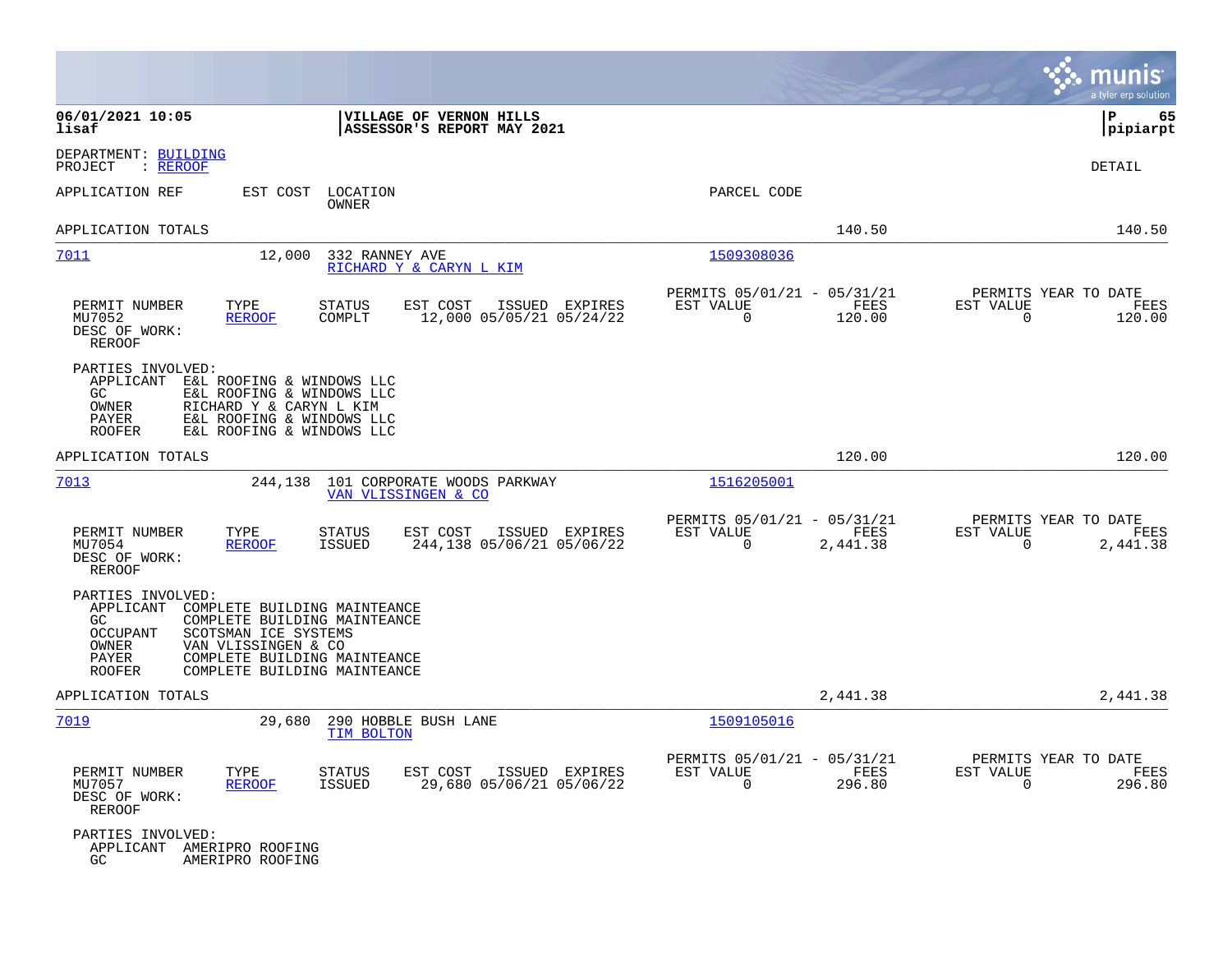|                                                                                                                                                               |                                                                                          |                                                                           | munis<br>a tyler erp solution                                       |
|---------------------------------------------------------------------------------------------------------------------------------------------------------------|------------------------------------------------------------------------------------------|---------------------------------------------------------------------------|---------------------------------------------------------------------|
| 06/01/2021 10:05<br>lisaf                                                                                                                                     | VILLAGE OF VERNON HILLS<br>ASSESSOR'S REPORT MAY 2021                                    |                                                                           | l P<br>66<br> pipiarpt                                              |
| DEPARTMENT: BUILDING<br>PROJECT<br>: REROOF                                                                                                                   |                                                                                          |                                                                           | <b>DETAIL</b>                                                       |
| APPLICATION REF                                                                                                                                               | EST COST LOCATION<br>OWNER                                                               | PARCEL CODE                                                               |                                                                     |
| OWNER<br>TIM BOLTON<br>PAYER<br>AMERIPRO ROOFING<br><b>ROOFER</b><br>AMERIPRO ROOFING                                                                         |                                                                                          |                                                                           |                                                                     |
| APPLICATION TOTALS                                                                                                                                            |                                                                                          | 296.80                                                                    | 296.80                                                              |
| 7026<br>20,090                                                                                                                                                | 604 SYCAMORE ST<br>MACIEJ PRZEKLASA                                                      | 1132107013                                                                |                                                                     |
| PERMIT NUMBER<br>TYPE<br><b>REROOF</b><br>MU7060<br>DESC OF WORK:<br><b>REROOF</b>                                                                            | <b>STATUS</b><br>EST COST<br>ISSUED EXPIRES<br><b>ISSUED</b><br>20,090 05/07/21 05/07/22 | PERMITS 05/01/21 - 05/31/21<br>FEES<br>EST VALUE<br>$\mathbf 0$<br>200.90 | PERMITS YEAR TO DATE<br>EST VALUE<br>FEES<br>$\mathsf{O}$<br>200.90 |
| PARTIES INVOLVED:<br>WESTSKY INC<br>APPLICANT<br>WESTSKY INC<br>GC<br>MACIEJ PRZEKLASA<br>OWNER<br>WESTSKY INC<br>PAYER<br>WESTSKY INC<br><b>ROOFER</b>       |                                                                                          |                                                                           |                                                                     |
| APPLICATION TOTALS                                                                                                                                            |                                                                                          | 200.90                                                                    | 200.90                                                              |
| 7028<br>15,950                                                                                                                                                | 2257 SARAZEN DR<br>MATTHEW & AIJUN D CHEN                                                | 1129207014                                                                |                                                                     |
| PERMIT NUMBER<br>TYPE<br>MU7064<br><b>REROOF</b><br>DESC OF WORK:<br>REROOF                                                                                   | <b>STATUS</b><br>EST COST<br>ISSUED EXPIRES<br>15,950 05/07/21 05/07/22<br>ISSUED        | PERMITS 05/01/21 - 05/31/21<br>EST VALUE<br>FEES<br>$\mathbf 0$<br>159.50 | PERMITS YEAR TO DATE<br>EST VALUE<br>FEES<br>$\mathbf 0$<br>159.50  |
| PARTIES INVOLVED:<br>APPLICANT<br>WESTSKY INC<br>WESTSKY INC<br>GC<br>OWNER<br>MATTHEW & AIJUN D CHEN<br>WESTSKY INC<br>PAYER<br><b>ROOFER</b><br>WESTSKY INC |                                                                                          |                                                                           |                                                                     |
| APPLICATION TOTALS                                                                                                                                            |                                                                                          | 159.50                                                                    | 159.50                                                              |
| 7042                                                                                                                                                          | 14,400 1938 TURTLE BAY RD<br><b>GEORGE &amp; LISA M MARI</b>                             | 1129401016                                                                |                                                                     |
| PERMIT NUMBER<br>TYPE<br><b>REROOF</b><br>MU7078<br>DESC OF WORK:<br><b>REROOF</b>                                                                            | <b>STATUS</b><br>EST COST<br>ISSUED EXPIRES<br>14,400 05/11/21 05/17/22<br>COMPLT        | PERMITS 05/01/21 - 05/31/21<br>EST VALUE<br>FEES<br>$\Omega$<br>144.00    | PERMITS YEAR TO DATE<br>EST VALUE<br>FEES<br>$\Omega$<br>144.00     |

PARTIES INVOLVED: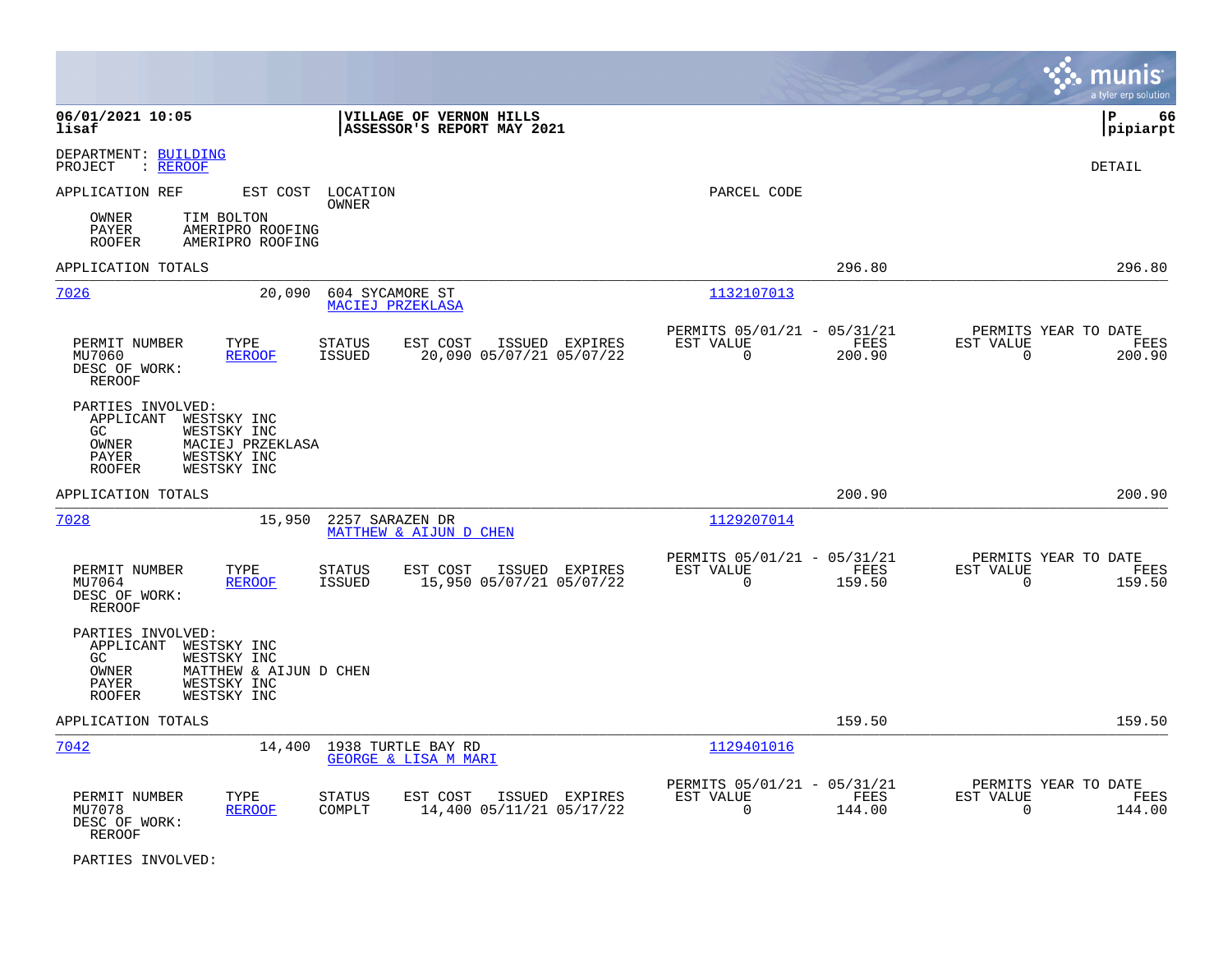|                                                                                                                                                                                                          |                                                                              | munis<br>a tyler erp solution                                          |
|----------------------------------------------------------------------------------------------------------------------------------------------------------------------------------------------------------|------------------------------------------------------------------------------|------------------------------------------------------------------------|
| 06/01/2021 10:05<br>VILLAGE OF VERNON HILLS<br>lisaf<br>ASSESSOR'S REPORT MAY 2021                                                                                                                       |                                                                              | l P<br>67<br> pipiarpt                                                 |
| DEPARTMENT: BUILDING<br>PROJECT<br>: REROOF                                                                                                                                                              |                                                                              | <b>DETAIL</b>                                                          |
| APPLICATION REF<br>EST COST LOCATION<br>OWNER                                                                                                                                                            | PARCEL CODE                                                                  |                                                                        |
| DANNY'S REMODELING<br>APPLICANT<br>DANNY'S REMODELING<br>GC<br>OWNER<br>GEORGE & LISA M MARI<br>DANNY'S REMODELING<br>PAYER<br><b>ROOFER</b><br>DANNY'S REMODELING                                       |                                                                              |                                                                        |
| APPLICATION TOTALS                                                                                                                                                                                       | 144.00                                                                       | 144.00                                                                 |
| 7054<br>11,899<br>1624 HAIG POINT LN<br><b>JINDAN LI</b>                                                                                                                                                 | 1128304006                                                                   |                                                                        |
| PERMIT NUMBER<br>TYPE<br><b>STATUS</b><br>EST COST<br>ISSUED EXPIRES<br>MU7082<br><b>REROOF</b><br>COMPLT<br>11,899 05/11/21 05/25/22<br>DESC OF WORK:<br><b>REROOF</b>                                  | PERMITS 05/01/21 - 05/31/21<br>FEES<br>EST VALUE<br>$\Omega$<br>118.99       | PERMITS YEAR TO DATE<br><b>EST VALUE</b><br>FEES<br>$\Omega$<br>118.99 |
| PARTIES INVOLVED:<br>APPLICANT<br>CITTRIX BUILDING SERVICES<br>CITTRIX BUILDING SERVICES<br>GC<br>OWNER<br>JINDAN LI<br>PAYER<br>CITTRIX BUILDING SERVICES<br>CITTRIX BUILDING SERVICES<br><b>ROOFER</b> |                                                                              |                                                                        |
| APPLICATION TOTALS                                                                                                                                                                                       | 118.99                                                                       | 118.99                                                                 |
| 7055<br>11,800<br>201 ABILENE LN<br><b>HANG FANG</b>                                                                                                                                                     | 1504306029                                                                   |                                                                        |
| PERMIT NUMBER<br>TYPE<br><b>STATUS</b><br>EST COST<br>ISSUED EXPIRES<br>MU7084<br><b>REROOF</b><br>COMPLT<br>11,800 05/11/21 05/24/22<br>DESC OF WORK:<br><b>REOOF</b>                                   | PERMITS 05/01/21 - 05/31/21<br>EST VALUE<br>FEES<br>$\overline{0}$<br>118.00 | PERMITS YEAR TO DATE<br>EST VALUE<br>FEES<br>$\Omega$<br>118.00        |
| PARTIES INVOLVED:<br>APPLICANT E&L ROOFING & WINDOWS LLC<br>GC.<br>E&L ROOFING & WINDOWS LLC<br>OWNER<br>HANG FANG<br>PAYER<br>E&L ROOFING & WINDOWS LLC<br>E&L ROOFING & WINDOWS LLC<br><b>ROOFER</b>   |                                                                              |                                                                        |
| APPLICATION TOTALS                                                                                                                                                                                       | 118.00                                                                       | 118.00                                                                 |
| 7056<br>7,600<br>306 ALBRIGHT CT<br>MICHAEL & KATHERINE GREGG                                                                                                                                            | 1505424014                                                                   |                                                                        |
| PERMIT NUMBER<br>TYPE<br><b>STATUS</b><br>EST COST<br>ISSUED EXPIRES<br>MU7092<br>7,600 05/12/21 05/12/22<br><b>REROOF</b><br>ISSUED<br>DESC OF WORK:<br>REROOF                                          | PERMITS 05/01/21 - 05/31/21<br>EST VALUE<br>FEES<br>$\mathbf 0$<br>76.00     | PERMITS YEAR TO DATE<br>EST VALUE<br>FEES<br>$\mathbf 0$<br>76.00      |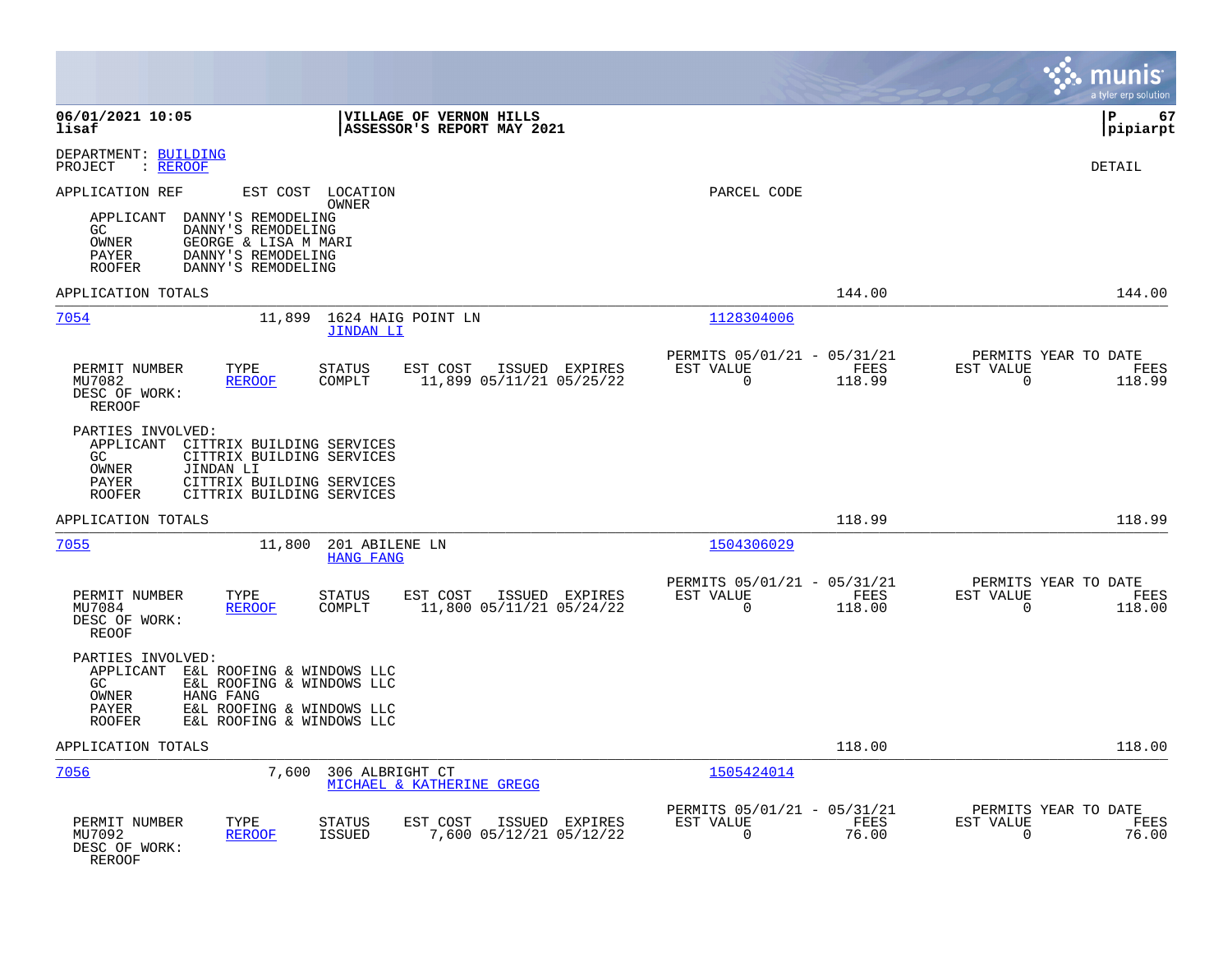|                                                                                                                                                                                                                               |                                                                           | munis<br>a tyler erp solution                                      |
|-------------------------------------------------------------------------------------------------------------------------------------------------------------------------------------------------------------------------------|---------------------------------------------------------------------------|--------------------------------------------------------------------|
| 06/01/2021 10:05<br>VILLAGE OF VERNON HILLS<br>ASSESSOR'S REPORT MAY 2021<br>lisaf                                                                                                                                            |                                                                           | l P<br>68<br> pipiarpt                                             |
| DEPARTMENT: BUILDING<br>PROJECT<br>: REROOF                                                                                                                                                                                   |                                                                           | DETAIL                                                             |
| APPLICATION REF<br>EST COST<br>LOCATION<br>OWNER                                                                                                                                                                              | PARCEL CODE                                                               |                                                                    |
| PARTIES INVOLVED:<br>APPLICANT C LOMBARDO INSTALLATIONS<br>GC.<br>C LOMBARDO INSTALLATIONS<br>OWNER<br>MICHAEL & KATHERINE GREGG<br>PAYER<br>C LOMBARDO INSTALLATIONS<br><b>ROOFER</b><br>C LOMBARDO INSTALLATIONS            |                                                                           |                                                                    |
| APPLICATION TOTALS                                                                                                                                                                                                            | 76.00                                                                     | 76.00                                                              |
| 7058<br>22,700<br>1843 SAINT ANDREW DR<br>LESSLY PERNA                                                                                                                                                                        | 1129313005                                                                |                                                                    |
| PERMIT NUMBER<br><b>STATUS</b><br>EST COST<br>ISSUED EXPIRES<br>TYPE<br><b>ISSUED</b><br>22,700 05/12/21 05/12/22<br>MU7093<br><b>REROOF</b><br>DESC OF WORK:<br>REROOF                                                       | PERMITS 05/01/21 - 05/31/21<br>EST VALUE<br>FEES<br>$\mathbf 0$<br>227.00 | PERMITS YEAR TO DATE<br>EST VALUE<br>FEES<br>$\mathbf 0$<br>227.00 |
| PARTIES INVOLVED:<br>APPLICANT<br>AFH CONSTRUCTION INC<br>APPLICANT<br>AFH CONSTRUCTION INC<br>GC.<br>AFH CONSTRUCTION INC<br>OWNER<br>LESSLY PERNA<br>AFH CONSTRUCTION INC<br>PAYER<br><b>ROOFER</b><br>AFH CONSTRUCTION INC |                                                                           |                                                                    |
| APPLICATION TOTALS                                                                                                                                                                                                            | 227.00                                                                    | 227.00                                                             |
| 7082<br>10,750<br>209 ABILENE LN<br><b>WILSON ZHONG</b>                                                                                                                                                                       | 1504306025                                                                |                                                                    |
| PERMIT NUMBER<br>EST COST<br>ISSUED EXPIRES<br>TYPE<br>STATUS<br><b>ISSUED</b><br>10,750 05/14/21 05/14/22<br>MU7124<br><b>REROOF</b><br>DESC OF WORK:<br>REROOF                                                              | PERMITS 05/01/21 - 05/31/21<br>EST VALUE<br>FEES<br>$\mathbf 0$<br>107.50 | PERMITS YEAR TO DATE<br>EST VALUE<br>FEES<br>$\mathbf 0$<br>107.50 |
| PARTIES INVOLVED:<br>APPLICANT R. CELESTE CONSTRUCTION<br>GC.<br>R. CELESTE CONSTRUCTION<br>OWNER<br>WILSON ZHONG<br>R. CELESTE CONSTRUCTION<br>PAYER<br>R. CELESTE CONSTRUCTION<br><b>ROOFER</b>                             |                                                                           |                                                                    |
| APPLICATION TOTALS                                                                                                                                                                                                            | 107.50                                                                    | 107.50                                                             |
| 7087<br>14,175<br>244S BALTUSROL DR<br>NICOLE CARSON & CHARLES LONGDON                                                                                                                                                        | <u>1133117007</u>                                                         |                                                                    |
| PERMIT NUMBER<br>TYPE<br><b>STATUS</b><br>EST COST<br>ISSUED<br>EXPIRES                                                                                                                                                       | PERMITS 05/01/21 - 05/31/21<br>EST VALUE<br>FEES                          | PERMITS YEAR TO DATE<br>EST VALUE<br>FEES                          |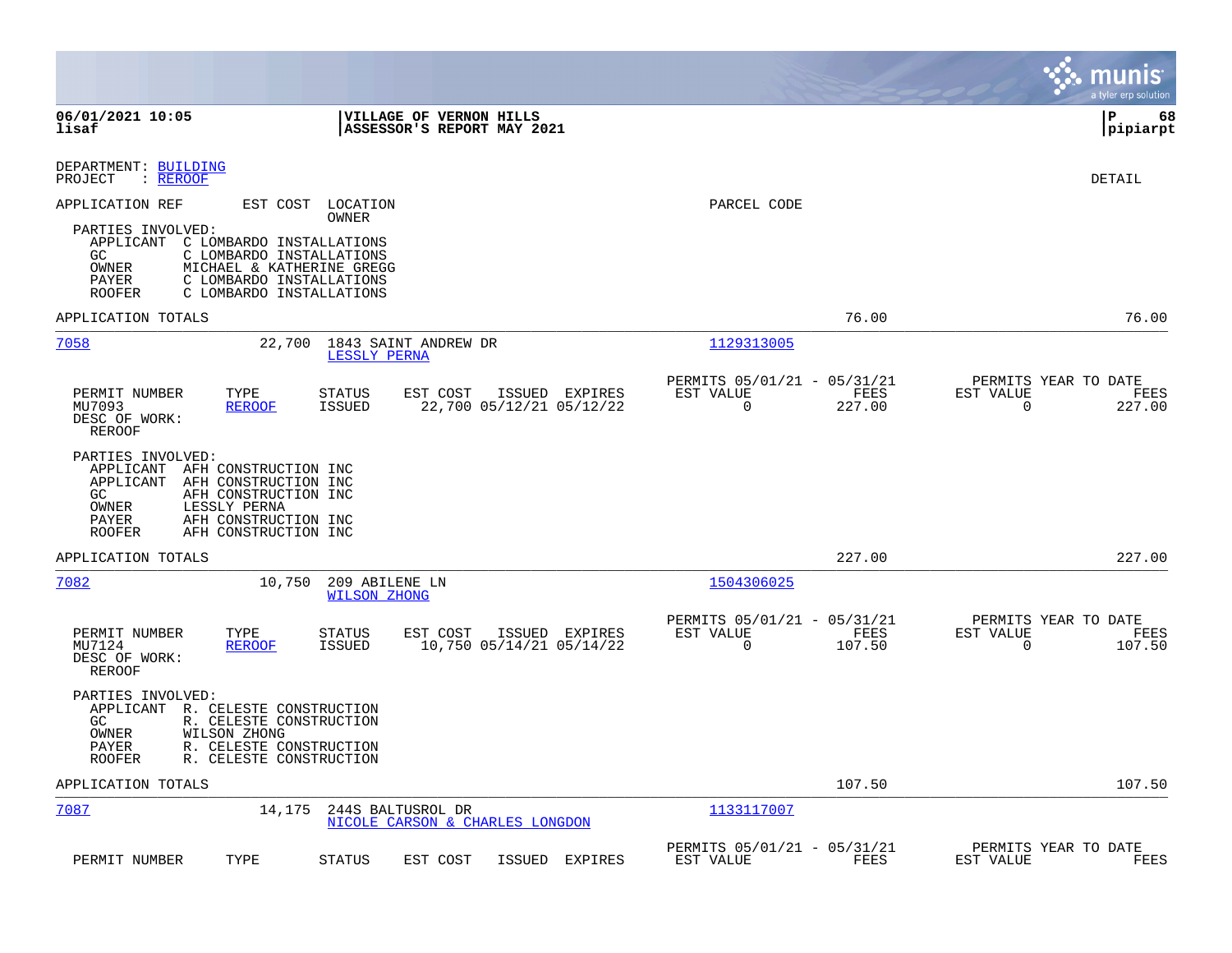|                                                                                                                                                                                                          |                                                                                         |                                                      |                |                                                  | munis<br>a tyler erp solution |
|----------------------------------------------------------------------------------------------------------------------------------------------------------------------------------------------------------|-----------------------------------------------------------------------------------------|------------------------------------------------------|----------------|--------------------------------------------------|-------------------------------|
| 06/01/2021 10:05<br>lisaf                                                                                                                                                                                | VILLAGE OF VERNON HILLS<br>ASSESSOR'S REPORT MAY 2021                                   |                                                      |                |                                                  | 69<br>lР<br> pipiarpt         |
| DEPARTMENT: BUILDING<br>PROJECT<br>: <u>REROOF</u>                                                                                                                                                       |                                                                                         |                                                      |                |                                                  | <b>DETAIL</b>                 |
| APPLICATION REF<br>EST COST LOCATION                                                                                                                                                                     | OWNER                                                                                   | PARCEL CODE                                          |                |                                                  |                               |
| MU7129<br>REROOF<br>DESC OF WORK:<br>REROOF                                                                                                                                                              | COMPLT<br>14,175 05/14/21 05/25/22                                                      | $\mathsf{O}$                                         | 141.75         | $\mathbf 0$                                      | 141.75                        |
| PARTIES INVOLVED:<br>APPLICANT AFH CONSTRUCTION INC<br>GC.<br>AFH CONSTRUCTION INC<br>OWNER<br>NICOLE CARSON & CHARLES LONGDON<br>PAYER<br>AFH CONSTRUCTION INC<br><b>ROOFER</b><br>AFH CONSTRUCTION INC |                                                                                         |                                                      |                |                                                  |                               |
| APPLICATION TOTALS                                                                                                                                                                                       |                                                                                         |                                                      | 141.75         |                                                  | 141.75                        |
| 7102                                                                                                                                                                                                     | 18,395 1081 PINE MEADOW CT<br>MICHAEL & DEBRA O'HARA                                    | 1507209031                                           |                |                                                  |                               |
| PERMIT NUMBER<br>TYPE<br>MU7153<br><b>REROOF</b><br>DESC OF WORK:<br><b>REROOF</b>                                                                                                                       | <b>STATUS</b><br>EST COST<br>ISSUED EXPIRES<br>ISSUED<br>18,395 05/18/21 05/18/22       | PERMITS 05/01/21 - 05/31/21<br>EST VALUE<br>0        | FEES<br>183.95 | PERMITS YEAR TO DATE<br>EST VALUE<br>$\mathbf 0$ | FEES<br>183.95                |
| PARTIES INVOLVED:<br>APPLICANT<br>RANDALL AND SON<br>RANDALL AND SON<br>GC<br>OWNER<br>MICHAEL & DEBRA O'HARA<br>PAYER<br>RANDALL AND SON<br>RANDALL AND SON<br>ROOFER                                   |                                                                                         |                                                      |                |                                                  |                               |
| APPLICATION TOTALS                                                                                                                                                                                       |                                                                                         |                                                      | 183.95         |                                                  | 183.95                        |
| 7124<br>8,300                                                                                                                                                                                            | 137 SUSSEX CIR<br>STEPHEN R & CARLA M MAKOWSKI                                          | 1508410001                                           |                |                                                  |                               |
| PERMIT NUMBER<br>TYPE<br>MU7176<br><b>REROOF</b><br>DESC OF WORK:<br><b>REROOF</b>                                                                                                                       | <b>STATUS</b><br>EST COST<br>ISSUED EXPIRES<br><b>ISSUED</b><br>8,300 05/24/21 05/24/22 | PERMITS 05/01/21 - 05/31/21<br>EST VALUE<br>$\Omega$ | FEES<br>83.00  | PERMITS YEAR TO DATE<br>EST VALUE<br>$\Omega$    | FEES<br>83.00                 |
| PARTIES INVOLVED:<br>APPLICANT FRITZ KONSTRUCTION<br>GC.<br>FRITZ KONSTRUCTION<br>OWNER<br>STEPHEN R & CARLA M MAKOWSKI<br>FRITZ KONSTRUCTION<br><b>PAYER</b><br><b>ROOFER</b><br>FRITZ KONSTRUCTION     |                                                                                         |                                                      |                |                                                  |                               |
| APPLICATION TOTALS                                                                                                                                                                                       |                                                                                         |                                                      | 83.00          |                                                  | 83.00                         |
| 7125<br>30,887                                                                                                                                                                                           | 202 MONTCLAIR RD<br>JOHN A & DANA P KNAPP                                               | 1508409022                                           |                |                                                  |                               |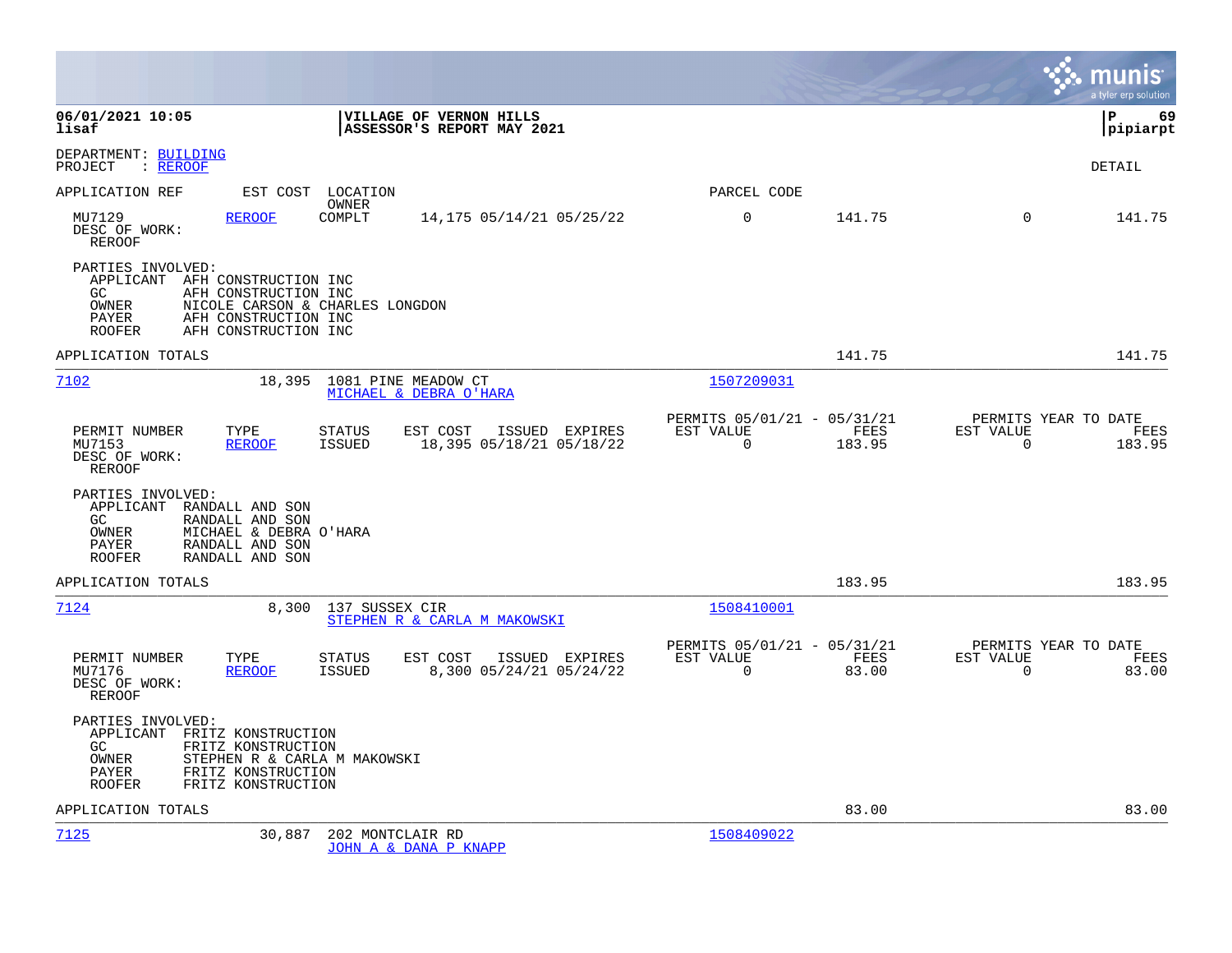|                                                                                                                                                                                                                        |                                                                                          |                                                                                  | munis<br>a tyler erp solution                                      |
|------------------------------------------------------------------------------------------------------------------------------------------------------------------------------------------------------------------------|------------------------------------------------------------------------------------------|----------------------------------------------------------------------------------|--------------------------------------------------------------------|
| 06/01/2021 10:05<br>lisaf                                                                                                                                                                                              | VILLAGE OF VERNON HILLS<br>ASSESSOR'S REPORT MAY 2021                                    |                                                                                  | l P<br>70<br> pipiarpt                                             |
| PERMIT NUMBER<br>TYPE                                                                                                                                                                                                  | <b>STATUS</b><br>EST COST<br>ISSUED EXPIRES                                              | PERMITS 05/01/21 - 05/31/21<br>FEES<br>EST VALUE                                 | PERMITS YEAR TO DATE<br>EST VALUE<br>FEES                          |
| DEPARTMENT: BUILDING<br>: REROOF<br>PROJECT                                                                                                                                                                            |                                                                                          |                                                                                  | <b>DETAIL</b>                                                      |
| APPLICATION REF<br>EST COST                                                                                                                                                                                            | LOCATION<br>OWNER                                                                        | PARCEL CODE                                                                      |                                                                    |
| MU7178<br>REROOF<br>DESC OF WORK:<br>REROOF                                                                                                                                                                            | <b>ISSUED</b><br>30,887 05/24/21 05/24/22                                                | $\mathbf 0$<br>308.87                                                            | $\mathbf 0$<br>308.87                                              |
| PARTIES INVOLVED:<br>APPLICANT<br>SWISHER EXTERIORS, INC<br>GC<br>SWISHER EXTERIORS, INC<br>OWNER<br>JOHN A & DANA P KNAPP<br>SWISHER EXTERIORS, INC<br>PAYER<br><b>ROOFER</b><br>SWISHER EXTERIORS, INC               |                                                                                          |                                                                                  |                                                                    |
| APPLICATION TOTALS                                                                                                                                                                                                     |                                                                                          | 308.87                                                                           | 308.87                                                             |
| 7127<br>13,000                                                                                                                                                                                                         | 1672 CYPRESS POINTE DR<br>MICHAEL T & MARIA W LING                                       | 1129403005                                                                       |                                                                    |
| PERMIT NUMBER<br>TYPE<br>MU7181<br><b>REROOF</b><br>DESC OF WORK:<br><b>REROOF</b>                                                                                                                                     | <b>STATUS</b><br>EST COST<br>ISSUED EXPIRES<br>13,000 05/24/21 05/24/22<br><b>ISSUED</b> | PERMITS 05/01/21 - 05/31/21<br><b>FEES</b><br>EST VALUE<br>$\mathbf 0$<br>130.00 | PERMITS YEAR TO DATE<br>EST VALUE<br>FEES<br>$\mathbf 0$<br>130.00 |
| PARTIES INVOLVED:<br>APPLICANT<br>MICHAEL T & MARIA W LING<br>MICHAEL T & MARIA W LING<br>GC.<br>OWNER<br>MICHAEL T & MARIA W LING<br>MICHAEL T & MARIA W LING<br>PAYER<br><b>ROOFER</b><br>CONTEMPORARY EXTERIORS INC |                                                                                          |                                                                                  |                                                                    |
| APPLICATION TOTALS                                                                                                                                                                                                     |                                                                                          | 130.00                                                                           | 130.00                                                             |
| 7129<br>18,000                                                                                                                                                                                                         | 344 ADRIAN COURT<br><b>BRETT TILLMAN</b>                                                 | 1506402017                                                                       |                                                                    |
| PERMIT NUMBER<br>TYPE<br>MU7183<br><b>REROOF</b><br>DESC OF WORK:<br>REROOF & SIDING                                                                                                                                   | EST COST<br>ISSUED EXPIRES<br><b>STATUS</b><br><b>ISSUED</b><br>18,000 05/24/21 05/24/22 | PERMITS 05/01/21 - 05/31/21<br>FEES<br>EST VALUE<br>$\Omega$<br>180.00           | PERMITS YEAR TO DATE<br>EST VALUE<br>FEES<br>$\Omega$<br>180.00    |
| PARTIES INVOLVED:<br>APPLICANT<br>SM LOSS MANAGEMENT INC<br>GC<br>SM LOSS MANAGEMENT INC<br>OWNER<br>BRETT TILLMAN<br>SM LOSS MANAGEMENT INC<br>PAYER<br>SM LOSS MANAGEMENT INC<br><b>ROOFER</b>                       |                                                                                          |                                                                                  |                                                                    |
| APPLICATION TOTALS                                                                                                                                                                                                     |                                                                                          | 180.00                                                                           | 180.00                                                             |
| 7131                                                                                                                                                                                                                   | 106,057 875 CORPORATE WOODS PARKWAY                                                      | 1510303005                                                                       |                                                                    |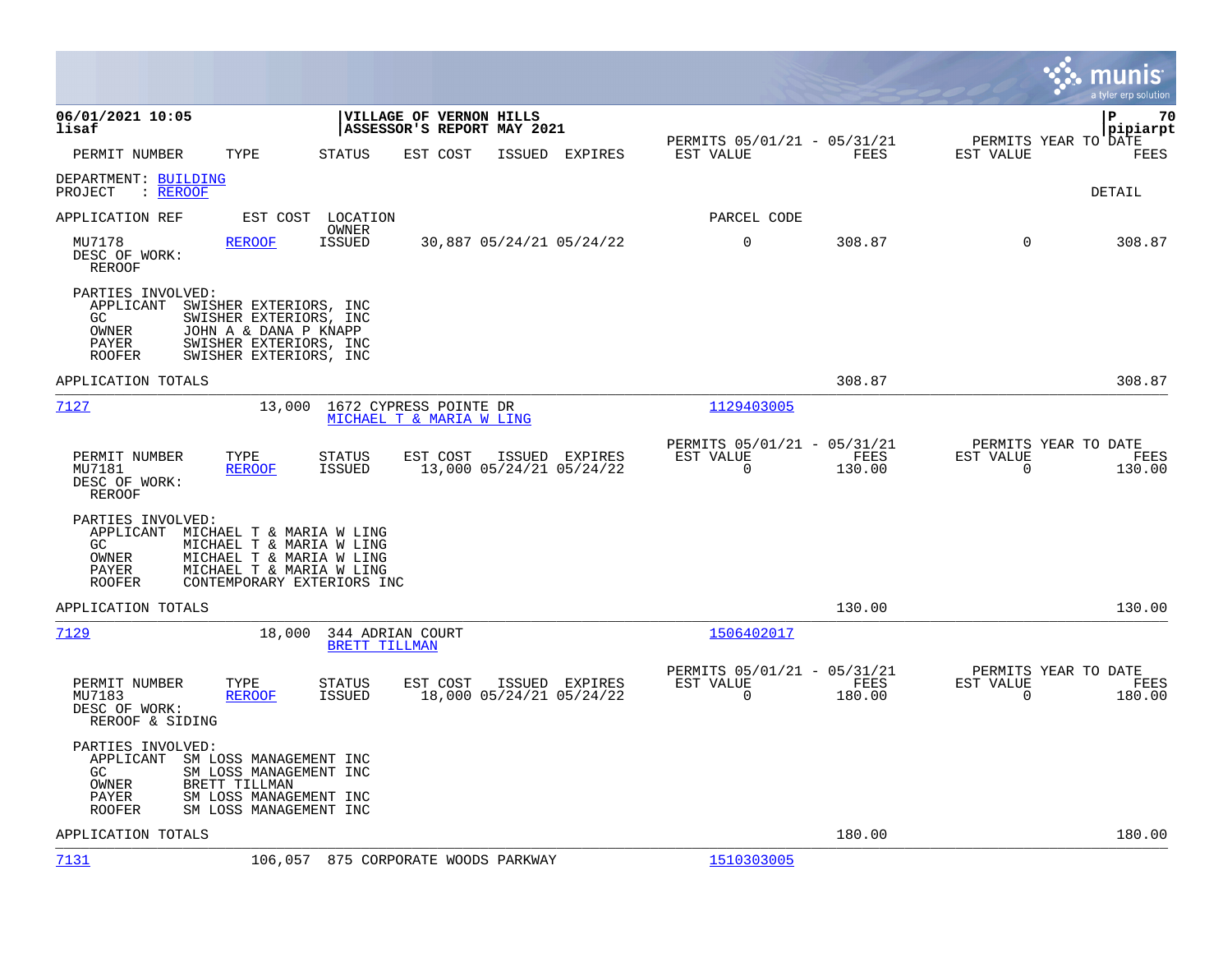|                                                                                                                                                                                                       |                                                                                                                                  |                                                         |                |                                                  | munis<br>a tyler erp solution |
|-------------------------------------------------------------------------------------------------------------------------------------------------------------------------------------------------------|----------------------------------------------------------------------------------------------------------------------------------|---------------------------------------------------------|----------------|--------------------------------------------------|-------------------------------|
| 06/01/2021 10:05<br>lisaf                                                                                                                                                                             | VILLAGE OF VERNON HILLS<br>ASSESSOR'S REPORT MAY 2021<br>BRIGITTE M BENDE, TRUSTEE                                               |                                                         |                |                                                  | P<br>71<br> pipiarpt          |
| PERMIT NUMBER<br>TYPE                                                                                                                                                                                 | <b>STATUS</b><br>EST COST<br>ISSUED<br>EXPIRES                                                                                   | PERMITS 05/01/21 - 05/31/21<br>EST VALUE                | FEES           | PERMITS YEAR TO DATE<br>EST VALUE                | FEES                          |
| DEPARTMENT: BUILDING<br>: REROOF<br>PROJECT                                                                                                                                                           |                                                                                                                                  |                                                         |                |                                                  | DETAIL                        |
| APPLICATION REF<br>EST COST                                                                                                                                                                           | LOCATION                                                                                                                         | PARCEL CODE                                             |                |                                                  |                               |
| MU7188<br><b>REROOF</b><br>DESC OF WORK:<br>REROOF - BENDE                                                                                                                                            | OWNER<br><b>ISSUED</b><br>106,057 05/25/21 05/25/22                                                                              | 0                                                       | 1,060.57       | $\mathbf 0$                                      | 1,060.57                      |
| PARTIES INVOLVED:<br>APPLICANT ROOFED RIGHT AMERICA<br>GC.<br>ROOFED RIGHT AMERICA<br><b>OCCUPANT</b><br>BENDE INC<br>OWNER<br>PAYER<br>ROOFED RIGHT AMERICA<br>ROOFED RIGHT AMERICA<br><b>ROOFER</b> | BRIGITTE M BENDE, TRUSTEE                                                                                                        |                                                         |                |                                                  |                               |
| APPLICATION TOTALS                                                                                                                                                                                    |                                                                                                                                  |                                                         | 1,060.57       |                                                  | 1,060.57                      |
| 7145<br>13,000                                                                                                                                                                                        | 306 LASALLE ST<br>JONATHAN S & ANNE M WEISBLATT                                                                                  | 1509310010                                              |                |                                                  |                               |
| PERMIT NUMBER<br>TYPE<br>MU7212<br><b>REROOF</b><br>DESC OF WORK:<br>REROOF                                                                                                                           | <b>STATUS</b><br>EST COST<br>ISSUED EXPIRES<br><b>ISSUED</b><br>13,000 05/27/21 05/27/22                                         | PERMITS 05/01/21 - 05/31/21<br>EST VALUE<br>$\Omega$    | FEES<br>130.00 | PERMITS YEAR TO DATE<br>EST VALUE<br>$\Omega$    | FEES<br>130.00                |
| PARTIES INVOLVED:<br>APPLICANT<br>E&L ROOFING & WINDOWS LLC<br>GC<br>OWNER<br>PAYER<br><b>ROOFER</b>                                                                                                  | E&L ROOFING & WINDOWS LLC<br>JONATHAN S & ANNE M WEISBLATT<br>E&L ROOFING & WINDOWS LLC<br>E&L ROOFING & WINDOWS LLC             |                                                         |                |                                                  |                               |
| APPLICATION TOTALS                                                                                                                                                                                    |                                                                                                                                  |                                                         | 130.00         |                                                  | 130.00                        |
| 7151<br>11,090                                                                                                                                                                                        | 307 RICHMOND PL<br><b>ELMAR DAVE</b>                                                                                             | 1508405005                                              |                |                                                  |                               |
| PERMIT NUMBER<br>TYPE<br>MU7218<br><b>REROOF</b><br>DESC OF WORK:<br>REROOF                                                                                                                           | <b>STATUS</b><br>EST COST<br>ISSUED EXPIRES<br><b>ISSUED</b><br>11,090 05/28/21 05/28/22                                         | PERMITS 05/01/21 - 05/31/21<br>EST VALUE<br>$\mathbf 0$ | FEES<br>110.90 | PERMITS YEAR TO DATE<br>EST VALUE<br>$\mathbf 0$ | FEES<br>110.90                |
| PARTIES INVOLVED:<br>APPLICANT<br>GC<br>OWNER<br>ELMAR DAVE<br>PAYER<br><b>ROOFER</b>                                                                                                                 | WILLIAMS ROOFING & INSULATION<br>WILLIAMS ROOFING & INSULATION<br>WILLIAMS ROOFING & INSULATION<br>WILLIAMS ROOFING & INSULATION |                                                         |                |                                                  |                               |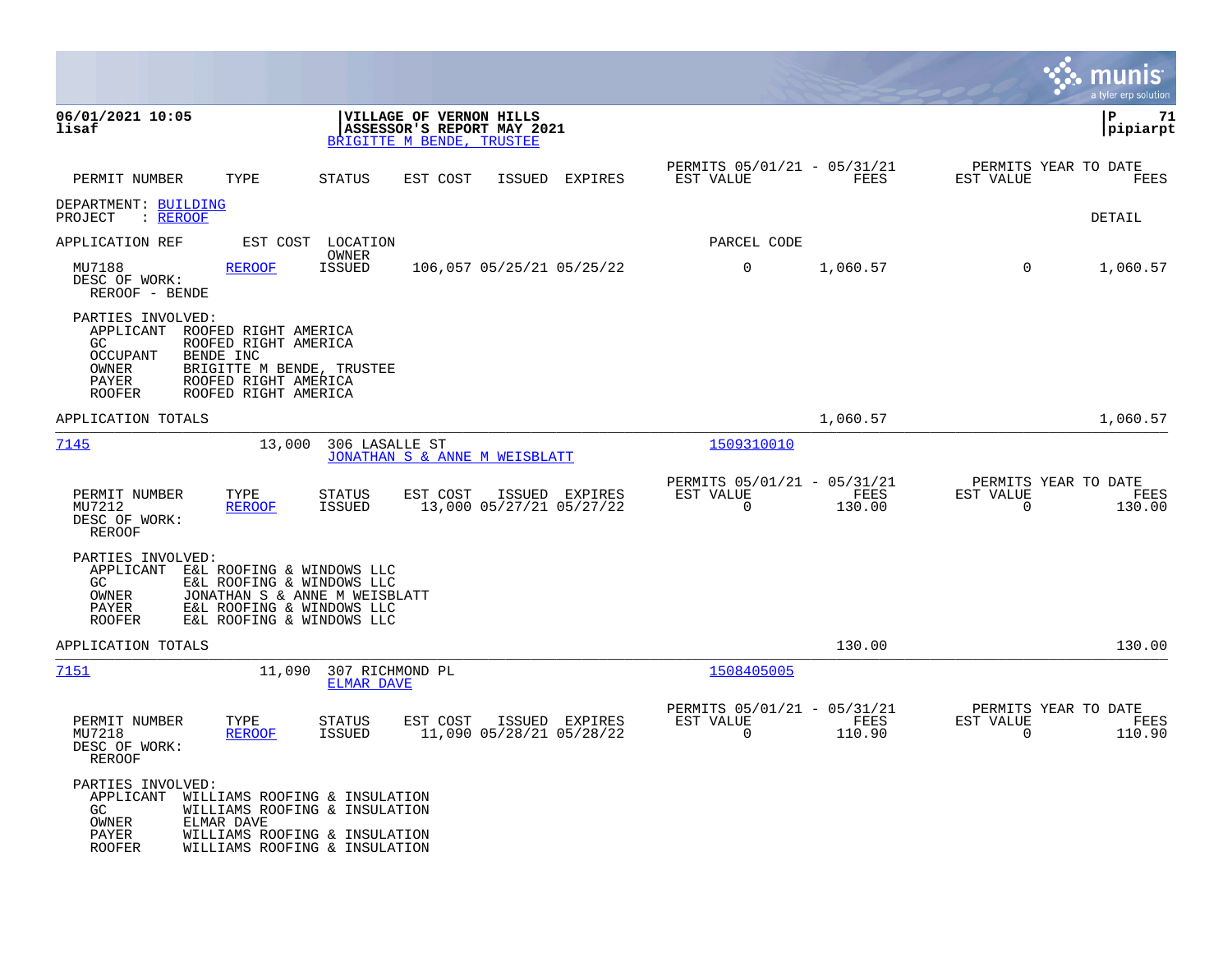|                                                 |          |                                                              |               | $\sim$ munis<br>a tyler erp solution |
|-------------------------------------------------|----------|--------------------------------------------------------------|---------------|--------------------------------------|
| 06/01/2021 10:05<br>lisaf<br>APPLICATION TOTALS |          | <b>VILLAGE OF VERNON HILLS</b><br>ASSESSOR'S REPORT MAY 2021 | 110.90        | 72<br>Р<br> pipiarpt<br>110.90       |
| DEPARTMENT: BUILDING<br>: REROOF<br>PROJECT     |          |                                                              |               | DETAIL                               |
| APPLICATION REF                                 | EST COST | LOCATION<br>OWNER                                            | PARCEL CODE   |                                      |
| PROJECT TOTALS                                  |          |                                                              | 6,769.91<br>0 | 6,769.91<br>0                        |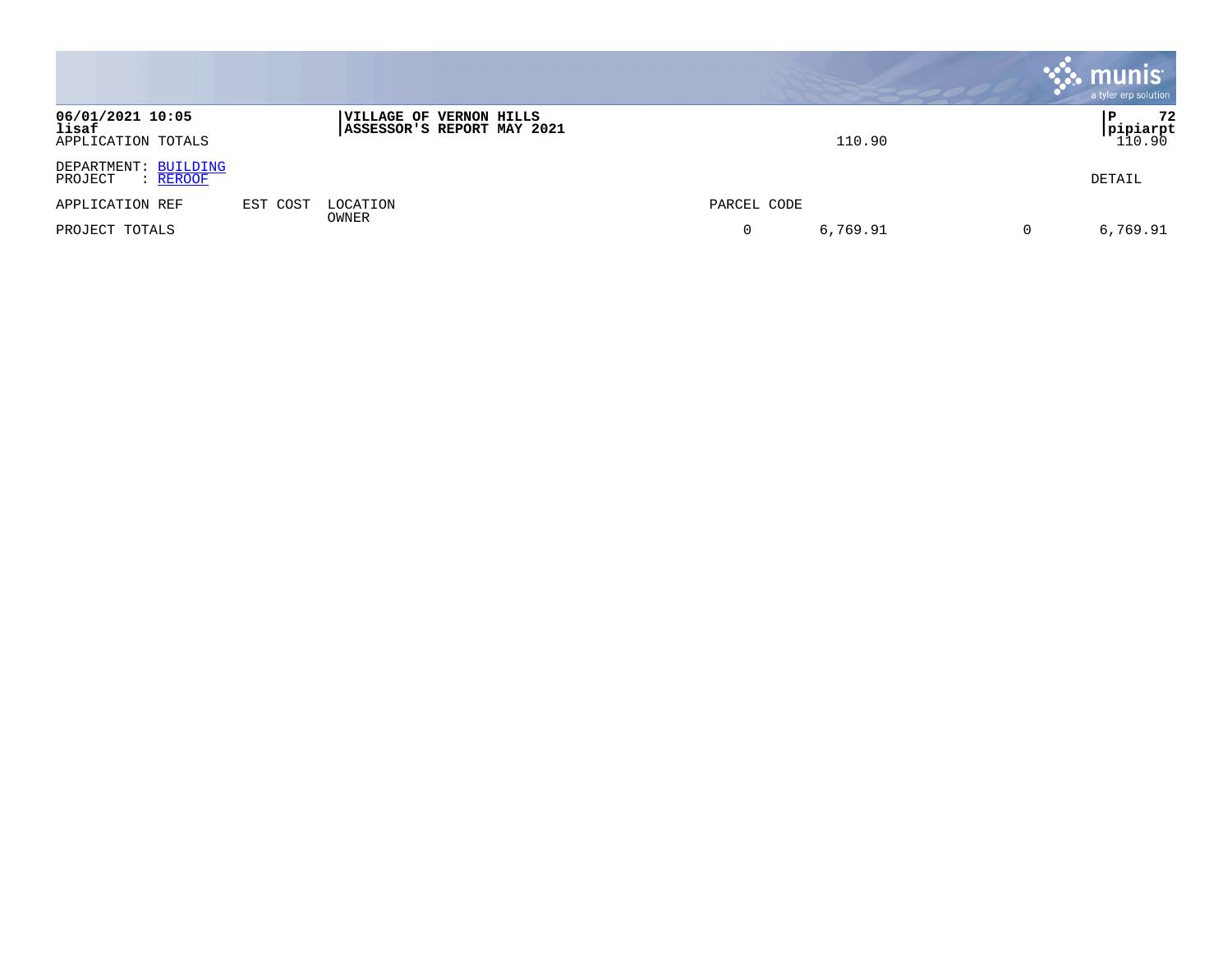|                                                                    |                                                                                 |                                          |                                                              |         |                                                         |                |                                               | munist<br>a tyler erp solution |
|--------------------------------------------------------------------|---------------------------------------------------------------------------------|------------------------------------------|--------------------------------------------------------------|---------|---------------------------------------------------------|----------------|-----------------------------------------------|--------------------------------|
| 06/01/2021 10:05<br>lisaf                                          |                                                                                 |                                          | <b>VILLAGE OF VERNON HILLS</b><br>ASSESSOR'S REPORT MAY 2021 |         |                                                         |                |                                               | 73<br>P<br> pipiarpt           |
| DEPARTMENT: BUILDING<br>PROJECT                                    | : SEWER REPAIR                                                                  |                                          |                                                              |         |                                                         |                |                                               | DETAIL                         |
| APPLICATION REF                                                    | EST COST                                                                        | LOCATION<br>OWNER                        |                                                              |         | PARCEL CODE                                             |                |                                               |                                |
| 6992                                                               | 4,000                                                                           | 1140 CREEK VIEW DR<br><b>ROHIT SINHA</b> |                                                              |         | 1516103016                                              |                |                                               |                                |
| PERMIT NUMBER<br>MU7043<br>DESC OF WORK:                           | TYPE<br>SEWER REP<br>EMERGENCY SEWER REPAIR                                     | <b>STATUS</b><br>ISSUED                  | EST COST<br>ISSUED<br>4,000 05/04/21 05/04/22                | EXPIRES | PERMITS 05/01/21 - 05/31/21<br>EST VALUE<br>$\mathbf 0$ | FEES<br>50.00  | PERMITS YEAR TO DATE<br>EST VALUE<br>$\Omega$ | FEES<br>50.00                  |
| PARTIES INVOLVED:<br>APPLICANT<br>GC.<br>OWNER<br>PLUMBER<br>PAYER | VJ KILLIAN CO<br>VJ KILLIAN CO<br>ROHIT SINHA<br>VJ KILLIAN CO<br>VJ KILLIAN CO |                                          |                                                              |         |                                                         |                |                                               |                                |
| APPLICATION TOTALS<br>PROJECT TOTALS                               |                                                                                 |                                          |                                                              |         | 0                                                       | 50.00<br>50.00 | $\Omega$                                      | 50.00<br>50.00                 |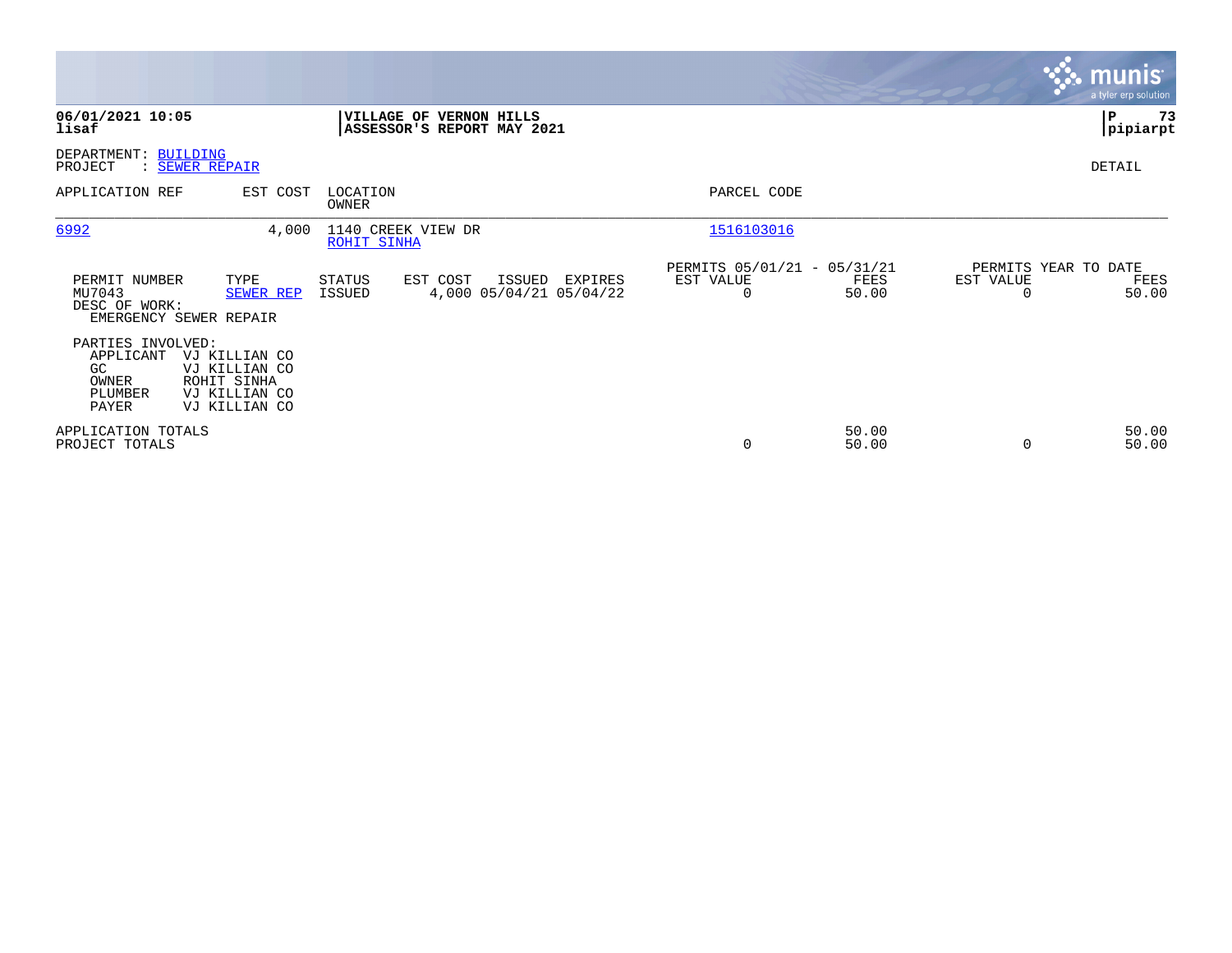|                                                                                                                                                                                     |                                                                          | munis<br>a tyler erp solution                                     |
|-------------------------------------------------------------------------------------------------------------------------------------------------------------------------------------|--------------------------------------------------------------------------|-------------------------------------------------------------------|
| 06/01/2021 10:05<br>VILLAGE OF VERNON HILLS<br>lisaf<br>ASSESSOR'S REPORT MAY 2021                                                                                                  |                                                                          | P<br>74<br> pipiarpt                                              |
| DEPARTMENT: BUILDING<br>PROJECT<br>$:$ SHED                                                                                                                                         |                                                                          | DETAIL                                                            |
| APPLICATION REF<br>LOCATION<br>EST COST<br>OWNER                                                                                                                                    | PARCEL CODE                                                              |                                                                   |
| 6950<br>3,812<br>10 AUBURN COURT<br>LYLE R REITER                                                                                                                                   | 1505410008                                                               |                                                                   |
| PERMIT NUMBER<br>TYPE<br>EST COST<br>ISSUED EXPIRES<br><b>STATUS</b><br>MU7039<br><b>SHED</b><br><b>ISSUED</b><br>3,812 05/04/21 05/04/22<br>DESC OF WORK:<br>WOOD SHED - 12X10X9.6 | PERMITS 05/01/21 - 05/31/21<br>FEES<br>EST VALUE<br>$\mathbf 0$<br>50.00 | PERMITS YEAR TO DATE<br>EST VALUE<br>FEES<br>$\mathbf 0$<br>50.00 |
| PARTIES INVOLVED:<br>APPLICANT<br>LYLE R REITER<br>GC<br>TUFF SHED<br>LYLE R REITER<br>OWNER<br><b>PAYER</b><br>LYLE R REITER                                                       |                                                                          |                                                                   |
| APPLICATION TOTALS                                                                                                                                                                  | 50.00                                                                    | 50.00                                                             |
| 506 ASTORIA CT<br>6981<br>1,000<br>GRZEGORZ CZAICKI                                                                                                                                 | 1504103014                                                               |                                                                   |
| EST COST<br>PERMIT NUMBER<br>TYPE<br>ISSUED EXPIRES<br><b>STATUS</b><br>1,000 05/11/21 05/11/22<br>MU7083<br><b>SHED</b><br>ISSUED<br>DESC OF WORK:<br>SHED                         | PERMITS 05/01/21 - 05/31/21<br>EST VALUE<br>FEES<br>0<br>30.00           | PERMITS YEAR TO DATE<br>EST VALUE<br>FEES<br>30.00<br>$\mathbf 0$ |
| PARTIES INVOLVED:<br>APPLICANT<br>GRZEGORZ CZAICKI<br>GC<br>GRZEGORZ CZAICKI<br>OWNER<br>GRZEGORZ CZAICKI<br><b>PLUMBER</b><br>GRZEGORZ CZAICKI                                     |                                                                          |                                                                   |
| APPLICATION TOTALS<br>PROJECT TOTALS                                                                                                                                                | 30.00<br>0<br>80.00                                                      | 30.00<br>80.00<br>0                                               |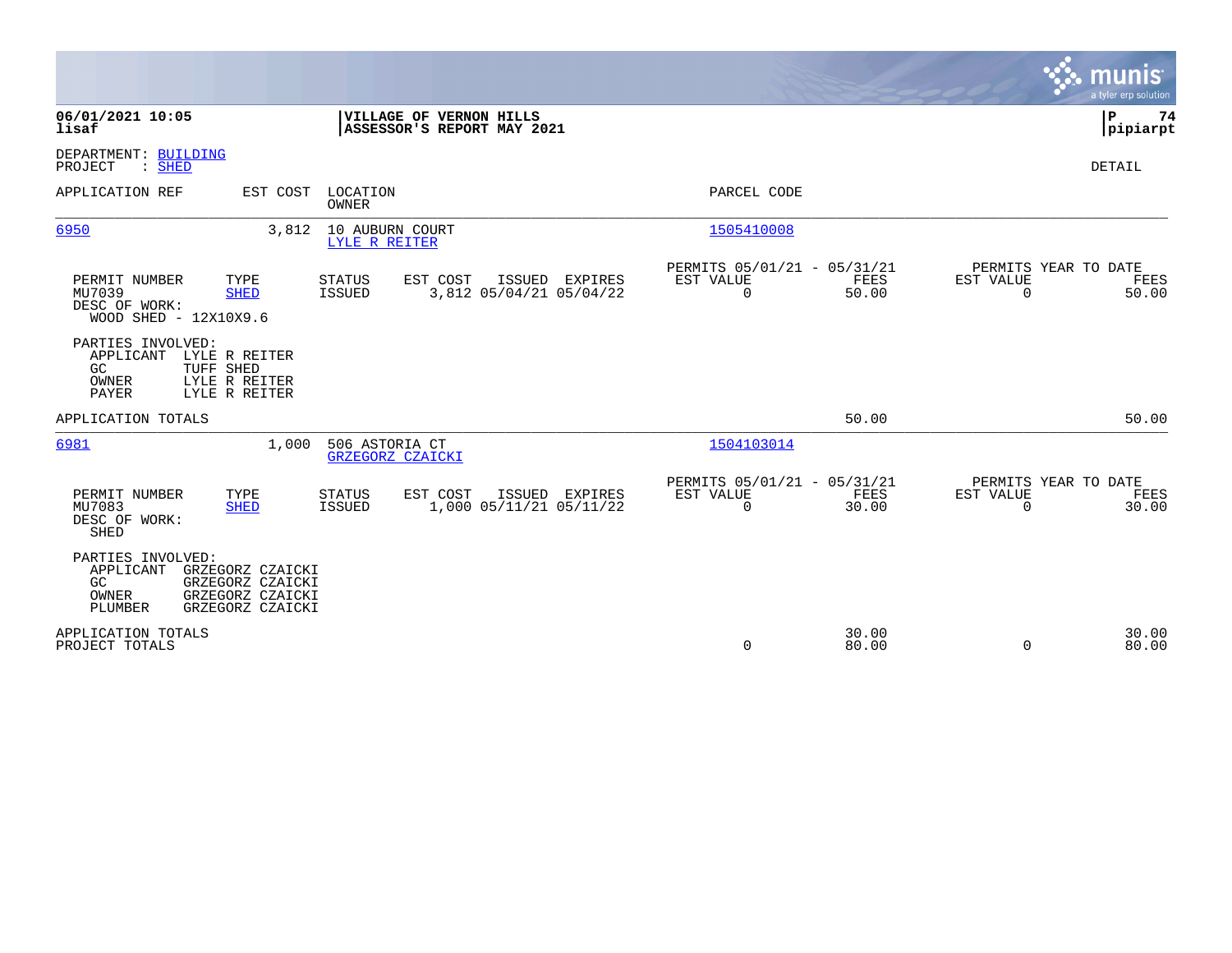|                                                                                                                                                                        |                                                                           | munis<br>a tyler erp solution                                      |
|------------------------------------------------------------------------------------------------------------------------------------------------------------------------|---------------------------------------------------------------------------|--------------------------------------------------------------------|
| 06/01/2021 10:05<br>VILLAGE OF VERNON HILLS<br>lisaf<br>ASSESSOR'S REPORT MAY 2021                                                                                     |                                                                           | P<br>75<br> pipiarpt                                               |
| DEPARTMENT: BUILDING<br>: SIDING<br>PROJECT                                                                                                                            |                                                                           | DETAIL                                                             |
| APPLICATION REF<br>EST COST<br>LOCATION<br>OWNER                                                                                                                       | PARCEL CODE                                                               |                                                                    |
| 7000<br>19,550<br>772 NOBLE CIR<br>JULIA A WHITNEY, TRUSTEE                                                                                                            | 1508401064                                                                |                                                                    |
| PERMIT NUMBER<br>TYPE<br>STATUS<br>EST COST<br>ISSUED EXPIRES<br>MU7046<br>SIDING<br>ISSUED<br>19,550 05/05/21 05/05/22<br>DESC OF WORK:<br>SIDING                     | PERMITS 05/01/21 - 05/31/21<br>EST VALUE<br>FEES<br>$\mathbf 0$<br>195.50 | PERMITS YEAR TO DATE<br>EST VALUE<br>FEES<br>$\mathbf 0$<br>195.50 |
| PARTIES INVOLVED:<br>APPLICANT<br>MONTERO RENOVATIONS<br>GC.<br>MONTERO RENOVATIONS<br>OWNER<br>JULIA A WHITNEY, TRUSTEE<br>PAYER<br>MONTERO RENOVATIONS               |                                                                           |                                                                    |
| APPLICATION TOTALS                                                                                                                                                     | 195.50                                                                    | 195.50                                                             |
| 7024<br>4,900<br>27 NORTH STERLING HEIGHTS RD<br><b>DIANE LICHNER</b>                                                                                                  | 1506409031                                                                |                                                                    |
| EST COST<br>PERMIT NUMBER<br>TYPE<br><b>STATUS</b><br>ISSUED EXPIRES<br>MU7059<br><b>ISSUED</b><br>4,900 05/07/21 05/07/22<br><b>SIDING</b><br>DESC OF WORK:<br>SIDING | PERMITS 05/01/21 - 05/31/21<br>EST VALUE<br>FEES<br>0<br>50.00            | PERMITS YEAR TO DATE<br>EST VALUE<br>FEES<br>$\mathbf 0$<br>50.00  |
| PARTIES INVOLVED:<br>APPLICANT ALOHA CONSTRUCTION<br>GC<br>ALOHA CONSTRUCTION<br>OWNER<br>DIANE LICHNER<br>PAYER<br>ALOHA CONSTRUCTION                                 |                                                                           |                                                                    |
| APPLICATION TOTALS                                                                                                                                                     | 50.00                                                                     | 50.00                                                              |
| 7031<br>31,755<br>292 NOBLE CIR<br>CHUNG H & MYUNG S KIM                                                                                                               | 1508401053                                                                |                                                                    |
| EST COST<br>ISSUED EXPIRES<br>PERMIT NUMBER<br>TYPE<br><b>STATUS</b><br>MU7066<br><b>SIDING</b><br>ISSUED<br>31,755 05/10/21 05/10/22<br>DESC OF WORK:<br>SIDING       | PERMITS 05/01/21 - 05/31/21<br>EST VALUE<br>FEES<br>0<br>317.55           | PERMITS YEAR TO DATE<br>EST VALUE<br>FEES<br>317.55<br>0           |
| PARTIES INVOLVED:<br>APPLICANT<br>GRSW DBA BUZZ HOME PROS<br>GC<br>GRSW DBA BUZZ HOME PROS<br>CHUNG H & MYUNG S KIM<br>OWNER<br>GRSW DBA BUZZ HOME PROS<br>PAYER       |                                                                           |                                                                    |
| APPLICATION TOTALS                                                                                                                                                     | 317.55                                                                    | 317.55                                                             |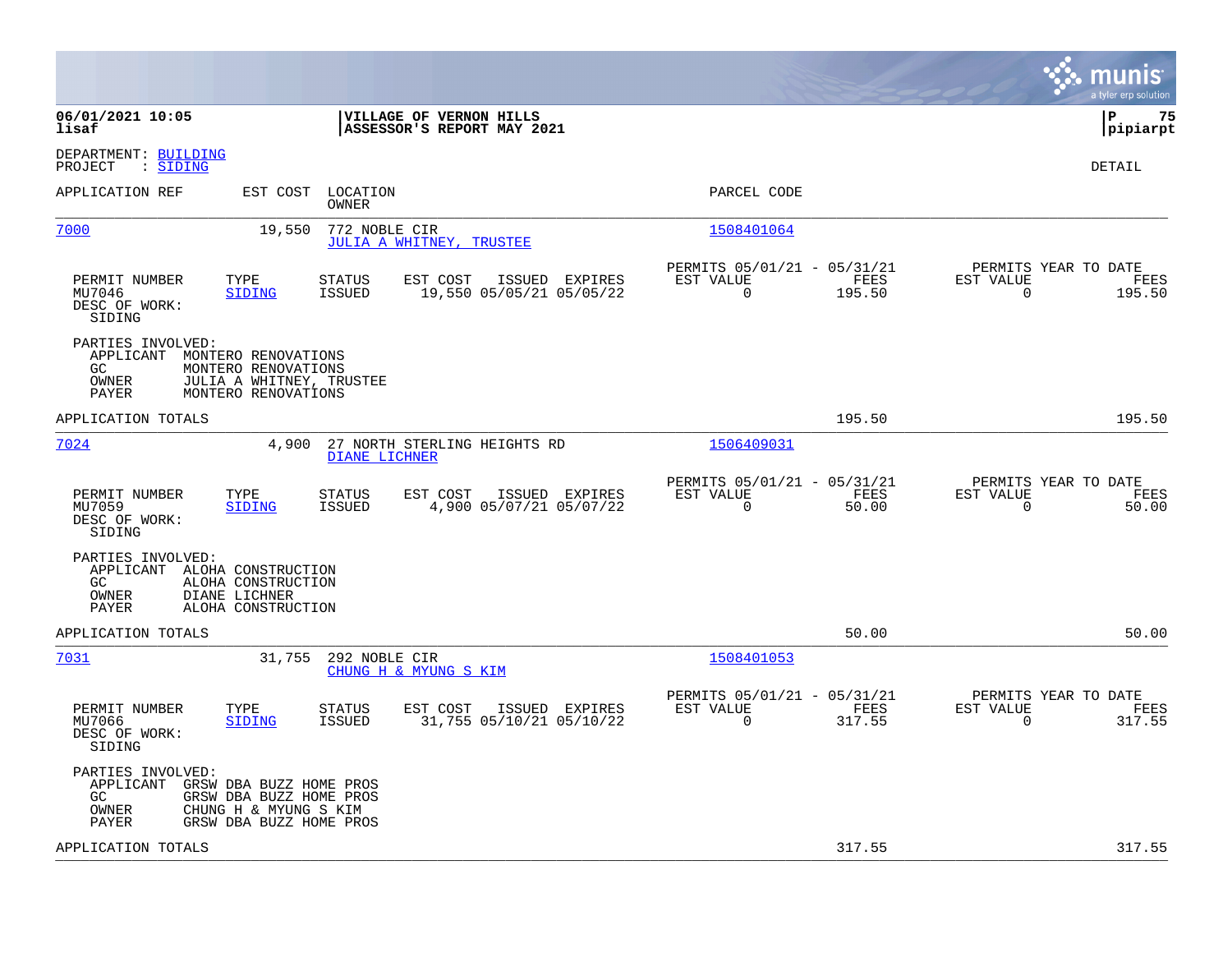|                                                         |                                                      |                                                               |                                                   |        |                         |                                          |                 |           | <b>munis</b><br>a tyler erp solution |
|---------------------------------------------------------|------------------------------------------------------|---------------------------------------------------------------|---------------------------------------------------|--------|-------------------------|------------------------------------------|-----------------|-----------|--------------------------------------|
| 06/01/2021 10:05<br>lisaf<br>7089                       | 5,500                                                | <b>VILLAGE OF</b><br>205 SHEFFIELD LN<br><b>JOSEPH MILKOW</b> | <b>VERNON HILLS</b><br>ASSESSOR'S REPORT MAY 2021 |        |                         | 1508409008                               |                 |           | ∣P<br>76<br>pipiarpt                 |
| PERMIT NUMBER                                           | TYPE                                                 | STATUS                                                        | EST COST                                          | ISSUED | EXPIRES                 | PERMITS 05/01/21 - 05/31/21<br>EST VALUE | FEES            | EST VALUE | PERMITS YEAR TO DATE<br>FEES         |
| DEPARTMENT: BUILDING<br>: SIDING<br>PROJECT             |                                                      |                                                               |                                                   |        |                         |                                          |                 |           | DETAIL                               |
| APPLICATION REF                                         | EST COST                                             | LOCATION                                                      |                                                   |        |                         | PARCEL CODE                              |                 |           |                                      |
| MU7134<br>DESC OF WORK:<br>FACIA & TRIM ONLY            | SIDING                                               | OWNER<br>ISSUED                                               |                                                   |        | 5,500 05/17/21 05/17/22 | $\overline{0}$                           | 55.00           | $\Omega$  | 55.00                                |
| PARTIES INVOLVED:<br>APPLICANT<br>GC.<br>OWNER<br>PAYER | VINYLTECH<br>VINYLTECH<br>JOSEPH MILKOW<br>VINYLTECH |                                                               |                                                   |        |                         |                                          |                 |           |                                      |
| APPLICATION TOTALS<br>PROJECT TOTALS                    |                                                      |                                                               |                                                   |        |                         | 0                                        | 55.00<br>618.05 |           | 55.00<br>618.05                      |

**Tara**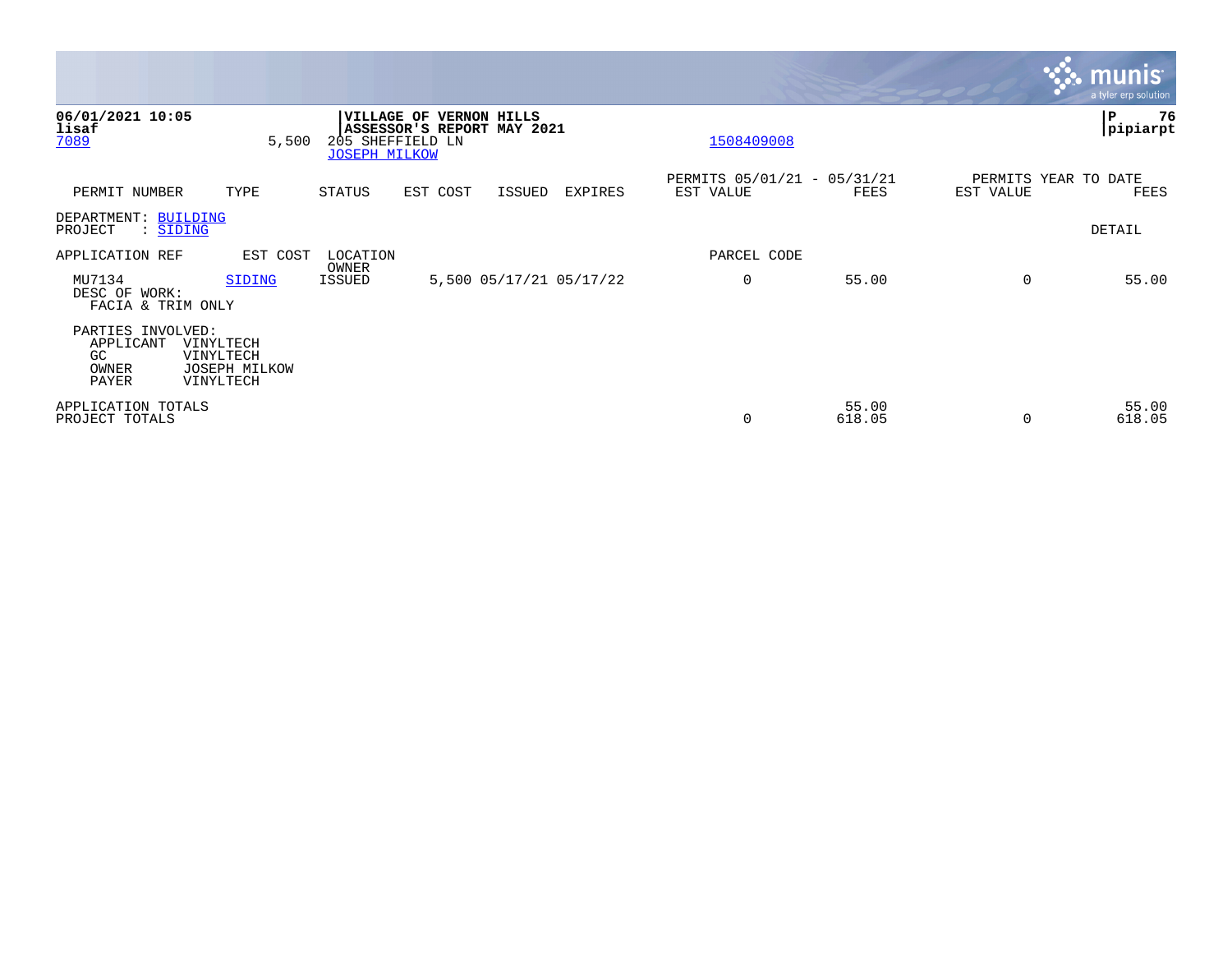|                                                                                                                                                            |                                                                                                                                                                                                                |                          |                                                       |         |                                               |                        |                                        | <b>munis</b><br>a tyler erp solution |
|------------------------------------------------------------------------------------------------------------------------------------------------------------|----------------------------------------------------------------------------------------------------------------------------------------------------------------------------------------------------------------|--------------------------|-------------------------------------------------------|---------|-----------------------------------------------|------------------------|----------------------------------------|--------------------------------------|
| 06/01/2021 10:05<br>lisaf                                                                                                                                  |                                                                                                                                                                                                                |                          | VILLAGE OF VERNON HILLS<br>ASSESSOR'S REPORT MAY 2021 |         |                                               |                        |                                        | $\mathbf P$<br>77<br> pipiarpt       |
| DEPARTMENT: BUILDING<br>PROJECT                                                                                                                            | : SITE WORK                                                                                                                                                                                                    |                          |                                                       |         |                                               |                        |                                        | DETAIL                               |
| APPLICATION REF                                                                                                                                            | EST COST                                                                                                                                                                                                       | LOCATION<br><b>OWNER</b> |                                                       |         | PARCEL CODE                                   |                        |                                        |                                      |
| 6586                                                                                                                                                       | 1,117,866                                                                                                                                                                                                      | 555 LAKEVIEW PKY         | AMERICAN MULTI-CINEMA, INC                            |         | 1504201049                                    |                        |                                        |                                      |
| PERMIT NUMBER<br>MU7101<br>DESC OF WORK:<br>EVERLEIGH SITEWORK                                                                                             | TYPE<br><b>SITE WORK</b>                                                                                                                                                                                       | STATUS<br>ISSUED         | EST COST<br>ISSUED<br>1, 117, 866 05/13/21 05/20/22   | EXPIRES | PERMITS 05/01/21 - 05/31/21<br>EST VALUE<br>0 | FEES<br>50,838.00      | PERMITS YEAR TO DATE<br>EST VALUE<br>0 | FEES<br>50,838.00                    |
| PARTIES INVOLVED:<br>APPLICANT<br>CONCRETE<br>ELECTRICIA<br><b>EXCAVATOR</b><br>FENCE<br>GC<br><b>HVAC</b><br>OCCUPANT<br>OWNER<br>PLUMBER<br><b>SEWER</b> | GREYSTAR<br>ABBY PAVING<br>BATTAGLIA INDUSTRIES<br>LIMA EXCAVATION<br><b>DCS</b><br>FOCUS CONSTRUCTION<br>PETE'S HVAC<br><b>EVERLEIGH</b><br>AMERICAN MULTI-CINEMA, INC<br>DIGANGI PLUMBING<br>LIMA EXCAVATION |                          |                                                       |         |                                               |                        |                                        |                                      |
| APPLICATION TOTALS<br>PROJECT TOTALS                                                                                                                       |                                                                                                                                                                                                                |                          |                                                       |         | 0                                             | 50,838.00<br>50,838.00 | $\Omega$                               | 50,838.00<br>50,838.00               |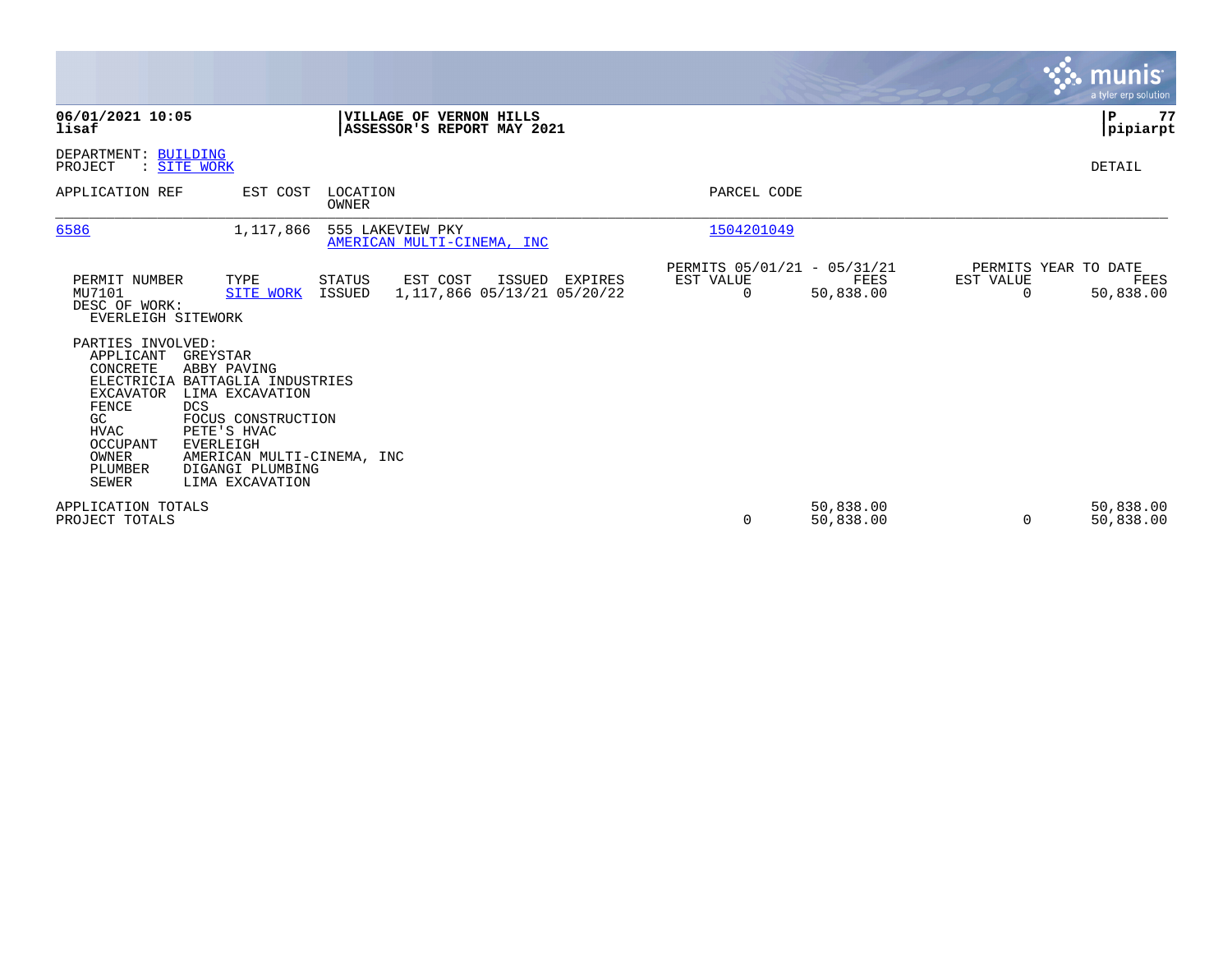|                                                                                                         |                                                 |                                                              |                            |                |                                                         |                |                                                     | munis<br>a tyler erp solution |
|---------------------------------------------------------------------------------------------------------|-------------------------------------------------|--------------------------------------------------------------|----------------------------|----------------|---------------------------------------------------------|----------------|-----------------------------------------------------|-------------------------------|
| 06/01/2021 10:05<br>lisaf                                                                               |                                                 | VILLAGE OF VERNON HILLS                                      | ASSESSOR'S REPORT MAY 2021 |                |                                                         |                |                                                     | l P<br>78<br> pipiarpt        |
| DEPARTMENT: BUILDING<br>: SWIMMING POOL/HOT TUB<br>PROJECT                                              |                                                 |                                                              |                            |                |                                                         |                |                                                     | DETAIL                        |
| APPLICATION REF                                                                                         |                                                 | EST COST LOCATION<br>OWNER                                   |                            |                | PARCEL CODE                                             |                |                                                     |                               |
| 6855                                                                                                    | 82,500                                          | 1932 LAKE CHARLES DR<br><b>ALEX GRUNFELD</b>                 |                            |                | 1128302012                                              |                |                                                     |                               |
| PERMIT NUMBER<br>MU7090<br>DESC OF WORK:<br>POOL AND FENCE WITH ELECTRIC                                | TYPE<br>POOL/HOT                                | <b>STATUS</b><br>EST COST<br>ISSUED                          | 82,500 05/12/21 05/12/22   | ISSUED EXPIRES | PERMITS 05/01/21 - 05/31/21<br>EST VALUE<br>0           | FEES<br>825.00 | PERMITS YEAR TO DATE<br>EST VALUE<br>$\mathbf 0$    | FEES<br>825.00                |
| PARTIES INVOLVED:<br><b>CONCRETE</b><br>PJ POOLS<br>ELECTRICIA UNITY ELECTRIC<br>GC<br>OWNER<br>PLUMBER | KINDRED HOMES<br>ALEX GRUNFELD<br>EPIC PLUMBING |                                                              |                            |                |                                                         |                |                                                     |                               |
| APPLICATION TOTALS                                                                                      |                                                 |                                                              |                            |                |                                                         | 825.00         |                                                     | 825.00                        |
| 6874                                                                                                    |                                                 | 10,500 6 MONTEREY DR<br><b>MATTHEW D KUSKA</b>               |                            |                | 1505413015                                              |                |                                                     |                               |
| PERMIT NUMBER<br>MU7158<br>DESC OF WORK:<br>SWIMMING POOL                                               | TYPE<br>POOL/HOT                                | EST COST<br>STATUS<br>ISSUED                                 | 10,500 05/19/21 05/19/22   | ISSUED EXPIRES | PERMITS 05/01/21 - 05/31/21<br>EST VALUE<br>$\Omega$    | FEES<br>105.00 | PERMITS YEAR TO DATE<br>EST VALUE<br>$\Omega$       | FEES<br>105.00                |
| PARTIES INVOLVED:<br>APPLICANT MATTHEW D KUSKA<br>ELECTRICIA LEE ELECTRIC<br>GC<br>OWNER<br>PAYER       | MATTHEW D KUSKA<br>MATTHEW D KUSKA              | MICHAEL K XIONG & CHIA HUI YANG                              |                            |                |                                                         |                |                                                     |                               |
| APPLICATION TOTALS                                                                                      |                                                 |                                                              |                            |                |                                                         | 105.00         |                                                     | 105.00                        |
| 6986                                                                                                    | 650                                             | 302 SUTCLIFFE CIR<br>STANISLAV GORDON & HONG TRAN            |                            |                | 1508214020                                              |                |                                                     |                               |
| PERMIT NUMBER<br>MU7096<br>DESC OF WORK:<br>ABOVE GROUND POOL                                           | TYPE<br>POOL/HOT                                | <b>STATUS</b><br>EST COST<br><b>ISSUED</b>                   | 650 05/12/21 05/12/22      | ISSUED EXPIRES | PERMITS 05/01/21 - 05/31/21<br>EST VALUE<br>$\mathbf 0$ | FEES<br>30.00  | PERMITS YEAR TO DATE<br>EST VALUE<br>$\overline{0}$ | FEES<br>30.00                 |
| PARTIES INVOLVED:<br>APPLICANT STANISLAV GORDON & HONG TRAN<br>GC.<br>LAO<br>OWNER<br>PAYER             |                                                 | STANISLAV GORDON & HONG TRAN<br>STANISLAV GORDON & HONG TRAN |                            |                |                                                         |                |                                                     |                               |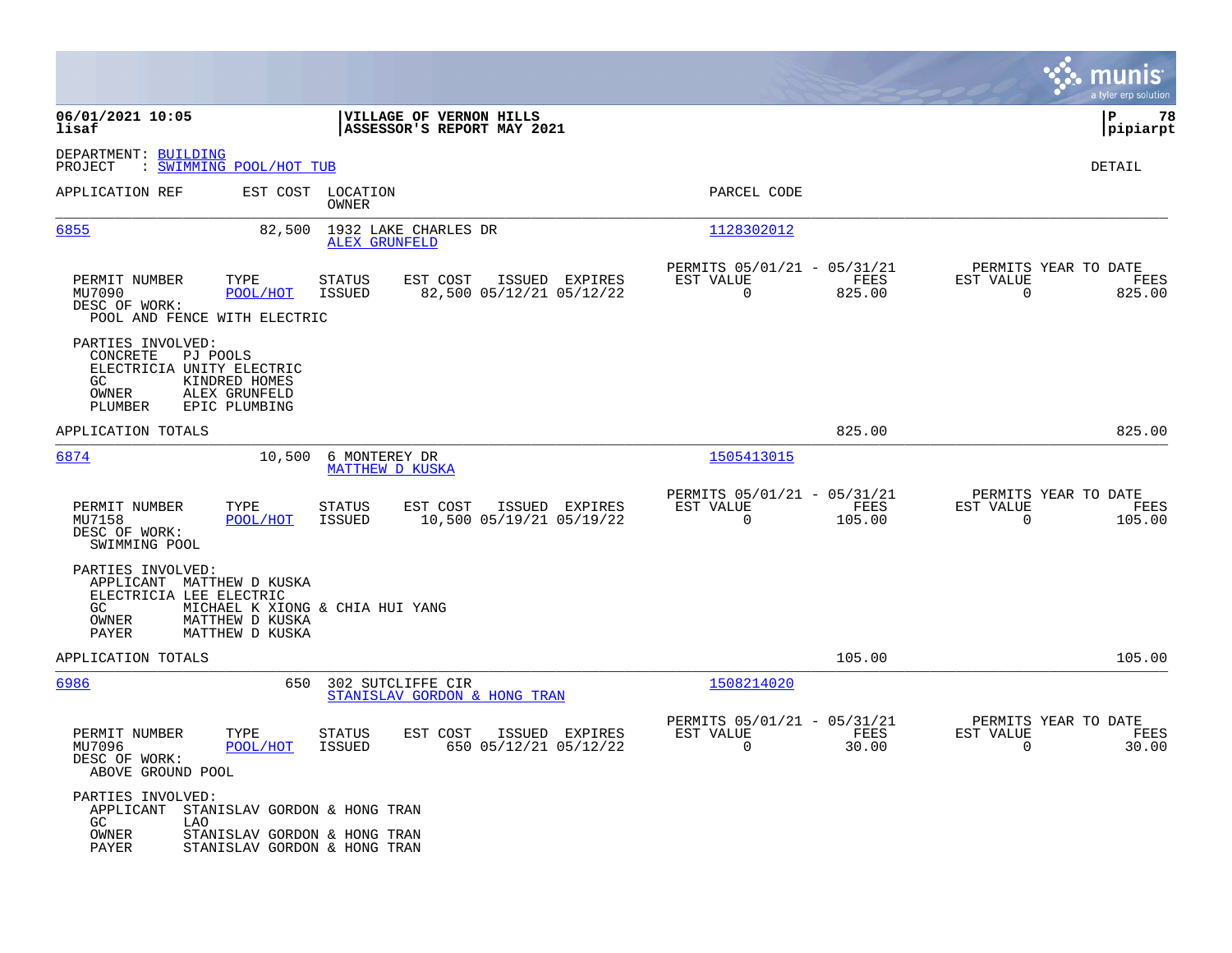|                                                                                                                                                                                       |                                                                           | munis<br>a tyler erp solution                                   |
|---------------------------------------------------------------------------------------------------------------------------------------------------------------------------------------|---------------------------------------------------------------------------|-----------------------------------------------------------------|
| 06/01/2021 10:05<br>VILLAGE OF VERNON HILLS<br>ASSESSOR'S REPORT MAY 2021<br>lisaf<br>APPLICATION TOTALS                                                                              | 30.00                                                                     | l P<br>79<br> pipiarpt<br>30.00                                 |
| DEPARTMENT: BUILDING<br>: SWIMMING POOL/HOT TUB<br>PROJECT                                                                                                                            |                                                                           | <b>DETAIL</b>                                                   |
| EST COST LOCATION<br>APPLICATION REF<br>OWNER                                                                                                                                         | PARCEL CODE                                                               |                                                                 |
| 7002<br>10,000<br>107 ALEXANDRIA DR<br><b>CASEY THOMAS</b>                                                                                                                            | 1505411004                                                                |                                                                 |
| PERMIT NUMBER<br>TYPE<br><b>STATUS</b><br>EST COST<br>ISSUED EXPIRES<br>10,000 05/17/21 05/21/22<br>MU7136<br>POOL/HOT<br>ISSUED<br>DESC OF WORK:<br>ABOVE GROUND SWIMMING POOL       | PERMITS 05/01/21 - 05/31/21<br>EST VALUE<br>FEES<br>0<br>100.00           | PERMITS YEAR TO DATE<br>EST VALUE<br>FEES<br>$\Omega$<br>100.00 |
| PARTIES INVOLVED:<br>APPLICANT<br>CASEY THOMAS<br>ELECTRICIA 4B SYSTEMS INC<br>CASEY THOMAS<br>GC.<br>CASEY THOMAS<br><b>OWNER</b><br>CASEY THOMAS<br>PAYER                           |                                                                           |                                                                 |
| APPLICATION TOTALS                                                                                                                                                                    | 100.00                                                                    | 100.00                                                          |
| 7027<br>15,000<br>2172 BEAVER CREEK DR<br>CHRISTOPHER LIS                                                                                                                             | 1129201090                                                                |                                                                 |
| TYPE<br>ISSUED EXPIRES<br>PERMIT NUMBER<br>STATUS<br>EST COST<br>15,000 05/21/21 05/21/22<br>MU7162<br>POOL/HOT<br><b>ISSUED</b><br>DESC OF WORK:<br>HOT TUB ON PAVER PATIO & A PATIO | PERMITS 05/01/21 - 05/31/21<br>EST VALUE<br>FEES<br>$\mathbf 0$<br>150.00 | PERMITS YEAR TO DATE<br>EST VALUE<br>FEES<br>$\Omega$<br>150.00 |
| PARTIES INVOLVED:<br>CHRISTOPHER LIS<br>APPLICANT<br>GC<br>CHRISTOPHER LIS<br>OWNER<br>CHRISTOPHER LIS<br>PAYER<br>CHRISTOPHER LIS                                                    |                                                                           |                                                                 |
| APPLICATION TOTALS<br>PROJECT TOTALS                                                                                                                                                  | 150.00<br>$\Omega$<br>1,210.00                                            | 150.00<br>$\Omega$<br>1,210.00                                  |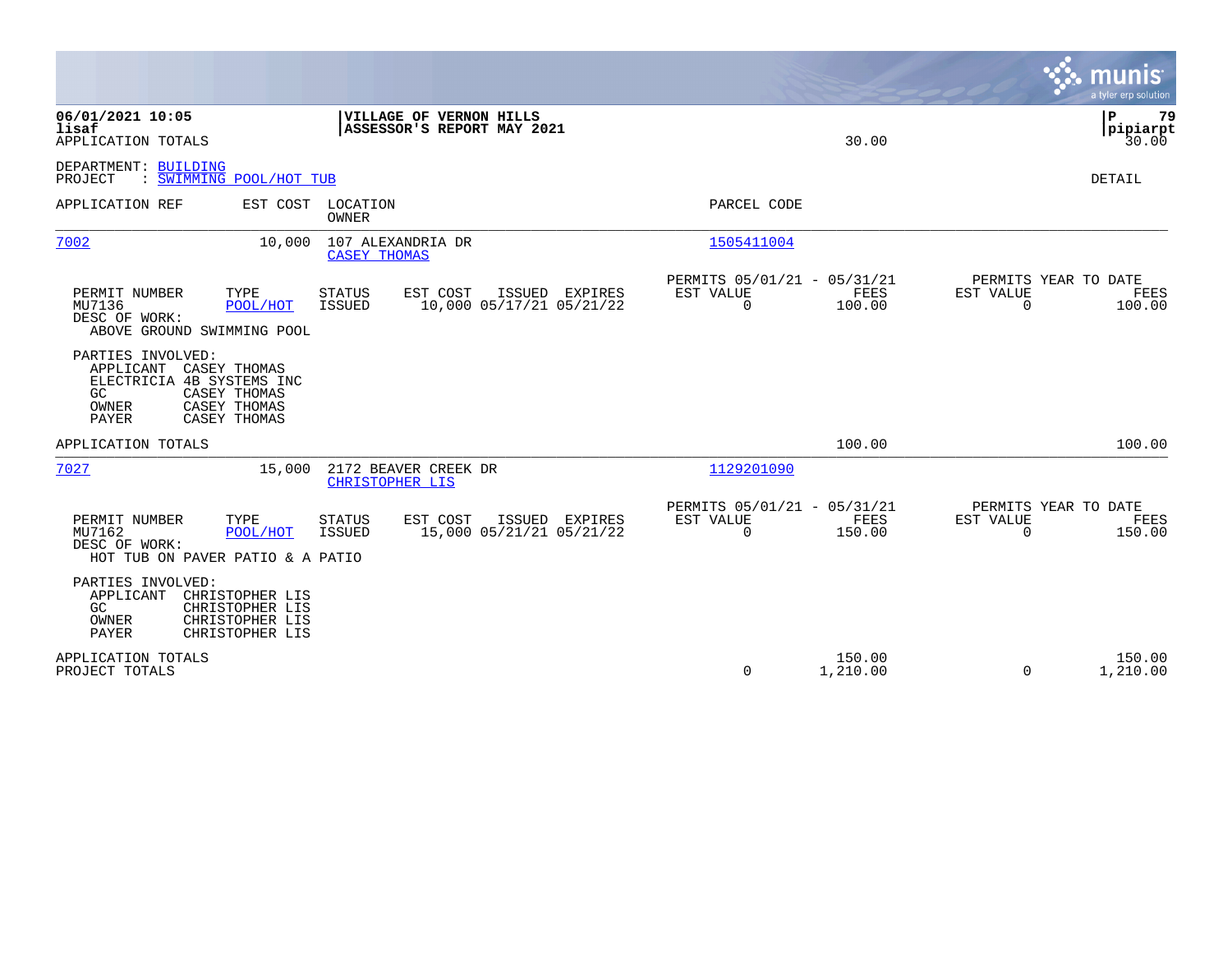|                                                                            |                                                                                                                                                                           |                                                               |                                                      |                |                                               | a tyler erp solution  |
|----------------------------------------------------------------------------|---------------------------------------------------------------------------------------------------------------------------------------------------------------------------|---------------------------------------------------------------|------------------------------------------------------|----------------|-----------------------------------------------|-----------------------|
| 06/01/2021 10:05<br>lisaf                                                  |                                                                                                                                                                           | VILLAGE OF VERNON HILLS<br>ASSESSOR'S REPORT MAY 2021         |                                                      |                |                                               | ∣P<br>80<br> pipiarpt |
| DEPARTMENT: BUILDING<br>PROJECT<br>: VOICE/DATA                            |                                                                                                                                                                           |                                                               |                                                      |                |                                               | DETAIL                |
| APPLICATION REF                                                            | EST COST LOCATION<br>OWNER                                                                                                                                                |                                                               | PARCEL CODE                                          |                |                                               |                       |
| 6999                                                                       | 1,500                                                                                                                                                                     | 701 NORTH MILWAUKEE AVE 302<br>INLAND REAL ESTATE CORPORATION | 1503102018                                           |                |                                               |                       |
| PERMIT NUMBER<br>MU7045<br>DESC OF WORK:<br>LOW VOLTAGE ALARM SYSTEM       | TYPE<br><b>STATUS</b><br>VOICE/DATA ISSUED                                                                                                                                | EST COST<br>ISSUED EXPIRES<br>1,500 05/05/21 05/05/22         | PERMITS 05/01/21 - 05/31/21<br>EST VALUE<br>0        | FEES<br>75.00  | PERMITS YEAR TO DATE<br>EST VALUE<br>0        | FEES<br>75.00         |
| PARTIES INVOLVED:<br>GC.<br>OCCUPANT<br>OWNER<br>PAYER                     | APPLICANT PALADIN COMMUNICATIONS<br>PALADIN COMMUNICATIONS<br>LOW VOLTAG PALADIN COMMUNICATIONS<br>FIVE BELOW<br>INLAND REAL ESTATE CORPORATION<br>PALADIN COMMUNICATIONS |                                                               |                                                      |                |                                               |                       |
| APPLICATION TOTALS                                                         |                                                                                                                                                                           |                                                               |                                                      | 75.00          |                                               | 75.00                 |
| 7032                                                                       | 23,340                                                                                                                                                                    | 290 HAWTHORN VILLAGE COMMONS<br><b>US TRUST-BOA-SAM RES</b>   | 1133302053                                           |                |                                               |                       |
| PERMIT NUMBER<br>MU7068<br>DESC OF WORK:<br>BURGLAR ALARM                  | TYPE<br><b>STATUS</b><br><b>VOICE/DATA ISSUED</b>                                                                                                                         | EST COST<br>ISSUED EXPIRES<br>23,340 05/10/21 05/10/22        | PERMITS 05/01/21 - 05/31/21<br>EST VALUE<br>0        | FEES<br>233.40 | PERMITS YEAR TO DATE<br>EST VALUE<br>0        | FEES<br>233.40        |
| PARTIES INVOLVED:<br>ALARM<br>GC.<br>OCCUPANT<br>BINNY'S<br>OWNER<br>PAYER | TYCO INTERGRATED/JOHNSON CONTROLS<br>TYCO INTERGRATED/JOHNSON CONTROLS<br>US TRUST-BOA-SAM RES<br>TYCO INTERGRATED/JOHNSON CONTROLS                                       |                                                               |                                                      |                |                                               |                       |
| APPLICATION TOTALS                                                         |                                                                                                                                                                           |                                                               |                                                      | 233.40         |                                               | 233.40                |
| 7086                                                                       | 3,800                                                                                                                                                                     | 701 NORTH MILWAUKEE AVE 302<br>INLAND REAL ESTATE CORPORATION | 1503102018                                           |                |                                               |                       |
| PERMIT NUMBER<br>MU7127<br>DESC OF WORK:<br>LOW VOLTAGE                    | TYPE STATUS<br>VOICE/DATA COMPLT                                                                                                                                          | EST COST ISSUED EXPIRES<br>3,800 05/17/21 05/26/22            | PERMITS 05/01/21 - 05/31/21<br>EST VALUE<br>$\Omega$ | FEES<br>75.00  | PERMITS YEAR TO DATE<br>EST VALUE<br>$\Omega$ | FEES<br>75.00         |
| PARTIES INVOLVED:<br>GC<br>OCCUPANT<br>OWNER                               | APPLICANT RICHARD RADER DBA RICHARD RADER<br>RICHARD RADER DBA RICHARD RADER<br>FIVE BELOW<br>INLAND REAL ESTATE CORPORATION                                              |                                                               |                                                      |                |                                               |                       |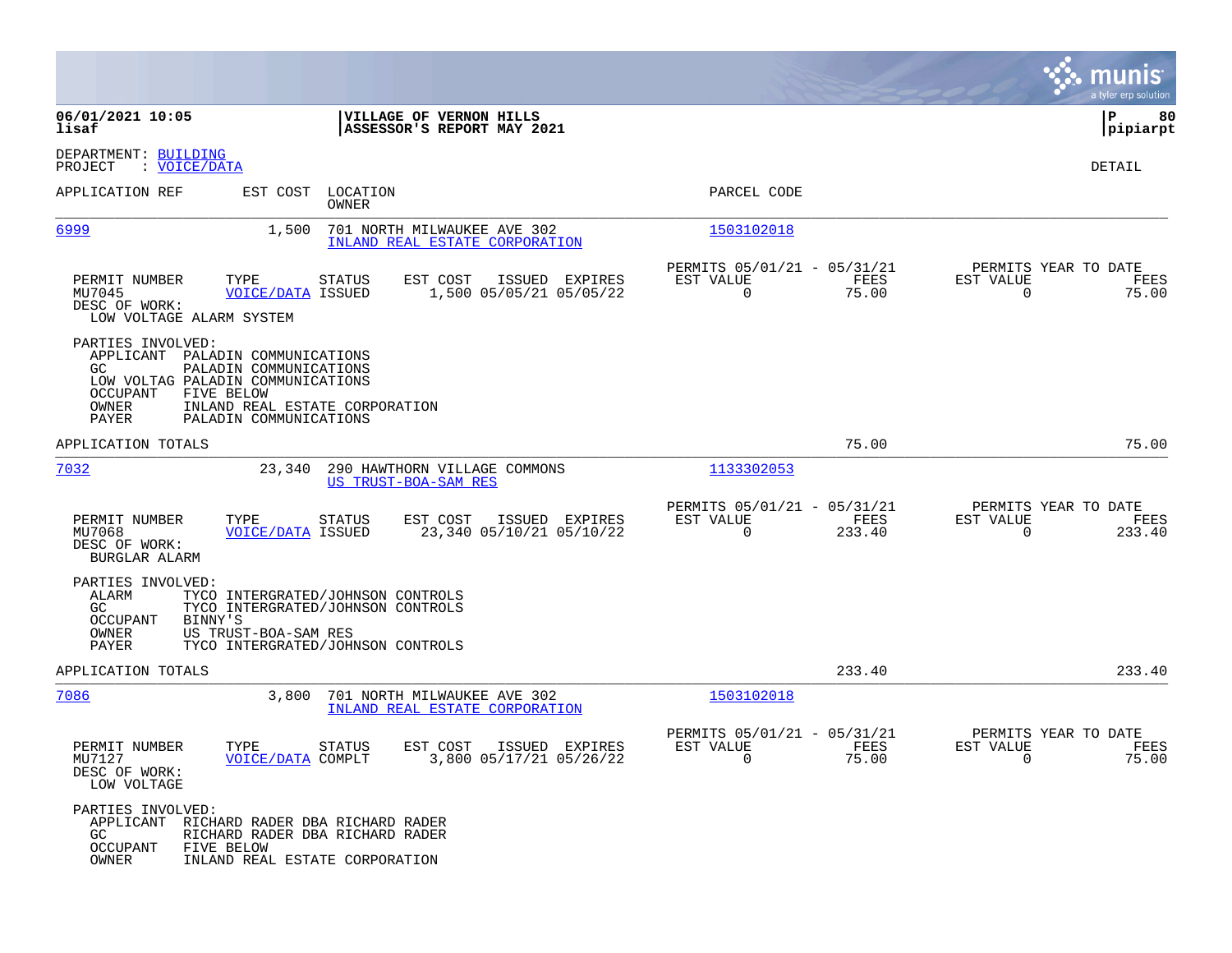|                                                 |                                                       |             |                 |   | munis <sup>®</sup><br>a tyler erp solution |
|-------------------------------------------------|-------------------------------------------------------|-------------|-----------------|---|--------------------------------------------|
| 06/01/2021 10:05<br>lisaf                       | VILLAGE OF VERNON HILLS<br>ASSESSOR'S REPORT MAY 2021 |             |                 |   | 81<br>P<br> pipiarpt                       |
| DEPARTMENT: BUILDING<br>: VOICE/DATA<br>PROJECT |                                                       |             |                 |   | DETAIL                                     |
| APPLICATION REF<br>EST COST                     | LOCATION<br>OWNER                                     | PARCEL CODE |                 |   |                                            |
| PAYER                                           | RICHARD RADER DBA RICHARD RADER                       |             |                 |   |                                            |
| APPLICATION TOTALS<br>PROJECT TOTALS            |                                                       | 0           | 75.00<br>383.40 | 0 | 75.00<br>383.40                            |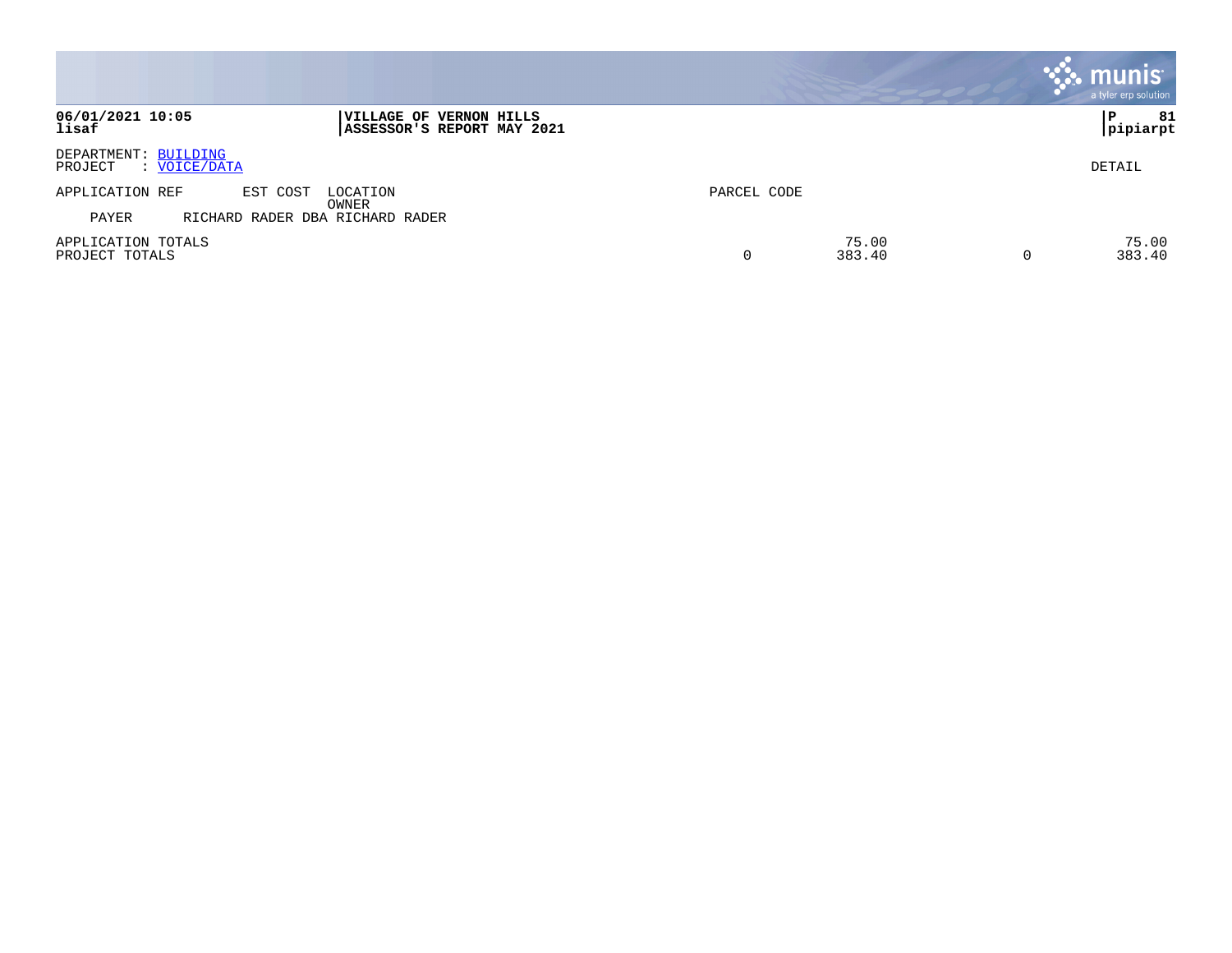|                                                                                                                                                              |                                                                                                                             |                                                                            | munis<br>a tyler erp solution                                          |
|--------------------------------------------------------------------------------------------------------------------------------------------------------------|-----------------------------------------------------------------------------------------------------------------------------|----------------------------------------------------------------------------|------------------------------------------------------------------------|
| 06/01/2021 10:05<br>lisaf                                                                                                                                    | VILLAGE OF VERNON HILLS<br>ASSESSOR'S REPORT MAY 2021                                                                       |                                                                            | $\mathbf P$<br>82<br> pipiarpt                                         |
| DEPARTMENT: BUILDING<br>: WATER HEATER<br>PROJECT                                                                                                            |                                                                                                                             |                                                                            | DETAIL                                                                 |
| APPLICATION REF                                                                                                                                              | EST COST LOCATION<br>OWNER                                                                                                  | PARCEL CODE                                                                |                                                                        |
| 6856                                                                                                                                                         | 1,800<br>402 ALEXANDRIA DR<br>ROBERT J & JULIZA I KALICKI                                                                   | 1505204032                                                                 |                                                                        |
| PERMIT NUMBER<br>TYPE<br>MU6908<br>DESC OF WORK:<br>WATER HEATER                                                                                             | <b>STATUS</b><br>EST COST<br>ISSUED EXPIRES<br>WATER HEAT COMPLT<br>1,800 05/18/21 05/18/22                                 | PERMITS 05/01/21 - 05/31/21<br>EST VALUE<br><b>FEES</b><br>$\Omega$<br>.00 | PERMITS YEAR TO DATE<br>EST VALUE<br><b>FEES</b><br>$\Omega$<br>.00    |
| PARTIES INVOLVED:<br>APPLICANT DRF TRUSTED PROPERTY SOLUTIONS<br>GC<br>OWNER<br>PLUMBER<br>PAYER                                                             | ROBERT J & JULIZA I KALICKI<br>ROBERT J & JULIZA I KALICKI<br>DRF TRUSTED PROPERTY SOLUTIONS<br>ROBERT J & JULIZA I KALICKI |                                                                            |                                                                        |
| APPLICATION TOTALS                                                                                                                                           |                                                                                                                             | .00                                                                        | .00                                                                    |
| 6974                                                                                                                                                         | 1,800<br>111 HASTINGS CT<br>FELICE PLANTAMURA                                                                               | 1132204005                                                                 |                                                                        |
| PERMIT NUMBER<br>TYPE<br>MU7029<br>DESC OF WORK:<br>WATER HEARER                                                                                             | <b>STATUS</b><br>EST COST<br>ISSUED EXPIRES<br>WATER HEAT COMPLT<br>1,800 05/03/21 05/04/22                                 | PERMITS 05/01/21 - 05/31/21<br>EST VALUE<br>FEES<br>$\mathbf 0$<br>.00     | PERMITS YEAR TO DATE<br>EST VALUE<br><b>FEES</b><br>$\mathbf 0$<br>.00 |
| PARTIES INVOLVED:<br>APPLICANT<br>FELICE PLANTAMURA<br>FELICE PLANTAMURA<br>GC<br>FELICE PLANTAMURA<br>OWNER<br>PLUMBER<br>DRF<br>FELICE PLANTAMURA<br>PAYER |                                                                                                                             |                                                                            |                                                                        |
| APPLICATION TOTALS                                                                                                                                           |                                                                                                                             | .00                                                                        | .00                                                                    |
| 6984                                                                                                                                                         | 1,500<br>205 AUTUMN LN<br><b>INVITATION HOMES</b>                                                                           | 1505405073                                                                 |                                                                        |
| PERMIT NUMBER<br>TYPE<br>MU7037<br>DESC OF WORK:<br>WATER HEATER ALREADY INSTALLED                                                                           | <b>STATUS</b><br>EST COST<br>ISSUED EXPIRES<br>WATER HEAT COMPLT<br>1,500 05/07/21 05/07/22                                 | PERMITS 05/01/21 - 05/31/21<br>EST VALUE<br>FEES<br>$\mathbf 0$<br>.00     | PERMITS YEAR TO DATE<br>EST VALUE<br>FEES<br>$\mathbf 0$<br>.00        |
| PARTIES INVOLVED:<br>APPLICANT<br>STEPHEN LAYNE<br>GC.<br>OWNER<br>INVITATION HOMES<br>PAYER<br>STEPHEN LAYNE                                                | DRF TRUSTED PROPERTY SOLUTIONS                                                                                              |                                                                            |                                                                        |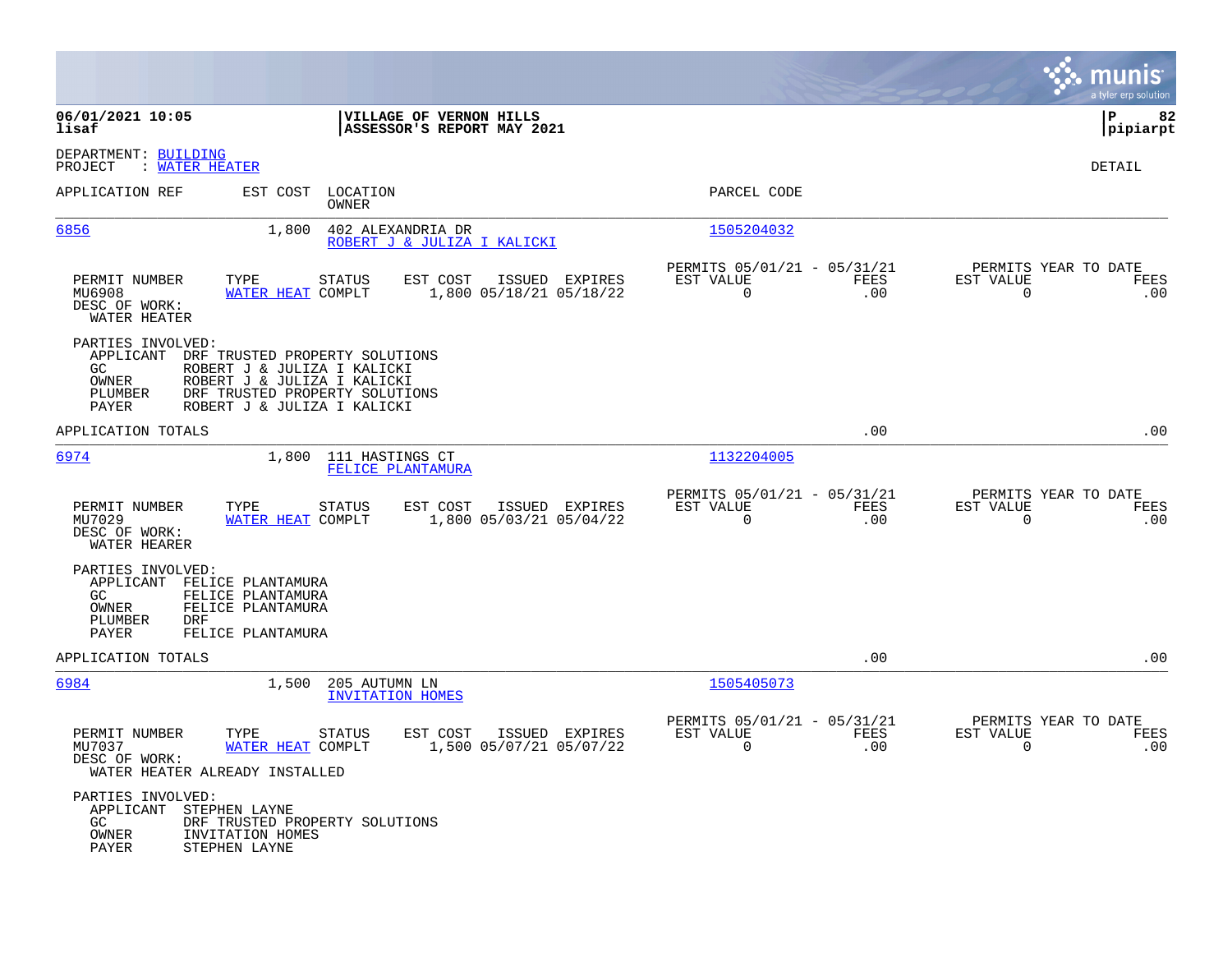|                                                                                  |                                                                                                               |                                                       |                                                            |             | munis<br>a tyler erp solution                                      |
|----------------------------------------------------------------------------------|---------------------------------------------------------------------------------------------------------------|-------------------------------------------------------|------------------------------------------------------------|-------------|--------------------------------------------------------------------|
| 06/01/2021 10:05<br>lisaf<br>APPLICATION TOTALS                                  |                                                                                                               | VILLAGE OF VERNON HILLS<br>ASSESSOR'S REPORT MAY 2021 |                                                            | .00         | 83<br>l P<br>$ $ pipiarpt<br>.00                                   |
| DEPARTMENT: BUILDING<br>: WATER HEATER<br>PROJECT                                |                                                                                                               |                                                       |                                                            |             | DETAIL                                                             |
| APPLICATION REF                                                                  | EST COST<br>LOCATION<br>OWNER                                                                                 |                                                       | PARCEL CODE                                                |             |                                                                    |
| 7022                                                                             | 1,100<br>TE-LI LAU                                                                                            | 1204 GEORGETOWN WAY                                   | 1515102074                                                 |             |                                                                    |
| PERMIT NUMBER<br>MU7058<br>DESC OF WORK:<br>WATER HEATER                         | TYPE<br>STATUS<br>WATER HEAT COMPLT                                                                           | EST COST<br>ISSUED EXPIRES<br>1,100 05/07/21 05/10/22 | PERMITS 05/01/21 - 05/31/21<br>EST VALUE<br>$\overline{0}$ | FEES<br>.00 | PERMITS YEAR TO DATE<br>EST VALUE<br>FEES<br>$\mathbf 0$<br>.00    |
| PARTIES INVOLVED:<br>APPLICANT<br>GC.<br>ABT<br>OWNER<br>PLUMBER<br>ABT<br>PAYER | TE-LI LAU<br>TE-LI LAU<br>TE-LI LAU                                                                           |                                                       |                                                            |             |                                                                    |
| APPLICATION TOTALS                                                               |                                                                                                               |                                                       |                                                            | .00         | .00                                                                |
| <u>7041</u>                                                                      | 1,678 1466 PINEHURST DR                                                                                       | AJIT K & SUNITA PANDA                                 | 1133111020                                                 |             |                                                                    |
| PERMIT NUMBER<br>MU7077<br>DESC OF WORK:<br>WATER HEATER                         | TYPE<br><b>STATUS</b><br>WATER HEAT ISSUED                                                                    | EST COST<br>ISSUED EXPIRES<br>1,678 05/11/21 05/11/22 | PERMITS 05/01/21 - 05/31/21<br>EST VALUE<br>$\mathbf 0$    | FEES<br>.00 | PERMITS YEAR TO DATE<br>EST VALUE<br>FEES<br>0<br>.00              |
| PARTIES INVOLVED:<br>APPLICANT<br>GC.<br>OWNER<br>PLUMBER<br>PAYER               | KWIK SERV PLUMBING<br>KWIK SERV PLUMBING<br>AJIT K & SUNITA PANDA<br>KWIK SERV PLUMBING<br>KWIK SERV PLUMBING |                                                       |                                                            |             |                                                                    |
| APPLICATION TOTALS                                                               |                                                                                                               |                                                       |                                                            | .00         | .00                                                                |
| 7134                                                                             | 1,311<br>788 CREEK BEND DR                                                                                    | MARK A & PAMELA A ANDERSON TRUSTEES                   | 1516101028                                                 |             |                                                                    |
| PERMIT NUMBER<br>MU7202<br>DESC OF WORK:<br>WATER HEATER                         | TYPE<br><b>STATUS</b><br>WATER HEAT ISSUED                                                                    | EST COST<br>ISSUED EXPIRES<br>1,311 05/26/21 05/26/22 | PERMITS 05/01/21 - 05/31/21<br>EST VALUE                   | FEES<br>.00 | PERMITS YEAR TO DATE<br>EST VALUE<br>FEES<br>.00<br>$\overline{0}$ |
| PARTIES INVOLVED:<br>APPLICANT<br>GC<br>ABT<br>OWNER<br>PLUMBER<br>ABT           | TAPAN & NIKITA PARIKH<br>MARK A & PAMELA A ANDERSON TRUSTEES                                                  |                                                       |                                                            |             |                                                                    |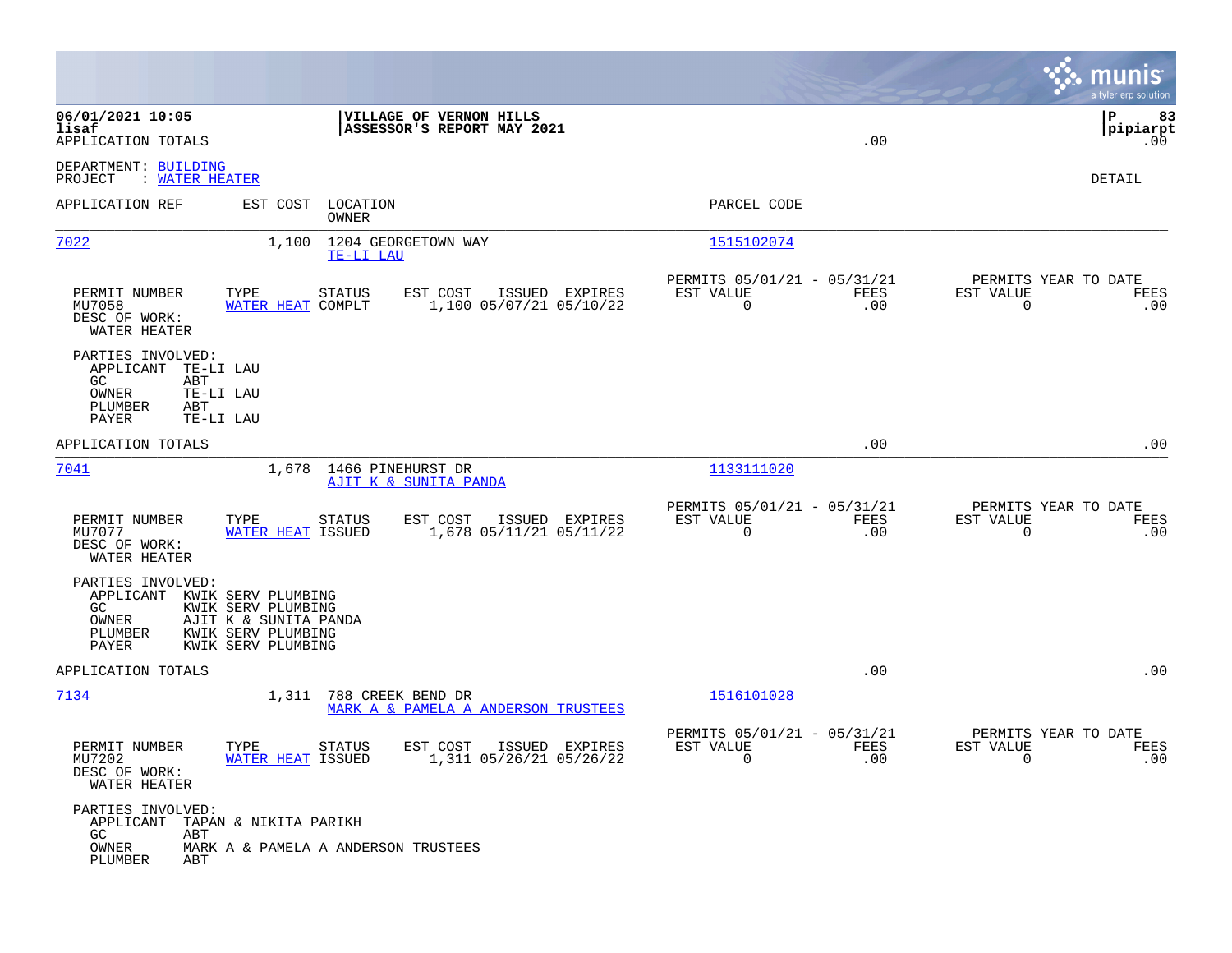|                                                                                                                                                                                                               |                                                                        |                                                         |                    | munis<br>a tyler erp solution                                          |
|---------------------------------------------------------------------------------------------------------------------------------------------------------------------------------------------------------------|------------------------------------------------------------------------|---------------------------------------------------------|--------------------|------------------------------------------------------------------------|
| 06/01/2021 10:05<br>lisaf                                                                                                                                                                                     | VILLAGE OF VERNON HILLS<br>ASSESSOR'S REPORT MAY 2021                  |                                                         |                    | lР<br>84<br> pipiarpt                                                  |
| DEPARTMENT: BUILDING<br>: WATER HEATER<br>PROJECT                                                                                                                                                             |                                                                        |                                                         |                    | DETAIL                                                                 |
| APPLICATION REF                                                                                                                                                                                               | EST COST LOCATION                                                      | PARCEL CODE                                             |                    |                                                                        |
| PAYER<br>TAPAN & NIKITA PARIKH                                                                                                                                                                                | OWNER                                                                  |                                                         |                    |                                                                        |
| APPLICATION TOTALS                                                                                                                                                                                            |                                                                        |                                                         | .00                | .00                                                                    |
| 7135<br>500                                                                                                                                                                                                   | 306 SUTCLIFFE CIR<br>THOMAS E & JILL M KOCZWARA                        | 1508214018                                              |                    |                                                                        |
| PERMIT NUMBER<br>TYPE<br><b>WATER HEAT ISSUED</b><br>MU7203<br>DESC OF WORK:<br>WATER HEATER                                                                                                                  | <b>STATUS</b><br>EST COST<br>ISSUED EXPIRES<br>500 05/26/21 05/26/22   | PERMITS 05/01/21 - 05/31/21<br>EST VALUE<br>$\mathbf 0$ | FEES<br>.00        | PERMITS YEAR TO DATE<br>EST VALUE<br>FEES<br>$\Omega$<br>.00           |
| PARTIES INVOLVED:<br>APPLICANT<br>THOMAS E & JILL M KOCZWARA<br>THOMAS E & JILL M KOCZWARA<br>GC<br>OWNER<br>THOMAS E & JILL M KOCZWARA<br>PLUMBER<br>SANDMAN PLUMBING<br>PAYER<br>THOMAS E & JILL M KOCZWARA |                                                                        |                                                         |                    |                                                                        |
| APPLICATION TOTALS                                                                                                                                                                                            |                                                                        |                                                         | .00                | .00                                                                    |
| 7138                                                                                                                                                                                                          | 1,900 2165 SHADOW CREEK CT<br>DAVID KUHN                               | 1129212037                                              |                    |                                                                        |
| PERMIT NUMBER<br>TYPE<br>MU7207<br>WATER HEAT ISSUED<br>DESC OF WORK:<br>WATER HEATER                                                                                                                         | EST COST<br><b>STATUS</b><br>ISSUED EXPIRES<br>1,900 05/26/21 05/28/22 | PERMITS 05/01/21 - 05/31/21<br>EST VALUE<br>$\mathbf 0$ | <b>FEES</b><br>.00 | PERMITS YEAR TO DATE<br>EST VALUE<br>FEES<br>$\mathbf 0$<br>.00        |
| PARTIES INVOLVED:<br>APPLICANT DAVID KUHN<br>GC<br>DAVID KUHN<br>OWNER<br>DAVID KUHN<br>PLUMBER<br>PAYER<br>DAVID KUHN                                                                                        | DRF TRUSTED PROPERTY SOLUTIONS                                         |                                                         |                    |                                                                        |
| APPLICATION TOTALS                                                                                                                                                                                            |                                                                        |                                                         | .00                | .00                                                                    |
| 7147<br>2,000                                                                                                                                                                                                 | 117 WINDSOR DR<br><b>GINA COPELAND</b>                                 | 1132416096                                              |                    |                                                                        |
| PERMIT NUMBER<br>TYPE<br>WATER HEAT ISSUED<br>MU7213<br>DESC OF WORK:<br>WATER HEATER                                                                                                                         | EST COST<br>ISSUED EXPIRES<br>STATUS<br>2,000 05/28/21 05/28/22        | PERMITS 05/01/21 - 05/31/21<br>EST VALUE<br>$\mathbf 0$ | FEES<br>.00        | PERMITS YEAR TO DATE<br>EST VALUE<br><b>FEES</b><br>.00<br>$\mathbf 0$ |
| PARTIES INVOLVED:<br>APPLICANT GINA COPELAND<br>GC                                                                                                                                                            | DRF TRUSTED PROPERTY SOLUTIONS                                         |                                                         |                    |                                                                        |

**Contract**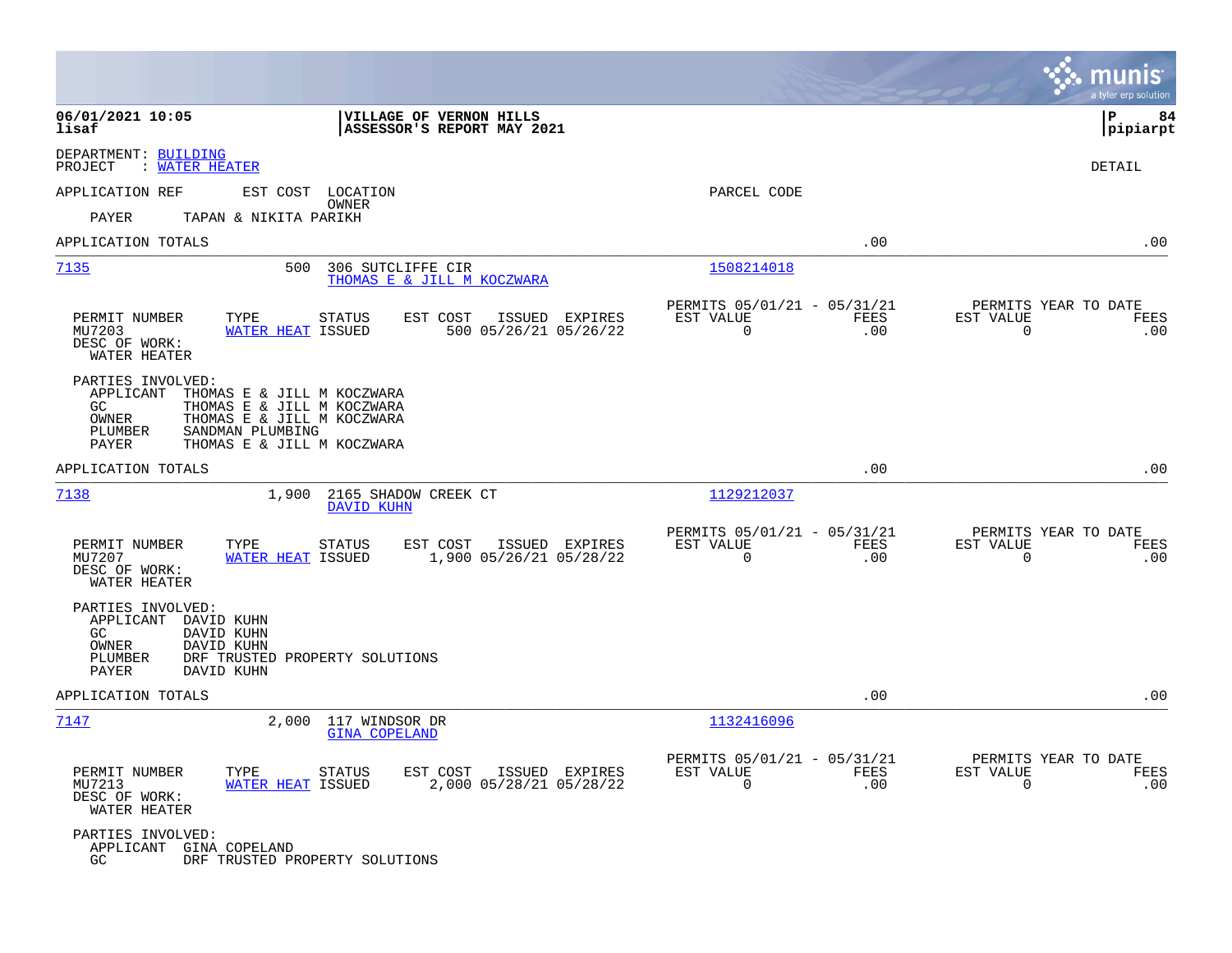|                                                   |                                                       |             |            | munis<br>a tyler erp solution |
|---------------------------------------------------|-------------------------------------------------------|-------------|------------|-------------------------------|
| 06/01/2021 10:05<br>lisaf                         | VILLAGE OF VERNON HILLS<br>ASSESSOR'S REPORT MAY 2021 |             |            | 85<br> P<br>pipiarpt          |
| DEPARTMENT: BUILDING<br>PROJECT<br>: WATER HEATER |                                                       |             |            | DETAIL                        |
| APPLICATION REF<br>EST COST                       | LOCATION<br>OWNER                                     | PARCEL CODE |            |                               |
| OWNER<br>GINA COPELAND<br>PAYER<br>GINA COPELAND  |                                                       |             |            |                               |
| APPLICATION TOTALS<br>PROJECT TOTALS              |                                                       |             | .00<br>.00 | .00<br>.00                    |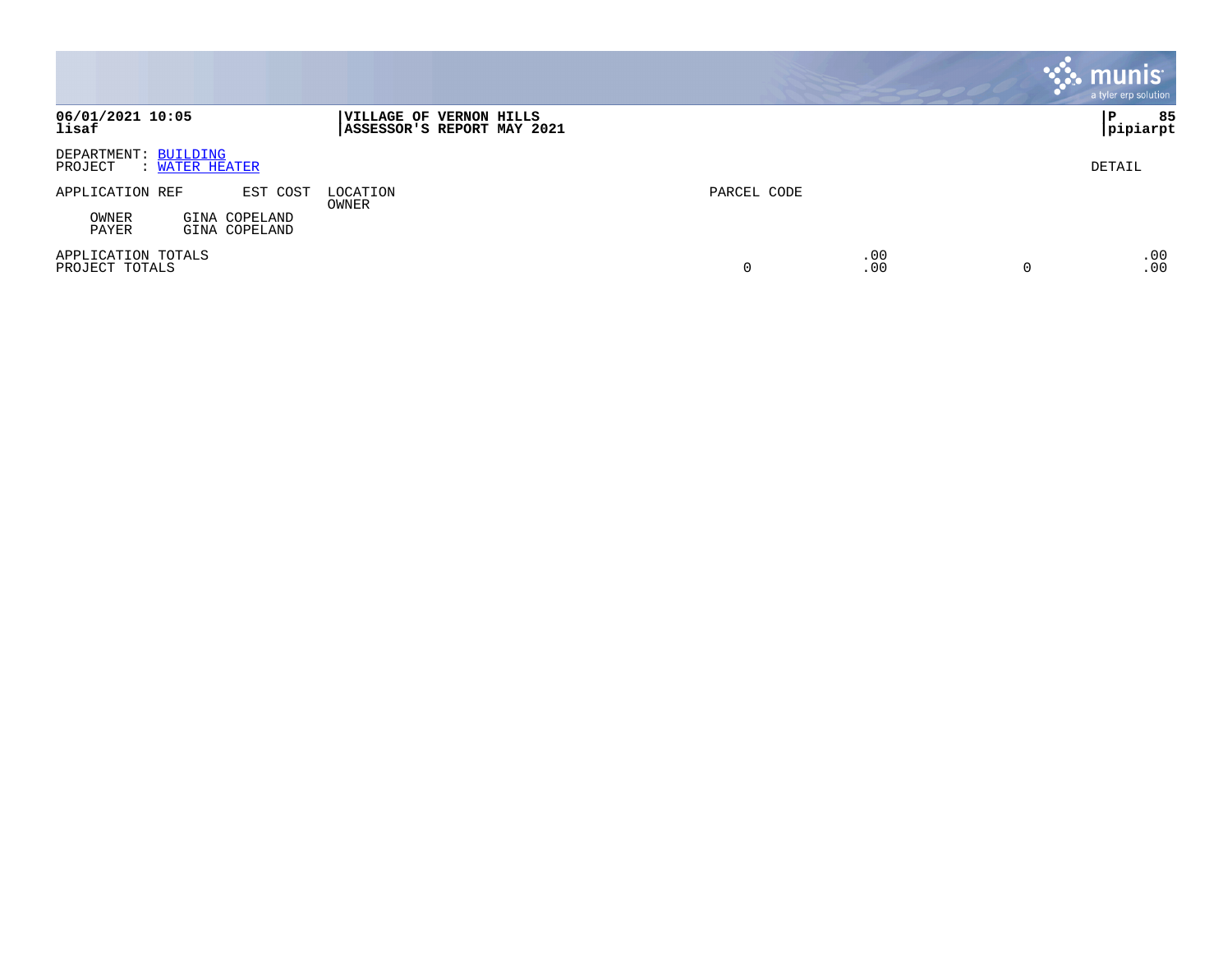|                                                                                                                                                                                                                                                                    |                                                                                         |                                                                        | munis<br>a tyler erp solution                                         |
|--------------------------------------------------------------------------------------------------------------------------------------------------------------------------------------------------------------------------------------------------------------------|-----------------------------------------------------------------------------------------|------------------------------------------------------------------------|-----------------------------------------------------------------------|
| 06/01/2021 10:05<br>lisaf                                                                                                                                                                                                                                          | VILLAGE OF VERNON HILLS<br>ASSESSOR'S REPORT MAY 2021                                   |                                                                        | 86<br>IΡ<br> pipiarpt                                                 |
| DEPARTMENT: BUILDING<br>PROJECT<br>$\mathrel{\mathop:} \mathrel{\mathsf{SIGN}}$                                                                                                                                                                                    |                                                                                         |                                                                        | DETAIL                                                                |
| APPLICATION REF                                                                                                                                                                                                                                                    | EST COST LOCATION<br>OWNER                                                              | PARCEL CODE                                                            |                                                                       |
| 6696<br>7,000                                                                                                                                                                                                                                                      | 371 WEST TOWNLINE RD<br>ERJ DINING LLC                                                  | 1505207003                                                             |                                                                       |
| TYPE<br>PERMIT NUMBER<br>MU7189<br><b>SIGN</b><br>DESC OF WORK:<br>SIGNS - CHILI'S                                                                                                                                                                                 | ISSUED EXPIRES<br><b>STATUS</b><br>EST COST<br><b>ISSUED</b><br>7,000 05/25/21 05/25/22 | PERMITS 05/01/21 - 05/31/21<br>FEES<br>EST VALUE<br>$\Omega$<br>195.00 | PERMITS YEAR TO DATE<br>EST VALUE<br>FEES<br>$\Omega$<br>195.00       |
| PARTIES INVOLVED:<br>APPLICANT<br>IDENTITY SIGN & LIGHTING INC<br>IDENTITY SIGN & LIGHTING INC<br>GC<br><b>OCCUPANT</b><br>CHILI'S GRILL & BAR<br>OWNER<br>ERJ DINING LLC<br>PAYER<br>IDENTITY SIGN & LIGHTING INC<br><b>SEWER</b><br>IDENTITY SIGN & LIGHTING INC |                                                                                         |                                                                        |                                                                       |
| APPLICATION TOTALS                                                                                                                                                                                                                                                 |                                                                                         | 195.00                                                                 | 195.00                                                                |
| 6913                                                                                                                                                                                                                                                               | 2,100 215 NORTH MILWAUKEE AVE<br>BRE/ESA PROPERTIES                                     | 1503301040                                                             |                                                                       |
| PERMIT NUMBER<br>TYPE<br>MU7095<br><b>SIGN</b><br>DESC OF WORK:<br>EXTENDED STAY AMERICA SIGN                                                                                                                                                                      | EST COST<br>ISSUED EXPIRES<br>STATUS<br>2,100 05/12/21 05/12/22<br>ISSUED               | PERMITS 05/01/21 - 05/31/21<br>EST VALUE<br>FEES<br>$\Omega$<br>151.00 | PERMITS YEAR TO DATE<br>EST VALUE<br>FEES<br>$\overline{0}$<br>151.00 |
| PARTIES INVOLVED:<br>APPLICANT<br>OLYMPIK SIGNS<br>OLYMPIK SIGNS<br>GC.<br><b>OCCUPANT</b><br>EXTENDED STAY AMERICA<br>OWNER<br>BRE/ESA PROPERTIES<br>PAYER<br>OLYMPIK SIGNS<br>SIGN<br>OLYMPIK SIGNS                                                              |                                                                                         |                                                                        |                                                                       |
| APPLICATION TOTALS                                                                                                                                                                                                                                                 |                                                                                         | 151.00                                                                 | 151.00                                                                |
| 7005<br>6,865                                                                                                                                                                                                                                                      | 635 NORTH ASPEN DR<br>VERNON HILLS PARK DISTRICT                                        | 1505200019                                                             |                                                                       |
| PERMIT NUMBER<br>TYPE<br>MU7159<br><b>SIGN</b><br>DESC OF WORK:<br>SIGN - SULLIVAN COMMUNITY CENTER                                                                                                                                                                | STATUS<br>EST COST ISSUED EXPIRES<br>6,865 05/20/21 05/20/22<br>ISSUED                  | PERMITS 05/01/21 - 05/31/21<br>EST VALUE<br>FEES<br>.00<br>$\Omega$    | PERMITS YEAR TO DATE<br>EST VALUE<br>FEES<br>.00<br>$\Omega$          |
| PARTIES INVOLVED:<br>APPLICANT<br>VERNON HILLS PARK DISTRICT<br>GC<br>SIGNS BY TOMORROW<br>OWNER<br>VERNON HILLS PARK DISTRICT                                                                                                                                     |                                                                                         |                                                                        |                                                                       |